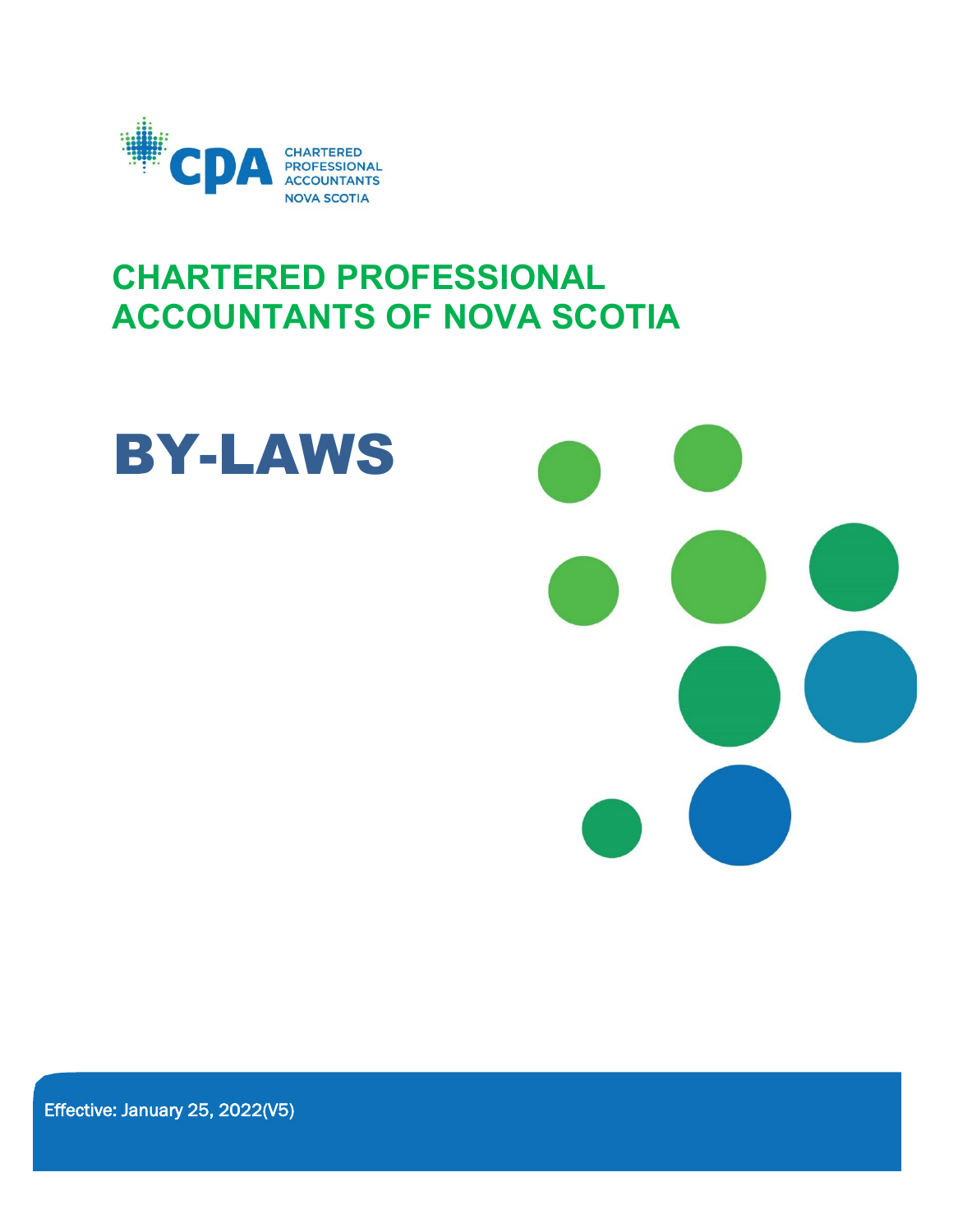## **Table of Contents**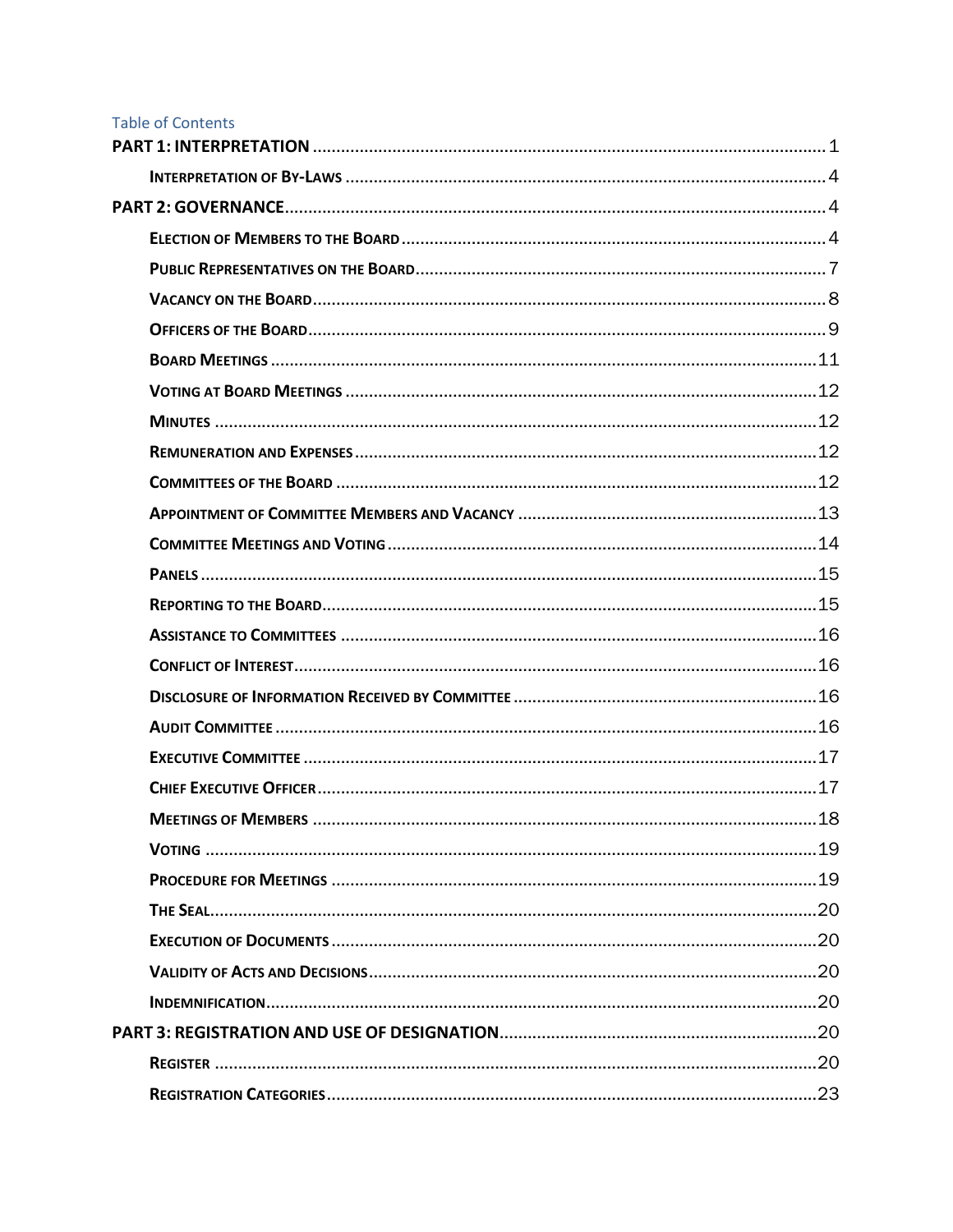| APPLICATIONS FOR REGISTRATION, RENEWAL OF REGISTRATION AND REINSTATEMENT 26           |  |
|---------------------------------------------------------------------------------------|--|
|                                                                                       |  |
|                                                                                       |  |
|                                                                                       |  |
|                                                                                       |  |
|                                                                                       |  |
|                                                                                       |  |
|                                                                                       |  |
|                                                                                       |  |
|                                                                                       |  |
|                                                                                       |  |
|                                                                                       |  |
|                                                                                       |  |
|                                                                                       |  |
|                                                                                       |  |
|                                                                                       |  |
|                                                                                       |  |
|                                                                                       |  |
|                                                                                       |  |
|                                                                                       |  |
|                                                                                       |  |
|                                                                                       |  |
|                                                                                       |  |
|                                                                                       |  |
| PRACTICE NAMES REQUIREMENTS APPLICABLE TO ALL PARTNERSHIPS OR SOLE PROPRIETORSHIPS 57 |  |
| NOTICE OF CHANGES APPLICABLE TO PARTNERSHIPS AND SOLE PROPRIETORSHIPS 57              |  |
|                                                                                       |  |
|                                                                                       |  |
|                                                                                       |  |
|                                                                                       |  |
|                                                                                       |  |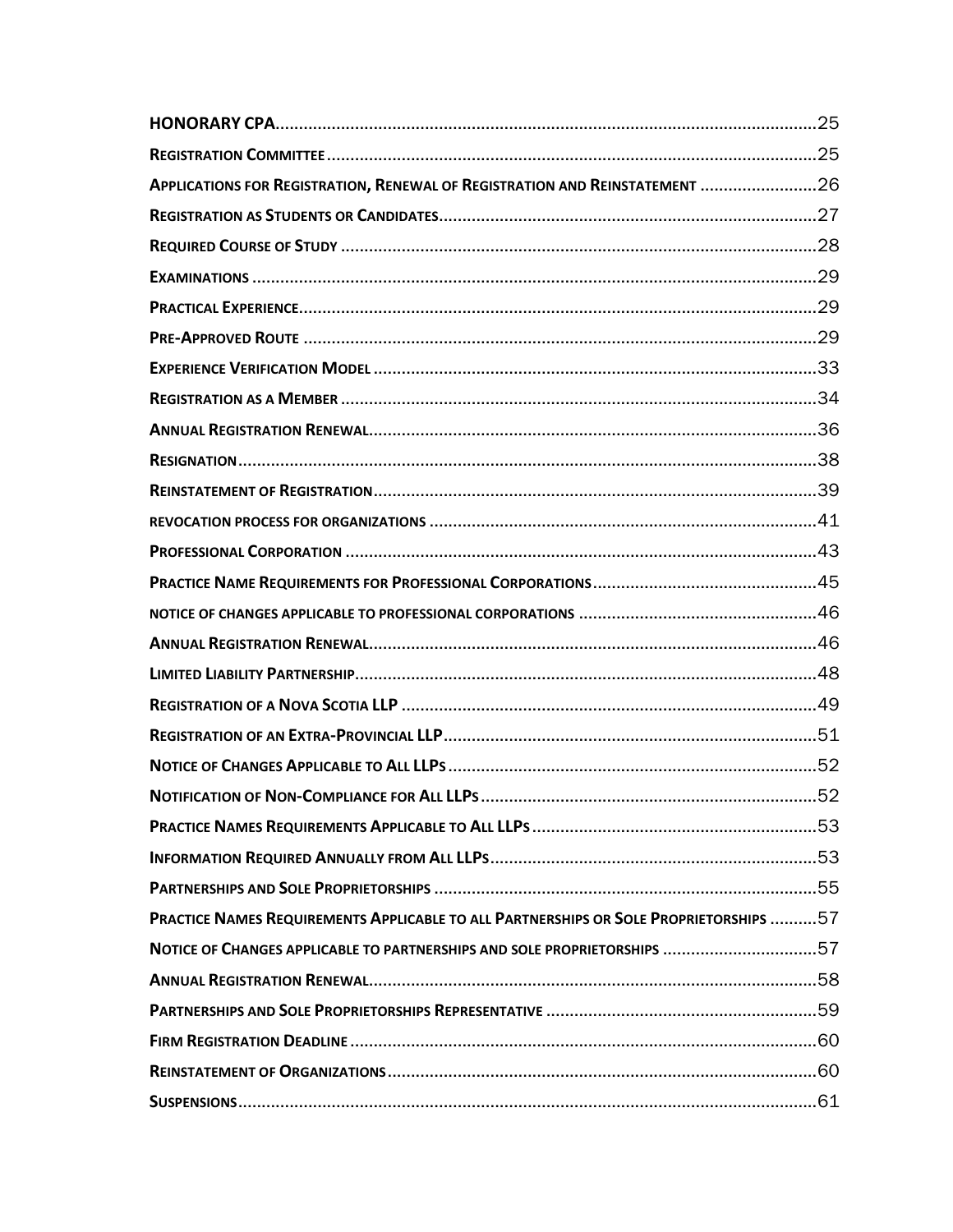| SETTLEMENT AGREEMENTS WHERE MATTER REFERRED TO DISCIPLINE COMMITTEE BY THE CHIEF EXECUTIVE |  |
|--------------------------------------------------------------------------------------------|--|
|                                                                                            |  |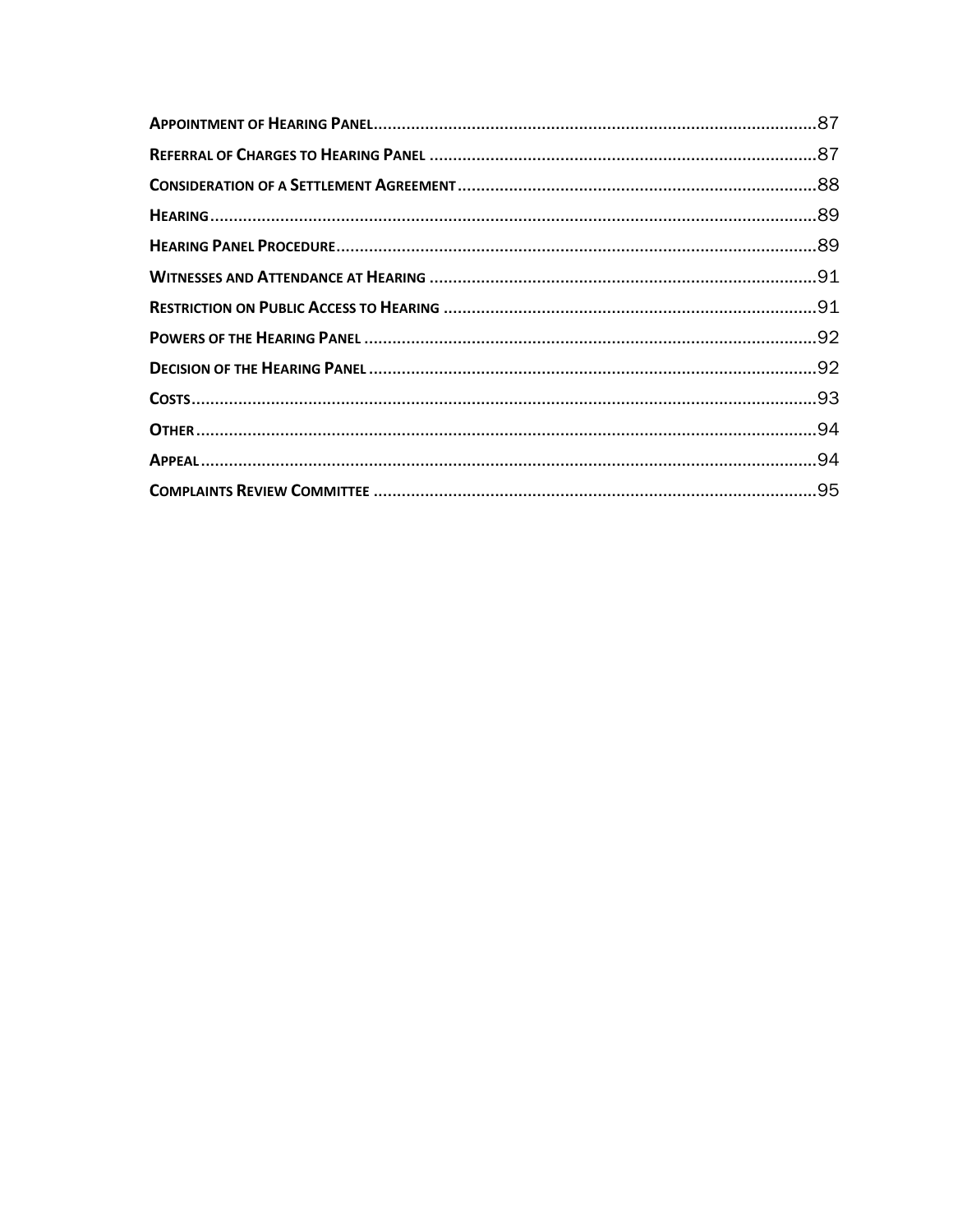## **PART 1: INTERPRETATION**

## <span id="page-5-0"></span>DEFINITIONS

- 1. "**Act**" means the *Chartered Professional Accountants Act*, SNS 2015, c 30.
- 2. **"Audit Engagements"** means audit engagements and any other assurance engagement governed by the standards of professional practice of Chartered Professional Accountants of Canada, as amended from time to time, or other Canadian standards published by Chartered Professional Accountants of Canada, or corresponding standards established in a jurisdiction outside Canada including, but not limited to, the following services:
	- $(a)$ Audit of historical financial information and all related opinions, declarations, consents, or other related reports;
	- Assurance engagements other than an audit or review of historical financial information where an opinion, compliance, or other attestations was provided, this may include, but is not limited to, reporting on controls, compliance with agreements, and value-for-money audits in the public sector;
	- $(c)$ Review of historical financial information and all related opinions, consents, declaration or other related reports;
- 3. **"Audit Licence"** means a licence granted by the Public Accountant Licencing Committee authorizing the holder of the licence to perform or offer to perform audit engagements.
- 4. **"Bankruptcy and Insolvency Act"** means the *Bankruptcy and Insolvency Act,* RSC, 1985, c B-3.
- 5. "**Board**" means the Board of Directors of CPA Nova Scotia.
- 6. "**By-Laws**" means the By-Laws of CPA Nova Scotia.
- 7. "**Chair**" means, according to the particular context:
	- (a) the Chair of the Board; or
	- the Vice-Chair of the Board, if the Chair is absent or incapacitated; or  $(b)$
	- $(c)$ the Director appointed to act as Chair, by a majority of Directors present at a meeting of the Board in the event of the absence or incapacity of the Chair and Vice-Chair.
- 7(a). "**Close Family Member**" means a parent, child, grandchild or sibling who is not an immediate Family Member.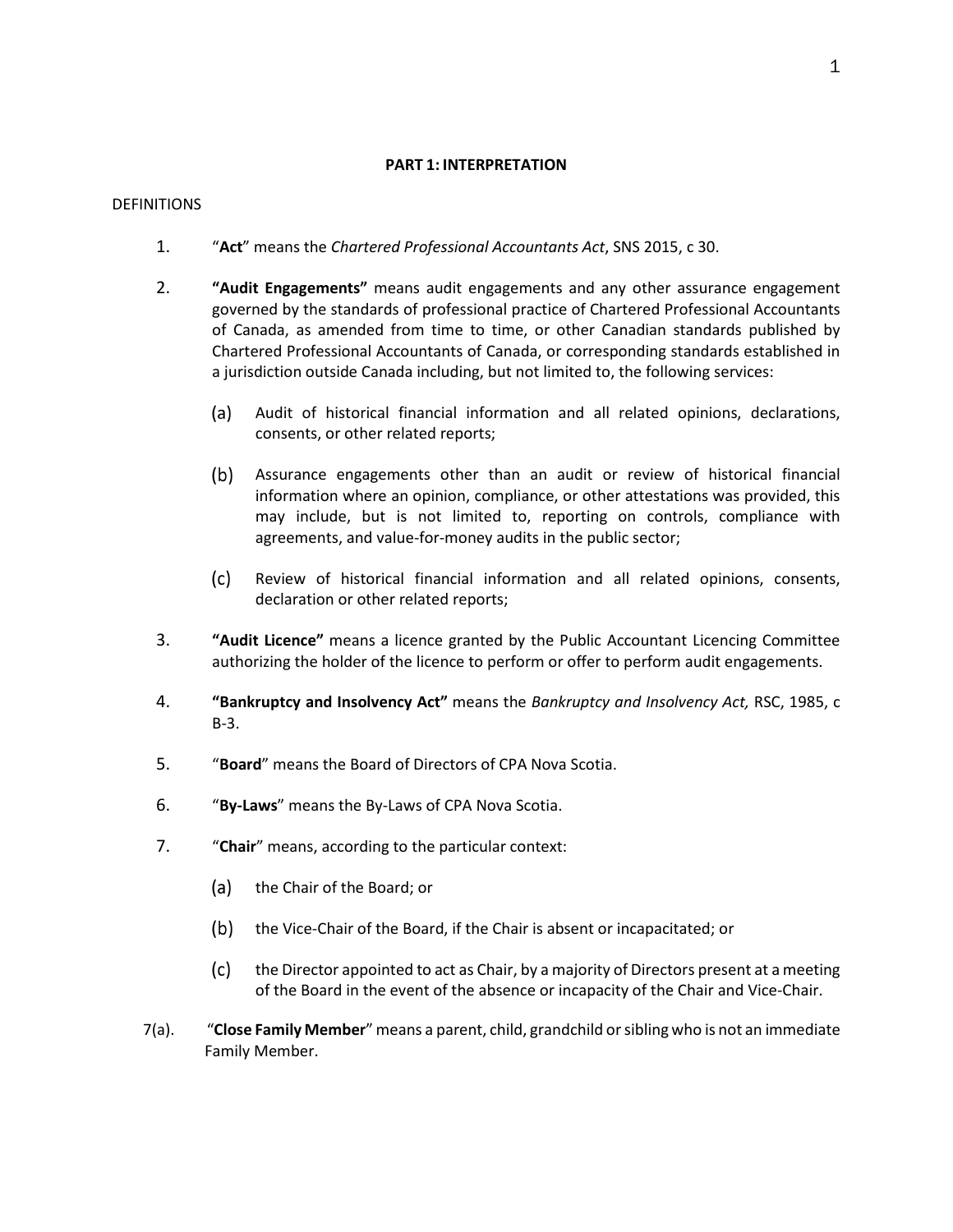- 8. "**Common Final Examination**" means the qualifying examination prepared by the Board of Examiners of CPA Canada on behalf of CPA Nova Scotia and the provincial CPA organizations.
- 9. **"Companies Act**" means the *Companies Act*, RSNS, c 81, s. 1.
- 10. "**continuing professional development**" means learning activities offering significant intellectual or practical content that provides a member the opportunity to develop new or existing competencies in areas that are relevant to a member's professional responsibilities and growth.
- 11. *"***Corporations Registration Act***"* means the *Corporations Registration Act*, RSNS 1989, c 101.
- 12. "**CPA ASB**" means the Chartered Professional Accountants Atlantic School of Business or the CPA Atlantic School of Business.
- 13. "**CPA Prerequisite Education Program**" or "**CPA PREP**" means the education program delivered by the profession that provides the specific knowledge requirements for admission to CPA PEP.
- 14. "**CPA Professional Education Program**" or "**CPA PEP**" means the education program delivered by the profession and by post-secondary institution programs approved by the Board, that CPA candidates must complete to become a CPA.
- 15. "**Director**" means a person elected or appointed to the Board of Directors of CPA Nova Scotia.
- 16. **"Extra-provincial LLP"** has the same meaning as in Part II of the *Partnership Act* but is limited to an LLP.
- 17. **"Former Act"** means the *Chartered Professional Accountants Act*, SNS 2015, c 5.
- 18. **"in good standing"** means, in reference to registration, being registered and not being subject to a suspension of registration.
- 18(a). "**Immediate Family Member**" means a spouse (or equivalent) or dependent.
- 19. **"LLP"** means a limited liability partnership under Part II of the *Partnership Act* that is engaged in, or holds itself out as engaging in, the profession, whether as a Nova Scotia LLP or an extra-provincial LLP.
- 20. **"non-resident"** means a person who mainly resides outside of the province of Nova Scotia.
- 21. **"Nova Scotia LLP"** has the same meaning as in Part II of the *Partnership Act* but is limited to an LLP.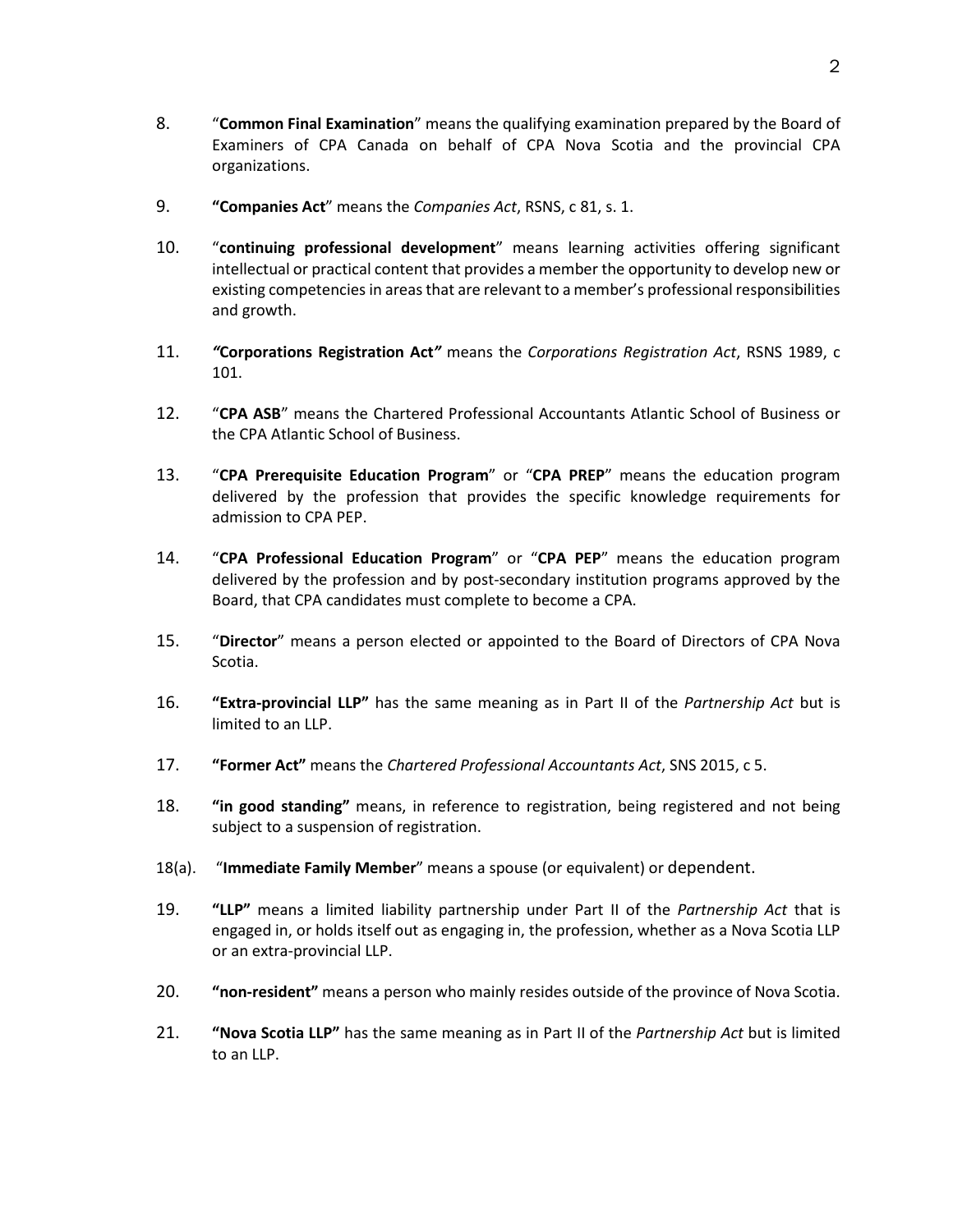- 22. **"Nova Scotia partner"** means a professional corporation or a member who is a partner in an extra-provincial LLP or a proposed extra-provincial LLP.
- 23. "**Officer**" means a person appointed to the office of Chair, Vice-Chair, Secretary, or Treasurer in accordance with these By-Laws.
- 24. **"Partnership Act"** means the *Partnership Act*, RSNS, c 334, s 1.
- 25. **"Partnership and Business Names Registration Act"** means the *Partnerships and Business Names Registration Act*, RSNS, c 335, s 1.
- 26. **"practising office"** means an office of a registered firm from which any member provides chartered professional accounting services to the public.
- 27. "**pre-approved training office**" means an office that is pre-approved for the education and training of students pursuant to these By-Laws.
- 28. **"Public Accounting Licence"** means either an Audit Licence or a Review Licence.
- 29. **"Register"** means a register of individuals or registered firms maintained by the Chief Executive Officer.
- 30. **"regulated services"** means any services, not constituting the practice of public accounting, offered to members of the public, alone or with others, whether provided on a full-time or part-time basis, that are included in the following:
	- $(a)$ performing a compilation engagement as described in the CPA Canada Handbook - Assurance;
	- providing an accounting service involving analysis, advice, counsel or interpretation,  $(b)$ excluding record keeping; or
	- $(c)$ providing a tax service involving analysis, advice, counsel or interpretation, excluding the mechanical processing of tax returns.
- 31. "**review engagements**" means review engagements of historical financial information, specified audit procedures and agreed-upon procedure engagements governed by the standards of professional practice of Chartered Professional Accountants of Canada, as amended from time to time, or corresponding standards established in a jurisdiction outside Canada.
- 32. "**Review Licence**" means a licence granted by the Public Accountant Licencing Committee authorizing the holder of the licence to perform or offer to perform review engagements.
- 33. **"Special Resolution"** means a resolution, other than a resolution referred to in Subsection 7(2) or 7(3) of the *Act*, passed by not less than seventy-five per cent (75 %) of the votes cast by the Directors who voted in respect of that resolution.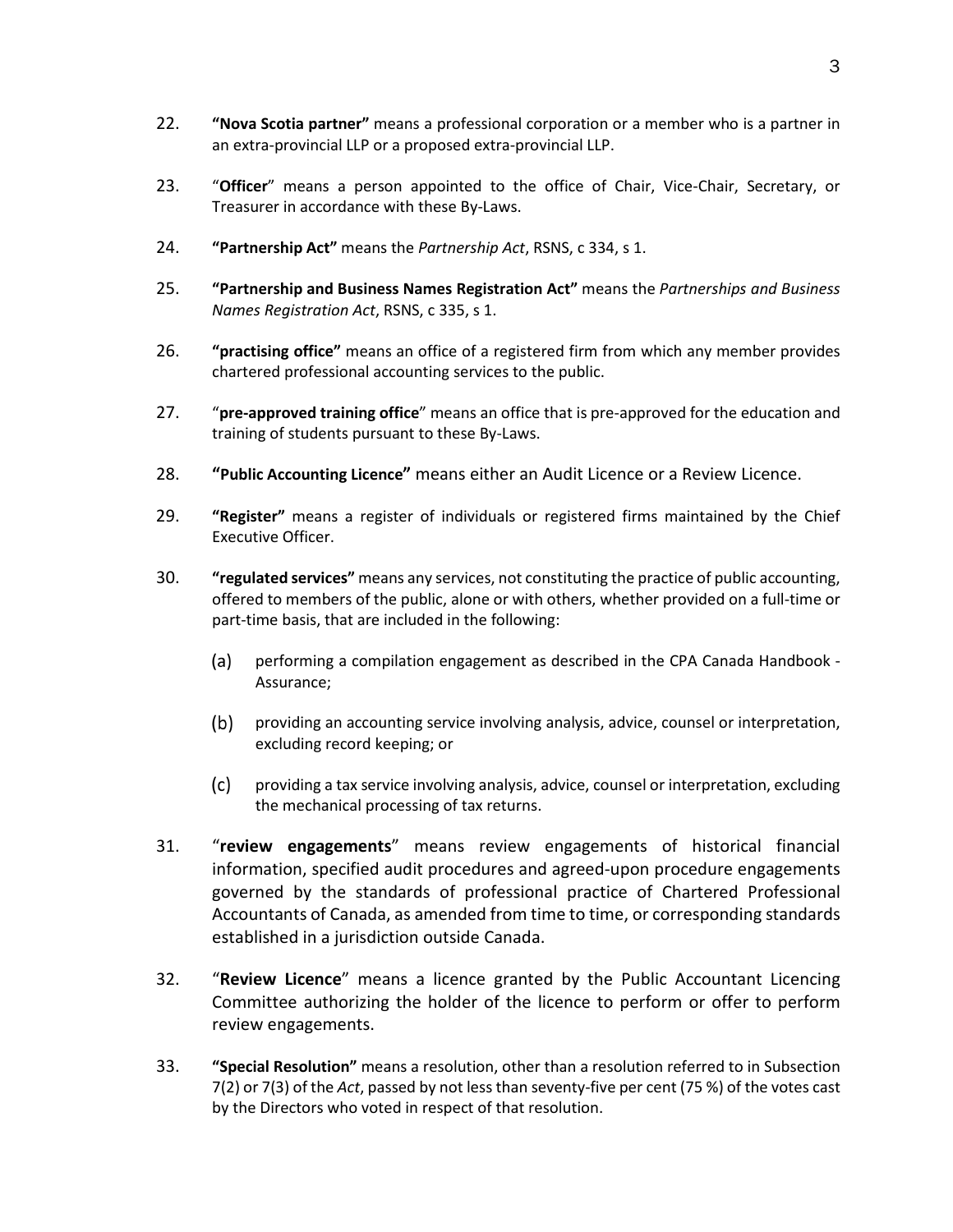#### <span id="page-8-0"></span>**INTERPRETATION OF BY-LAWS**

- 34. Terms defined in the *Act* have the same meaning in these By-Laws.
- 35. The words "in writing" applies to both paper and electronic form.
- 36. Words importing the singular shall be construed as including the plural and vice versa, and words importing male persons shall be construed to include female persons and vice versa.
- 37. Headings used in the By-Laws are for convenience of reference only and shall not affect the interpretation of the By-Laws.
- 38. The Board may make regulations and policies with regard to any matter related to the governance of the profession provided, however, that such regulations and policies shall not be contrary to the provisions of the *Act* or of the By-Laws.
- 39. In the event of any dispute as to the intent or meaning of the CPA Nova Scotia Code of Professional Conduct or any By-Law, regulation, or policy of CPA Nova Scotia adopted or established by the Board, the interpretation by a majority of the Board shall be final and conclusive.

#### **PART 2: GOVERNANCE**

#### <span id="page-8-2"></span><span id="page-8-1"></span>**ELECTION OF MEMBERS TO THE BOARD**

- 40. Subject to the requirements of the *Act* and the By-Laws, any member in good standing of CPA Nova Scotia is eligible to be nominated, elected or appointed as a Director. A Director must:
	- a) be a member, unless they are appointed as a public representative in accordance with the Act and the By-Laws;
	- b) not be, nor shall any Close Family Member or Immediate Family Member of the Director be, an employee of CPA Nova Scotia or the Atlantic School of Business or have been so employed within the five years immediately preceding the member's nomination, election or appointment as a Director.
- 41. Upon their nomination, the member must disclose any registration sanctions they have received within the last ten years. A member with any registration sanctions within the last ten years may not be acclaimed to the Board.
- 42. The first, second, and third Board elections shall be held in accordance with the requirements of the *Act*. Thereafter, the number of Directors to be elected each year equals the number of elected Directors whose terms of office will expire at the next annual general meeting.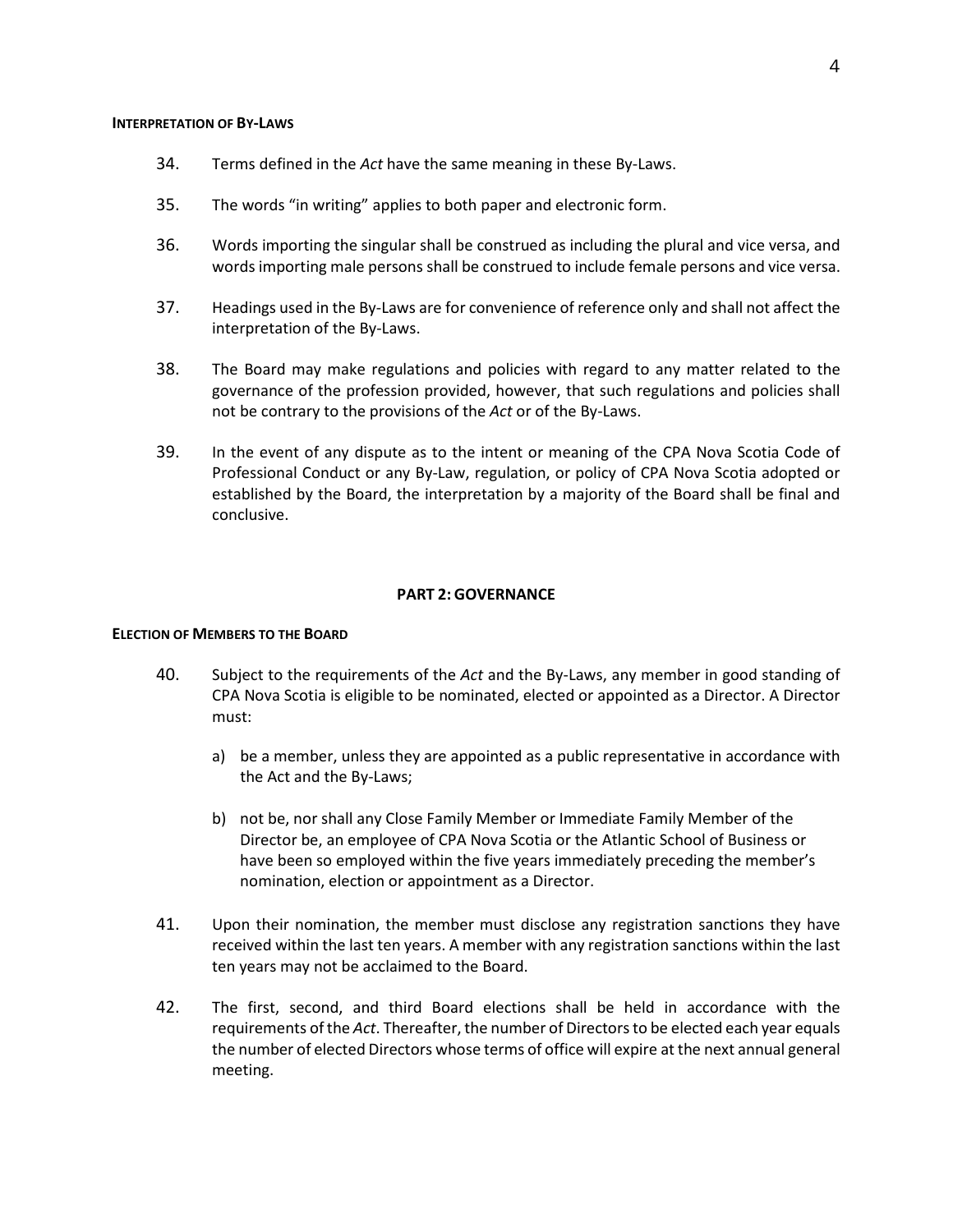- 43. The results of the election are announced at the annual general meeting.
- 44. A call for nominations to fill the vacant or expiring positions shall be issued by the Secretary to the membership at least ninety (90) days before the annual general meeting.
- 45. Any member in good standing may nominate a member to be a Director, provided that such nomination must be submitted in writing in the manner directed by the Board at least sixty (60) days prior to the annual general meeting.
- 46. The Secretary shall review all nominations to ensure that they meet the eligibility requirements for Directors set out in the *Act* and the By-Laws and shall prepare a list of all eligible nominees. A nominated member who is not in good standing at the time the nomination is received is not an eligible nominee.
- 47. Subject to Section 48, in the event that the number of eligible nominees does not exceed the number of positions to be filled on the Board, the nominees may be acclaimed.
- 48. If more than two (2) non-resident members are eligible nominees, the nominees shall not be acclaimed.
- 49. If the nominees are not acclaimed, a ballot containing the names of all eligible nominees shall be sent, in either paper or electronic format, or a combination of both, to all members in good standing, at the mailing or email address associated with each member in the register, at least fourteen (14) days before an annual general meeting. The ballot shall indicate:
	- $(a)$ the name of each person who has been nominated and whether the person is a nonresident;
	- $(b)$ the number of vacancies to be filled on the Board;
	- $(c)$ the time frame and manner in which the ballot must be returned; and
	- (d) if more than one non-resident has been nominated, that only one (1) non-resident may be elected to the Board and that members should therefor only cast a vote in respect of one (1) non-resident member.
	- (e) any nominees with a registrations sanction, must disclose the registration sanction.
- 50. Only members in good standing are eligible to vote and each member shall have one (1) vote in an election of Directors.
- 51. A ballot shall not be considered a valid vote unless it is completed and returned in the manner directed by the Board by no later than twelve o'clock noon on the second business day preceding the date of the annual general meeting.
- 52. A scrutineer shall be appointed by the Secretary and shall be responsible, in accordance with a process established by the Board, to determine the number of votes cast for each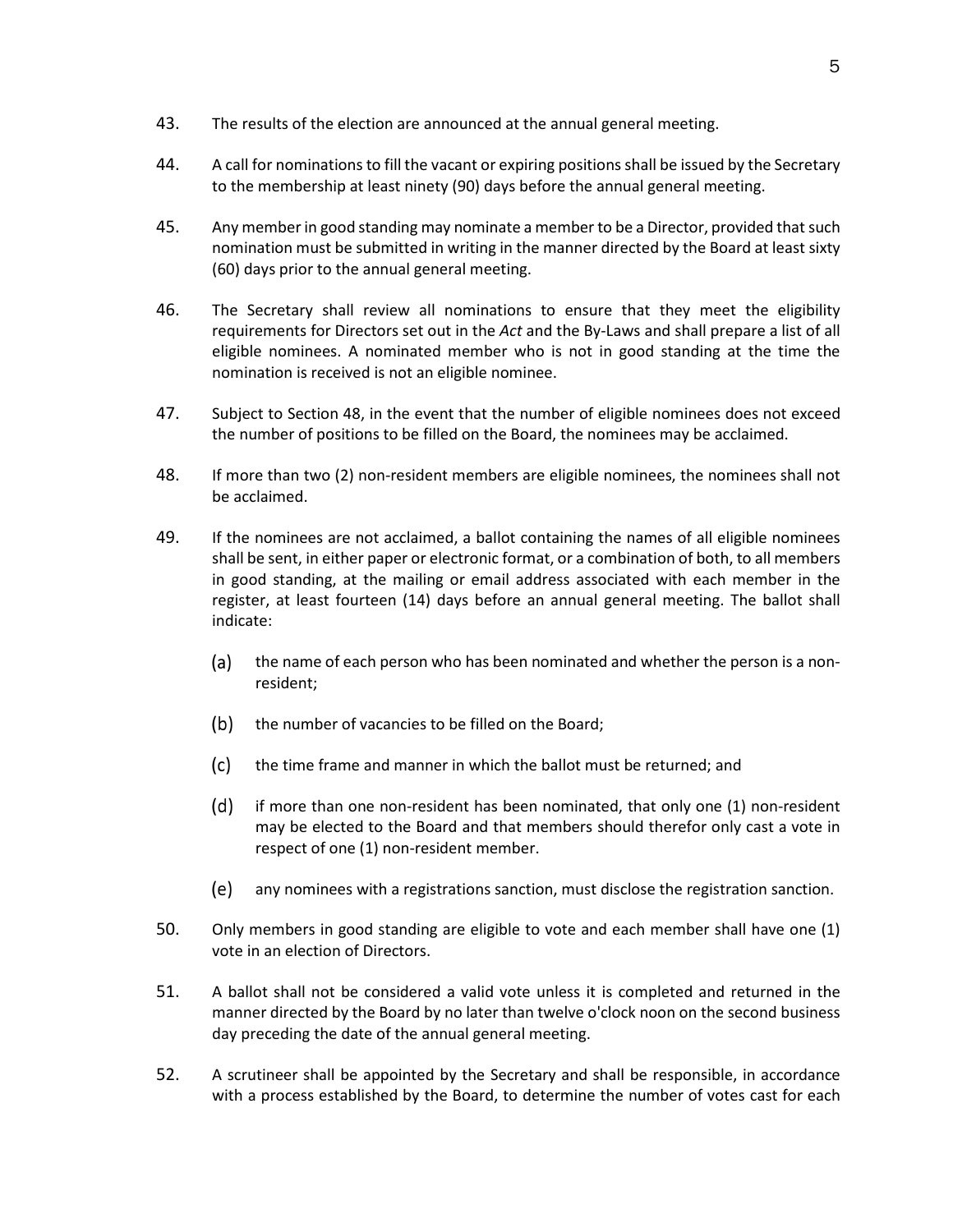nominated member and shall draw up a report in writing showing in alphabetical order, in such numbers as are required to fill the vacancies on the Board, the names of the members who have received the largest number of votes and shall turn the results over to the Secretary for safekeeping until they are presented to the Chair at the annual general meeting. Provided that if two (2) or more non-residents received votes in such numbers that would entitle them to inclusion in the scrutineer's report only the non-resident member who received the largest number of votes among the non-residents, shall be included in the scrutineer's report.

- 53. If the scrutineer, by reason of an equality of votes cast in favour of two (2) or more nominees, is unable to complete the total list of members elected to the Board, the scrutineer shall advise the Secretary accordingly. In that case, the Secretary shall arrange for the scrutineer or, if the appointed scrutineer is unavailable, an alternate scrutineer, to attend the annual general meeting to oversee a vote conducted by a ballot of the members present at the annual general meeting to determine which of such nominees will be elected to the Board. Upon completion of such a vote, the scrutineer will complete the list of the members elected to the Board accordingly.
- 54. The list of those members elected to the Board, prepared and signed by the scrutineer, will be final and conclusive as to the election of those members to the Board, notwithstanding any irregularity or informality or any accidental omission to supply a ballot to, or the nonreceipt of a ballot by, any member, whether within the prescribed time or otherwise.
- 55. The Chair shall declare at the annual general meeting the names of those elected or acclaimed to the Board and of the public representatives appointed to the Board. If the names of the public representatives have not been confirmed at the time of the annual meeting, those names shall be provided to the membership as soon as possible thereafter.
- 56. Members elected or acclaimed to the Board assume office as Directors immediately at the conclusion of the annual general meeting following the election.
- 57. (a) Upon the *Act* coming into force, the persons serving as Directors under the Former *Act* are appointed as Directors who shall serve for the terms set out in the *Act*.

(b) Subject to Subsection 57 (e) other than those Directors appointed pursuant to Subsection 57(a), all Directors shall be elected or acclaimed to the Board for terms of three (3) years;

(c) Subject to Subsection 57 (e) Directors shall be eligible for re-election, acclamation, or appointment to the Board provided that no Director shall serve on the Board for more than two (2) consecutive terms;

(d) Directors who have served as Directors for two (2) consecutive terms are not eligible for re-election, acclamation, or re-appointment until four (4) years have passed since the end of their last consecutive term; and

(e) Notwithstanding Subsection 57(b), if the term of a Director who is serving as an officer pursuant to Subsections 69-70, is set to expire, that Director's term will be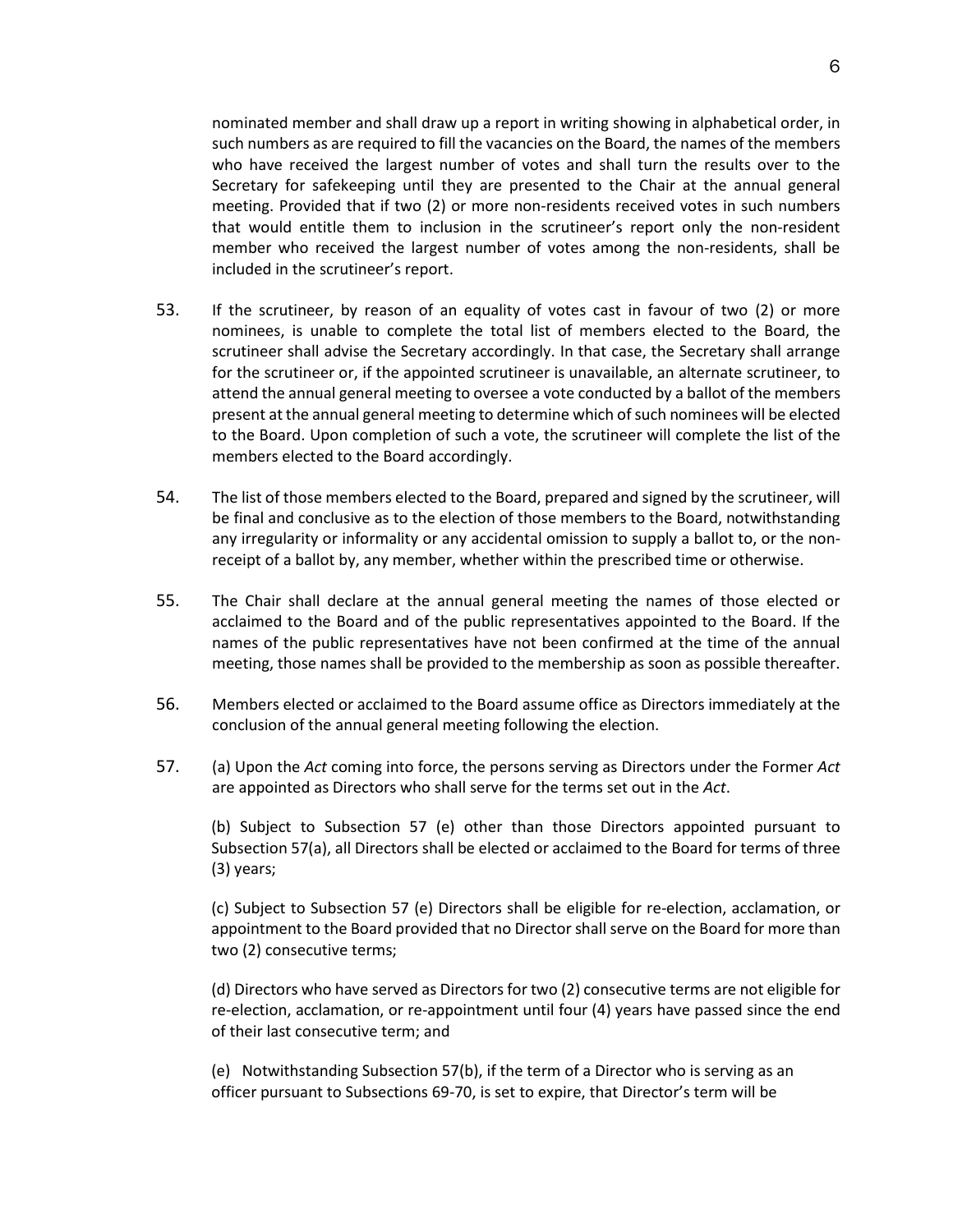extended until they complete their officer role(s) including Secretary, Treasurer, Secretary/Treasurer, Vice Chair or Chair, except if they have vacated their position in accordance with Section 65.

#### <span id="page-11-0"></span>**PUBLIC REPRESENTATIVES ON THE BOARD**

- 58. There shall be no fewer than one (1) and no more than two (2) public representatives on the Board.
- 59. The Board will appoint a committee which, in the first three (3) years following the *Act* coming into force, will be comprised of one (1) Board member from each legacy body, to provide recommendations to the Board regarding the appointment of public representatives to the Board. Thereafter, the Board will appoint a committee without regard to the appointee's legacy affiliation.
- 60. The Board shall approve a public representative application form to be completed by each person who seeks appointment as a public representative of the Board.
- 61. The committee appointed under Section 59 must:
	- $(a)$ publicly advertise to invite expressions of interest in service as a public representative on the Board;
	- $(b)$ make available the Board-approved application form to persons interested in appointment as a public representative;
	- $(c)$ consider all submitted applications and conduct an interview process to nominate potential public representatives for the Board approval;
	- ensure that nominated public representatives meet all criteria required by the Board, including complying with all of the following:
		- (i) they are not, and never have been, a member, candidate or student of CPA Nova Scotia, CGANS, CMANS or ICANS and at no point authorised to use a protected designation;
		- (ii) they are able and willing to serve fairly, impartially and in the public interest;
		- (iii) they are able to devote appropriate time and attention to the role of public representative;
		- (iv) they are willing to contribute to the attainment of the purposes of CPA Nova Scotia; and
		- (v) they are not an undischarged bankrupt under the *Bankruptcy and Insolvency Act*.
- 62. The Board must consider all nominated persons recommended by the committee and shall appoint one (1) public representative to the Board.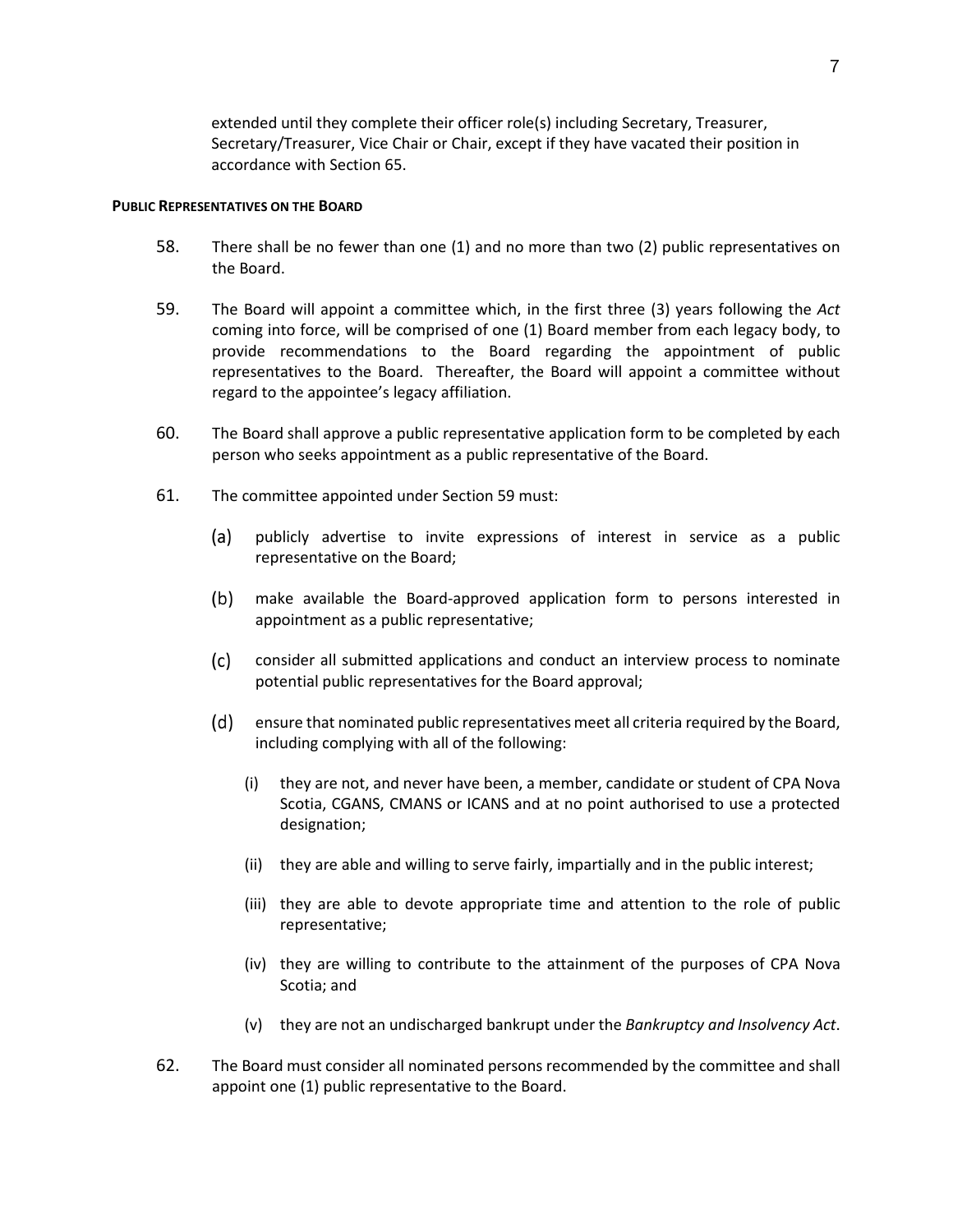- 63. A public representative shall be appointed for a term of two (2) years.
- 64. A public representative on the Board whose term has expired, or is about to expire, shall be eligible for reappointment provided that no public representative will be eligible to serve on the Board for more than two (2) terms.

### <span id="page-12-0"></span>**VACANCY ON THE BOARD**

- 65. A Director shall be considered to have vacated that position if:
	- (a) the Director resigns from office;
	- $(b)$ the Director's registration as a member is revoked;
	- $(c)$ the Director's registration as a member has been suspended;
	- $(d)$ the Director has been subjected to a registration sanction;
	- (e) the Director has been subject to a practice restriction through the practice inspection process;
	- $(f)$ the Board passes a special resolution that the Director failed to comply with the *Act*, the By-Laws, or policies of CPA Nova Scotia, including those policies governing attendance at meetings, or that the Director's conduct, in the opinion of the Board, has brought the reputation of CPA Nova Scotia into disrepute;
	- $(g)$ a court or physician makes a determination of mental incapacity or incompetence regarding the Director;
	- the Director is an undischarged bankrupt under the *Bankruptcy and Insolvency Act*; or
	- $(i)$ the Director dies.
- 66. Notwithstanding Section 61, if the position held by a public representative becomes vacant, the Board may select a replacement public representative from among those who have previously indicated an interest in serving and have agreed to serve and shall thereafter appoint a replacement public representative which appointment shall be for a two (2) year term.
- 67. If the position held by a Director has been vacated, the Board may appoint another member, in good standing, to hold office for the unexpired portion of the term provided that if the Director vacating this position was appointed to the Board pursuant to the Former *Act* the Board shall replace the Director with a member holding the same legacy designation as the vacating Director.
- 68. A vacancy on the Board does not impair the power of the remaining members of the Board to act.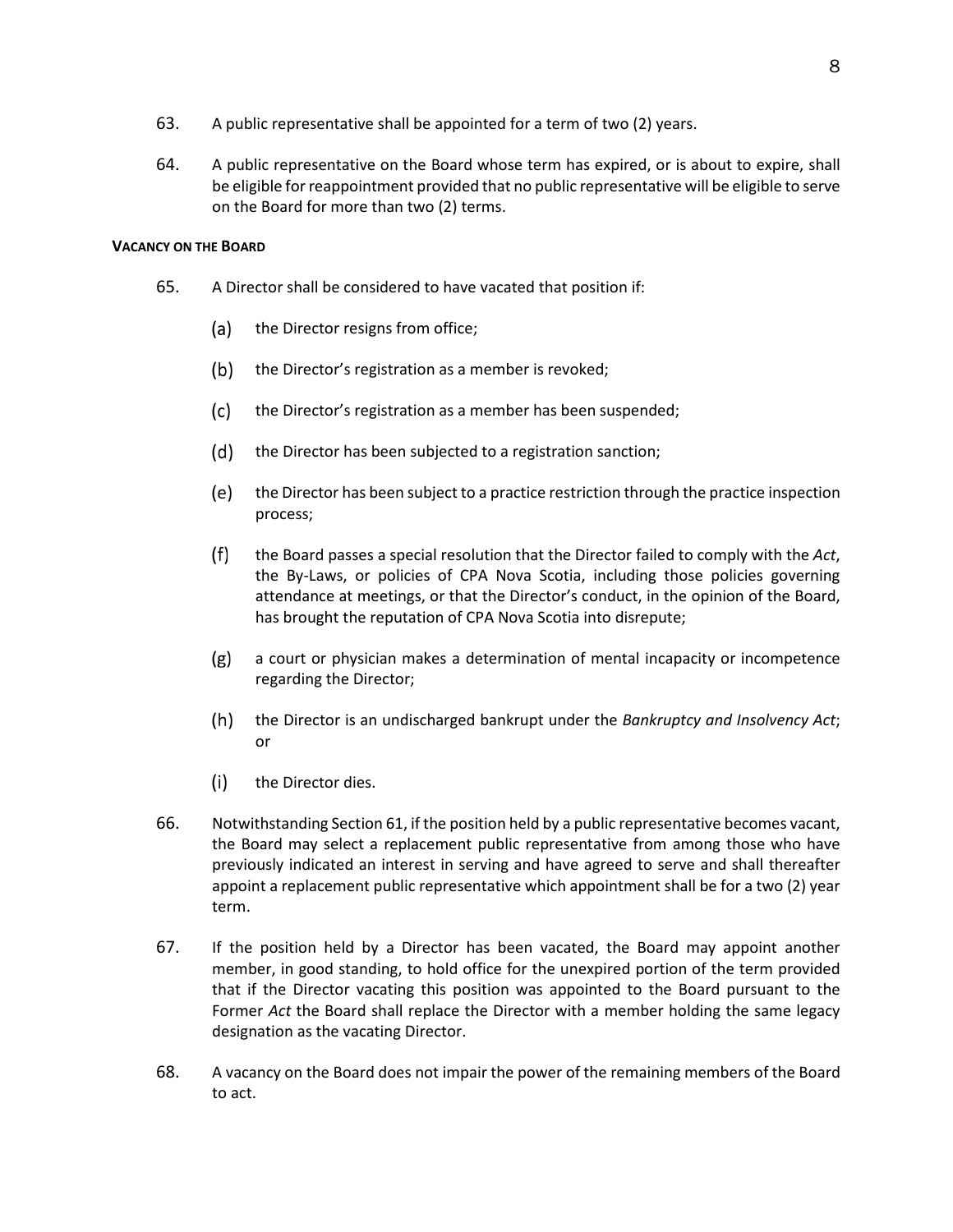- <span id="page-13-0"></span>69. The following shall be the officers of the Board:
	- (a) Chair
	- (b) Vice-Chair
	- $(c)$ **Secretary**
	- (d) Treasurer
- 70. The Board shall elect a Chair, a Vice-Chair, a Secretary and a Treasurer from among the Directors to hold office for a one (1) year term. The Board may elect the same person to hold both the offices of Secretary and Treasurer. The Chair, Vice-Chair, Secretary and Treasurer may be re-elected to their office by the Board.
- 71. If an officer ceases to be a Director for any reason or becomes subject to a suspension of registration, he or she shall automatically cease to be an officer.
- 72. If an officer ceases to hold office before his or her term expires, the Board may elect a Director to fill such vacancy for the unexpired portion of the term.
- 73. The Chair of the Board shall:
	- $(a)$ preside at all meetings of the Board and at such meetings shall be entitled to participate in all discussions and to vote;
	- $(b)$ report to each meeting of the Board concerning the operation of CPA Nova Scotia;
	- $(c)$ preside at all annual general meetings and special meetings;
	- (d) call an annual general meeting or special meeting of CPA Nova Scotia;
	- (e) be the official representative of CPA Nova Scotia along with the Chief Executive Officer;
	- $(f)$ have all powers necessary or desirable to enable the carrying out of the duties of office effectively; and
	- perform such other duties and exercise such other powers as set out in the *Act* or the  $(g)$ By-Laws, or as the Board may from time to time direct.
- 74. The Vice-Chair shall:
	- (a) assist the Chair of the Board;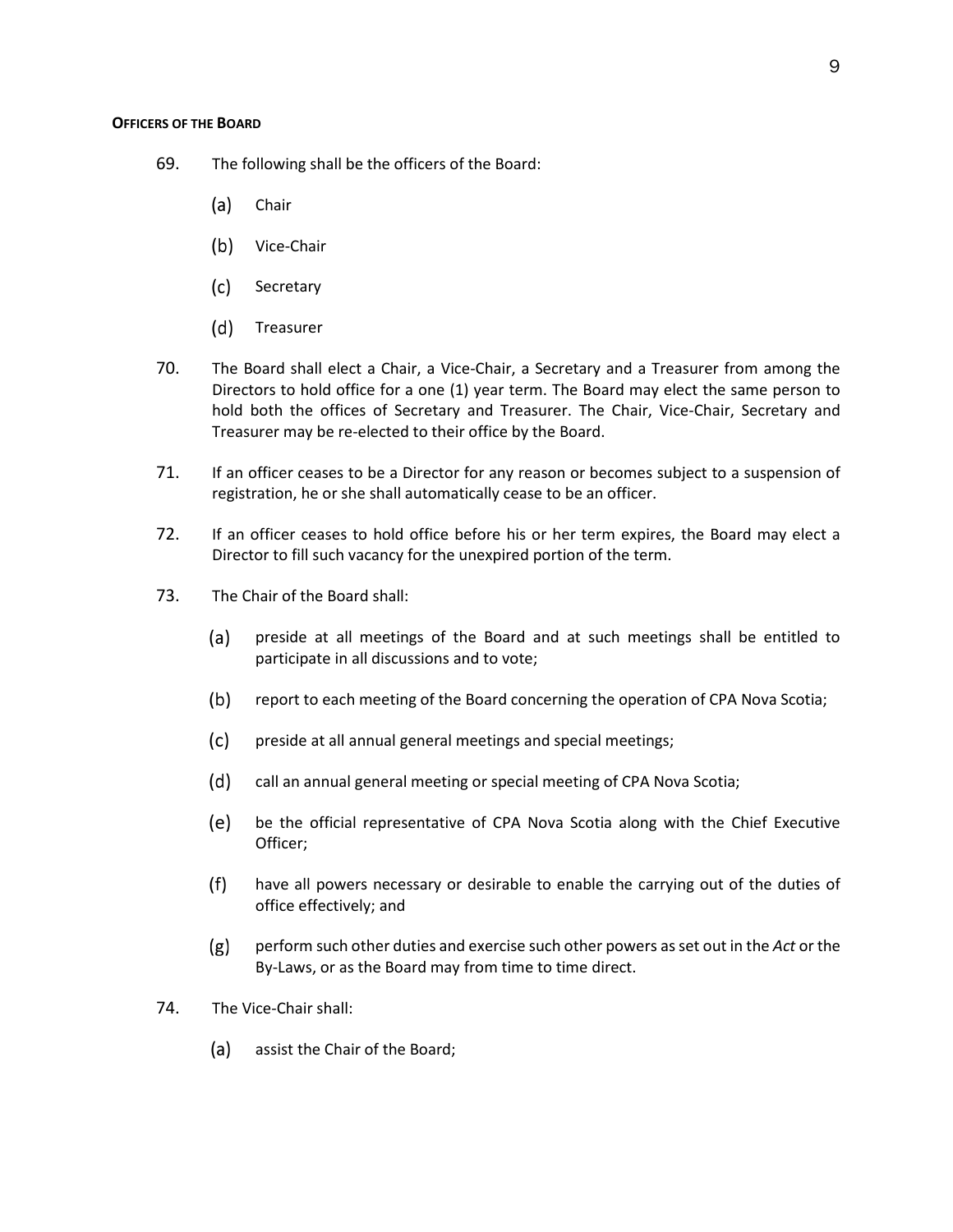- $(b)$ be vested with all the powers and shall perform all the duties of the Chair in the absence, disability, or refusal to act of the Chair;
- $(c)$ serve as chair of the Audit Committee; and
- (d) perform such other duties and exercise such other powers as set out in the *Act* or the By-Laws, or as the Board may from time to time direct.
- 75. The Secretary shall:
	- $(a)$ ensure that notice of all meetings of the Board as required by these By-Laws is prepared and distributed;
	- $(b)$ be responsible for all correspondence to and from the Board**;**
	- $(c)$ be responsible for coordinating all elections of Directors;
	- (d) keep or cause to be kept minutes of all meetings of the Board and of all meetings of members of CPA Nova Scotia;
	- (e) keep or cause to be kept a copy of the *Act* and the By-Laws, and any and all amendments thereto;
	- $(f)$ keep or cause to be kept a copy of all minutes, records, Board-approved policies, and documents of CPA Nova Scotia;
	- $(g)$ keep or cause to be kept the CPA Nova Scotia seal;
	- $(h)$ ensure that an attendance record of those in attendance at all Board meetings is kept; and
	- $(i)$ perform such other duties and exercise such other powers as set out in the *Act* or the By-Laws, or as the Board may from time to time direct.
- 76. The Treasurer shall:
	- $(a)$ provide updates at each Board meeting regarding the financial affairs of CPA Nova Scotia;
	- $(b)$ obtain and present to the Board a report on the results of the yearly operations of CPA Nova Scotia, and such other financial reports as the Board may from time to time require;
	- $(c)$ collaborate with the Chief Executive Officer regarding the preparation and presentation to the Board of the operating budget of CPA Nova Scotia;
	- (d) keep or cause to be kept full and accurate books of account in which shall be recorded all receipts and disbursements of CPA Nova Scotia and, under the direction of the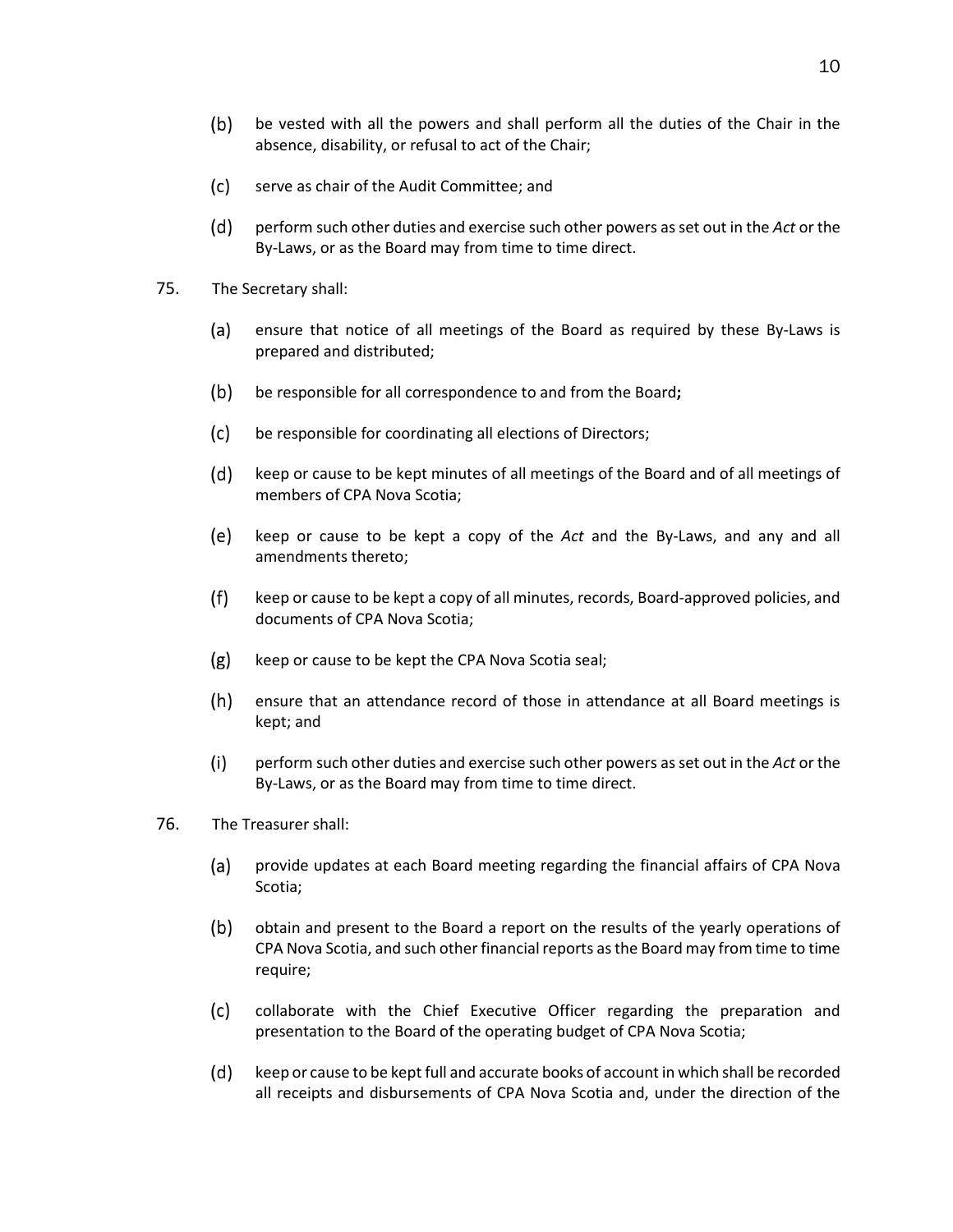Board, shall control the deposit of money, the safekeeping of securities and the disbursements of the funds of CPA Nova Scotia;

- (e) collaborate with the Chief Executive Officer regarding the investment of surplus cash, as authorized by the Board in keeping with the Board's investment policy;
- $(f)$ ensure that the records of CPA Nova Scotia are audited on an annual basis and present the results of the annual audit to the Board;
- $(g)$ serve on the Audit Committee; and
- $(h)$ perform such other duties and exercise such other powers as set out in the *Act* or the By-Laws, or as the Board may from time to time direct.

#### <span id="page-15-0"></span>**BOARD MEETINGS**

- 77. Meetings of the Board shall be held at least once in each quarter at such times and places as the Chair shall determine.
- 78. Meetings of the Board may be held in person, or by means of such telephone, electronic or other communications facilities that will permit all persons participating in the meeting to communicate with each other.
- 79. A meeting of the Board shall be called at the direction of the Chair or of one-third (1/3) of the Directors.
- 80. Subject to Section 81, notice of any meeting of the Board shall be given to all Directors at least seven (7) days prior to the meeting.
- 81. A meeting of the Board on shorter notice may be convened with the consent of seventyfive per cent (75%) of the Directors, or, if seventy-five per cent (75%) of the Directors are present at a meeting, the requirement for notice is automatically waived.
- 82. The accidental omission to give notice to any Director, or the failure of any Director to receive such notice shall not invalidate any decision made or resolution passed at any such meeting.
- 83. A majority of the elected or appointed Directors constitutes a quorum.
- 84. No business shall be conducted at any meeting of the Board unless a quorum is present. When a quorum is not present, the meeting of the Board shall be adjourned to a time and place as may be decided by the Chair.
- 85. A meeting of the Board at which a quorum is present shall be competent to exercise all or any of the authority, powers, and discretions vested in or exercisable by the Board generally.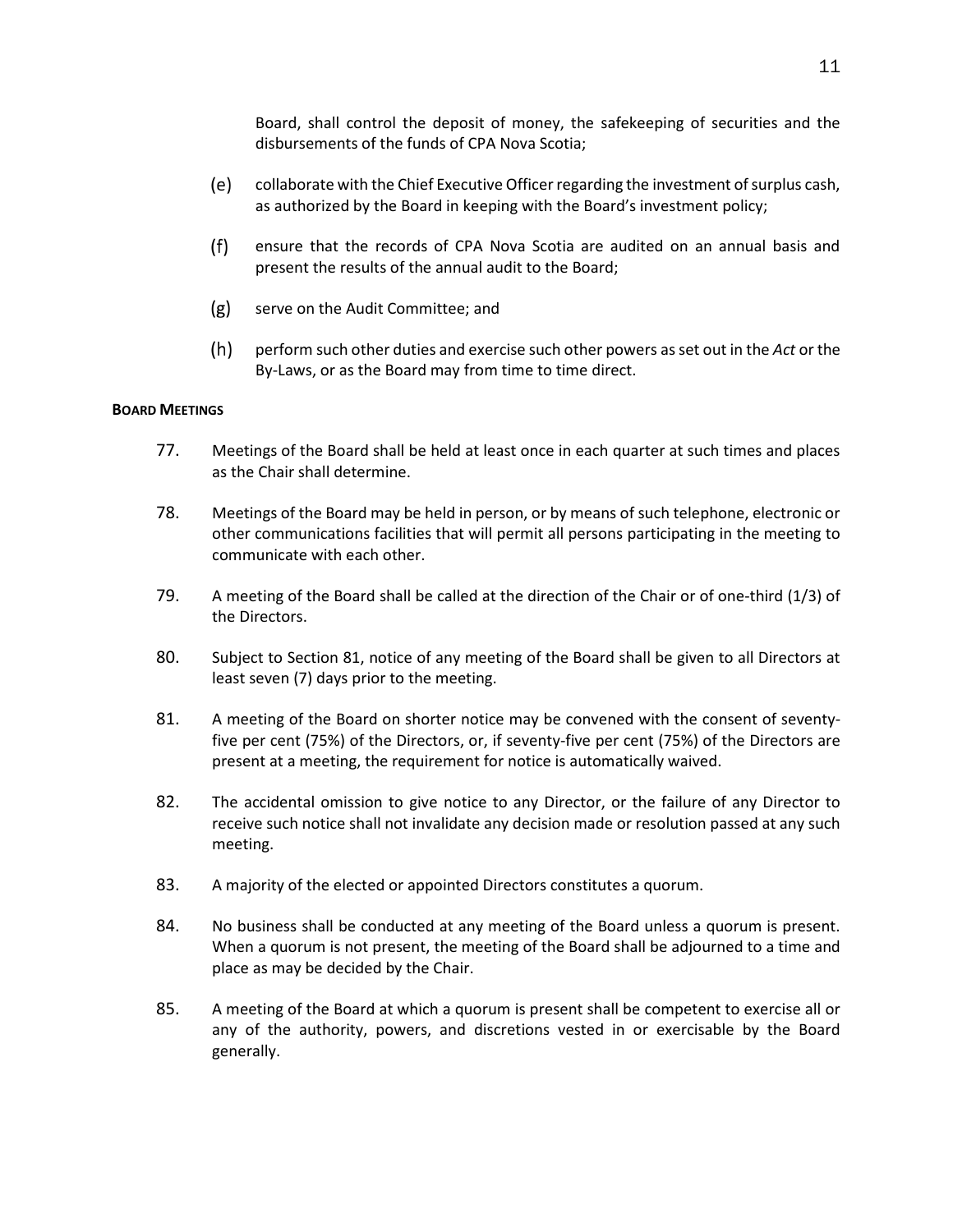- 86. Subject to Section 87, the Chief Executive Officer and such other person as the Board requests shall attend each Board meeting in an *ex officio* capacity, with no right to vote.
- 87. The Chair may at any time require a meeting, or a portion of a meeting, to be held *in camera,* and require that the Chief Executive Officer and any other non-Directors attending the meeting withdraw from any *in camera* sessions of the Board.

#### <span id="page-16-0"></span>**VOTING AT BOARD MEETINGS**

- 88. Each Director, including the Chair, shall have one (1) vote. Directors may not vote by proxy. In the event of a tie vote, a motion shall be deemed defeated. Directors shall abide by any Conflict of Interest Policy prescribed by the Board.
- 89. Unless otherwise provided in the *Act* or the By-Laws, every question arising at any meeting of the Board shall be decided by a majority of votes cast.
- 90. A declaration by the Chair that a motion has been carried or lost is sufficient unless a poll is demanded by at least one-half of the Directors present at or participating in the meeting. If a poll is demanded the Chair will decide how the poll will be conducted.

## <span id="page-16-1"></span>**MINUTES**

91. Minutes shall be kept of all meetings of the Board. The minutes shall indicate, without limitation, the names of the persons present at the meeting, a list of all proposed resolutions and the result of the proposed resolutions.

#### <span id="page-16-2"></span>**REMUNERATION AND EXPENSES**

- 92. The Board may provide for the remuneration of Directors and Officers and may make policies governing such remuneration**.**
- 93. Directors and members of committees of the Board shall be paid their reasonable out of pocket expenses of attending meetings of the Board and its committees and of conducting the affairs of CPA Nova Scotia. The Board may establish policies concerning the payment of such expenses.

#### <span id="page-16-3"></span>**COMMITTEES OF THE BOARD**

- 94. The following committees are established as standing committees of the Board:
	- (a) Executive Committee
	- (b) Complaints Committee
	- (c) Complaints Review Committee
	- (d) Discipline Committee
	- (e) Fitness to Practice Committee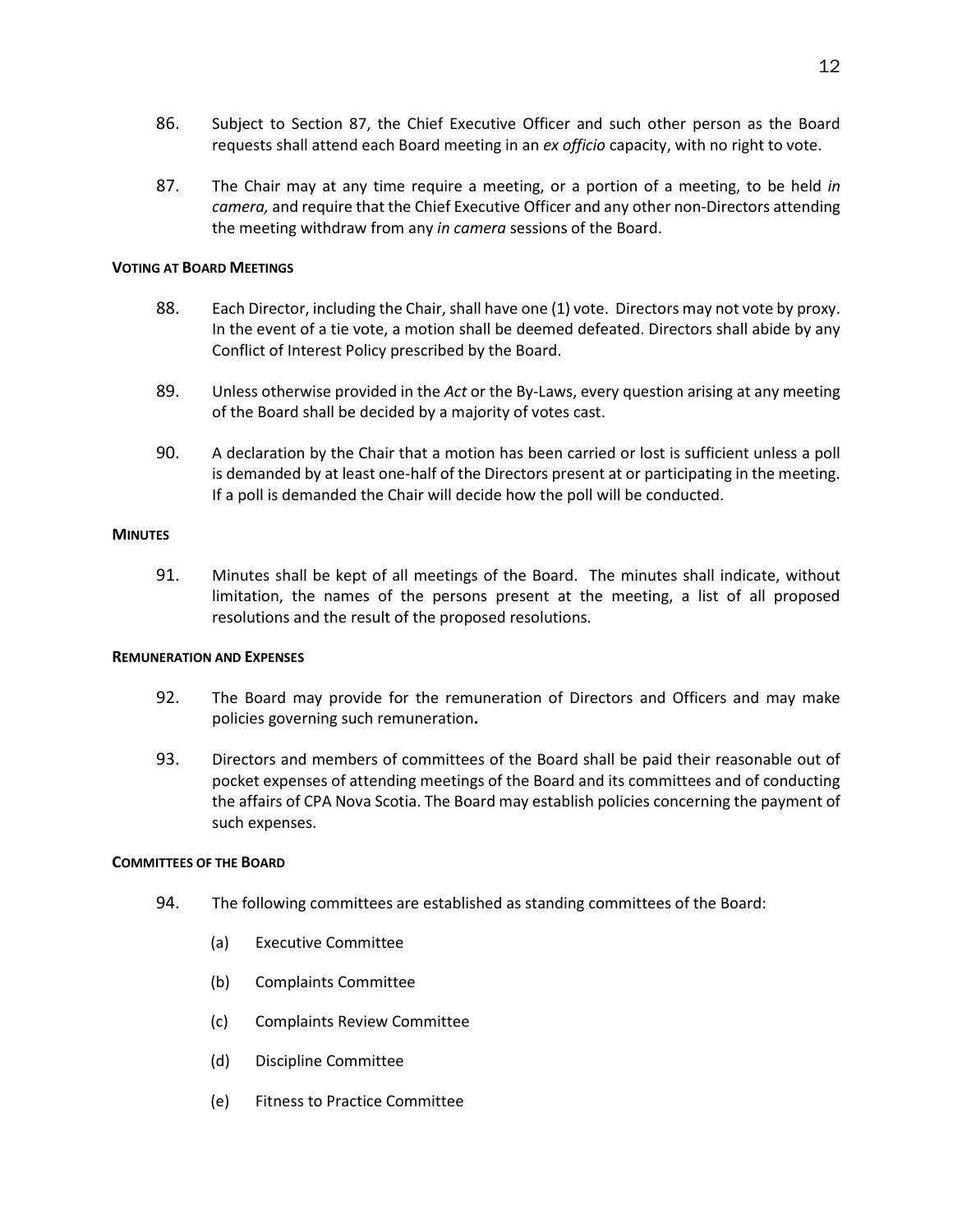- (f) Registration Committee
- (g) Registration Appeals Committee
- (h) Practice Inspection Committee
- (i) Public Accounting Licensing Committee
- (j) Professional Development Committee
- (k) Audit Committee
- 95. The Board may appoint one or more other committees, and delegate to any such committee any of the powers of the Board. Any committee so formed shall, in the exercise of the powers so delegated, conform with any requirements that may be imposed by the Board.

#### <span id="page-17-0"></span>**APPOINTMENT OF COMMITTEE MEMBERS AND VACANCY**

- 96. The Board shall appoint members in good standing who are not undischarged bankrupts under the *Bankruptcy and Insolvency Act,* to serve as members of each committee in accordance with the *Act*, and the By-Laws and may appoint persons who are not Directors to any committee other than those committees established pursuant to Sections 59 and 124.
- 97. The Chair shall present a proposal to the Board with respect to the composition of each Board committee, for the Board's approval.
- 98. For the first five (5) years following the *Act* coming into force, the Board shall strive to include equal representation of legacy members on committees, where the Board determines that it best serves the public interest.
- 99. Except as otherwise expressly provided in the *Act* or the By-Laws, the Board may from time to time appoint additional member(s) in good standing to any committee.
- 100. The Board may appoint public representatives to committees and prior to doing so shall make the Board approved application form available to persons interested in appointment as a public representative and shall consider all submitted applications and may conduct an interview process to appoint potential public representatives to committees.
- 101. The Board shall ensure that each person appointed as a public representative meets all criteria required by the Board, including complying with all of the following:
	- (a) they are not, and never have been, a member, candidate or student of CPA Nova Scotia, CGANS, CMANS or ICANS and at no point authorised to use a protected designation;
	- (b) they are able and willing to serve fairly, impartially and in the public interest;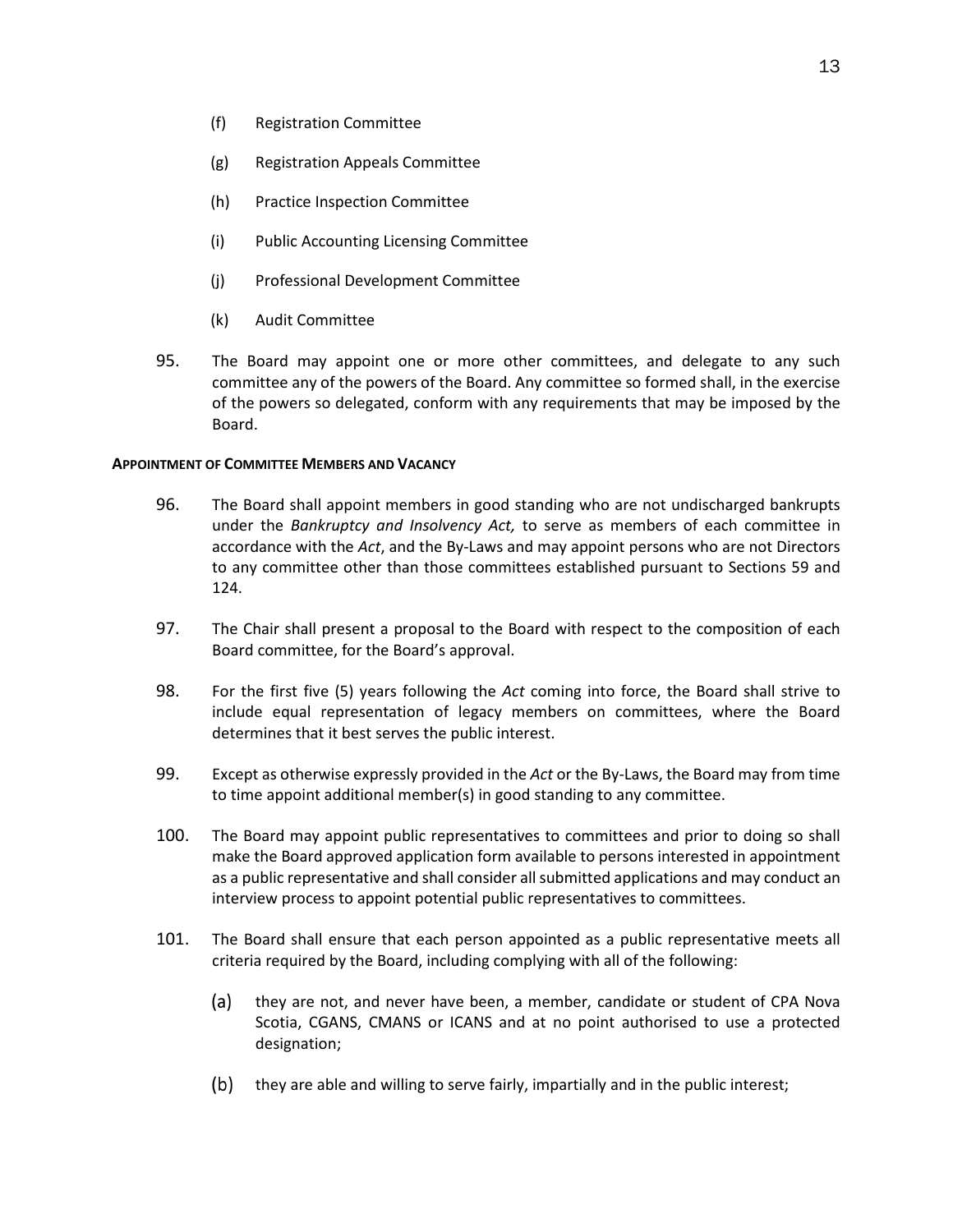- $(c)$ they are able to devote appropriate time and attention to the role of public representative;
- $(d)$  they are willing to contribute to the attainment of the purposes of CPA Nova Scotia; and
- they are not an undischarged bankrupt under the *Bankruptcy and Insolvency Act*.
- 102. The Board may rescind the appointment of any individual to any committee if the individual fails to meet or fails to continue to meet the requirements set out in Section 101.
- 103. Subject to the provisions of the By-Laws and except as otherwise expressly provided in the *Act* or the By-Laws, a committee member shall hold office for a term as prescribed by the Board at the time of appointment. Committee members are eligible for reappointment by the Board.
- 104. A member of a committee may at any time give notice in writing to the chair of the committee that the member wishes to resign.
- 105. A committee member's office shall automatically become vacant on:
	- (a) the acceptance of the committee member's resignation by the chair;
	- (b) the Board passing a resolution that the committee member be removed from the committee because the committee member has failed to comply with the *Act*, the By-Laws, or policies of CPA Nova Scotia, including those policies governing attendance at meetings, or that the member's conduct, in the opinion of the Board, has brought the reputation of CPA Nova Scotia into disrepute;
	- (c) in the case of a member, when the member ceases to be registered with CPA Nova Scotia, or is subject to a suspension of registration;
	- (d) the determination by a court or a physician that the committee member is incompetent;
	- (e) the committee member becoming an undischarged bankrupt under the *Bankruptcy and Insolvency Act*; or
	- (f) the death of the committee member.
- 106. No vacancy on a committee impairs the right of the remaining committee members to act.
- 107. The absence, inability to act, or failure to appoint a public representative does not impair the ability of the committee to act.

#### <span id="page-18-0"></span>**COMMITTEE MEETINGS AND VOTING**

108. A committee of the Board shall meet as required, but at least one (1) time per year.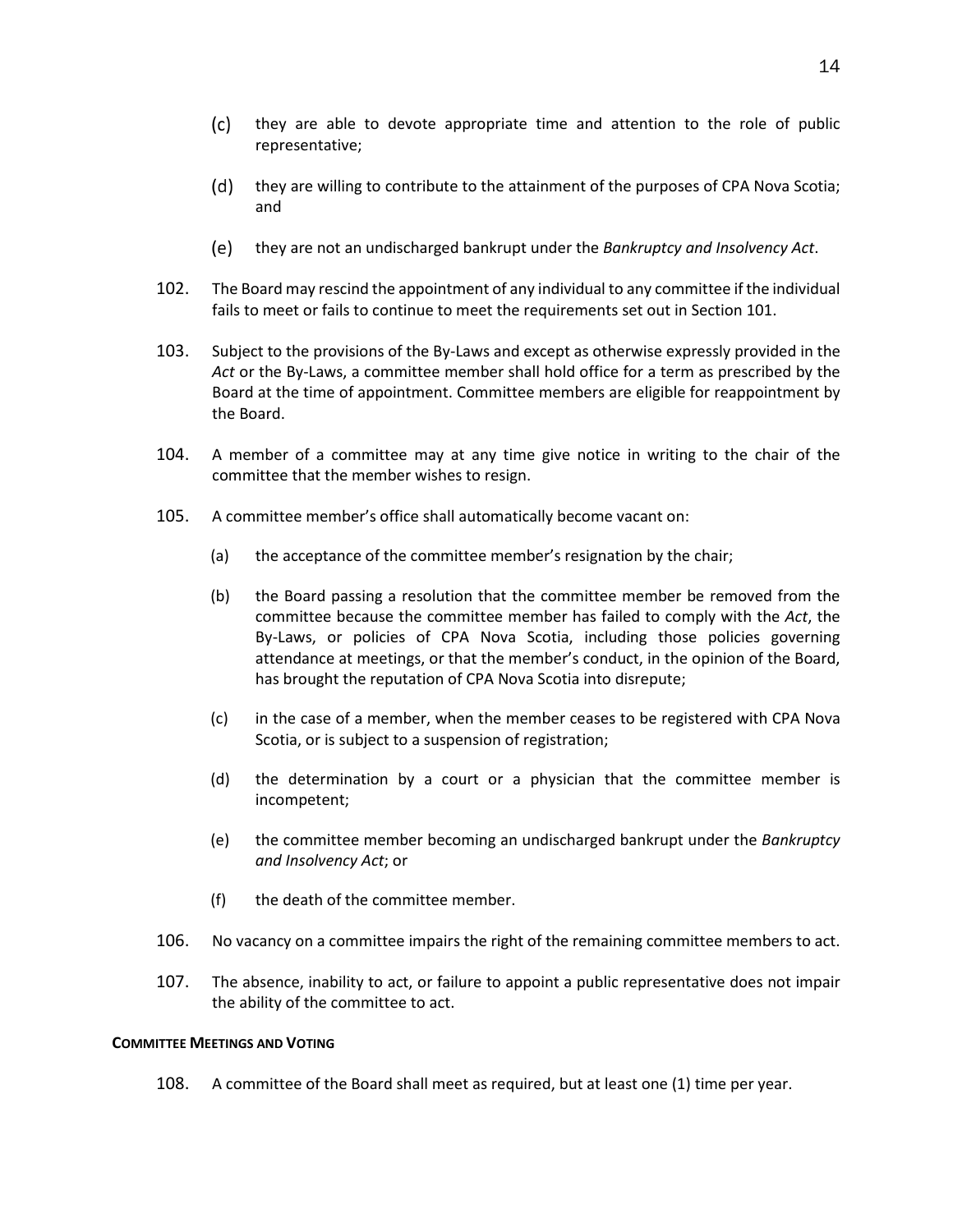- 109. Except where otherwise expressly provided in the *Act* or the By-Laws, meetings of committees shall be held, on reasonable notice, at such times and places as the chair of the committee shall from time to time determine, including by means of such telephone, electronic or other communication facilities that will permit all persons participating in the meeting to communicate with each other.
- 110. Except where otherwise expressly provided in the *Act* or the By-Laws, the accidental omission to give notice of a meeting to any committee member, or the failure of any committee member to receive such notice, shall not invalidate any decision made by the committee at any such meeting.
- 111. Unless otherwise determined by the Board, a Board committee shall have the power to fix its quorum at not less than a majority of its members and to determine and regulate its standard operating procedure.
- 112. No business shall be conducted at any committee meeting unless a quorum is present. When a quorum is not present, the committee meeting shall be adjourned to a time and place as may be decided by the committee's chair.
- 113. Except where otherwise expressly provided in the *Act* or the By-Laws, a meeting of the committee at which a quorum is present shall be competent to exercise all or any of the authority, powers and discretions vested in, or exercisable by, the committee generally.
- 114. Every committee member present at a meeting shall be entitled to one (1) vote.
- 115. Decisions shall be made on the basis of a simple majority vote of the members present at the meeting.
- 116. Minutes shall be kept of all committee meetings and shall be provided to the Chief Executive Officer or to such other person as the Chief Executive Officer may direct. The minutes shall indicate, without limitation, the names of the persons present at the meeting, a list of all proposed resolutions and the result of the proposed resolutions.

### <span id="page-19-0"></span>**PANELS**

117. A decision of a panel of a committee appointed in accordance with the By-Laws constitutes the decision of the committee.

#### <span id="page-19-1"></span>**REPORTING TO THE BOARD**

118. The chair of each committee shall submit a report in writing to the Board at least once a year, or such other times as the Board may require, on its activities and whether the committee has conducted business.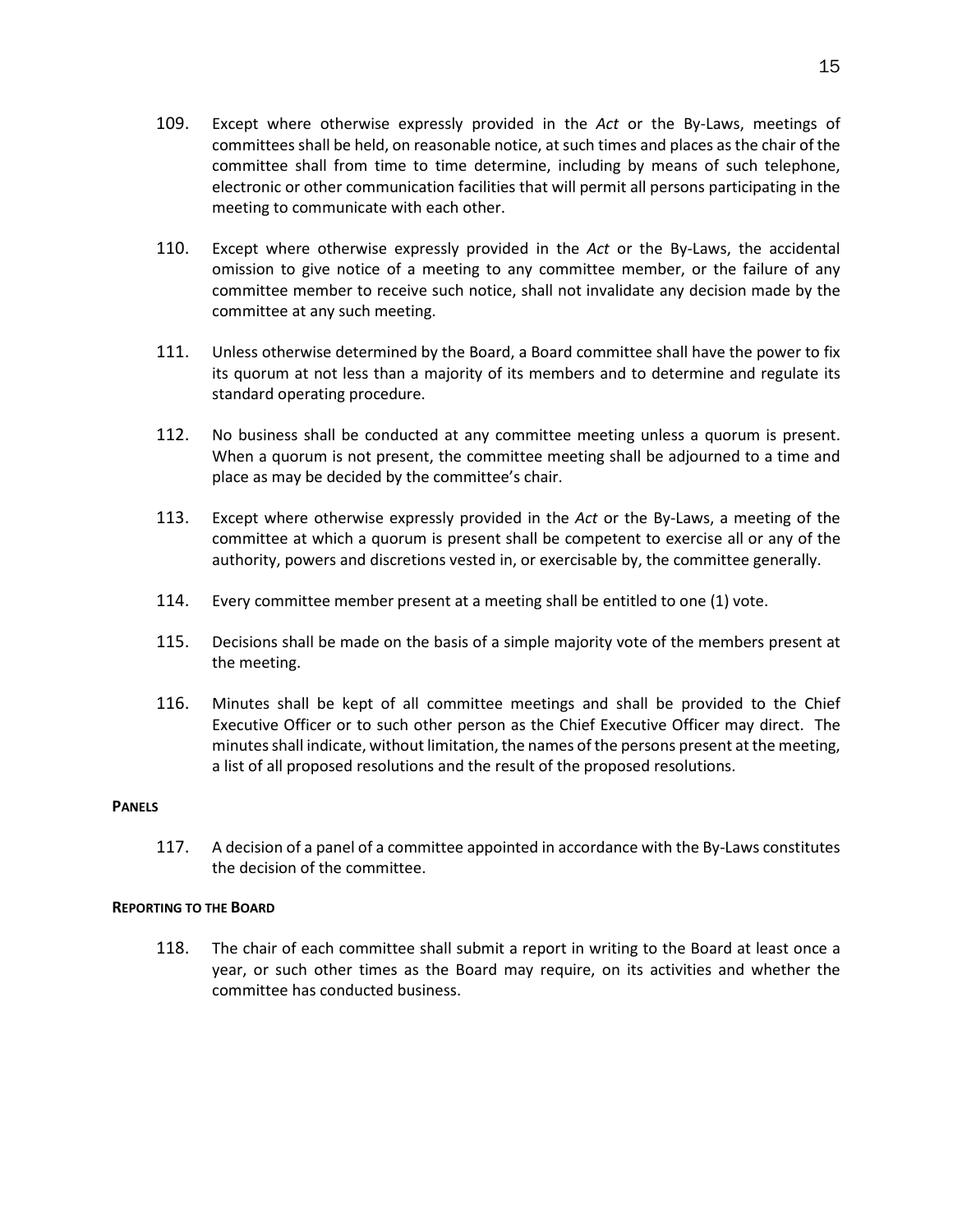## <span id="page-20-0"></span>**ASSISTANCE TO COMMITTEES**

119. The Chief Executive Officer or their delegate or delegates shall provide support to the committees and may attend meetings of all committees but shall not have a vote on matters addressed by the committees.

## <span id="page-20-1"></span>**CONFLICT OF INTEREST**

120. Notwithstanding that a person may have been appointed by the Board to be a member of a committee, where that person has a conflict of interest or is not available to participate in the committee's decision's related to a matter before the committee, that person shall not be considered a member of the committee for the purposes of the committee's decisions related to that matter.

## <span id="page-20-2"></span>**DISCLOSURE OF INFORMATION RECEIVED BY COMMITTEE**

- 121. Notwithstanding Sections 64 or 65 of the *Act*, a committee may, in addition to any other authority granted in these By-Laws, disclose, with or without a request for disclosure, information and documents received by the committee, and the committee's decision, to the Chief Executive Officer who may in turn disclose the information to;
	- $(a)$ the Board or other committees of CPA Nova Scotia, to the extent that such information relates to the mandate or work of the Board or committee; or
	- $(b)$ another regulatory body in which the registrant or registered firm is a member, candidate or student, or in which the organization is registered or by which the individual or organization is regulated or registered or seeks to become regulated or registered.
- 122. A committee may make a report to the Chief Executive Officer recommending that the Chief Executive Officer refer the subject matter of the report to the chair of the Complaints Committee if:
	- (a) information arising from a matter under the consideration of the committee raises an appearance of professional misconduct, conduct unbecoming, professional incompetence or incapacity; or
	- a registrant or registered firm fails to comply with a decision of the committee.

Such a referral by the Chief Executive Officer must be addressed by the chair of the Complaints Committee in the same manner as any other complaint received by the chair of the Complaints Committee.

## <span id="page-20-3"></span>**AUDIT COMMITTEE**

123. The Audit Committee shall be comprised of the Vice Chair, the Treasurer, one (1) public representative who is a Director and such other members as the Board determines and shall exercise such powers and duties as are determined by the Board from time to time.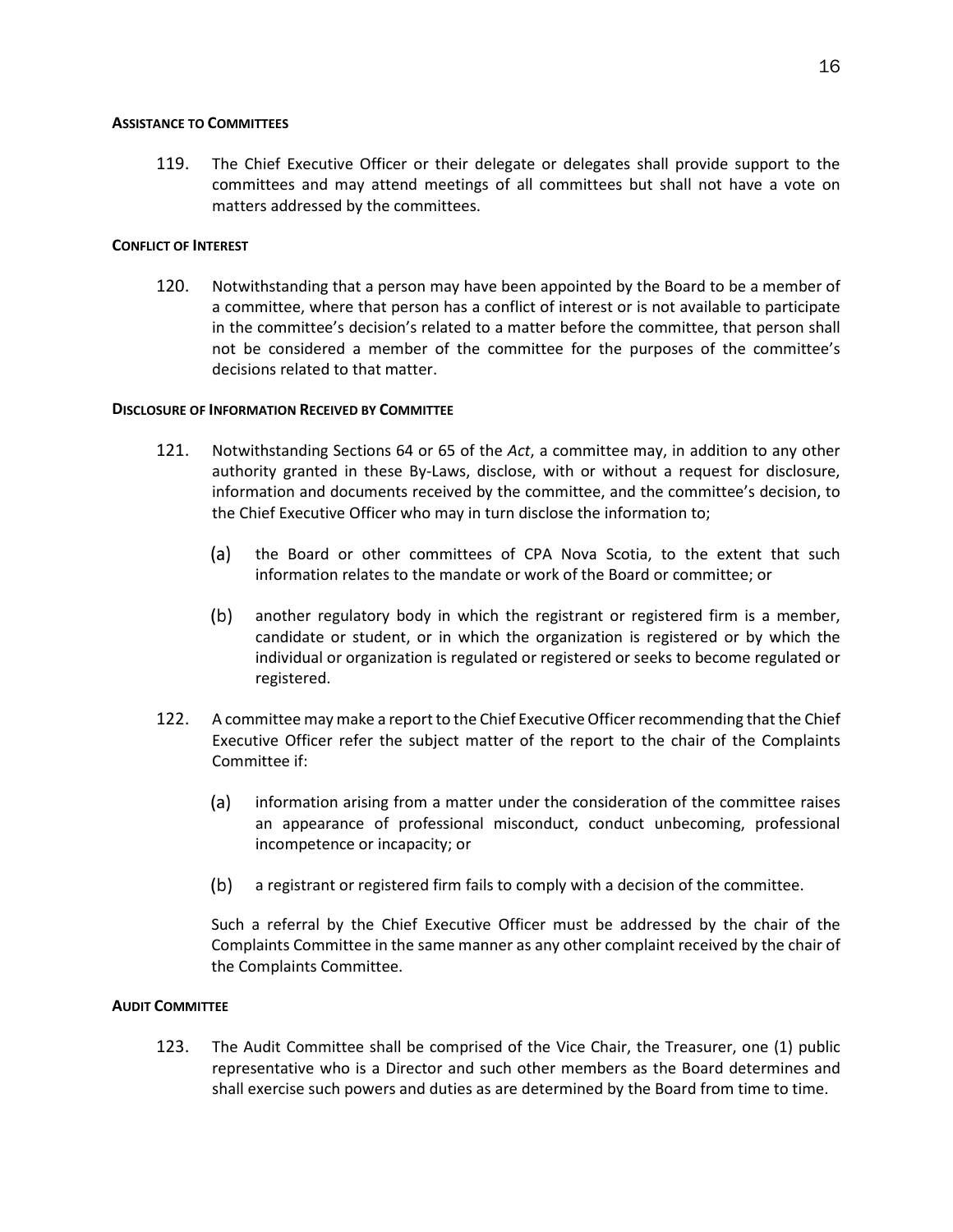#### <span id="page-21-0"></span>**EXECUTIVE COMMITTEE**

- 124. There shall be an Executive Committee of the Board comprised of the Officers.
- 125. The Executive Committee shall:
	- (a) on behalf of the Board, manage the affairs of CPA Nova Scotia between meetings of the Board;
	- $(b)$ review the By-Laws of CPA Nova Scotia and make recommendations to the Board;
	- $(c)$ ensure every new Director receives orientation to CPA Nova Scotia and the Board with emphasis on the Director's role and responsibilities;
	- $(d)$ provide a quarterly report to the Board on the Executive Committee's activities;
	- (e) report on any other matters assigned by the Board; and
	- $(f)$ exercise such other powers and duties as are determined by the Board from time to time.

#### <span id="page-21-1"></span>**CHIEF EXECUTIVE OFFICER**

- 126. The Board will provide for the appointment and compensation of a Chief Executive Officer whose title shall be "President and Chief Executive Officer".
- 127. There shall be a job description for the position of Chief Executive Officer which shall be approved by the Board.
- 128. The Board will annually coordinate a performance review of the Chief Executive Officer.
- 129. Subject to policies established by the Board, the By-Laws, and the provisions of the *Act*, the Chief Executive Officer shall:
	- $(a)$ be responsible to the Board for the day-to-day business of CPA Nova Scotia, including for the planning, organization and control of all aspects of the operation of CPA Nova Scotia;
	- $(b)$ be responsible for carrying out such policies that the Board may establish from time to time;
	- $(c)$ be responsible for the selection, hiring, management and dismissal of employees, and setting their terms of employment and remuneration;
	- $(d)$ arrange for training and education of the Directors as directed by the Executive Committee;
	- be the official representative of CPA Nova Scotia along with the Chair of the Board;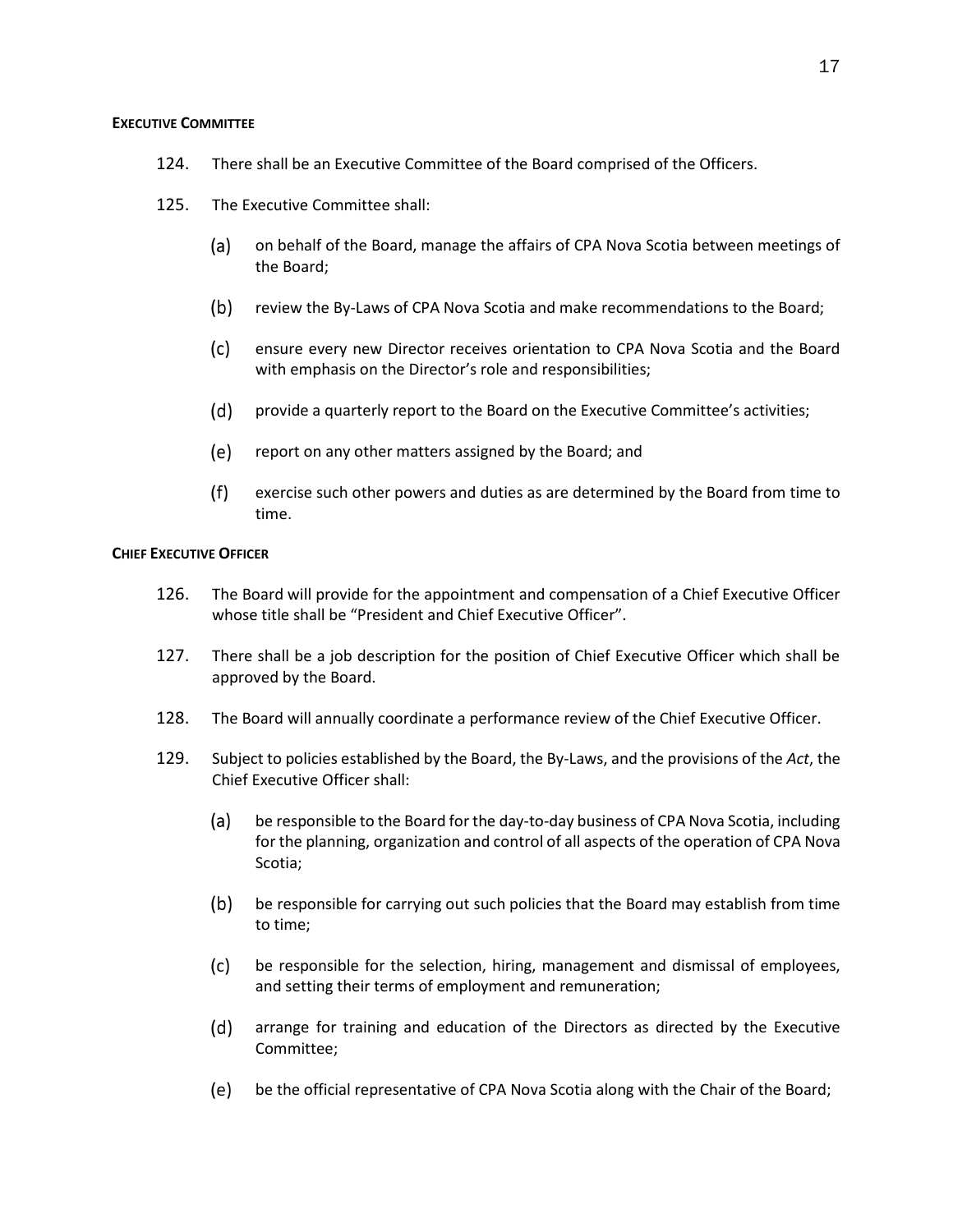- $(f)$ have the powers and duties which generally pertain to the role of Chief Executive Officer and as conferred by the *Act*, the By-Laws and the Board;
- $(g)$ perform such other duties as required under the *Act*, the By-Laws or as determined by the Board.

#### <span id="page-22-0"></span>**MEETINGS OF MEMBERS**

- 130. An annual general meeting of members shall be held each calendar year at such place in Nova Scotia and at such time as the Board may determine, provided that the annual general meeting shall be held no more than fifteen (15) months after the preceding annual general meeting. At each annual general meeting of members, the following items of business shall be dealt with:
	- $(a)$ Minutes of the preceding general meeting;
	- $(b)$ Consideration of the annual reports of the Directors and Officers;
	- $(c)$ Consideration of the reports of committees;
	- (d) Consideration of the annual financial statements;
	- (e) Consideration of the budget for the ensuing year;
	- $(f)$ Report on the election of Directors for the ensuing year;
	- $(g)$ Any other business provided that notice thereof was included in the notice to members issued pursuant to Section 133; and
	- $(h)$ Appointment of auditors.
- 131. A special meeting of members may be called at any time by the Chair, or by requisition to the Chair signed by fifty (50) members in good standing.
- 132. No business other than that specified in the notice shall be brought before a special meeting.
- 133. Notice of an annual general meeting or special meeting shall be sent to each member in good standing, by ordinary mail, e-mail, facsimile or any other medium of communication approved by the Board, to the member's contact information as registered with CPA Nova Scotia, not less than fourteen (14) days before the date of such meeting.
- 134. The notices shall be in writing and shall state the day, hour and place of the meeting as well as the general nature of the business to be transacted.
- 135. Failure to receive such notice, for any reason whatsoever, including accidental omission to send such notice to any members entitled to such notice, shall not invalidate the notice nor invalidate the meeting or make void any proceedings taken at the meeting.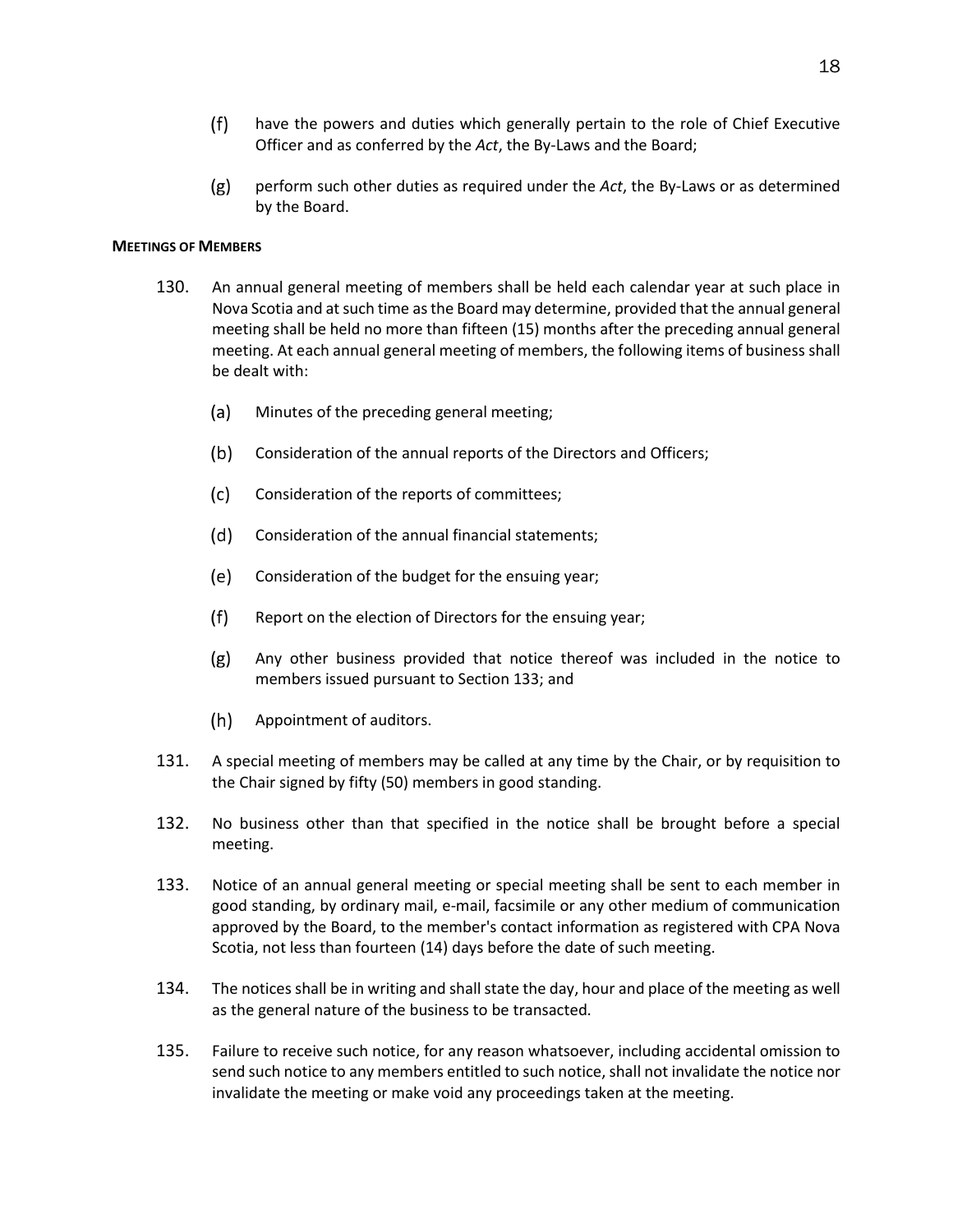- 136. Quorum for any meeting of members is twenty-five (25) members in good standing, personally present. If quorum is not met within one (1) hour of the time scheduled for the commencement of the meeting, then:
	- $(a)$ in the case of the annual general meeting, the meeting is adjourned to the date, time and location fixed by the majority of members in good standing, present, at which rescheduled meeting the members in good standing then present form a quorum; and
	- $(b)$  in the case of a special meeting, the meeting is dissolved.

## <span id="page-23-0"></span>**VOTING**

- 137. At each annual general meeting of members and all special meetings of members:
	- (a) only members in good standing may vote and each member shall have one (1) vote.
	- $(b)$ subject to the requirements of the *Act*, a resolution put to a vote is determined by the majority of votes.
	- $(c)$ a resolution put to a vote shall be decided by a show of hands, unless a poll is (before or on the declaration of the result of a show of hands) demanded by the Chair or by a member.
	- (d) when a poll is demanded, it shall be taken in such manner and at such time and place as the Chair directs.
	- (e) the demand of a poll shall not prevent the continuance of a meeting for the transaction of any business other than the question on which a poll has been demanded.
- 138. Any business of CPA Nova Scotia which requires approval by the members may be voted on through an electronic voting process. Rules for the voting process including the method upon which the electronic ballot is to be identified and counted, shall be approved by the Board.
- 139. A declaration by the Chair that a motion has been carried or lost, shall be conclusive evidence of the fact without proof of the number or proportion of the votes recorded in favour or against such motion.

#### <span id="page-23-1"></span>**PROCEDURE FOR MEETINGS**

140. Any question of procedure at any meeting of the Board, members of CPA Nova Scotia, or a committee, for which provision has not been made in these By-Laws shall be determined by the chair of the meeting in accordance with "Robert's Rules of Order", most recent edition.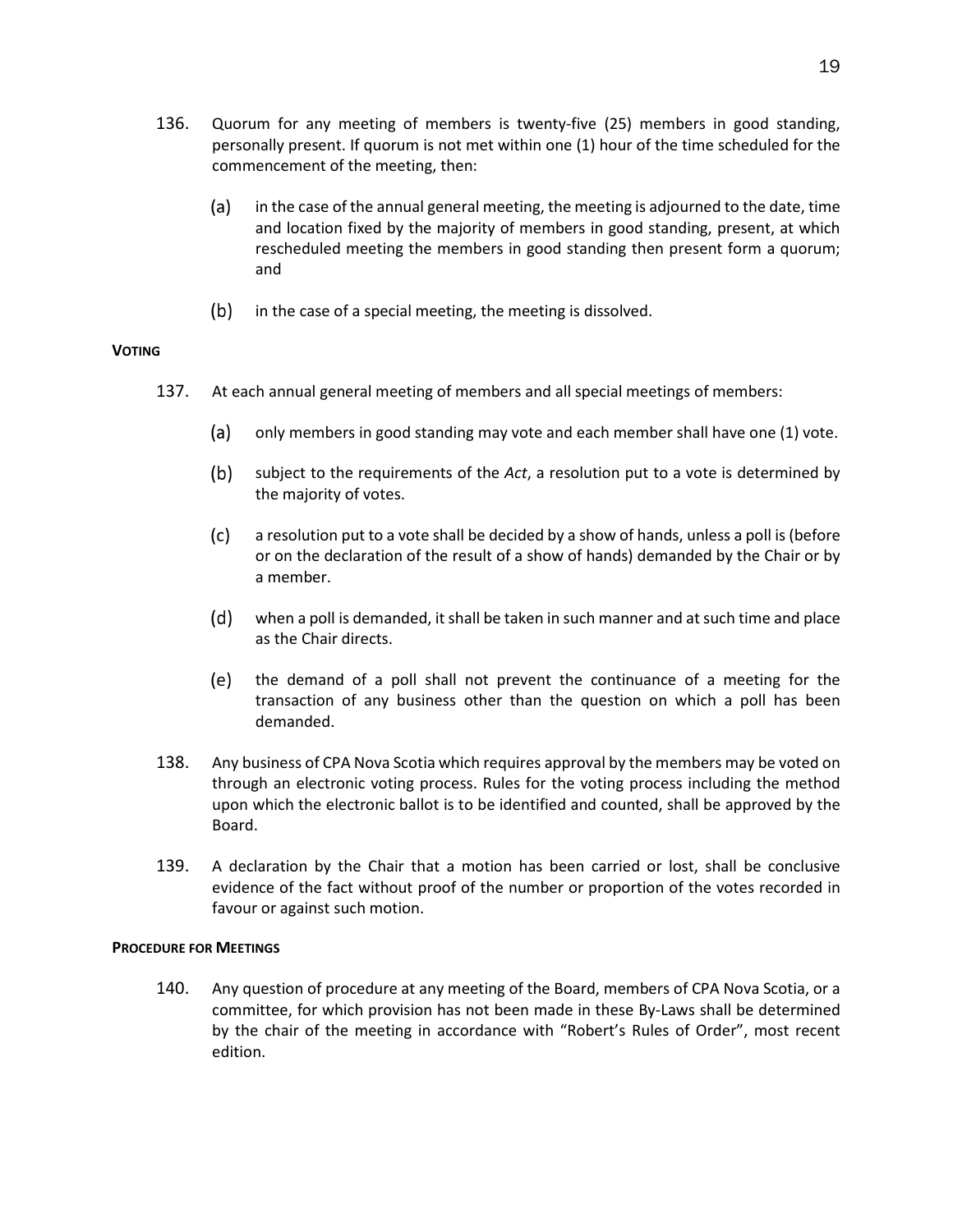#### <span id="page-24-0"></span>**THE SEAL**

141. CPA Nova Scotia shall have a seal upon which the name of CPA Nova Scotia shall be engraved and which shall be adopted and may be changed by resolution of the Board. The seal shall be affixed only pursuant to the direction of the Board and shall be attested by the signatures of two (2) Directors, except that for the purpose of certifying documents or proceedings of CPA Nova Scotia, the seal may be affixed by any one (1) Director.

## <span id="page-24-1"></span>**EXECUTION OF DOCUMENTS**

142. Unless the *Act* or these By-Laws require otherwise, the Board shall identify documents to be executed on behalf of CPA Nova Scotia by the Chair, or otherwise as prescribed by resolution of the Board.

## <span id="page-24-2"></span>**VALIDITY OF ACTS AND DECISIONS**

143. All acts performed or decisions made at any meeting of the Board or a committee of the Board shall, notwithstanding that it is afterwards discovered that there was some defect in the appointment of a Director or a committee member or that they or any of them were disqualified, be as valid as if every person had been duly appointed and was qualified.

## <span id="page-24-3"></span>**INDEMNIFICATION**

144. Every director, officer, employee and member of a committee of CPA Nova Scotia, their respective heirs, executors and administrators, estate and effects shall at all times be indemnified and saved harmless out of the funds of CPA Nova Scotia from and against all costs, charges and expenses whatsoever that are sustained or incurred in or about any action, suit or proceeding that is brought, commenced or prosecuted against that person in respect of any act, deed, matter, or thing whatsoever made, done or permitted by such person, in or about the execution of the duties of office or, in case of employees of CPA Nova Scotia, employment and from and against all other costs, charges and expenses that are sustained or incurred in or about or in relation to the affairs thereof, except such costs, charges or expenses as are occasioned by that person's own willful neglect or willful default.

## **PART 3: REGISTRATION AND USE OF DESIGNATION**

#### <span id="page-24-5"></span><span id="page-24-4"></span>**REGISTER**

- 145. The register of individuals maintained by the Chief Executive Officer pursuant to Section 21 of the *Act* shall include the following information, if applicable, in respect of each registrant:
	- $(a)$ the name of the registrant;
	- $(b)$ the date of entry of the registrant's name in the Register;
	- $(c)$ the registrant's business name and address;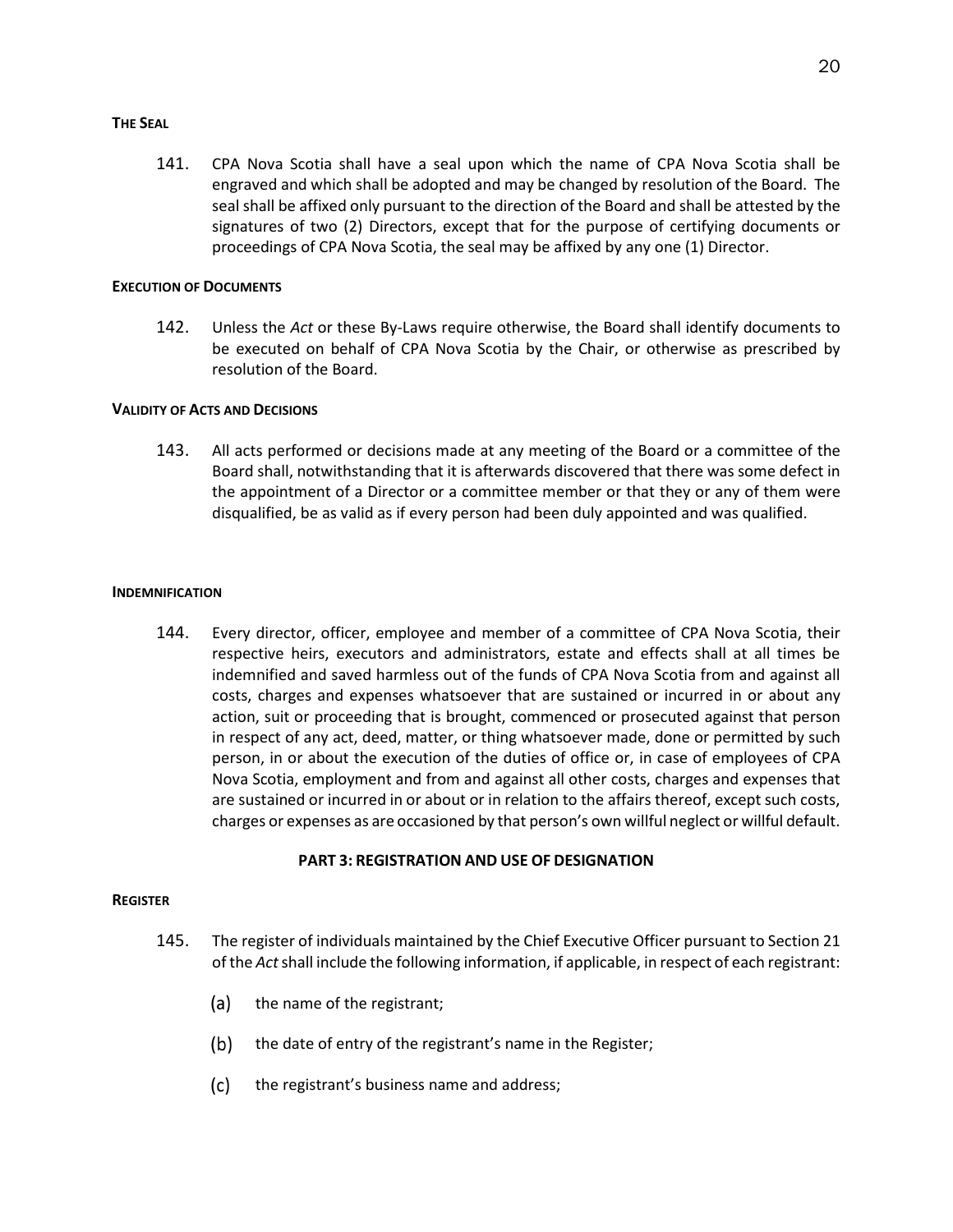- $(d)$ the registrant's business phone number and email address;
- (e) the registrant's designation, if any;
- $(f)$ the date the registrant became registered with a legacy body, if applicable;
- $(g)$ the registration category of the registrant;
- $(h)$ the registrant's practice certifications, if any;
- $(i)$ the registrant's current registration status;
- $(i)$ all restrictions and conditions imposed on the registrant; and
- $(k)$ such further particulars as may be directed by the Board.
- 146. The register of registered firms maintained by the Chief Executive Officer pursuant to Section 21 of the *Act* shall include:
	- (a) the name of the registered firm and any approved practice name or names;
	- $(b)$ the registration category of the registered firm;
	- $(c)$ the firm's current registration status;
	- (d) the mailing address of the registered firm;
	- (e) electronic mail address(es) of the registered firm;
	- $(f)$ the name and mailing address of the personal representative appointed by the registered firm:
	- $(g)$ all restrictions and conditions imposed on the registered firm; and
	- $(h)$ such further particulars as may be directed by the Board.
- 147. Every registrant, registered firm and personal representative shall provide the following contact information to the Chief Executive Officer and shall advise the Chief Executive Officer promptly of any changes to the contact information for the registrant or registered firm or personal representative:
	- $(a)$  In the case of a registrant and personal representative:
		- (i) the registrant's and personal representative's home address;
		- (ii) the registrant's and personal representative's personal telephone number(s);
		- (iii) the registrant's and personal representative's business address, business telephone number(s), business facsimile number and business title;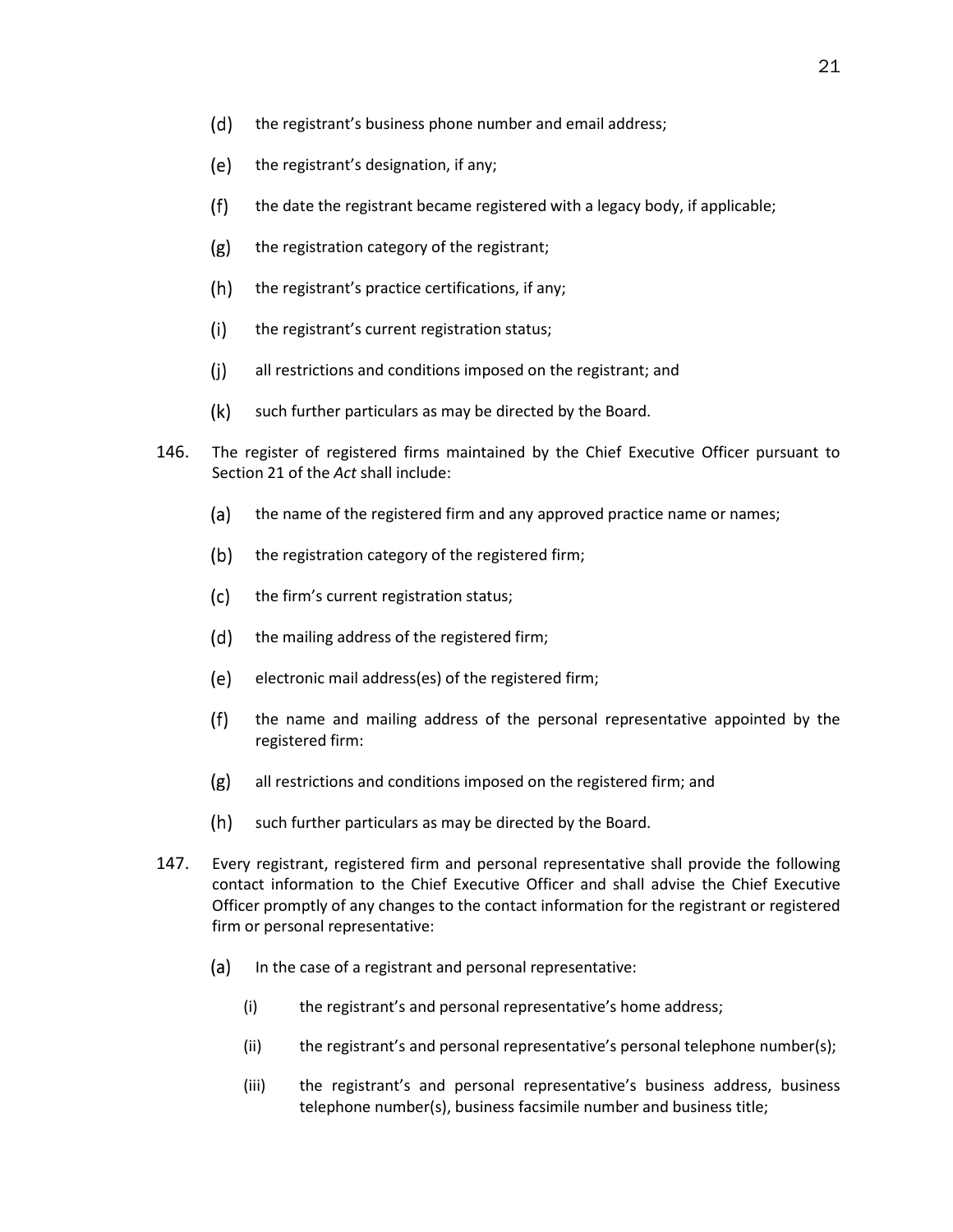- (iv) the registrant's and personal representative's electronic mail address(es); and
- $(b)$  In the case of registered firms:
	- (i) the street address for every practising office of the registered firm; and
	- (ii) the registered firm's business address, business telephone number(s), and business facsimile number,

and in the absence of written notice of change from the registrant or registered firm, CPA Nova Scotia may rely on the most recent contact information provided to the Chief Executive Officer**.** 

- 148. Unless otherwise provided herein, any notice required to be served or given under these By-Laws shall be effectively served or given if posted by regular mail and addressed to the registrant or in the case of a registered firm to the personal representative's most recent business address which appears on the Register of Members or Registered Firms or in the absence of a business address to the registrant's residential address.
- 149. The Chief Executive Officer shall remove a registrant's or registered firm's name from the Register if:
	- (a) a suspension imposed under Section 30 of the *Act* has been in effect for twelve (12) months;
	- (b) the Registration Committee or the Discipline Committee accepts the registrant's application to resign from the register;
	- (c) a CPA Nova Scotia committee, having authority to do so, orders that the registration of a registrant or registered firm be revoked; or
	- (d) the registrant's or registered firm's registration has been revoked pursuant to any provision of these By-laws.
- 150. The Chief Executive Officer shall revoke a registrant's or registered firm's registration and remove the name from the Register if:
	- (a) the registrant dies; or
	- (b) a registered firm is removed from the Registry of Joint Stock Companies by the Registrar of Joint Stock Companies pursuant to s. 136 or s. 137 of the *Companies Act*.
- 151. The Chief Executive Officer shall remove a registrant's or registered firm's name from a registration category if the registrant or registered firm has been registered in a new or alternate registration category.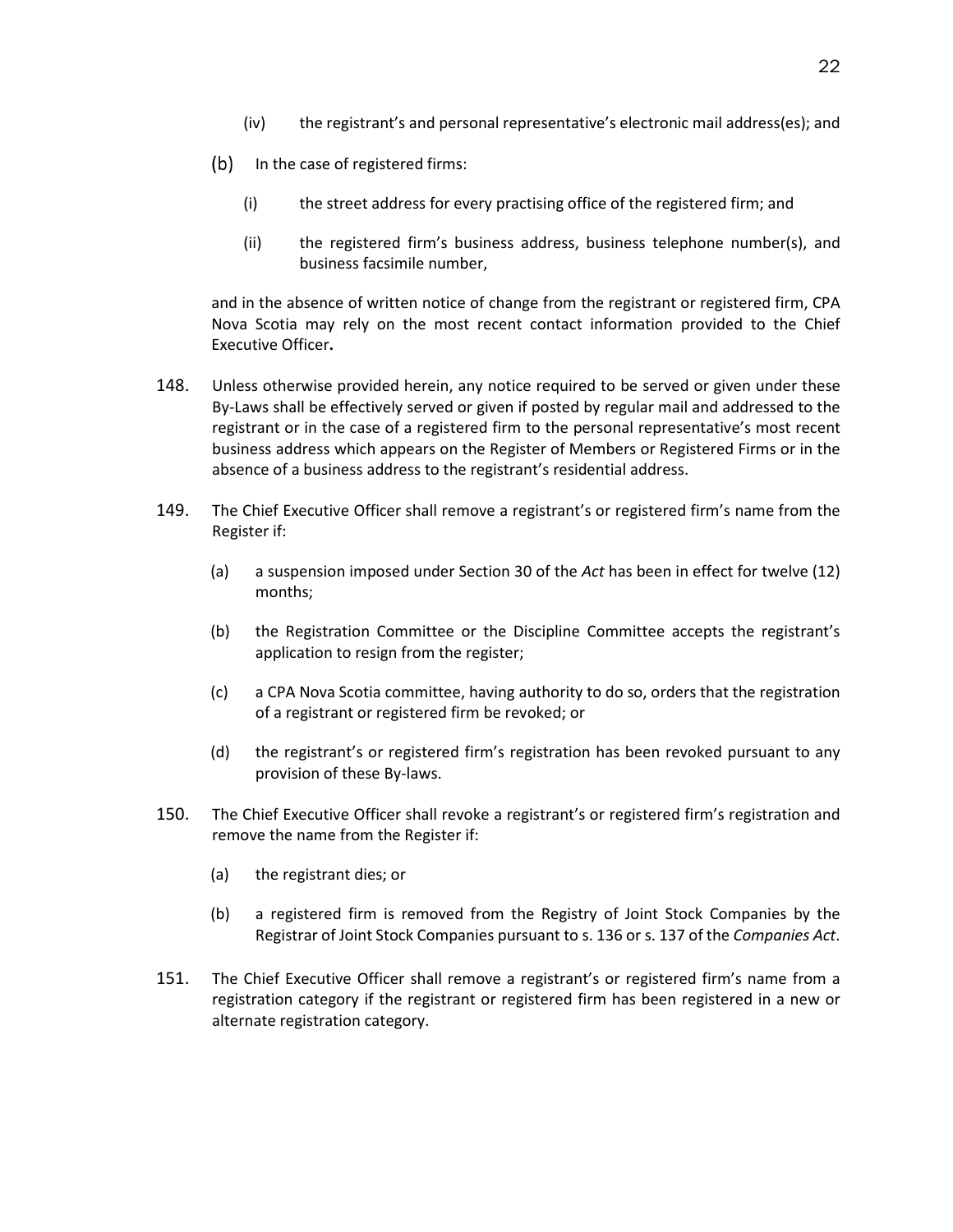### <span id="page-27-0"></span>**REGISTRATION CATEGORIES**

- 152. In approving the registration or renewing the registration of any individual or organization, the Chief Executive Officer, the Registration Committee, or the Registration Appeals Committee (as applicable) must determine the registration category in which the individual or organization qualifies for registration.
- 153. CPA Nova Scotia shall have the following registration categories for individuals:
	- (a) Member;
	- (b) Student;
	- (c) Candidate;
	- (d) Honorary CPA; and
	- (e) such other categories as the Board may from time to time approve.
- 154. CPA Nova Scotia shall have the following registration categories for registered firms:
	- (a) Professional Corporations;
	- (b) Limited Liability Partnerships;
	- $(c)$ Partnerships;
	- (d) Sole Proprietorships; and
	- (e) such other categories as the Board may from time to time approve.

## **CANDIDATES AND STUDENTS**

- 155. To be registered as a student an individual must be registered with the CPA Prerequisite Education Program (PREP) as delivered by the CPA Atlantic School of Business but must not be registered in the Advanced Accounting and Finance Certificate (ACAF) program and must meet the requirements in the *Act* and By-Laws for registration as a student.
- 156. To be registered as a candidate an individual must be registered with the CPA Professional Education Program (PEP) as delivered by the CPA Atlantic School of Business and meet the requirements in the *Act* and By-Laws for registration as a candidate.
- 157. Students and candidates are not members of CPA Nova Scotia and have none of the rights associated with registration as a member, except that students and candidates shall be entitled to receive any copies of any regular bulletins or publications issued by CPA Nova Scotia.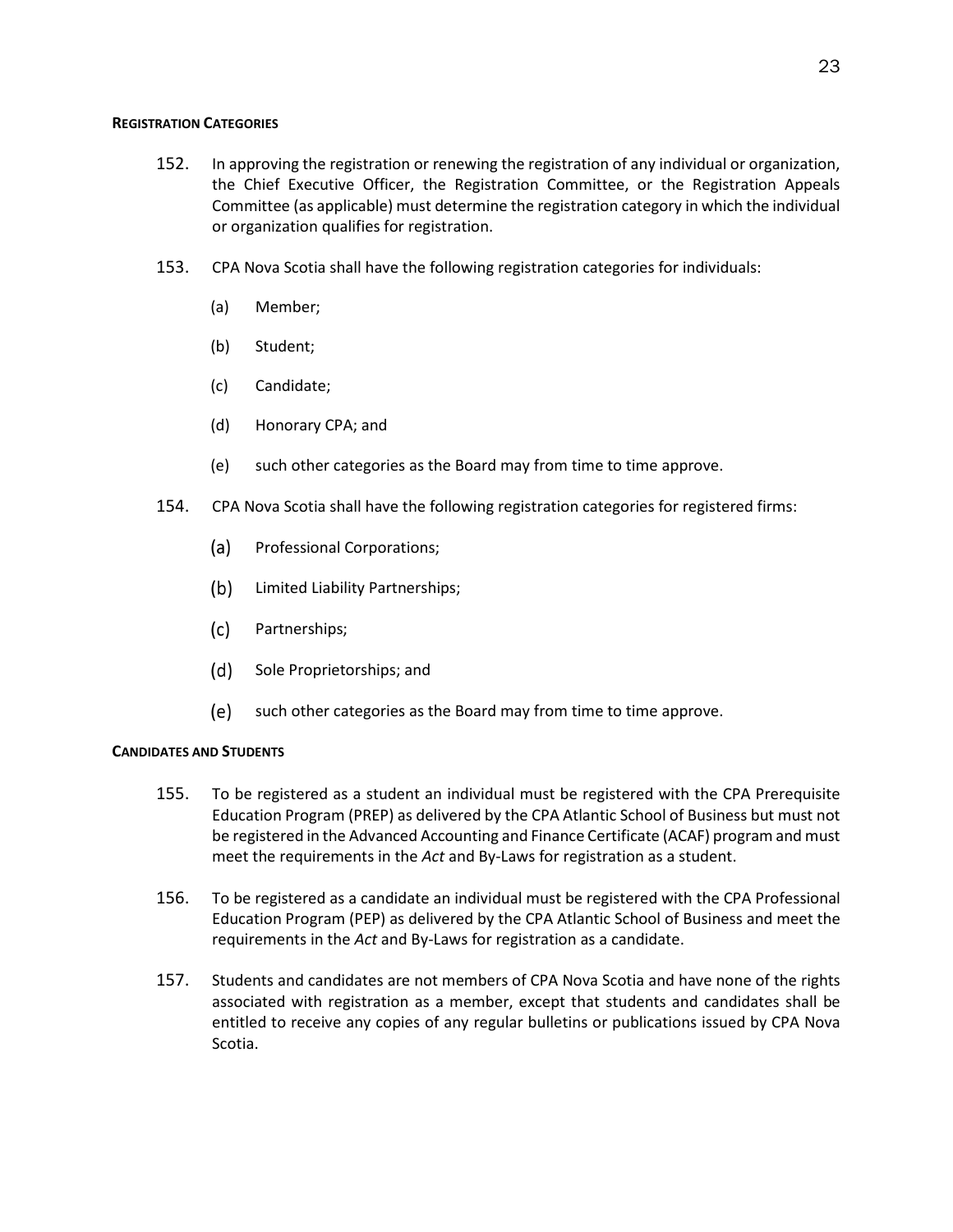#### **MEMBERS**

- 158. Individuals must meet the requirements in the *Act* and the By-Laws for registration as a CPA Nova Scotia member.
- 159. Notwithstanding Section 158, the Chief Executive Officer shall initially register as members all individuals who on the day that the *Act* came into force were members of a legacy body and entitled to use a legacy designation.
- 160. Members shall be those individuals whose names are entered in the Register as members.
- 161. All members shall be entitled to receive copies of any regular bulletins or publications issued by CPA Nova Scotia.
- 162. Members in good standing shall be entitled to full membership rights, including:
	- $(a)$ notice of meetings of CPA Nova Scotia members;
	- $(b)$ the right to vote on resolutions put to a vote of members;
	- $(c)$ the right to be nominated to hold office as a Director or officer;
	- $(d)$ upon election or appointment, to hold office as a Director or officer;
	- (e) to nominate persons to hold office as a Director;
	- $(f)$ upon election or appointment, to serve on committees of CPA Nova Scotia; and
	- $(g)$ the right to vote in the election of Directors.

## **FELLOW OF THE CHARTERED PROFESSIONAL ACCOUNTANTS**

- 163. Subject to Section 164, Fellows of the Chartered Professional Accountants shall be those members who are appointed by the Board by special resolution.
- 164. Any member, who is entitled by an extra-provincial regulatory body to use the Fellow of the Chartered Professional Accountants designation may use that designation as long as the extra-provincial regulatory body permits the member to use the designation and as long as the member remains a member in good standing of the extra-provincial regulatory body that granted the individual the right to use the designation.
- 165. The Board may establish policies with respect to the appointment of members in good standing as Fellow of the Chartered Professional Accountants and for the suspension, revocation, and reinstatement of the Fellow of the Chartered Professional Accountants designation.
- 166. Fellows of the Chartered Professional Accountants are members and are entitled to all rights, and subject to all obligations, of members.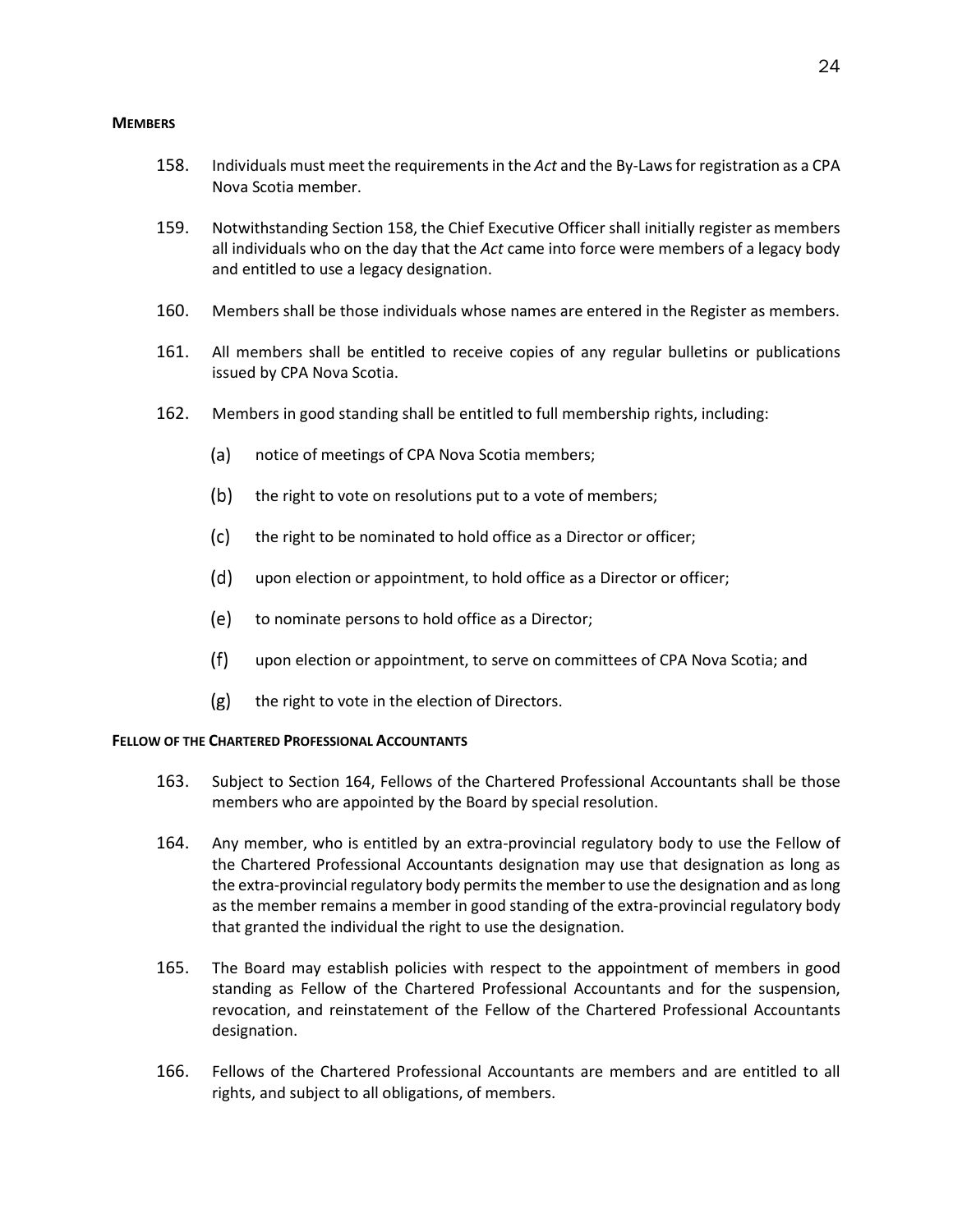## <span id="page-29-0"></span>**HONORARY CPA**

- 167. The Board may establish a policy with respect to the appointment of persons as an Honorary CPA and may, by special resolution, confer an Honorary CPA, on and direct the Chief Executive Officer to register as such, any person who has:
	- (a) been nominated to receive the Honorary CPA distinction; and
	- (b) rendered conspicuous service to CPA Nova Scotia;
	- (c) enhanced the profession through exceptional efforts; or
	- (d) made a creditable contribution of new knowledge to the profession.
- 168. Honorary CPAs are not members of CPA Nova Scotia and have none of the rights associated with registration as a member, except that honorary CPAs shall be entitled to receive any copies of regular bulletins or publications issued by CPA Nova Scotia.
- 169. Honorary CPAs are not permitted to use the designation "Chartered Professional Accountant" or "CPA", but are permitted to use the designation "Honorary Chartered Professional Accountant" or "CPA (Hon)".
- 170. In addition to the powers of the Chief Executive Officer and committees of CPA Nova Scotia in the *Act* and By-Laws to suspend or cancel an Honorary CPA's registration, the Board may cancel the registration of an Honorary CPA by special resolution.

## <span id="page-29-1"></span>**REGISTRATION COMMITTEE**

- 171. The Registration Committee shall consist of at least nine (9) members and at least one (1) public representatives appointed by the Board.
- 172. The Board shall appoint a vice-chair of the Registration Committee, who shall act as chair in the absence of the chair.
- 173. When, for any reason, neither the chair nor the vice-chair is available, the Board may appoint a member of the Registration Committee to act as chair of the Committee.
- 174. The Registration Committee shall have the power to:
	- (a) prescribe the form of application in respect of any application process set out in these By-laws;
	- $(b)$ prescribe the range of documents, certificates, undertakings or other information that must be submitted in support of any application process set out in these Bylaws;
	- $(c)$ approve, with or without conditions or restrictions, or reject all applications for registration, renewal of registration or reinstatement of registration as a member,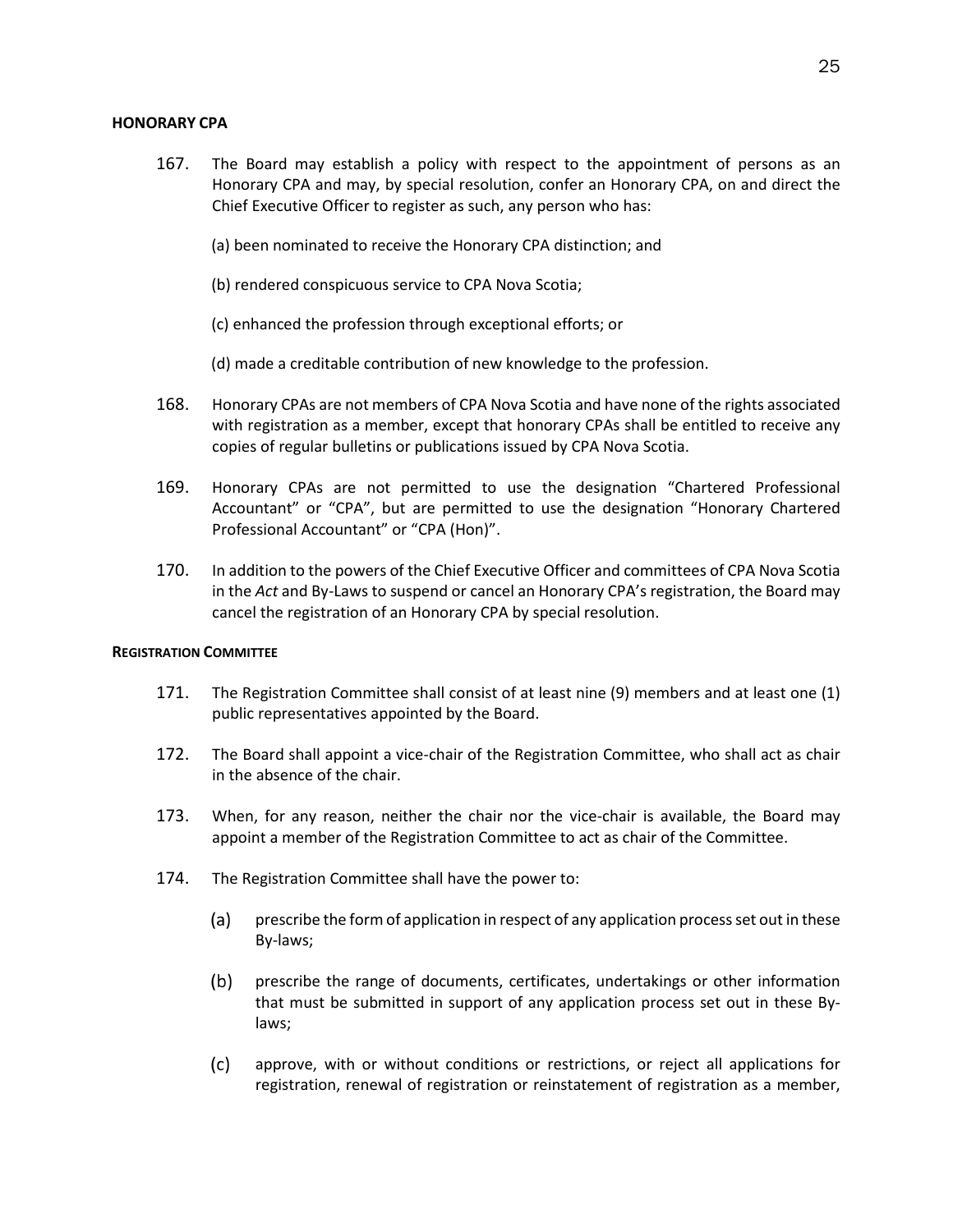candidate or student including the power to inquire into the competence and good character and educational suitability of each applicant;

- (d) approve, with or without conditions or restrictions, or reject all applications for registration, renewal of registration, or reinstatement of registration, as a registered firm;
- (e) approve, with or without conditions or restrictions, or reject all applications for approval or renewal of approval of practice names;
- $(f)$ as stipulated in Subsection 26(2) of the *Act*, impose conditions or restrictions on an individual's or firm's registration on such terms and for such period of time as the Registration Committee considers to be in the public interest;
- $(g)$ prohibit a member from practicing public accounting;
- $(h)$ approve or reject all applications for certification as a specialist in a specialty area;
- $(i)$ approve or reject or approve subject to conditions or restrictions all applications submitted in respect of existing or proposed pre-approved training offices; and
- $(i)$ hear requests from registrants for consideration of special circumstances affecting registration status.
- 175. The Registration Committee may establish such application processes as it believes are necessary to permit a reasonable evaluation of each applicant's competence and suitability for registration.
- 176. Notwithstanding any requirement set out in these By-laws, the Registration Committee, with the approval of the Board, may waive any of the requirements for registration set out in the By-Laws for either of the following reasons:
	- (a) it is required by law; or
	- $(b)$ it is consistent with the objects and purpose of CPA Nova Scotia, and the Registration Committee considers it appropriate.

## <span id="page-30-0"></span>**APPLICATIONS FOR REGISTRATION, RENEWAL OF REGISTRATION AND REINSTATEMENT**

177. Every applicant for registration in CPA Nova Scotia shall submit to the Registration Committee the prescribed application form together with the prescribed documents, undertakings, information, fees and applicable taxes for the registration category in which the applicant seeks registration, renewal of registration or reinstatement of registration.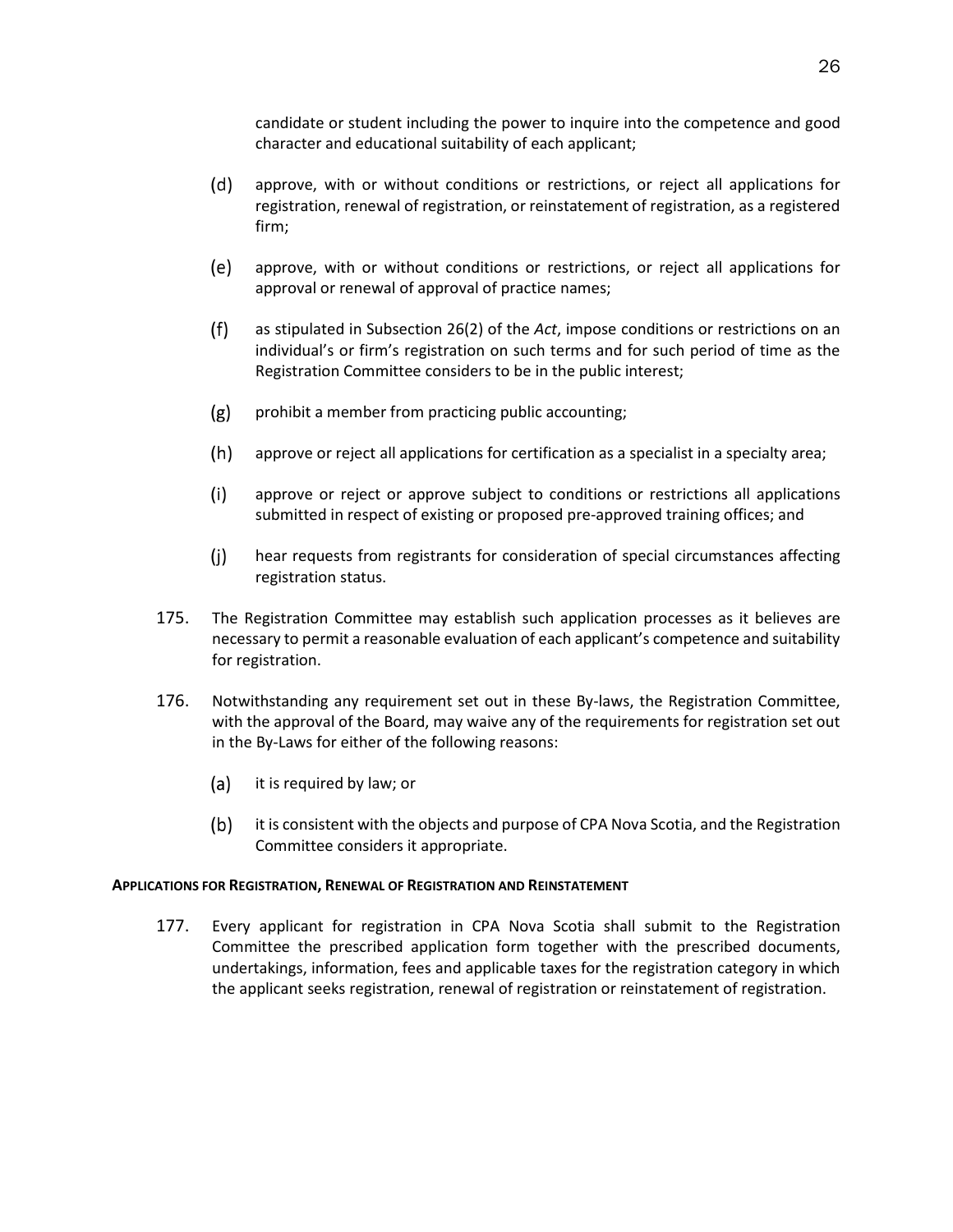- 178. If an applicant for initial registration or reinstatement is a member, candidate or student of an extra-provincial regulatory body or another accounting body, the applicant shall provide the Registration Committee with certificates of standing from that body.
- 179. Every application for registration, renewal of registration or reinstatement which complies with the requirements of the By-Laws shall be considered by the Registration Committee.
- 180. The Registration Committee may approve, reject or approve subject to conditions and restrictions each application for registration, renewal of registration or reinstatement of registration.
- 181. The Registration Committee will advise each individual and organization seeking registration, renewal of registration or reinstatement with CPA Nova Scotia of the Registration Committee's decision with respect to the application and will also advise the Chief Executive Officer of the decision. The Registration Committee will provide reasons for its decision to reject an application or approve it subject to conditions and restrictions.
- 182. The Chief Executive Officer shall register any individual or organization whose application for registration, renewal of registration or reinstatement is approved by the Registration Committee which registration shall be subject to any conditions or restrictions imposed by the Registration Committee.
- 183. A decision of the Registration Committee denying an application for registration, an application for renewal of registration, an application for reinstatement of registration, an application for a practice name approval, an application for the renewal of a practice name approval or approving an application with conditions or restrictions, and any suspension or suspension lifting conditions imposed by the Registration Committee may be appealed to the Registration Appeals Committee in accordance with the requirements of the By-Laws.
- 184. The Registration Committee will advise the Chief Executive Officer each time the Registration Committee suspends the registration of a member, candidate, student or registered firm and in respect of each suspension shall advise the Chief Executive Officer of the reason for, duration of, and steps required to lift the suspension.
- 185. The Registration Committee will advise the Chief Executive Officer each time the Registration Committee revokes the registration of a member, candidate, student or registered firm and in respect of each revocation shall advise the Chief Executive Officer of the reason for the revocation.

#### <span id="page-31-0"></span>**REGISTRATION AS STUDENTS OR CANDIDATES**

- 186. Subject to Section 390, no person shall be registered as a student or candidate or have that registration status renewed or reinstated unless the person:
	- meets the registration requirements prescribed by the Board and set out in the By- $(a)$ Laws;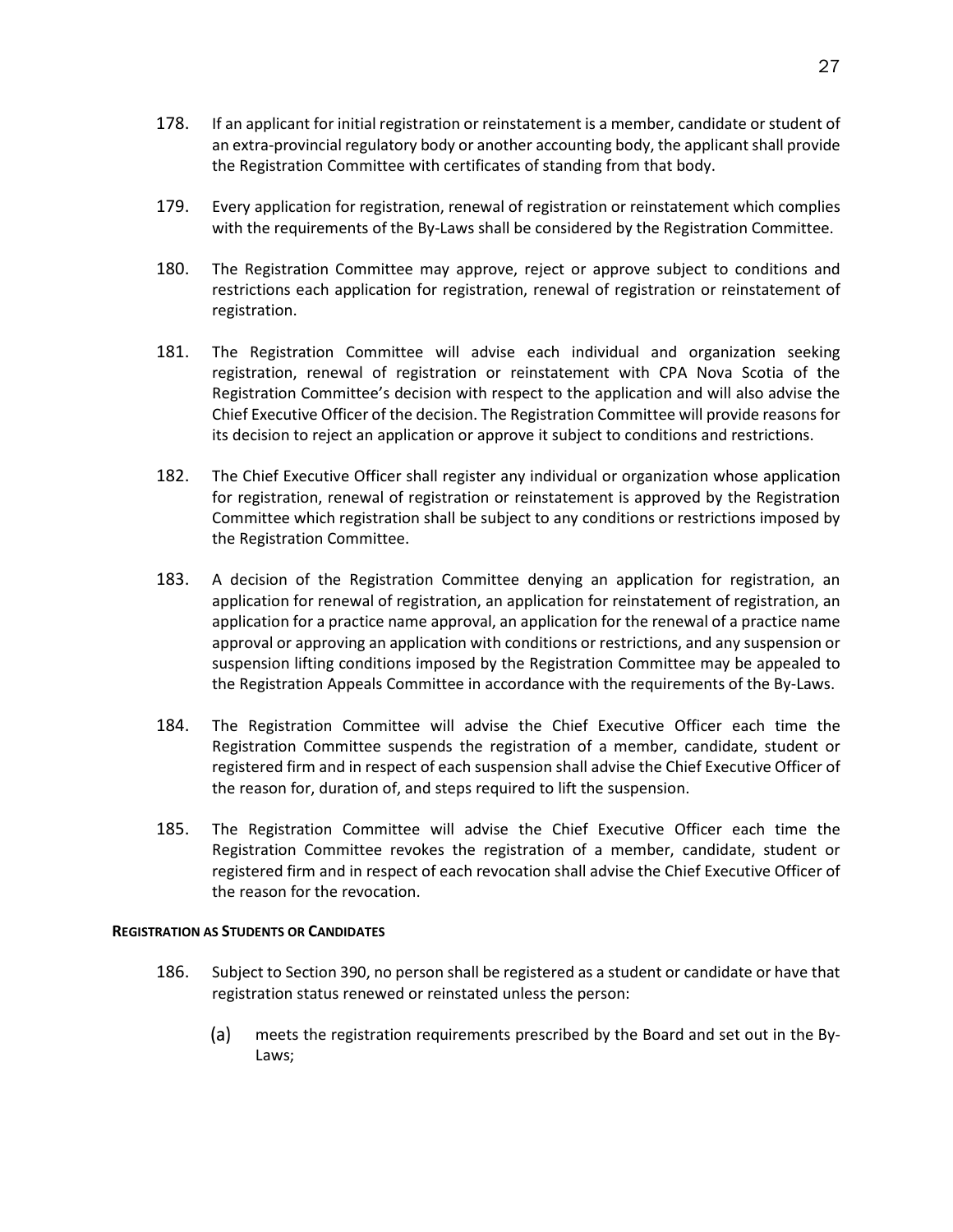- $(b)$ undertakes to observe and comply with all By-Laws, all Board policies, and other procedures and guidelines of CPA Nova Scotia affecting him or her and undertakes to submit to a direction or request from CPA Nova Scotia and CPA ASB in all matters relating to the person's studies and examinations.
- 187. In addition to the requirements of Section 186, no person shall be registered, have their registration renewed or reinstated as a candidate unless:
	- $(a)$ in the case of a person who has been offered employment with or is employed under the pre-approved route by a pre-approved training office: as a result of such registration or renewal of registration or reinstatement of registration the total number of candidates employed in such pre-approved training office would not exceed the maximum number of candidates approved for that pre-approved training office (candidates who have completed the required period of practical experience and have attempted the Common Final Examination shall be excluded in determining the number of candidates permitted);
	- $(b)$ in the case of a person who has registered under the experience verification model: the person agrees and undertakes to satisfy all of the requirements of Section 217.
- 188. The Board may, by resolution, prescribe the minimum educational or other requirements for registration as a candidate or student.

## <span id="page-32-0"></span>**REQUIRED COURSE OF STUDY**

- 189. The Board shall, by resolution, approve a course or courses of study for students and candidates. The required course of study shall be determined by the Board from time to time.
- 190. The Board shall, by resolution, stipulate the period of time in which a candidate or student must complete the course or courses of study approved by the Board.
- 191. Every candidate or student registered with CPA Nova Scotia shall successfully complete the required course or courses of study for that registration category within the time frame set by the Board.
- 192. The Chief Executive Officer may revoke the registration of any candidate or student who does not complete the required course of study within the time frame set by the Board.
- 193. The Board, by resolution, may adopt the policies and guidelines of CPA Canada with respect to student or candidate education as its own, except that the Board shall retain the power to vary such policies and guidelines as the Board deems appropriate by resolution.
- 194. The Board, by resolution, may approve the entering into arrangements with a postsecondary institution or other educational body for the establishment or delivery of the professional education programs or pre-professional education programs, and for the enrollment and training of students and candidates and the conduct and delivery of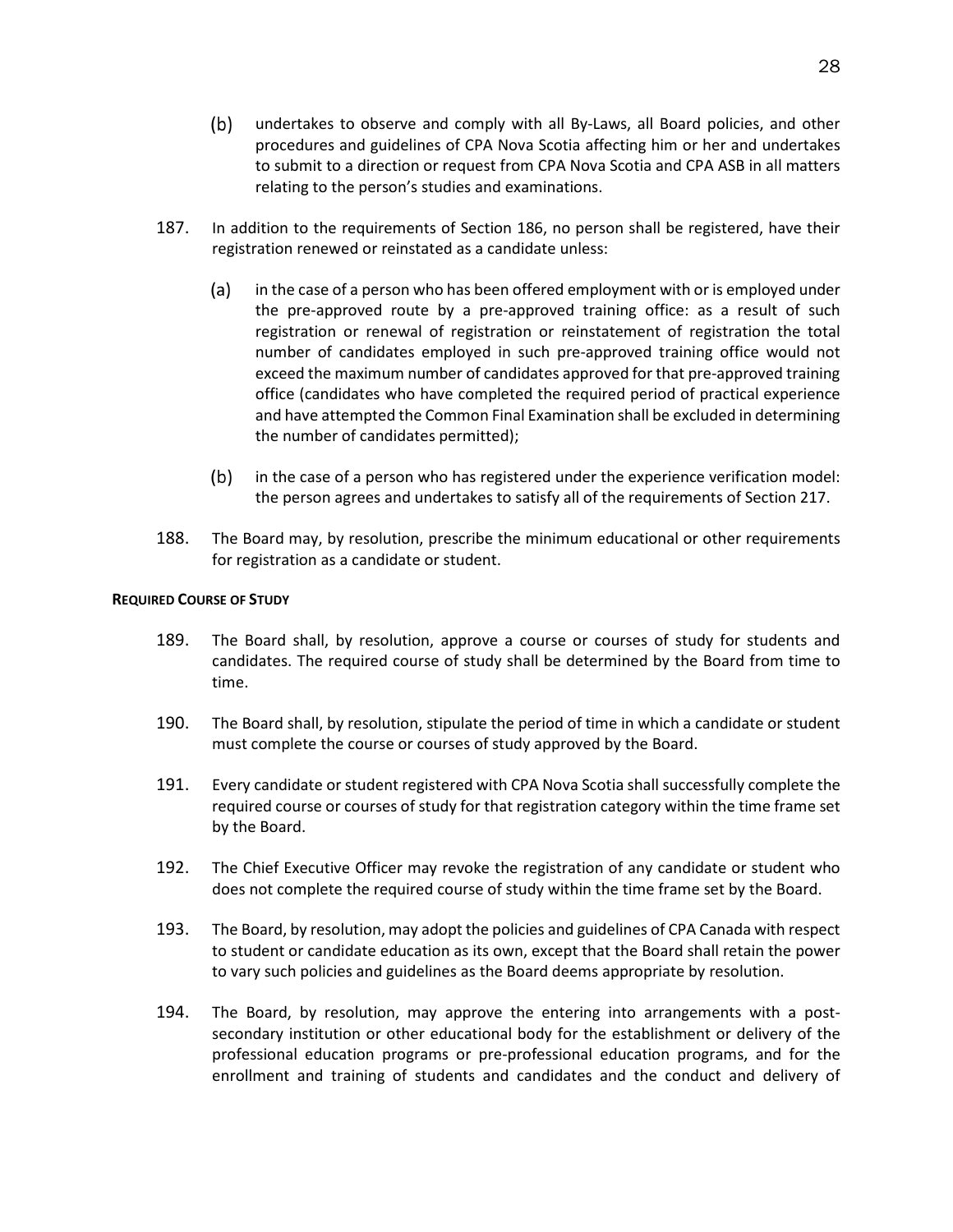examinations and may accredit that educational body's programs of study as fulfilling CPA Nova Scotia's required course of study for students or candidates.

#### <span id="page-33-0"></span>**EXAMINATIONS**

- 195. CPA Nova Scotia shall hold or cause to be held such examinations as it deems necessary in each calendar year at such time and place as determined by the Board.
- 196. The Board adopts for use in Nova Scotia the examinations arranged and prepared by the Board of Examiners of CPA Canada as its required examinations for CPA PEP and the Common Final Examination.
- 197. Before being permitted to write the Common Final Examination, candidates must successfully complete the required course of study.
- 198. The Board may set a policy which limits the number of times that a candidate may attempt the Common Final Examination. Any candidate who does not successfully complete the examination within the required number of attempts shall be revoked from registration with CPA Nova Scotia and shall be eligible for reinstatement only upon satisfying the requirements for reinstatement of registration as established by the Registration Committee.

## <span id="page-33-1"></span>**PRACTICAL EXPERIENCE**

- 199. Every candidate registered with CPA Nova Scotia and CPA Atlantic School of Business shall, as a prerequisite to registration as a member in CPA Nova Scotia, complete a period of practical experience, at a pre-approved training office or through the experience verification model, in an amount, nature and within the time frame as required by the Board.
- 200. The Registration Committee may, in its sole discretion, determine whether or when any candidate has satisfied the period of practical experience required by the Board, such that the candidate is eligible to apply for admission to membership in CPA Nova Scotia.
- 201. The Board may establish a policy in relation to the recognition of prior experience towards the practical experience requirements where a candidate may have obtained relevant practical experience prior to registration.

#### <span id="page-33-2"></span>**PRE-APPROVED ROUTE**

- 202. A candidate may register with CPA Nova Scotia and CPA Atlantic School of Business to complete the period of practical experience required by the Board with a pre-approved training office.
- 203. The Registration Committee shall consider for approval and shall approve as pre-approved training offices all training offices that were, on the day the *Act* came into force, legacy body or CPA ASB approved pre-approved training offices provided that the pre-approved training offices meets the requirements of Section 206 and all other pre-approved training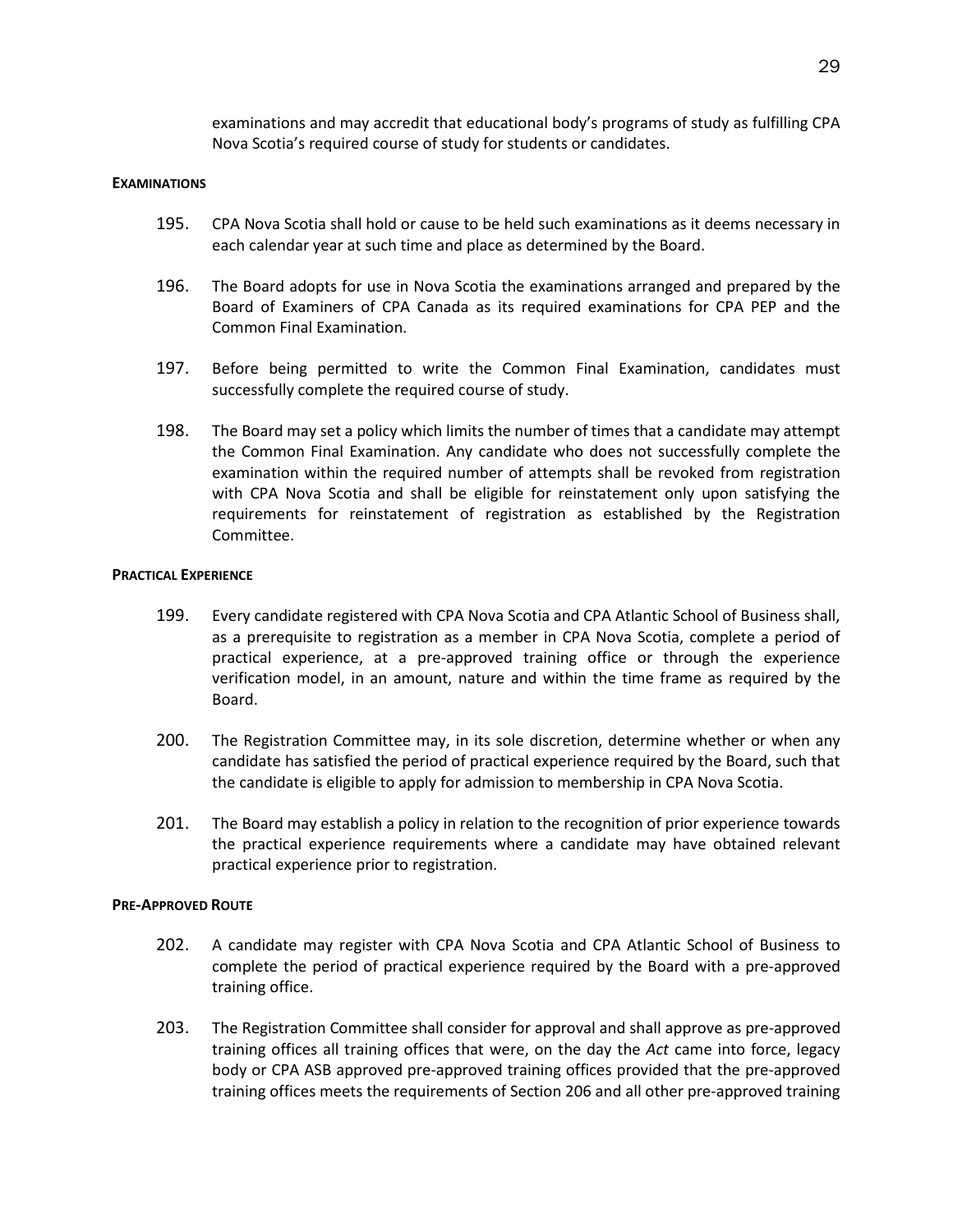office requirements set out in these By-laws. An approval as a pre-approved training office shall be valid for five (5) years. Every pre-approved training office must apply to the Registration Committee for the renewal of its approval by submitting such documentation as may be prescribed by the Registration Committee within the time frame prescribed by the Registration Committee.

- 204. A member may apply for the approval as a pre-approved training office, or approval of a modification to an existing approval or renewal of an existing approval in respect of:
	- $(a)$ a practising office of a registered firm in which the member holds a direct or indirect proprietary interest,
	- (b) an office in Nova Scotia of:
		- (i) a corporation or other business organization, or a unit or division thereof; or
		- (ii) a department, office or division of the federal, provincial or municipal government, or a crown corporation, agency, board or commission established under an enactment of laws of Canada or Nova Scotia,
	- $(c)$ an office of an accounting firm outside of Canada in which the member holds a direct or indirect proprietary interest; or
	- $(d)$ an office outside of Canada of:
		- (i) a corporation or other business organization, or a unit or division thereof; or
		- (ii) a department, division, corporation, agency, board or commission of a foreign government,

by delivering to the Registration Committee an application in the form required by the Registration Committee.

- 205. An application for approval as a pre-approved training office, or approval of a modification to an existing approval or the renewal of an existing approval must be accompanied by:
	- (a) the completed application in the form prescribed by the Registration Committee together with the application fee; and
	- $(b)$ any documents or information specified in the application form or otherwise required by the By-Laws.
- <span id="page-34-0"></span>206. The Registration Committee may only approve an application referred to in Section 205 if:
	- (a) the member making the application enters into an agreement with CPA Nova Scotia, in a form satisfactory to the Registration Committee, to assume responsibility for the supervision and training of candidates employed by the organization;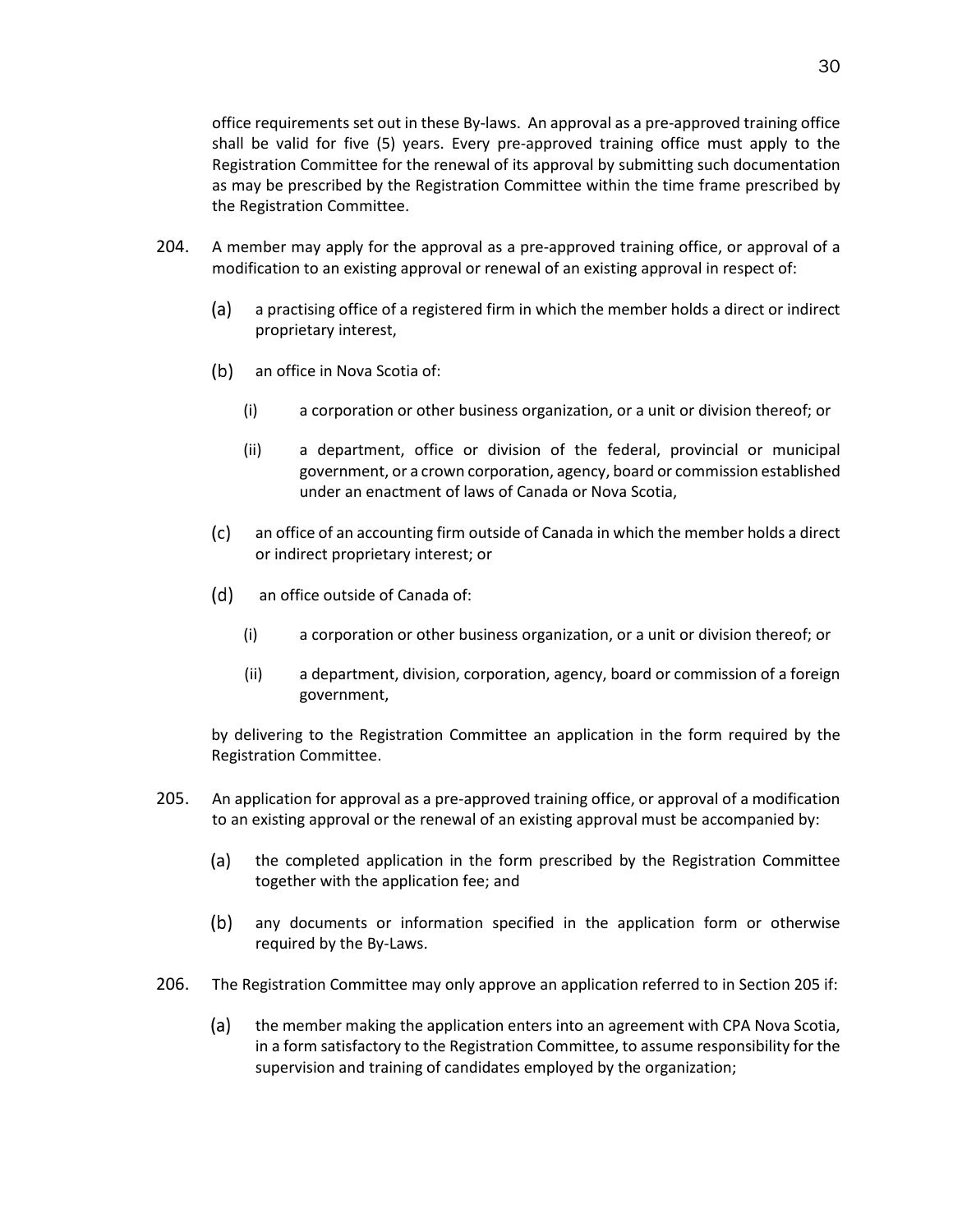- (b) the proposed training office enters into an agreement with CPA Nova Scotia, in a form satisfactory to the Registration Committee to comply with any requirements and standards established by CPA Nova Scotia pertaining to the education and training of candidates and without limiting the generality of the foregoing:
	- (i) that each candidate will be:
		- a) supervised by an individual approved by CPA Nova Scotia and in accordance with CPA Nova Scotia guidelines; and
		- b) mentored by a member who has been approved as a mentor for that purpose by CPA Nova Scotia or its delegate; and
	- (ii) that the proposed training office will provide regular periodic and final reporting to CPA Atlantic School of Business and such periodic reporting and/or final reporting as CPA Nova Scotia may from time to time require on the amount, nature and time frame within which the candidate's practical experience and competencies established by the Board have been attained;
	- (iii) that the proposed training office will cooperate with any Registration Committee inspection or assessment as to whether the application to become a pre-approved training officer or any renewal thereof should be approved;
	- (iv) that the proposed training office will cooperate with any inspection or assessment undertaken at any time by or under the direction of the Registration Committee or the Practice Inspection Committee; and
- $(c)$ the Registration Committee is satisfied that the applicant and the proposed training office are competent and fit to provide education and training to candidates employed by the proposed training office.
- 207. The pre-approved training office shall advise the Registration Committee if the member who signed the agreement set out in Subsection [206\(a\)](#page-34-0) becomes unable or unwilling to continue to assume responsibility for the supervision and training of candidates in which case the pre-approved training office shall forthwith provide the Registration Committee with an agreement contemplated by Subsection 206(a) signed by another member who has a direct or indirect proprietary interest in the organization.
- 208. The pre-approved training office shall advise the Registration Committee if the organization is unable to provide the training as contemplated in Section 206.
- 209. The Registration Committee may reject an application for approval or modification to an existing approval and any renewal thereof as a pre-approved training office if:
	- (a) pre-approval for the education and training of students has previously been rejected or revoked for an office of the organization;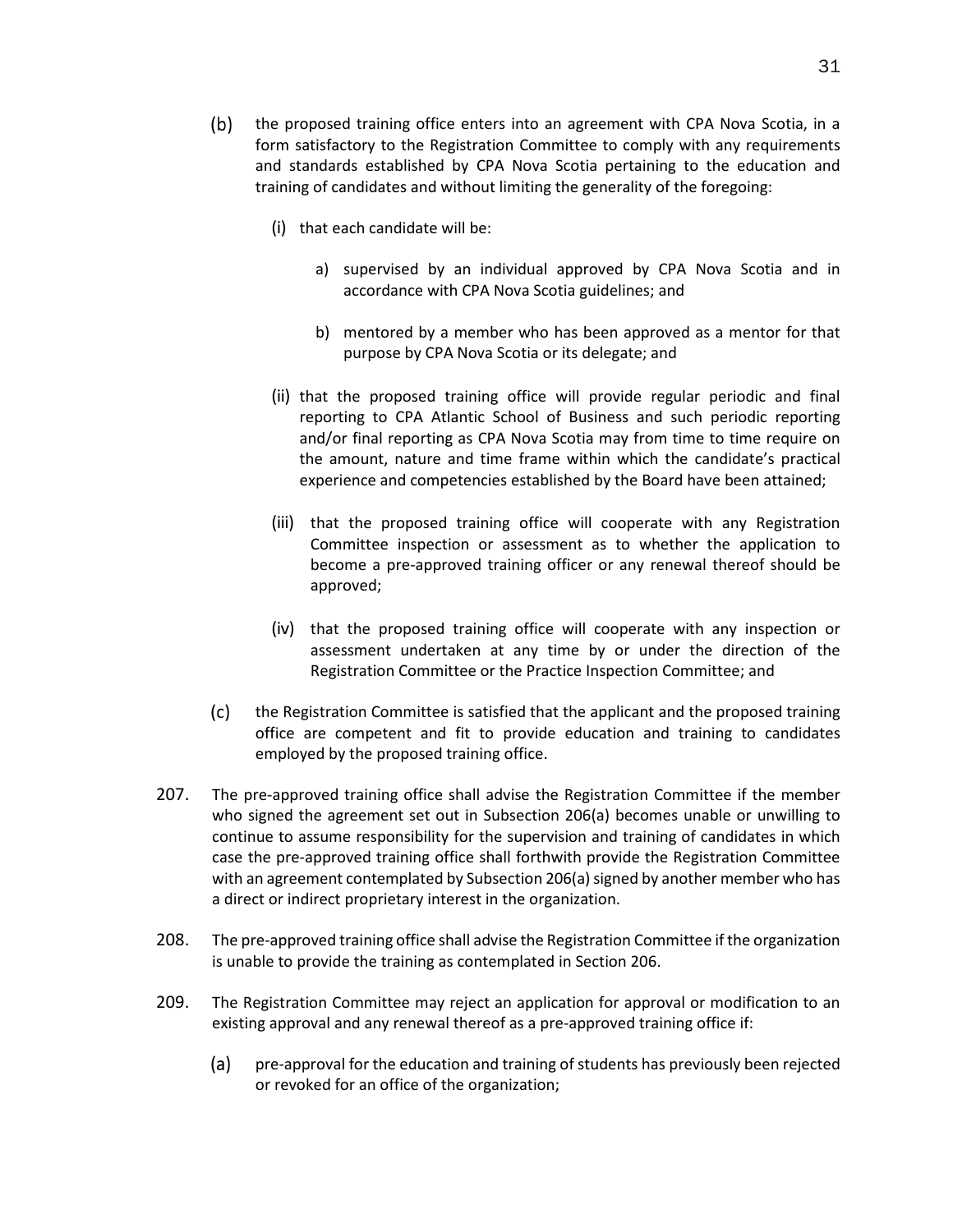- CPA Nova Scotia or a legacy body has previously restricted the applicant's right to engage in the practice of public accounting; or
- $(c)$ the Registration Committee determines that it is in the public interest to do so.
- 210. The Registration Committee may approve an application for approval or renewal of an existing approval as a pre-approved training office or modification to an existing approval with or without conditions or restrictions. If the Registration Committee approves an application for approval or for the renewal of an existing approval as a pre-approved training office or modification to an existing approval, with or without conditions, the Registration Committee must specify the maximum number of candidates that may be employed in the office.
- 211. Every organization that is granted approval as a pre-approved training office, and every member who is responsible for the supervision and training of one (1) or more candidates, is responsible for giving practical experience and instruction to those candidates and ensuring that each candidate is afforded the opportunities necessary to enable the candidate to acquire the skill, knowledge and judgment of a chartered professional accountant.
- 212. Every pre-approved training office employing one (1) or more candidates and every member responsible for the supervision and training of one (1) or more candidates, shall maintain records showing:
	- (a) each candidate's term of employment;
	- $(b)$ confirmation of the conduct of the periodic progress reviews as required by the Registration Committee; and
	- $(c)$ if providing practical experience to practice public accounting, the candidate's chargeable hours in assurance services, audit engagements and taxation services.
- 213. The Registration Committee shall have the power to make whatever investigation it deems necessary, including an inspection of the books, records, processes and operations of the pre-approved training office, to satisfy itself that the organization is complying with the requirements of this By-Law, and the standards to be a pre-approved training office.
- 214. If the Registration Committee determines that it is in the public interest it may at any time:
	- $(a)$ place conditions or restrictions on the pre-approved training office's approval as a pre-approved training office;
	- (b) revoke an organization's approval as a pre-approved training office;
	- $(c)$ decrease the maximum number of candidates that may be employed in a preapproved training office; and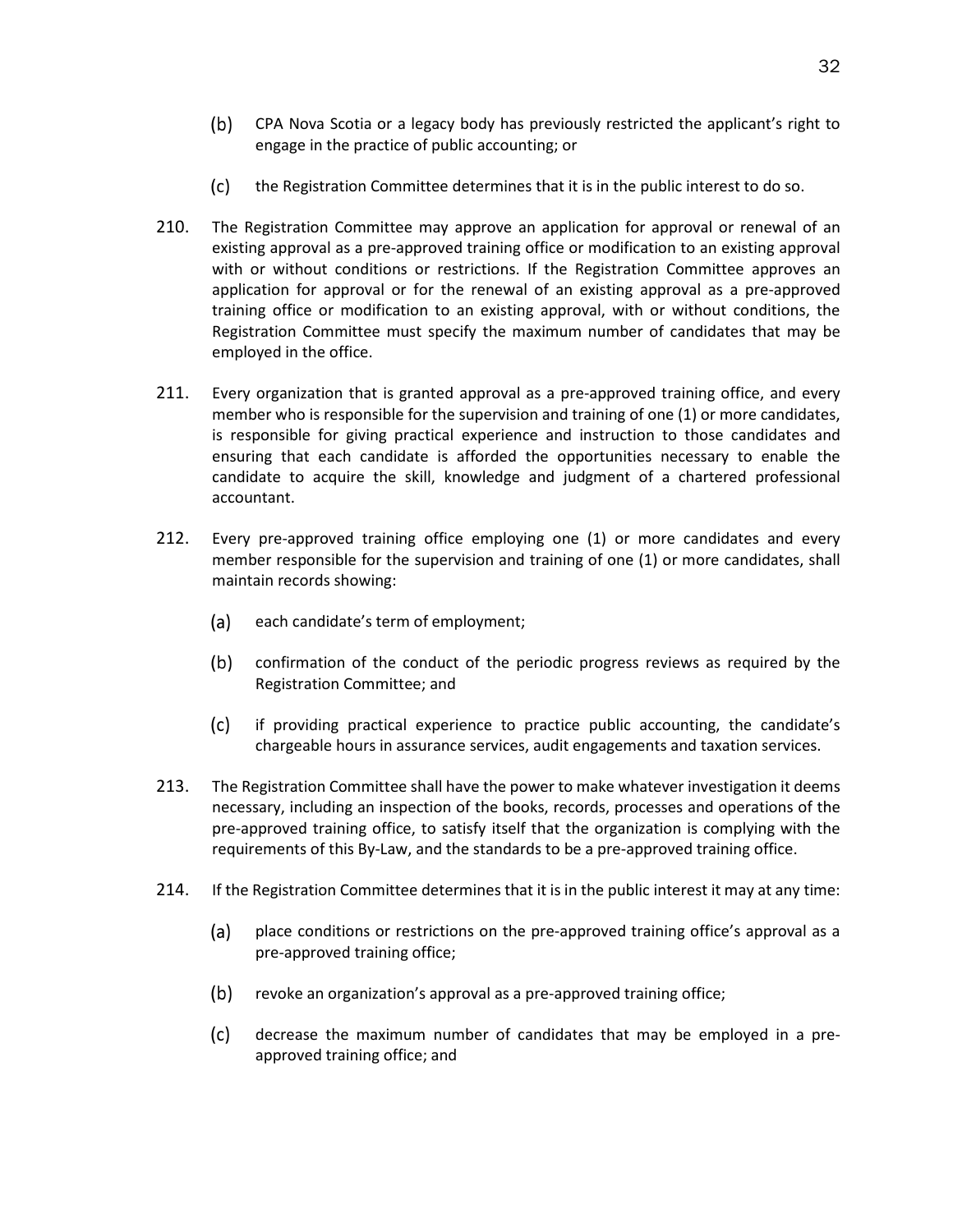- $(d)$ place other conditions or limitations on the employment of candidates by a preapproved training office.
- 215. The Registration Committee shall, prior to taking any action pursuant to Section 214, advise the pre-approved training office of the action which the Registration Committee intends to take and the reason for doing so and shall stipulate the action which the pre-approved training office must take and the time for doing so to avoid that result.
- 216. A decision of the Registration Committee denying an application for approval or a modification to an approval or renewal of approval as a pre-approved training office or revoking an organization's approval as a pre-approved training office may be appealed to the Registration Appeals Committee in accordance with the requirements of the By-Laws.

# **EXPERIENCE VERIFICATION MODEL**

- 217. A candidate may register with CPA Nova Scotia and CPA Atlantic School of Business under the experience verification model, pursuant to which the candidate may complete the period of practical experience required by the Board in an organization that is not a preapproved training office, provided that the candidate:
	- $(a)$ obtains appropriate experience that satisfies, as determined by the Registration Committee, the minimum practical experience requirements as established by the Board;
	- $(b)$ arranges permission for site visits, by representatives of CPA Nova Scotia and as determined to be necessary by the Registration Committee, to the office of the candidate's employer for the purpose of supporting the Registration Committee's assessment of the candidate's experience against the practical experience requirements established by the Board;
	- $(c)$ is supervised by an individual approved by CPA Nova Scotia and in accordance with CPA Nova Scotia guidelines;
	- (d) is mentored by a member who has been approved as a mentor for that purpose by CPA Nova Scotia or its delegate;
	- (e) authorizes the organization to provide regular periodic and final reporting to CPA Atlantic School of Business on the amount, nature and time frame within which the candidate's practical experience and competencies established by the Board have been attained; and
	- $(f)$ provides to CPA Nova Scotia such regular periodic and final reporting as requested by CPA Nova Scotia with respect to the amount, nature and time frame within which the practical experience and competencies established by the Board have been attained.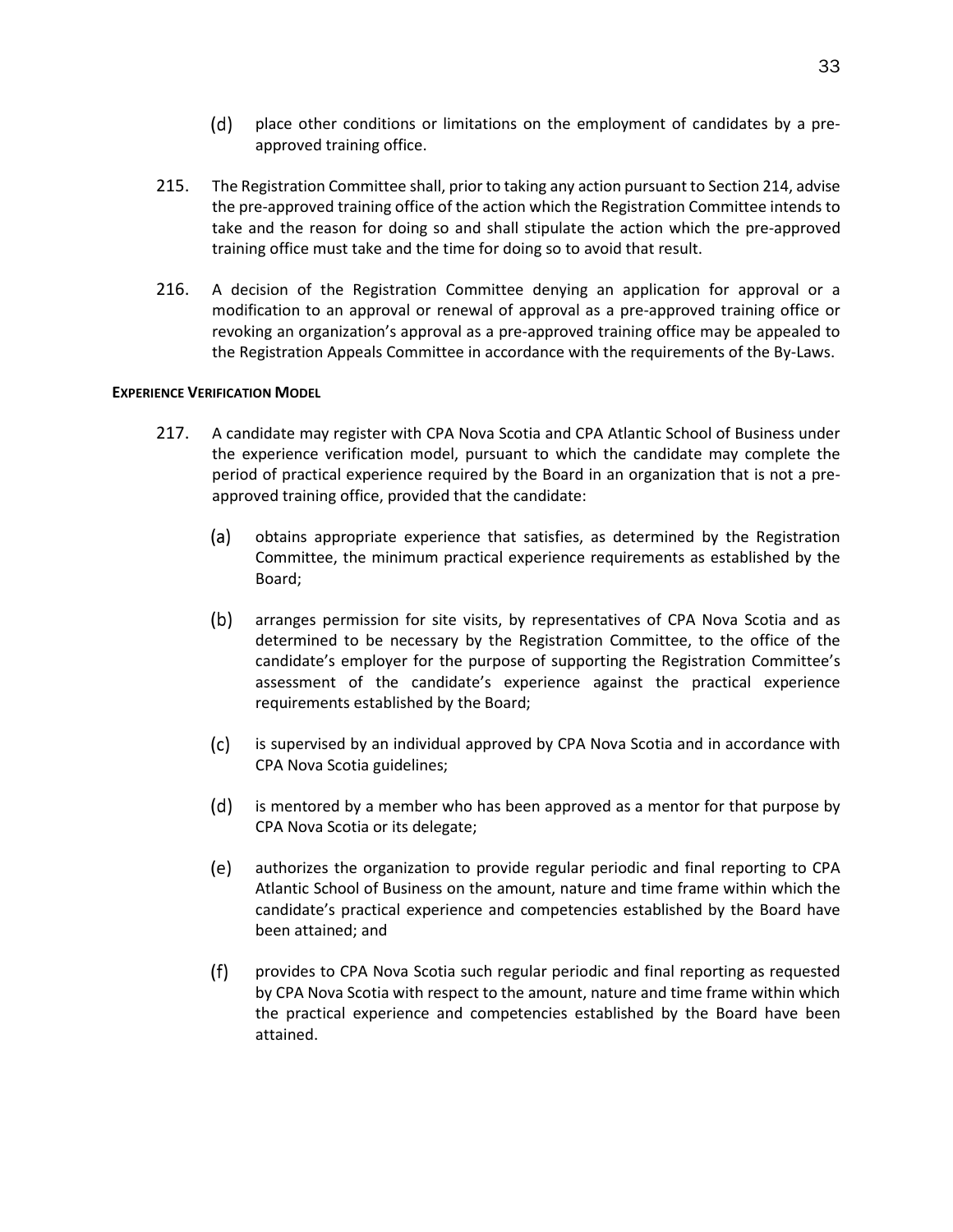#### **REGISTRATION AS A MEMBER**

- <span id="page-38-0"></span>218. Subject to Sections 159, 219, 220, 221, 239, 240, and 243 an applicant seeking registration as a member must be one of the following:
	- (i) a candidate who, in the time frame prescribed by the Board, has fulfilled all of the educational, examination and practical experience requirements adopted or established by the Board;
	- (ii) a member in good standing of an extra-provincial regulatory body; or
	- (iii) a member in good standing of a body of professional accountants recognized by CPA Nova Scotia for registration purposes as possessing similar objects and standards of training attained through education and practical working experience equivalent to that required of applicants for admission by Subsection 21[8\(i\)](#page-38-0) and who shall satisfy all other requirements established by the Board including but not limited to the requirement that the applicant demonstrate to the Registration Committee's satisfaction that the applicant has attained a standard of education demonstrated through the successful completion of the applicable examinations, and attained the required experience by completing the practical working experience substantially equivalent to the admission requirements for candidates under Subsection 21[8\(i\).](#page-38-0)

and must meet the following requirements for registration:

- a) submission of evidence acceptable to the Registration Committee:
	- (i) of good character satisfactory to the Registration Committee;
	- (ii) that the applicant is a member in good standing in an extra-provincial regulatory body or other professional accountants body (if applicable);
	- (iii) that the applicant has no restrictions on the applicant's practice in a jurisdiction where the applicant is licensed or certified to practise that would restrict or prohibit the applicant's practice of chartered professional accounting;
	- (iv) that the applicant is not the subject of a registration sanction in any jurisdiction;
	- (v) that the applicant is not the subject of a criminal conviction nor has pleaded guilty to a criminal charge related to accounting work in any jurisdiction;
	- (vi) that the applicant has attained the post undergraduate education and examinations requirements of the professional accountants' body which is recognized by CPA Nova Scotia as substantially equivalent to the admissions requirements for candidates under Subsection 218(i) outside of a CPA Canada jurisdiction.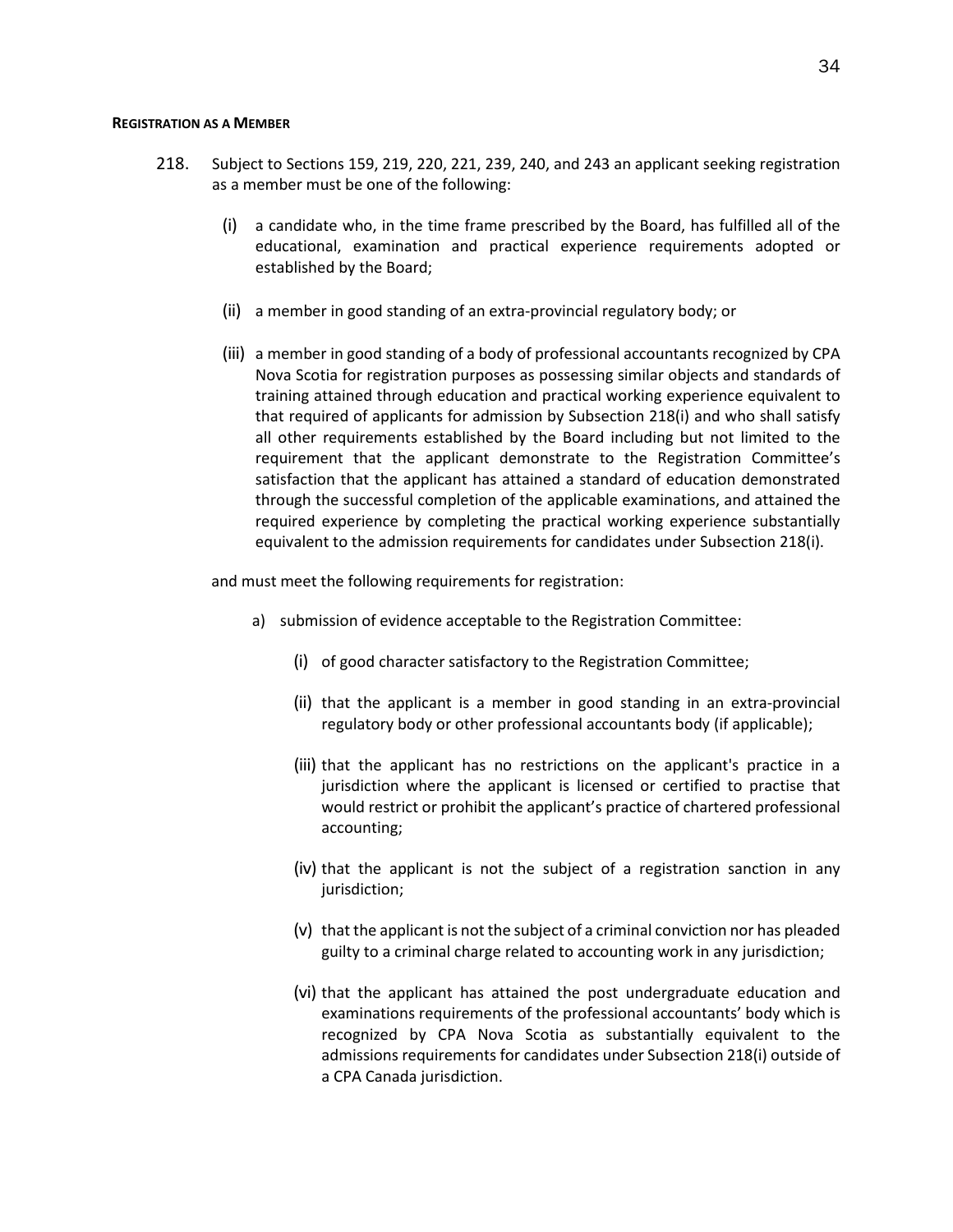- (vii) that the applicant has completed practical working experience requirements of the professional accountants' body which is recognized by CPA Nova Scotia as substantially equivalent to the admissions requirements for candidates under Subsection 218(i) outside of a CPA Canada jurisdiction.
- (viii) that the applicant has provided evidence of legal entitlement to work in a CPA Canada jurisdiction, or will provide evidence of legal entitlement to work in a CPA Canada jurisdiction within the first two years of membership.
- b) confirmation that the applicant does not have the status of a undischarged bankrupt under the *Bankruptcy and Insolvency Act*; and
- c) satisfaction of other applicable requirements specified in the By-Laws or by the Registration Committee.
- <span id="page-39-0"></span>219. Notwithstanding Section 218 and subject to Sections 239, 240, and 243, an applicant who has successfully completed an approved international accounting education and practical experience program prescribed by a body of professional accountants recognized by CPA Canada, and approved by Nova Scotia for registration purposes as possessing similar objects and standards of education, training, and experience equivalent to that required of applicants for admission by Subsection 21[8\(i\),](#page-38-0) including all applicable program, examination and evaluation requirements, but is not a member of that body of professional accountants may be registered as a member if the applicant:
	- $(a)$ provides satisfactory proof of the applicant's successful completion of the approved international accounting education and practical experience program together with all other particulars of the program's educational, examination and practical experience requirements as the Registration Committee may require;
	- $(b)$ satisfies the requirements under Subsection 218(d) to 218(f), and
	- $(c)$ applies for registration as a member within a time period specified by CPA Canada, after successfully completing all applicable program, examination and evaluation requirements of the approved international accounting education and practical experience program.
	- $(d)$ Satisfaction of other applicable requirements specified in the By-Laws or by the Registration Committee.
- 220. Notwithstanding Section 218 and subject to Sections 239, 240, and 243, an applicant who was not a legacy member when the *Act* came into effect but has successfully completed all of the educational, examination and practical experience requirements adopted or established, as a prerequisite for admission as a member, by a legacy body or an extraprovincial regulatory body and has satisfied all other applicable member admission requirements of the legacy body or extra-provincial regulatory body, may be registered as a member if the applicant;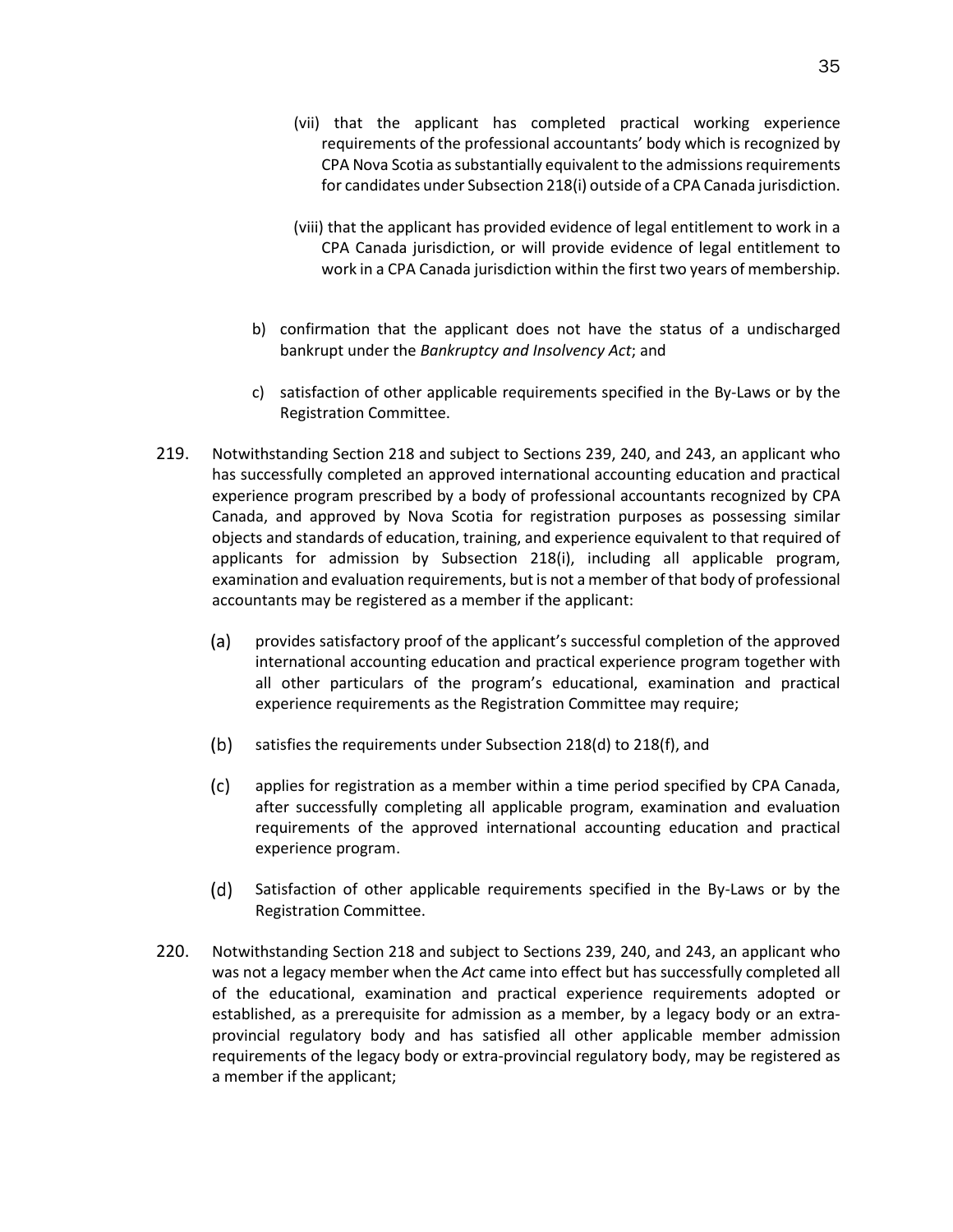- (a) provides satisfactory proof of the applicant's successful completion of the legacy body's or extra-provincial regulatory body's education and practical experience program together with all other particulars of the program's educational, examination and practical experience requirements as the Registration Committee may require;
- $(b)$ satisfies the requirements under Subsection 218(a) to 218(c), and
- $(c)$ applies for registration as a member within a time period specified by the Board, after successfully completing all applicable program, examination and evaluation requirements of the legacy body or extra-provincial regulatory body education program and any other applicable admission requirements of the legacy body or extra-provincial regulatory body, as well as the practical experience requirement.
- 221. Notwithstanding Section 218 and subject to Sections 239, 240, and 243 an applicant with substantial senior professional experience who has gained sufficient knowledge, skill and competency which is substantially equivalent to the knowledge, skill and competency of an applicant satisfying the registration requirements for candidates under Section 218 may be registered as a member if the applicant:
	- $(a)$ provides satisfactory proof that the applicant has acquired the knowledge, skill and competency which is substantially equivalent to the knowledge, skill and competency of an applicant satisfying the registration requirements for candidates under Section 218 together with all other particulars of applicant's educational, examination and practical experience as the Registration Committee may require; and
	- (b) satisfies the requirements under Subsection 218(a) to  $(c)$ .
- 222. Every member shall be issued a certificate of registration as a member in such a form as the Board may determine and, subject to the terms of the By-Laws, may hold the certificate as long as registration as a member is maintained.
- 223. All certificates of registration as a member shall be and remain the property of CPA Nova Scotia and shall be surrendered promptly at the request of CPA Nova Scotia in the event that the registration of the person named therein is revoked.
- 224. All certificates of registration as a member shall be under the seal of CPA Nova Scotia.
- 225. A certificate of registration may not be reproduced in whole or in part in any manner whatsoever without the written consent of the Chief Executive Officer.

# **ANNUAL REGISTRATION RENEWAL**

226. The registration of each member, candidate and student shall be valid from the date of registration to the 31st day of March next following. All member, candidate and student registrations must be renewed annually.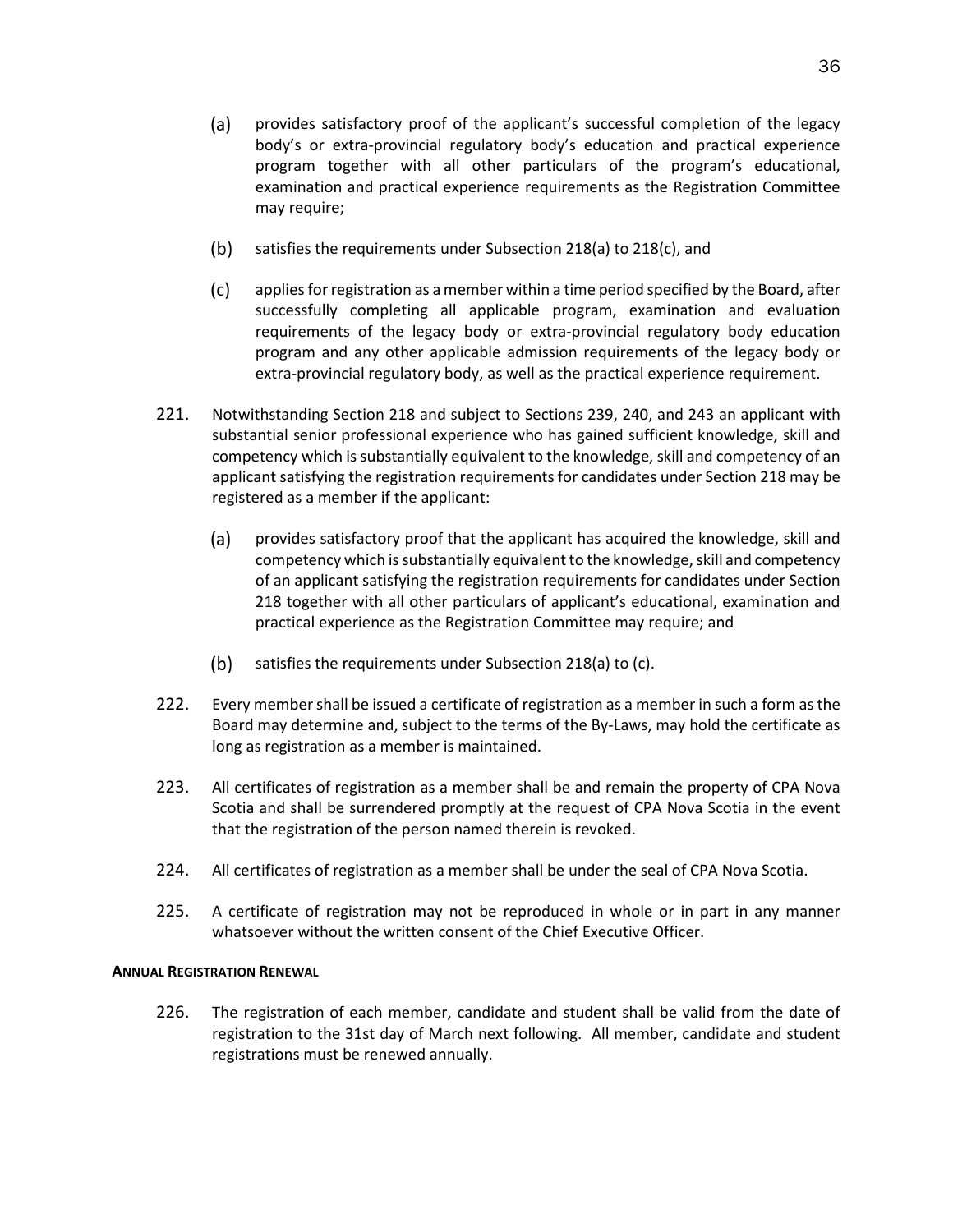- 227. To renew registration as a member, candidate or student the member, candidate or student shall submit to the Registration Committee:
	- (a) a renewal application in the prescribed form together with the prescribed annual fee and CPA Canada fees;
	- $(b)$ in the case of a member's application for renewal, confirmation in a form satisfactory to the Registration Committee that the member continues to meet any applicable professional liability insurance requirements set out in Sections 404 and 405; and
	- $(c)$ such other documentation, information and confirmations as the Board may prescribe;

on or before 31st day of March of each year all of which shall be considered requirements for continued registration.

- 228. The Registration Committee shall consider each registration renewal application and shall approve with or without conditions and restriction or not approve each application. The Registration Committee shall advise the Chief Executive Officer if it approves an application with or without conditions and restrictions and instruct the Chief Executive Officer to renew the member's, candidate's or student's registration.
- 229. If, upon considering a registration renewal application, the Registration Committee determines that the member, candidate or student does not continue to meet all requirements for continued registration under the *Act* and the By-Laws, the Registration Committee may not approve the application and shall advise the member, candidate or student of the reasons why the application has been denied and the steps which the member, candidate or student must take and the time frame within which to secure registration renewal failing which the member, candidate or student registration will be suspended.
- 230. If, at any time, the Registration Committee determines that the member, candidate or student does not continue to meet all requirements for continued registration under the *Act* and the By-Laws the Registration Committee shall advise the member, candidate or student of the reasons why the member, candidate or student no longer meets the continued registration requirements and the steps which the member, candidate or student must take and the required time frame to bring the member, candidate or student into compliance with all applicable registration and registration requirements failing which the member's, candidate's or student's registration will be suspended.
- 231. Notwithstanding Sections 229 and 230, the Registration Committee may, without prior notice, suspend a member's, candidate's or student's registration upon failure to submit a registration renewal application and pay an annual fee on or before the date fixed in these By-Laws and shall, upon doing so, advise the member, candidate or student that his/her registration has been suspended.
- 232. If the Registration Committee suspends a member's, candidate's or student's registration it shall advise the member, candidate or student of the suspension in writing and indicate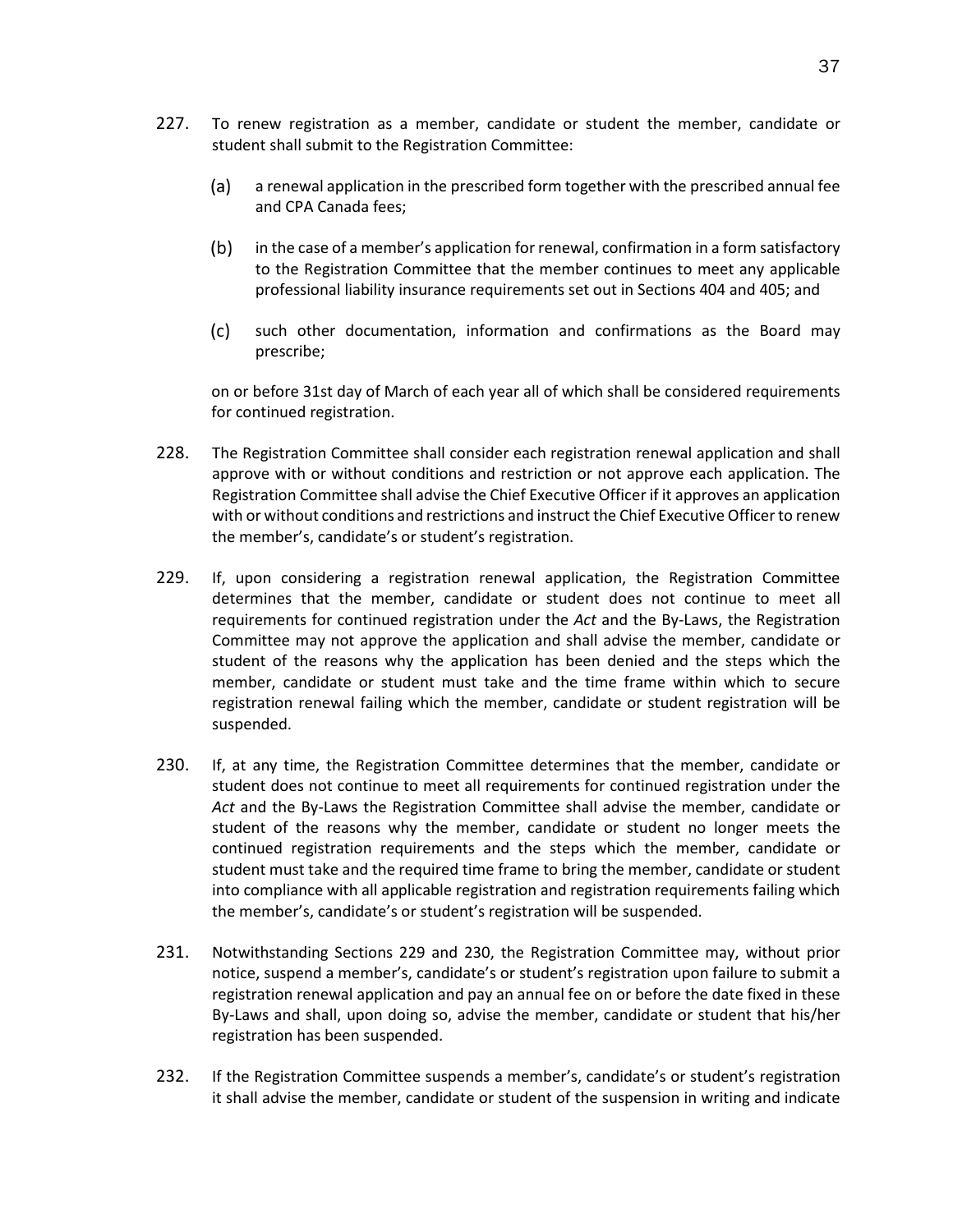the action required by the member, candidate or student to lift the suspension and the time frame in which the required action must be taken.

233. A member's, candidate's or student's registration may be revoked by the Registration Committee upon the expiration of the time frame set out in the notice provided by the Registration Committee pursuant to Section 229, 230, or 231 in circumstances in which the required action set out in the notice has not been taken.

# **RESIGNATION**

- 234. A member, candidate or student may apply to the Registration Committee for permission to resign from registration by submitting an application in the form prescribed by the Registration Committee.
- 235. The Registration Committee may prescribe the requirements of an application to resign from registration, which shall include, without limitation, the provision of the following:
	- $(a)$ the applicant's contact information;
	- $(b)$ particulars regarding the applicant's professional history;
	- $(c)$ confirmation from the applicant in a form satisfactory to the Registration Committee that:
		- (i) all client matters have been completed;
		- (ii) satisfactory arrangements have been made with respect to client files;
		- (iii) in circumstances in which CPA Nova Scotia required the applicant to carry insurance coverage that such insurance coverage remains in place or will respond to claims made against the applicant for at least six (6) years following the date on which the applicant ceased to carry on the practice of public accounting or a regulated service; and
		- (iv) the applicant does not hold money or other property in trust for any client.
- 236. The Registration Committee shall consider each application to resign from registration and may approve such applications provided that the Registration Committee shall not grant an application to resign from registration if:
	- $(a)$ complaints are pending against the applicant and the resignation request is not supported in writing by the Investigation Panel tasked with the investigation of the complaints;
	- $(b)$ there are outstanding fees or other amounts owing to CPA Nova Scotia from the applicant; or
	- $(c)$ the information and confirmations required by Section 235 are not submitted by the applicant.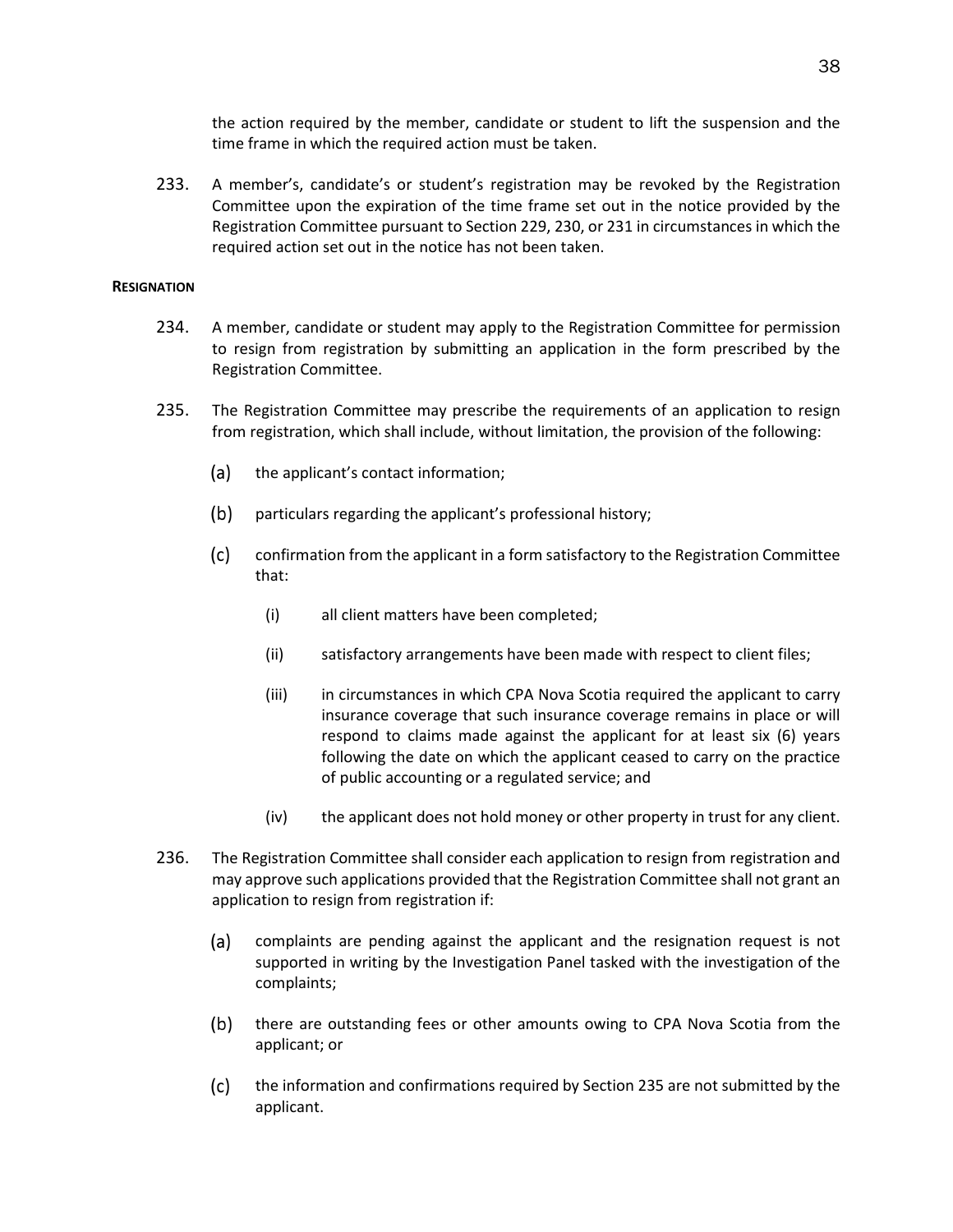- 237. The Registration Committee will advise the Chief Executive Officer each time the Registration Committee approves an application to resign from registration.
- 238. A member shall be entitled to a pro rata refund of the annual dues paid by the member to CPA Nova Scotia for the registration year in which the member seeks to resign if the member's application to resign from membership is approved within three (3) months of the member's registration, registration renewal or reinstatement of registration.

#### **REINSTATEMENT OF REGISTRATION**

- 239. Notwithstanding Sections 218, 219, 220, and 221, any individual who was once registered with CPA Nova Scotia but ceased being registered for any reason and seeks to again become registered shall, subject to any restrictions imposed by an Investigation Panel or a Hearing Panel, apply to the Registration Committee for reinstatement of their registration with CPA Nova Scotia.
- 240. Notwithstanding Sections 218, 219, 220, and 221, any individual who seeks to become registered with CPA Nova Scotia who once was a member of a legacy body but was not a member at the time the *Act* came into force, and has not since been registered with CPA Nova Scotia and is not a member in good standing of an extra-provincial regulatory shall, subject to any restrictions imposed by a legacy body hearing panel, apply to the Registration Committee for registration with CPA Nova Scotia. For the purposes of these By-Laws, an application made in respect of this Section shall be considered and processed, with any necessary modifications, as if it were a reinstatement application.
- 241. The Board may prescribe the requirements of an application for reinstatement of the registration of an individual as a member, candidate or student, which shall include without limitation:
	- (a) particulars concerning the circumstances in which the applicant's registration was revoked;
	- $(b)$ a complete copy of the resolution agreement to resign with an Investigation Panel or Hearing Panel decision and order which ordered revocation of registration, if applicable;
	- $(c)$ correspondence from any committee of a legacy body, CPA Nova Scotia or the Chief Executive Officer which ordered or addressed revocation;
	- $(d)$ a summary of the applicant's professional history;
	- (e) information confirming good character to the satisfaction of the Registration Committee;
	- $(f)$ a declaration in the form approved by the Registration Committee attesting that, to the best of the applicant's knowledge and belief, the applicant has not engaged in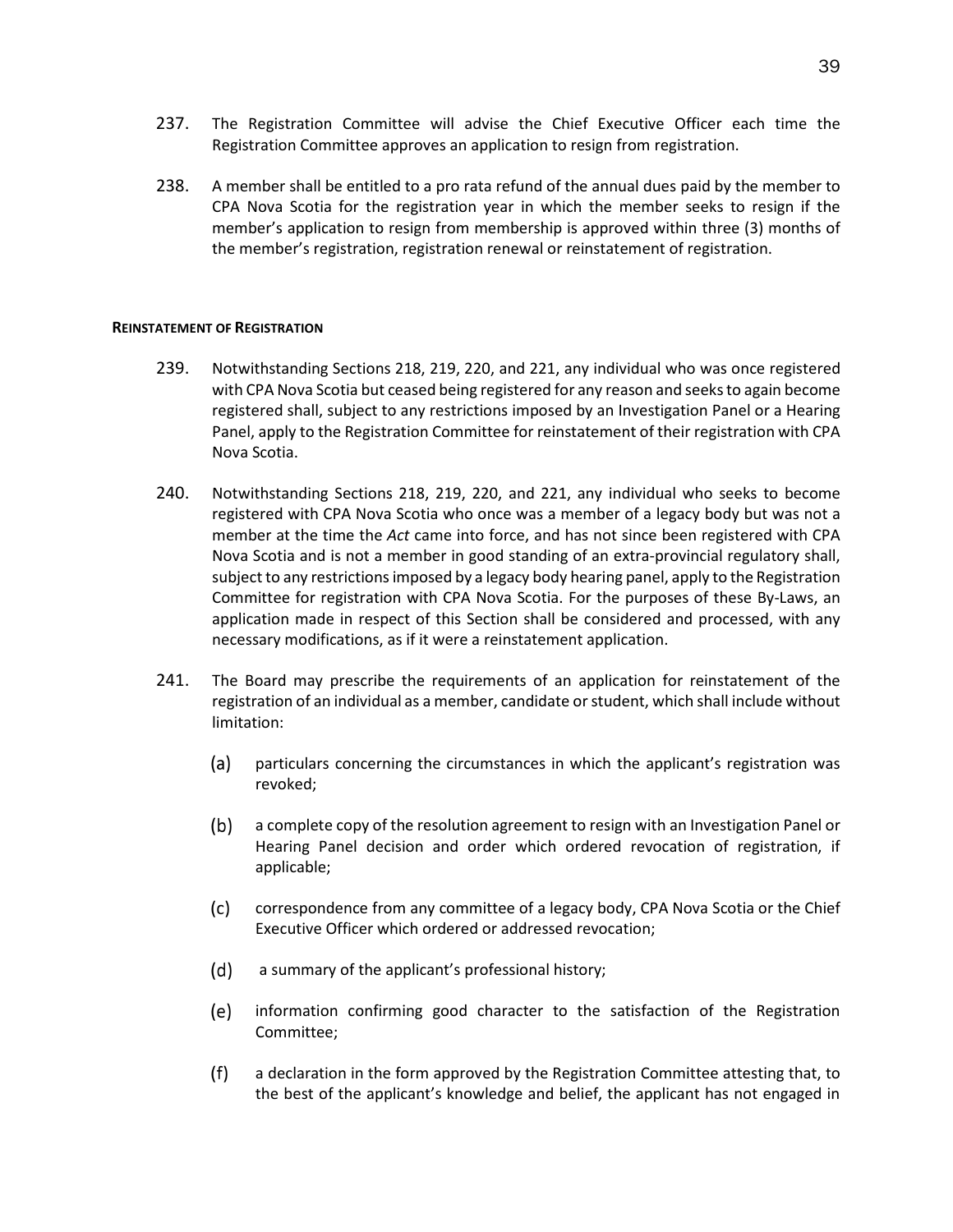conduct, other than as specifically set out in the declaration, that, if engaged in by a member, could reasonably be considered a violation of the Code of Professional Conduct;

- $(g)$ information confirming to the satisfaction of the Registration Committee that the applicant has maintained the requisite knowledge, skill and competency to qualify for registration as a member, candidate or student;
- $(h)$ in the case of an application for reinstatement of the registration of the individual as a member, confirmation that the applicant does not have the status of an undischarged bankrupt under the *Bankruptcy and Insolvency Act*
- $(i)$ in the case of an application for reinstatement of the registration of the individual as a student or candidate, confirmation of whether the applicant has the status of an undischarged bankrupt under the Bankruptcy and Insolvency Act;
- $(j)$ confirmation that a regulatory body has not imposed any restrictions on the applicant's practice that would restrict or prohibit the practice of chartered professional accounting;
- $(k)$ confirmation that the applicant is not the subject of a complaint, investigation, disciplinary proceeding, disciplinary finding, order or settlement in respect of a disciplinary matter in any jurisdiction;
- $(1)$ confirmation that the applicant has not been required to self-report any activity to a regulator in the past two (2) years; and
- (m) confirmation that the applicant has not been the subject of a criminal charge, criminal investigation or criminal conviction related to accounting work in any jurisdiction.
- 242. The Registration Committee may require that an applicant for reinstatement produce such documentation as the Registration Committee determines is required.
- 243. Subject to Section 390, the Registration Committee may approve an application for reinstatement of registration with or without conditions, and stipulate the effective date of reinstatement of registration and advise the Chief Executive Officer of its decision.
- 244. In the event that the Registration Committee denies an application for reinstatement of registration, or approves the application with conditions, the Registration Committee shall provide the applicant with a written decision.
- 245. A decision of the Registration Committee denying an application for reinstatement of registration, or approving the application with conditions, may be appealed to the Registration Appeals Committee in accordance with the requirements of the By-Laws.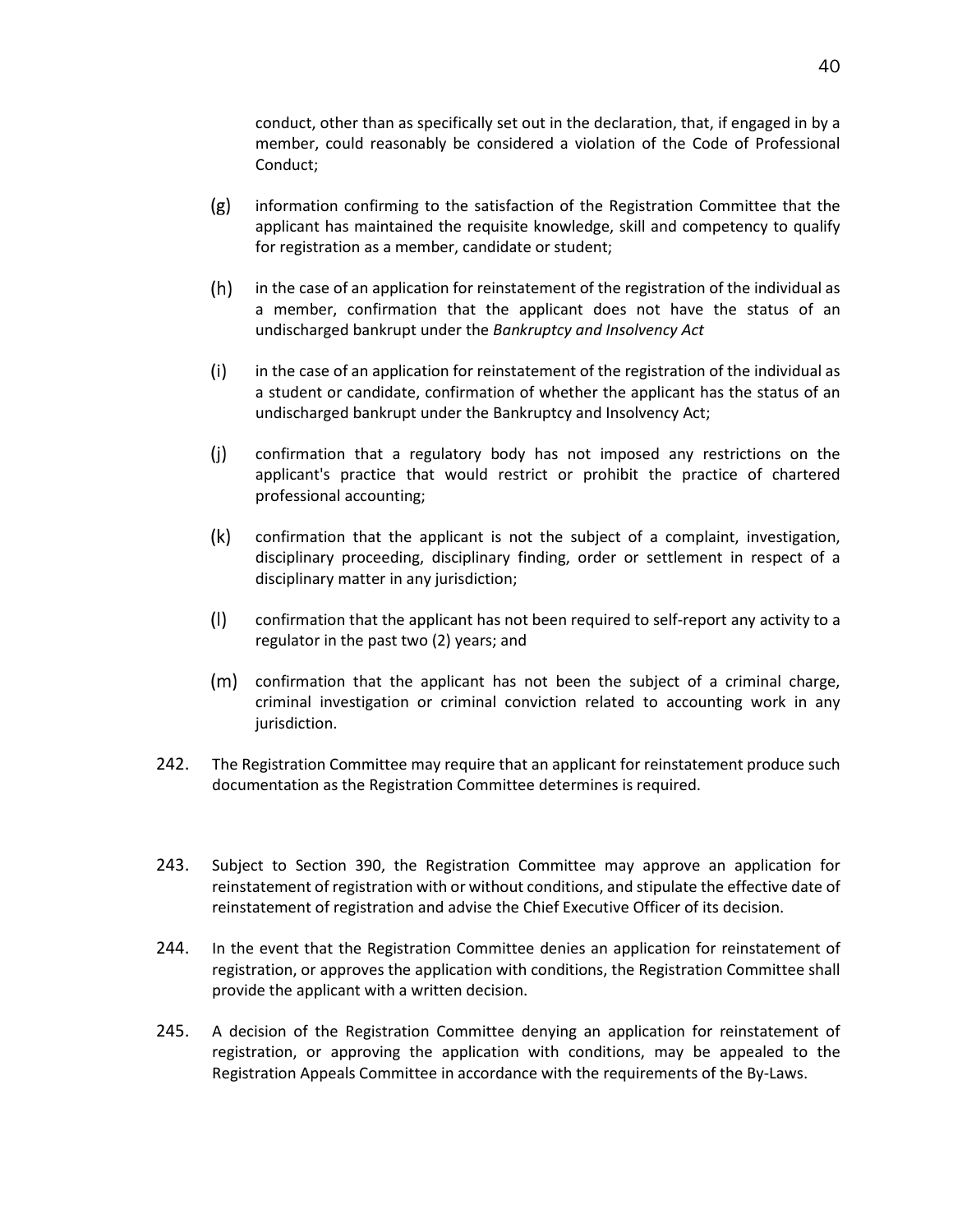# **REGISTRATION CATEGORIES FOR ORGANIZATIONS**

- 246. Members shall only undertake:
	- $(a)$ the practice of public accounting or undertake a compilation engagement as described in the CPA Canada Handbook – Assurance through a registered firm;
	- $(b)$ a regulated service through an organization in circumstances in which the regulated service accounts for fifty per cent (50%) of the organization's gross profit if the organization is a registered firm.
- 247. An organization that undertakes a compilation engagement as described in the CPA Canada Handbook – Assurance shall for the purposes of the *Act* and these By-Laws be considered a firm.
- 248. A corporation that meets all professional corporation registration requirements set out in these By-Laws and which undertakes a compilation engagement as described in the CPA Canada Handbook – Assurance shall for the purposes of the *Act* and these By-Laws be considered a professional corporation.
- 249. An organization shall not use a protected designation in its name unless the organization is engaged in the practice of the profession and is a registered firm.
- 250. A member in good standing may apply for registration or renewal of registration of an organization as a sole proprietorship and a member or members in good standing, or where permitted by these By-Laws a professional corporation or professional corporations in good standing, may apply for registration or renewal of registration of an organization as a partnership, a professional corporation or a limited liability partnership by delivering to the Registration Committee an application in the prescribed form and paying the prescribed application fee.
- 251. A registered firm:
	- (a) shall, subject to any scope of practice restriction set out in these By-Laws or specified in its registration, upon being registered with CPA Nova Scotia be authorized by its registration to carry on the practice of the profession and to provide any other service directly associated with the practice of the profession; and
	- $(b)$ shall not use a practice name unless the name has been approved by the Registration Committee.

# **REVOCATION PROCESS FOR ORGANIZATIONS**

252. A professional corporation, limited liability partnership, partnership or sole proprietorship, may seek revocation of its registration by submitting an application in the form prescribed by the Registration Committee.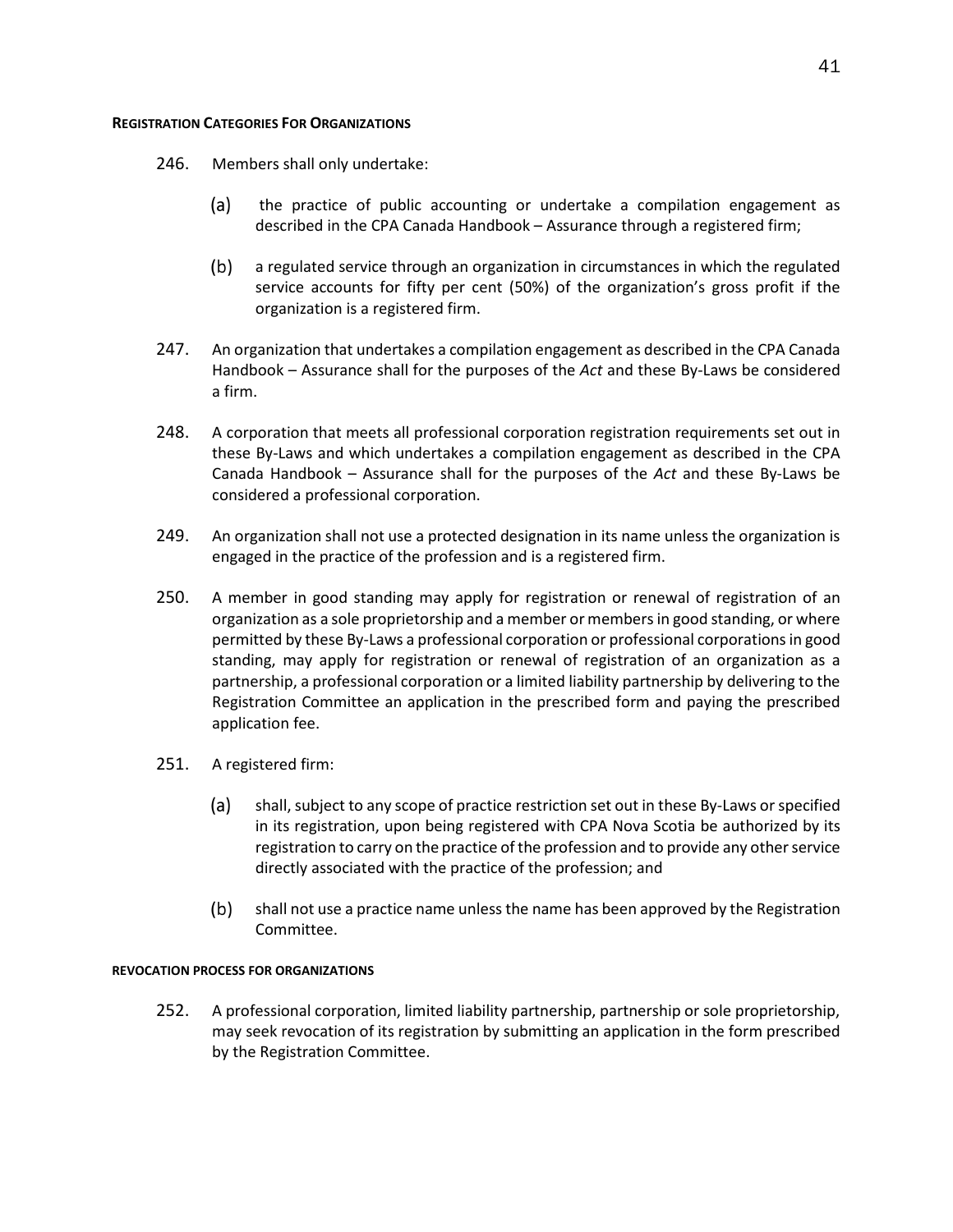- 253. The Registration Committee may prescribe the requirements for the revocation of registration of a professional corporation, limited liability partnership, partnership or sole proprietorship, which shall include, without limitation, the provision of the following:
	- $(a)$ the applicant's address;
	- $(b)$ the identity of partners of the applicant and of all persons employed by or associated in any way with the applicant;
	- $(c)$ particulars regarding the applicant's post-registration history;
	- $(d)$ confirmation from the applicant in a form satisfactory to the Registration Committee that:
		- (i) all client matters have been completed or if all client matters are not completed particulars as to how those client matters will be completed and by whom;
		- (ii) satisfactory arrangements have been made with respect to client files;
		- (iii) in circumstances in which CPA Nova Scotia required the applicant to carry insurance coverage that such insurance coverage remains in place or will respond to claims made against the applicant for at least six (6) years following the date on which the applicant ceased to carry on the practice of public accounting or a regulated service; and
		- (iv) the applicant does not hold money or other property in trust for any client or if the applicant does hold money or other property in trust for any client particulars as to whom money or other property in trust for any client will be transferred.
- 254. The Registration Committee shall consider each application for the revocation of registration of a professional corporation, limited liability partnership, partnership or sole proprietorship and may approve such applications if the Registration Committee is satisfied that the revocation would not be inconsistent with the public interest provided that the Registration Committee shall not grant an application to revoke registration if:
	- $(a)$ complaints are pending against the applicant and the resignation request is not supported in writing by the Investigation Panel tasked with the investigation of the complaints;
	- $(b)$ there are outstanding fees or other amounts owing to CPA Nova Scotia from the applicant; or
	- the information and confirmations required by Section 253 are not submitted by the  $(c)$ applicant.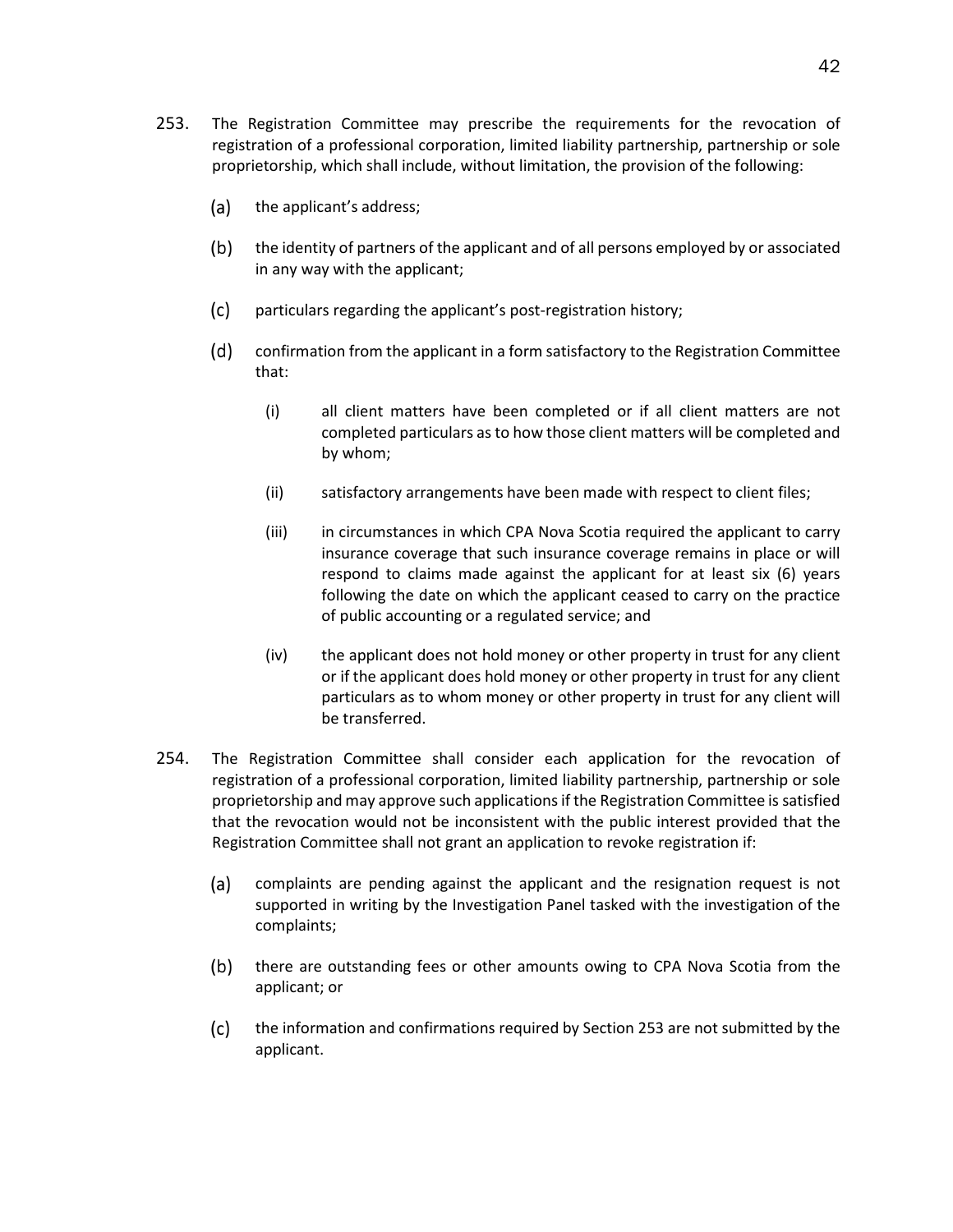#### **PROFESSIONAL CORPORATION**

- 255. An organization must meet the following requirements for registration and continued registration as a registered firm in the registration category of Professional Corporation:
	- $(a)$ the corporation must be incorporated, formed by amalgamation or continued under the *Companies Act*:
	- $(b)$ the corporation must be in compliance with and in good standing under the *Corporations Registration Act* and the *Companies Act* as applicable;
	- $(c)$ the corporation following registration with CPA Nova Scotia must;
		- (i) carry on the practice of public accounting;
		- (ii) engage in a regulated service; or
		- (iii) be engaged in the practice of the profession if the corporation will use a protected designation in its name;
	- $(d)$ the majority of issued shares in the capital stock of the corporation must be both legally and beneficially owned by a member or members in good standing or by a professional corporation or professional corporations in good standing;
	- (e) the majority of the voting shares in the capital stock of the corporation must be both legally and beneficially owned by a member or members in good standing or by a professional corporation or professional corporations in good standing;
	- $(f)$ the majority of directors of the corporation must be members;
	- $(g)$ the president of the corporation must be a member;
	- $(h)$ each individual through whom the corporation carries on the practice of public accounting or a regulated service must be;
		- (i) a member certified to practice public accounting, or a member who satisfies all requirements set out in the By-Laws to practice in a regulated service; or
		- (ii) an employee of the corporation acting under the direct supervision of a member described in (i);
	- $(i)$ the name under which the corporation was incorporated and any name under which the corporation will carry on business:
		- (i) must not be misleading;
		- (ii) must not contravene professional good taste; and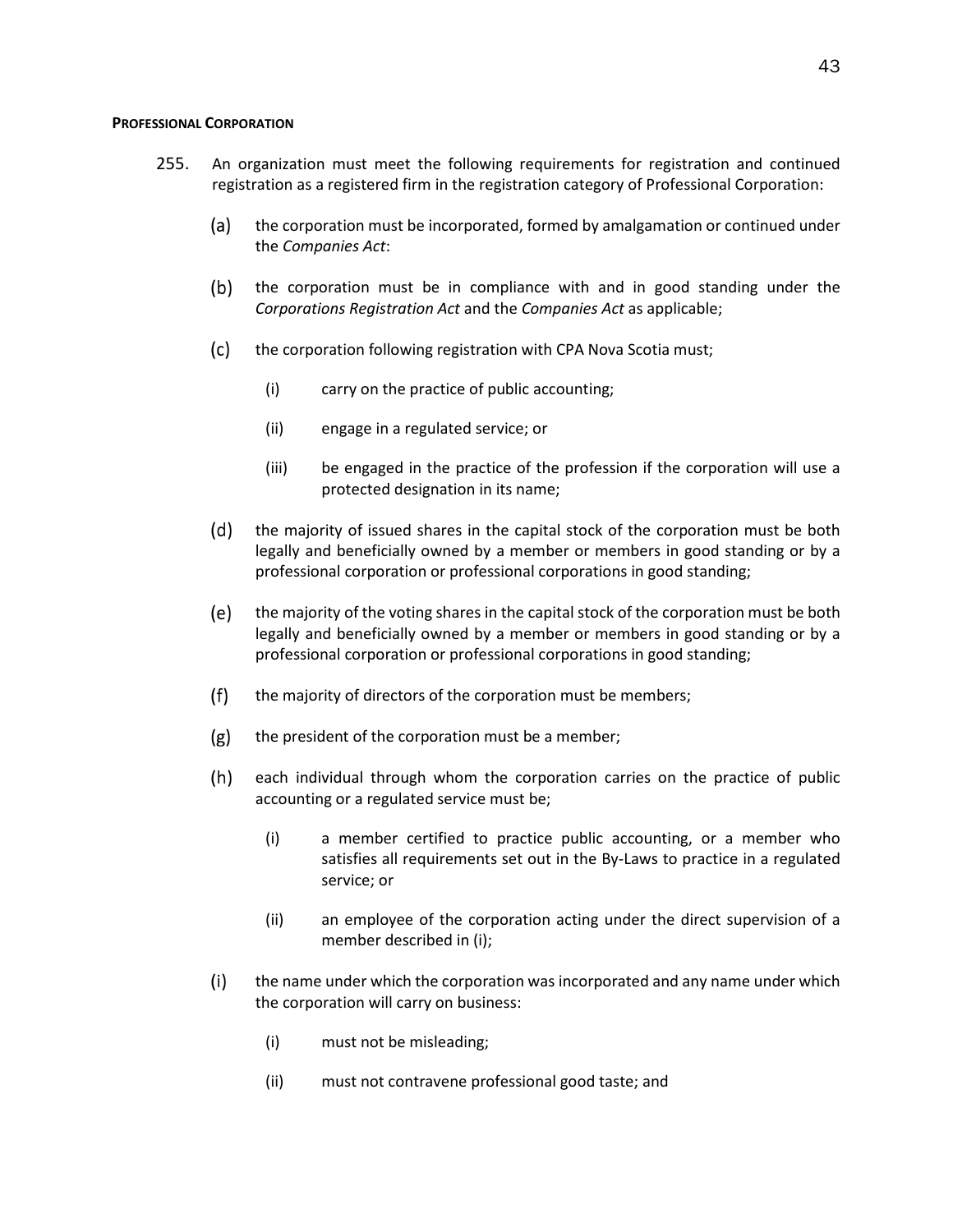- (iii) must be in accordance with the registered firm naming policy established by the Registration Committee;
- $(i)$ the corporation must appoint and maintain the appointment of a member who is a shareholder in the corporation to serve as the corporation's representative;
- $(k)$ the corporation must obtain and maintain the professional liability coverage required pursuant to Sections 404 and 405;
- $(1)$ the corporation must not have the status of an undischarged bankrupt under the *Bankruptcy and Insolvency Act*;
- (m) the corporation must undertake to remove any protected or legacy designation from the organization's name and to cease using any protected or legacy designation in the description of the organization immediately upon the revocation of the corporation's registration as a registered firm in the professional corporation category; and
- $(n)$ the corporation must satisfy all other requirements prescribed by the Board.
- 256. No member or professional corporation who owns voting shares in a professional corporation shall allot, issue, transfer, assign either absolutely or by way of pledge, hypothecation or charge, or subject to any type of agreement that would result in the authority to exercise the voting rights in respect of the majority of the voting shares in the professional corporation being vested in any person other than a member or professional corporation.
- 257. Notwithstanding Section 255, in relation to its initial registration, the Chief Executive Officer shall register as a registered firm in the registration category of Professional Corporation any professional corporation that was registered with a legacy body on the day that the *Act* came into force provided that any professional corporation which used a legacy designation in its name must either cease using a legacy designation in its name or commence using a protected designation in its name within the time frame stipulated by the Board by resolution.
- 258. A member or members seeking to register a corporation as a registered firm in the registration category of Professional Corporation shall submit to the Registration Committee:
	- (a) an application in the prescribed form together with the applicable fees;
	- $(b)$ the name and full contact particulars for the corporation's personal representative;
	- $(c)$ a declaration in a form acceptable to the Registration Committee addressing the matters set out in Section 255;
	- a copy of the corporation's Memorandum of Association;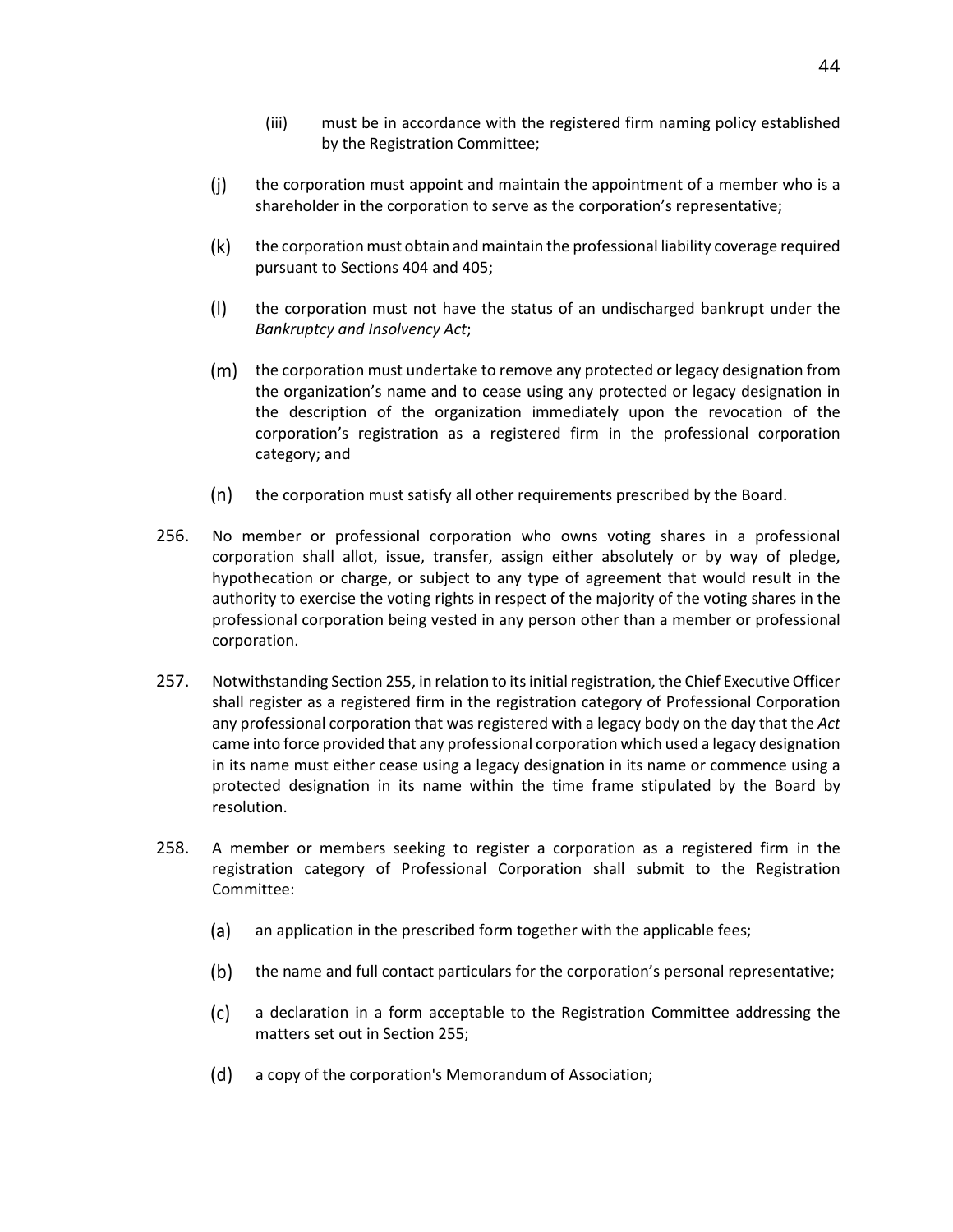- a copy of the corporation's Certificate of Incorporation certified by the Registrar of (e) Joint Stock Companies;
- $(f)$ a Certificate of Status issued by the Registrar of Joint Stock Companies;
- $(g)$ confirmation in a form satisfactory to the Registration Committee that the corporation has the professional liability insurance coverage required pursuant to Sections 404 and 405; and
- $(h)$  such other documents as the Board may prescribe.

# **PRACTICE NAME REQUIREMENTS FOR PROFESSIONAL CORPORATIONS**

- 259. No professional corporation registered with CPA Nova Scotia shall use a practice name or operate under any name and style other than the professional corporation's legal name unless the other name or names have been approved by the Registration Committee.
- 260. A member or members seeking the Registration Committee's approval of a corporation name or a practice name(s) in respect of a professional corporation shall seek such approval either as part of an application under Section 258 or submit to the Registration Committee:
	- $(a)$ an application in the prescribed form together with the applicable fees;
	- $(b)$ confirmation to the satisfaction of the Registration Committee that the proposed name(s) complies with the registered firm naming policy established by the Board; and
	- $(c)$ such other additional documents as the Board may prescribe.
- 261. The Registration Committee shall consider each professional corporation registration, corporate name and practice name approval application and shall approve with or without conditions and restrictions or not approve each application. The Registration Committee shall advise the Chief Executive Officer if it approves an application, with or without conditions and restrictions and instruct the Chief Executive Officer to register the professional corporation and any approved practice names.
- 262. If, upon considering a registration, corporate name and practice name approval application, the Registration Committee determines that the professional corporation or its practice names do not meet all requirements for registration and continued registration under the *Act* and the By-Laws, the Registration Committee may not approve the application and shall advise the applicant(s) of the reasons why the application has been denied and the steps which the applicant(s) must take and the time frame to secure approval of the application.
- 263. If the applicant(s) satisfy the registration requirements identified by the Registration Committee pursuant to Section 262 within the time frame specified by the Registration Committee the Registration Committee shall approve the application with or without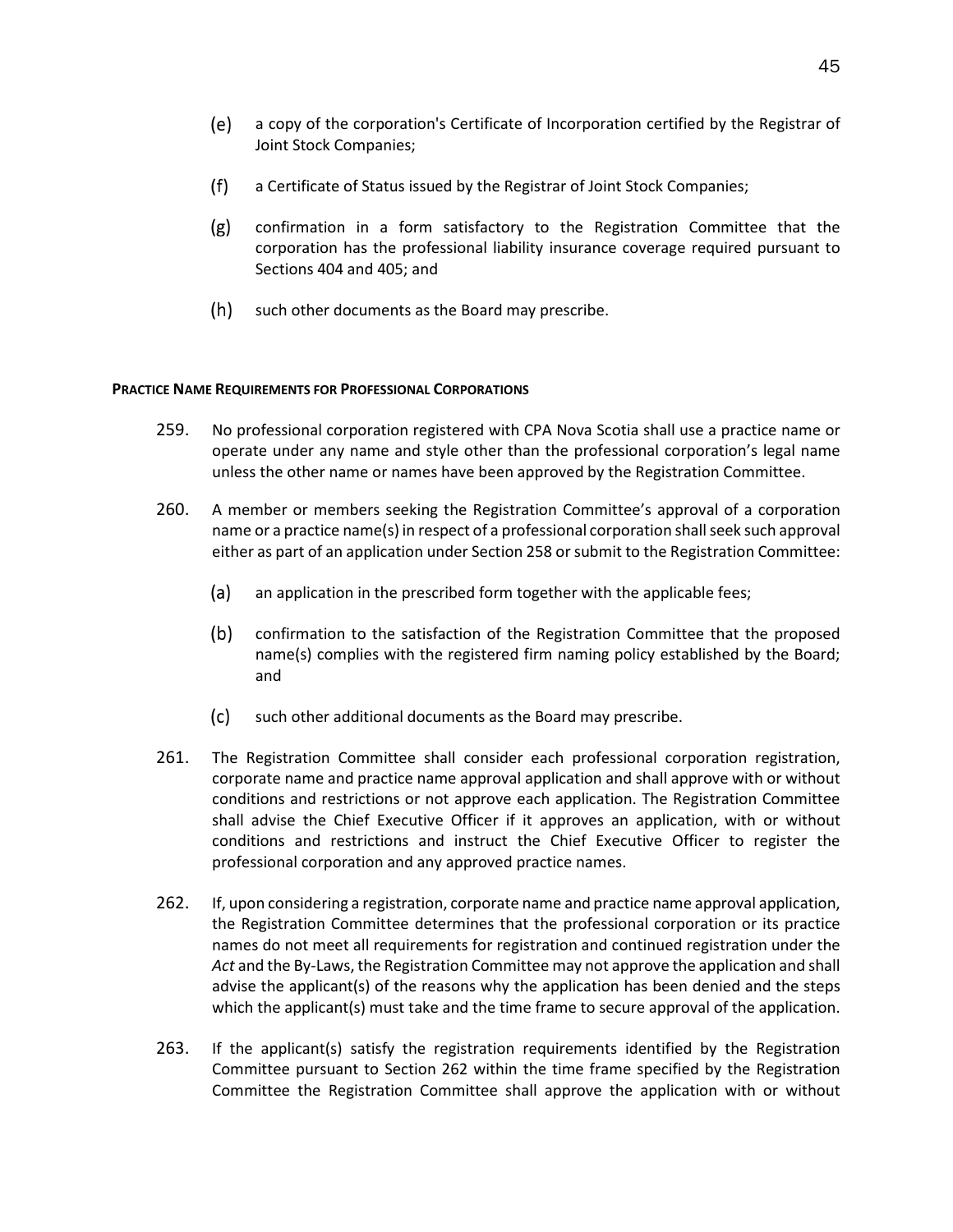conditions and restrictions and instruct the Chief Executive Officer to register the professional corporation and any approved practice names.

264. Registrations under Sections 257, 261, and 263 shall be valid from the date of registration to the 30th day of September next following. All professional corporation and practice name registrations must be renewed annually.

# **NOTICE OF CHANGES APPLICABLE TO PROFESSIONAL CORPORATIONS**

- 265. A professional corporation must inform the Chief Executive Officer in writing within fifteen (15) days of any change in the professional corporation's Memorandum of Association, any change in its directors, if it has been removed from the Registry of Joint Stock Companies by the Registrar of Joint Stock Companies pursuant to Section 136 or 137 of the *Companies Act*; or if its share(s) ownership ceases to comply with Subsections 255(d) and (e).
- 266. Each professional corporation shall provide written notice to the Chief Executive Officer of the appointment of a replacement or substituted representative within ten (10) days of the appointment.

# **ANNUAL REGISTRATION RENEWAL**

- 267. To renew the registration of a professional corporation and any approved practice names a member or members shall submit to the Registration Committee:
	- (a) a renewal application in the prescribed form together the prescribed renewal fee;
	- $(b)$ confirmation in a form satisfactory to the Registration Committee that the professional corporation continues to;
		- (i) carry on the practice of public accounting;
		- (ii) engage in a regulated service; or
		- (iii) engage in the practice of the profession if the professional corporation uses a protected designation in its name;
	- $(c)$ documentation in a form prescribed by the Registration Committee, confirming that the professional corporation has and maintains the liability insurance required by Sections 404 and 405;
	- $(d)$ confirmation that the professional corporation continues to maintain the appointment of a representative;
	- confirmation in a form satisfactory to the Registration Committee that the (e) professional corporation meets all other professional corporation registration requirements set out in the *Act* and the By-Laws; and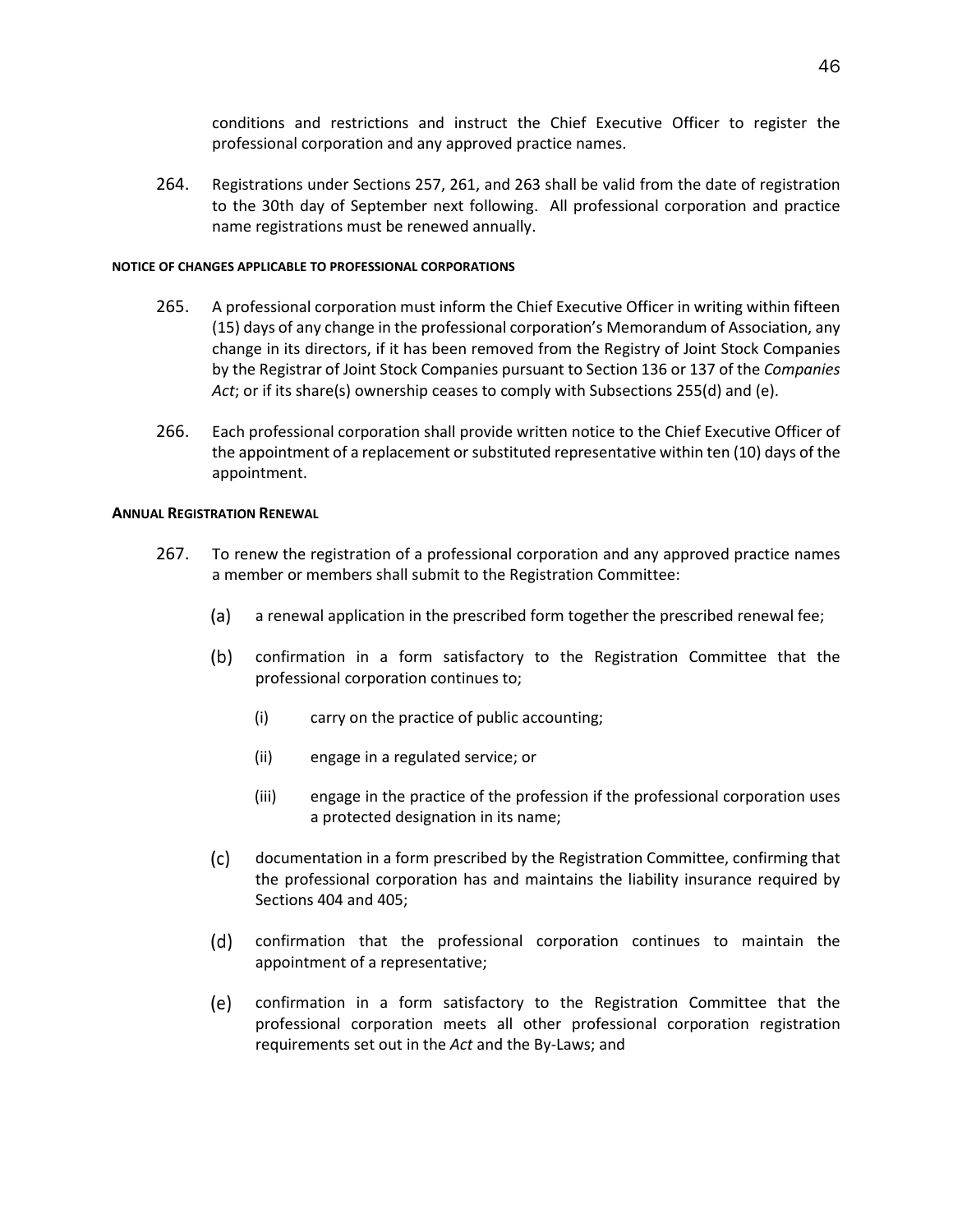$(f)$ full particulars in a form satisfactory to the Registration Committee of any changes in the Memorandum of Association, issued and voting share majority ownership or directors of the professional corporation since either the last renewal application or notice issued pursuant to Section 256,

on or before the 30th day of September of each year.

- 268. The Registration Committee shall consider each registration and practice name renewal application and shall approve with or without conditions and restriction or not approve each application. The Registration Committee shall advise the Chief Executive Officer if it approves an application, with or without conditions and restrictions and instruct the Chief Executive Officer to renew the registration of the professional corporation and any approved practice names.
- 269. If, upon considering a registration renewal application, the Registration Committee determines that the professional corporation or its practice names do not continue to meet all requirements for registration and continued registration under the *Act* and the By-laws, the Registration Committee may not approve the application and shall advise the applicant(s) of the reasons why the application has been denied and the steps which the applicant(s) must take and the time frame to secure registration renewal failing which the registration of the professional corporation will be suspended.
- 270. If, at any time, the Registration Committee determines that the professional corporation or its practice names do not continue to meet all requirements for registration and continued registration under the *Act* and the By-Laws, the Registration Committee shall advise the professional corporation of the reasons why the professional corporation no longer meets the registration and continued registration requirements and the steps which the professional corporation must take and the required time frame to bring the professional corporation into compliance with all applicable registration and registration requirements failing which the registration of the professional corporation will be suspended.
- 271. Notwithstanding Sections 269 and 270 the Registration Committee may also suspend a professional corporation's registration:
	- $(a)$ in the event of non-compliance with Section 256; or
	- $(b)$ upon failure to submit a registration renewal application and pay a registration renewal fee on or before the date fixed in these By-laws;

provided that the Registration Committee shall, before doing so, advise the professional corporation that its registration will be suspended and the reasons why and the steps which the professional corporation must take and the required time frame to bring the professional corporation into compliance with all applicable requirements failing which the registration of the professional corporation will be suspended.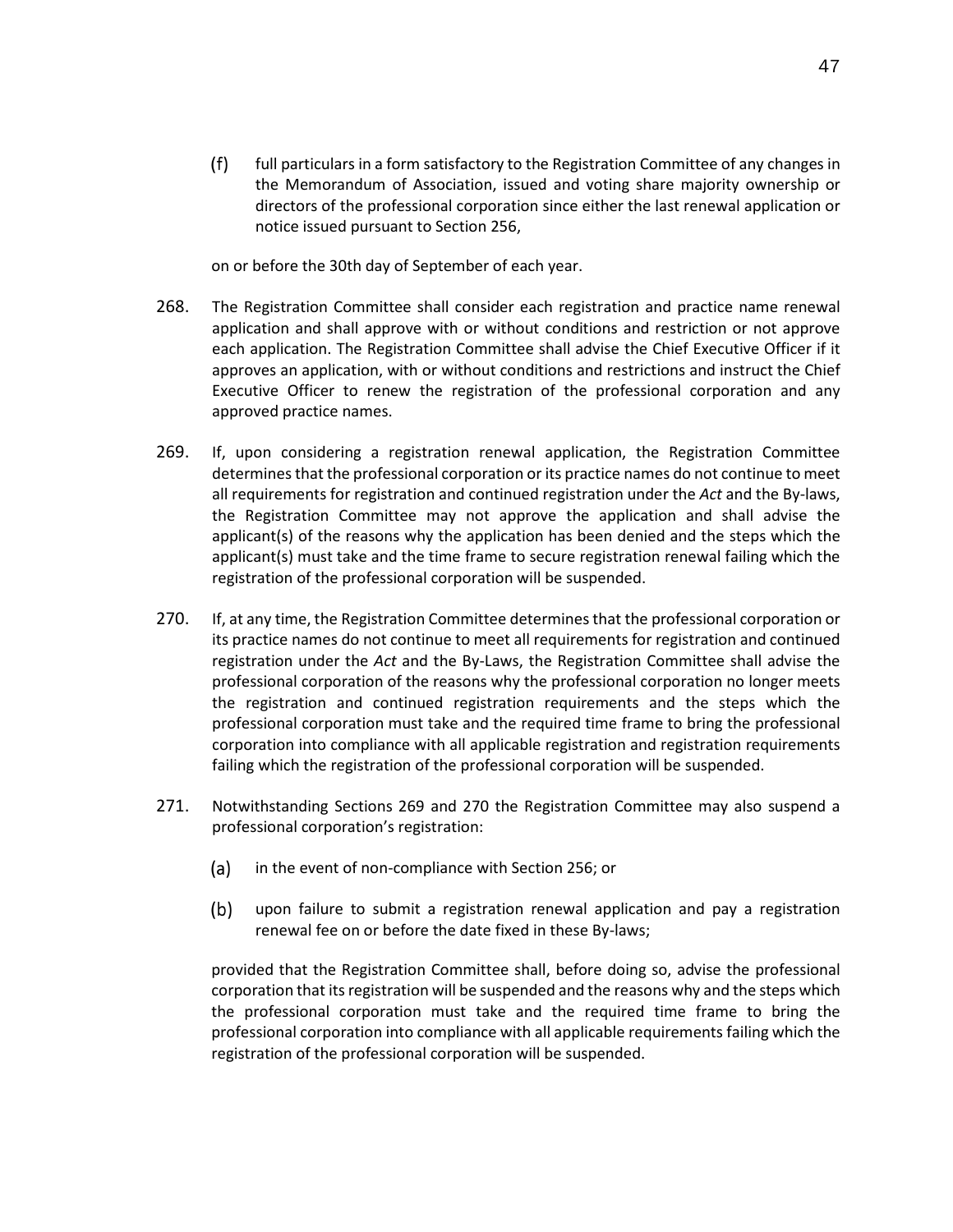- 272. If the Registration Committee suspends the registration of a professional corporation, it shall advise the professional corporation of the suspension in writing and indicate the action required of the professional corporation to lift the suspension and the time frame in which the required action must be taken.
- 273. Notwithstanding Section 254 a professional corporation's registration as a registered firm may be revoked by the Registration Committee upon the expiration of the time frame set out in the notice provided by the Registration Committee pursuant to Section 272 in circumstances in which the required action set out in the notice has not been taken.

# **LIMITED LIABILITY PARTNERSHIP**

- 274. In this part of the By-Laws,
	- (a) "liability insurance" has the same meaning as in Part II of the *Partnership Ac*t;
	- $(b)$ "professional liability claim" has the same meaning as in Part II of the *Partnership Act*.
- 275. A limited liability partnership must meet the following requirements for registration and continued registration as a registered firm in the registration category of Limited Liability Partnership:
	- (a) the limited liability partnership must carry on the practice of the profession;
	- $(b)$ the limited liability partnership must be comprised of at least two (2) partners;
	- $(c)$ in the case of a Nova Scotia LLP, all the partners must be members or professional corporations:
	- (d) in the case of an Extra-provincial LLP, all of the partners in Nova Scotia must be Nova Scotia Partners;
	- the limited liability partnership must appoint and maintain the appointment of either:
		- (i) a member who is also a partner in the limited liability partnership, or
		- (ii) a member who is the appointed representative of a professional corporation that is a partner in the limited liability partnership, to serve as the limited liability partnership's representative;
	- $(f)$ the limited liability partnership must obtain and maintain the professional liability coverage required pursuant to Sections 404 and 405;
	- the limited liability partnership's name is suffixed by the phrase "Limited Liability  $(g)$ Partnership" or its abbreviation "LLP";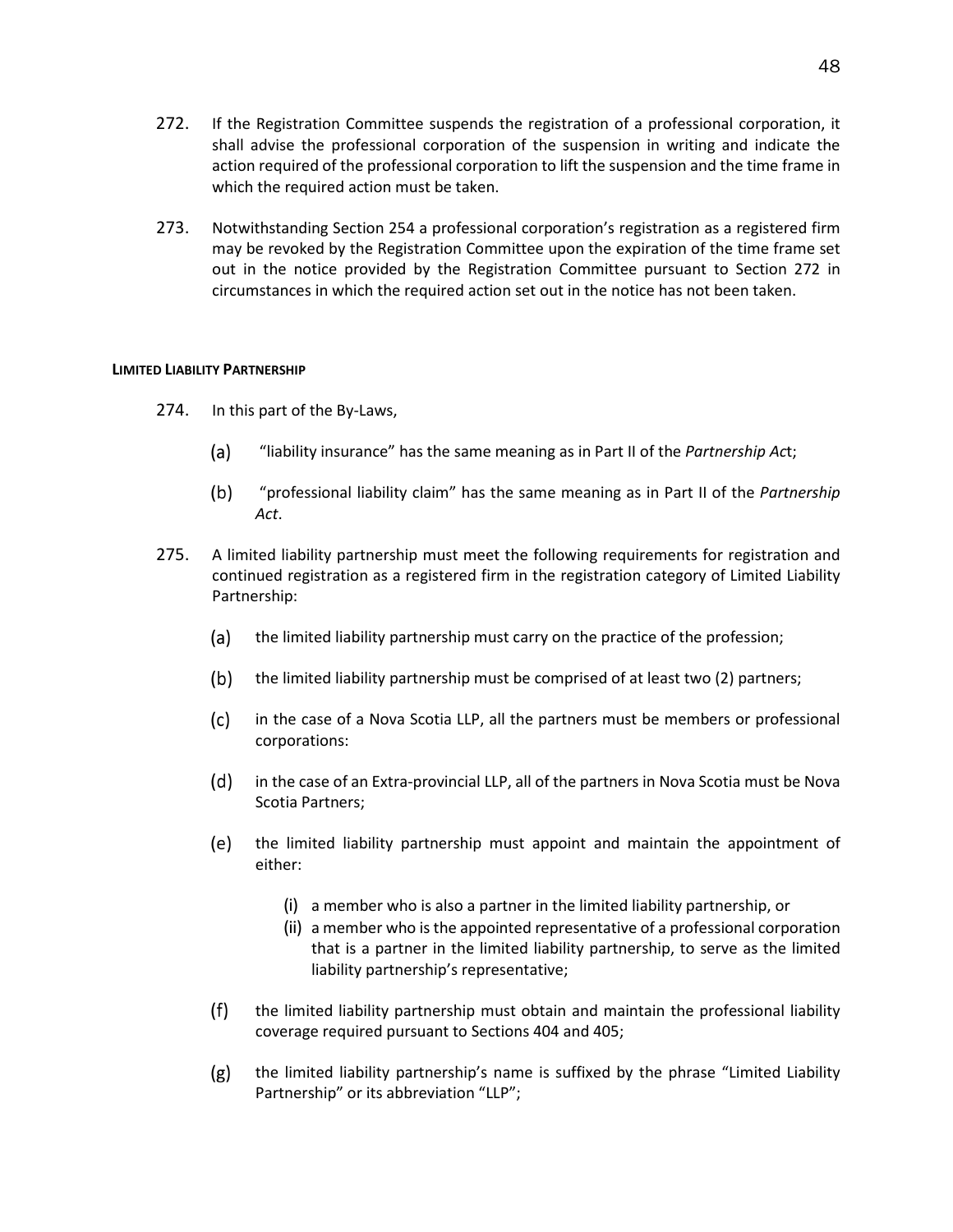- $(h)$ the limited liability partnership has a name which:
	- (i) is not misleading;
	- (ii) does not contravene professional good taste; and
	- (iii) is in accordance with the registered firm naming policy established by the Board;
- $(i)$ the limited liability partnership does not have the status of a undischarged bankrupt under the *Bankruptcy and Insolvency Act*;
- $(i)$ the limited liability partnership undertakes to remove any protected or legacy designation from the organization's name and to cease using any protected or legacy designation in the description of the organization immediately upon the revocation of the limited liability partnership's registration as a registered firm in the Limited Liability Partnership registration category; and
- $(k)$ all other prescribed requirements for registration have been satisfied.
- 276. A limited liability partnership must also meet the following requirements for continued registration as a registered firm:
	- (a) the limited liability partnership has the status of a limited liability partnership under the *Partnership Act* and in the case of an extra-provincial limited liability partnership under the laws of a jurisdiction in Canada other than Nova Scotia, as the case may be; and
	- (b) the limited liability partnership must be registered as such pursuant to the *Partnerships and Business Names Registration Act* and in the case of an extraprovincial limited liability partnership registered as a limited liability partnership under the laws of a jurisdiction in Canada other than Nova Scotia, as the case may be.
- 277. Notwithstanding Sections 275 and 276, in relation to its initial registration, the Chief Executive Officer shall register as a registered firm in the registration category of Limited Liability Partnership any limited liability partnership that was registered with or had a practice name approved by a legacy body on the day that the *Act* came into force provided that any limited liability partnership which used a legacy designation in its name must either cease using a legacy designation in its name or commence using a protected designation in its name within the time frame stipulated by the Board by resolution.

# **REGISTRATION OF A NOVA SCOTIA LLP**

278. A partnership comprised of at least two (2) members, two (2) professional corporations or one (1) member and one (1) professional corporation that seeks to register as a Nova Scotia LLP under Part II of the *Partnership Act* must submit to the Registration Committee: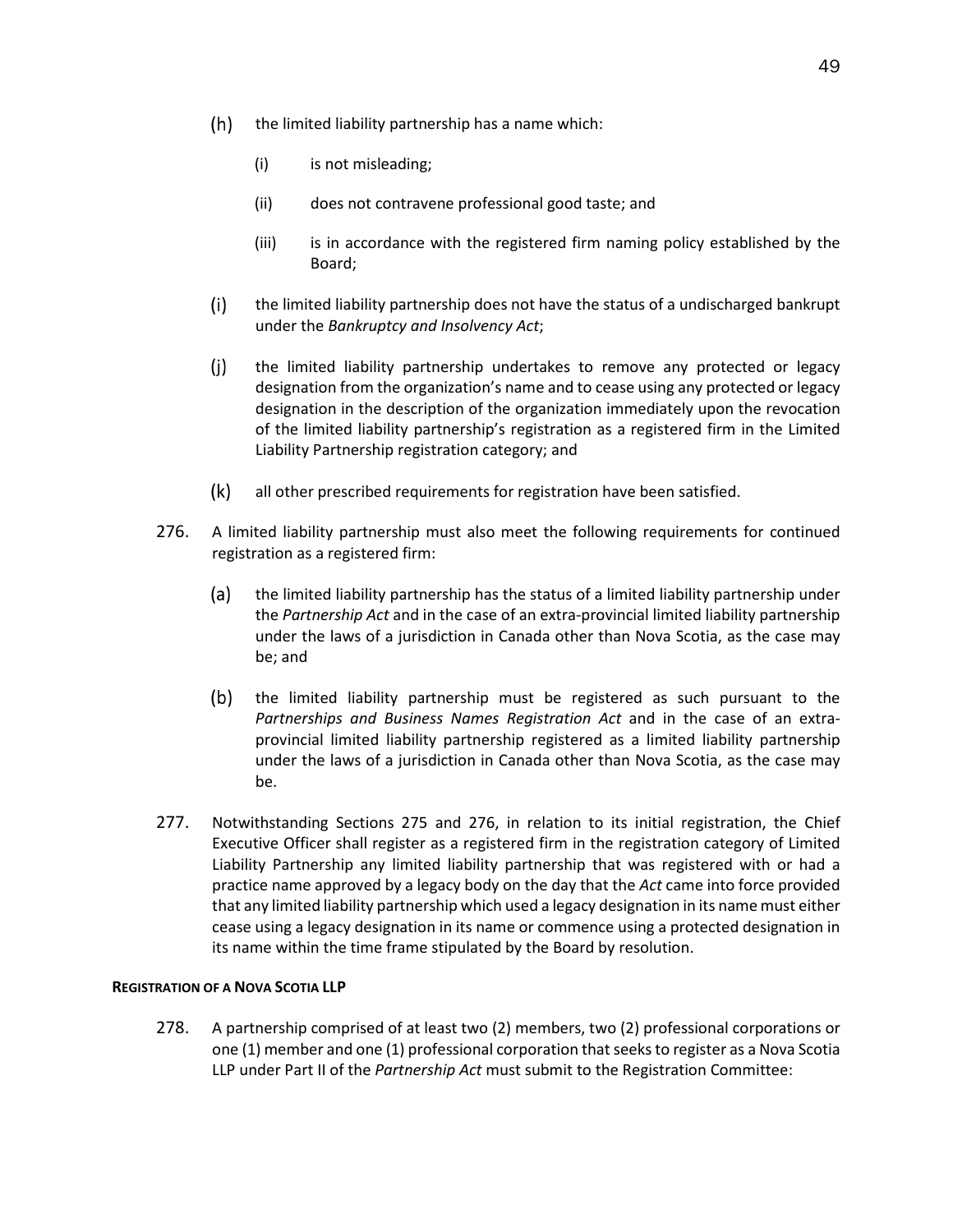- (a) an application in the form prescribed together with the applicable application fee:
- $(b)$ confirmation that the proposed LLP will be engaged in the profession;
- $(c)$ confirmation that all of the partners in the proposed LLP are in good standing;
- $(d)$ a complete list of all partners in the proposed Nova Scotia LLP;
- (e) the name and full contact particulars for the limited liability partnership's appointed personal representative:
- $(f)$ documentation, in a prescribed form, confirming that the proposed Nova Scotia LLP and all of its partners have the professional liability insurance coverage required by Sections 404 and 405;
- $(g)$ a copy of the completed application for registration as a Nova Scotia LLP that the proposed Nova Scotia LLP intends to submit to the Registry of Joint Stock Companies;
- $(h)$ a written undertaking signed by a member that the member will provide the Registration Committee with copy of the certificate of registration or such other proof of registration as the Registration Committee may require, within twenty-one (21) days of the Nova Scotia LLP being registered with the Registry of Joint Stock Companies; and
- $(i)$ such other documentation as the Registration Committee may require.
- 279. The Registration Committee shall consider each registration and practice name approval application in respect of a proposed Nova Scotia LLP and shall approve with or without conditions and restrictions or not approve each application. The Registration Committee shall advise the Chief Executive Officer if it approves an application, with or without conditions and restrictions and shall, subject to Section 276, instruct the Chief Executive Officer to register the Nova Scotia LLP and any approved practice names.
- 280. If, upon considering a registration and practice approval application, the Registration Committee determines that the proposed Nova Scotia LLP or its practice names do not meet all requirements for registration and continued registration under the *Act* and the By-Laws, the Registration Committee may not approve the application and shall advise the applicant(s) of the reasons why the application has been denied and the steps which the applicant(s) must take and the time frame to secure approval of the application.
- 281. If the applicant(s) satisfy the registration requirements identified by the Registration Committee pursuant to Section 280 within the time frame specified by the Registration Committee the Registration Committee shall approve the application with or without conditions and restrictions and instruct the Chief Executive Officer to register the Nova Scotia LLP and any approved practice names.
- 282. When the Registration Committee is satisfied that the requirements of Section 280 have been met it shall approve the proposed Nova Scotia LLP and the Chief Executive Officer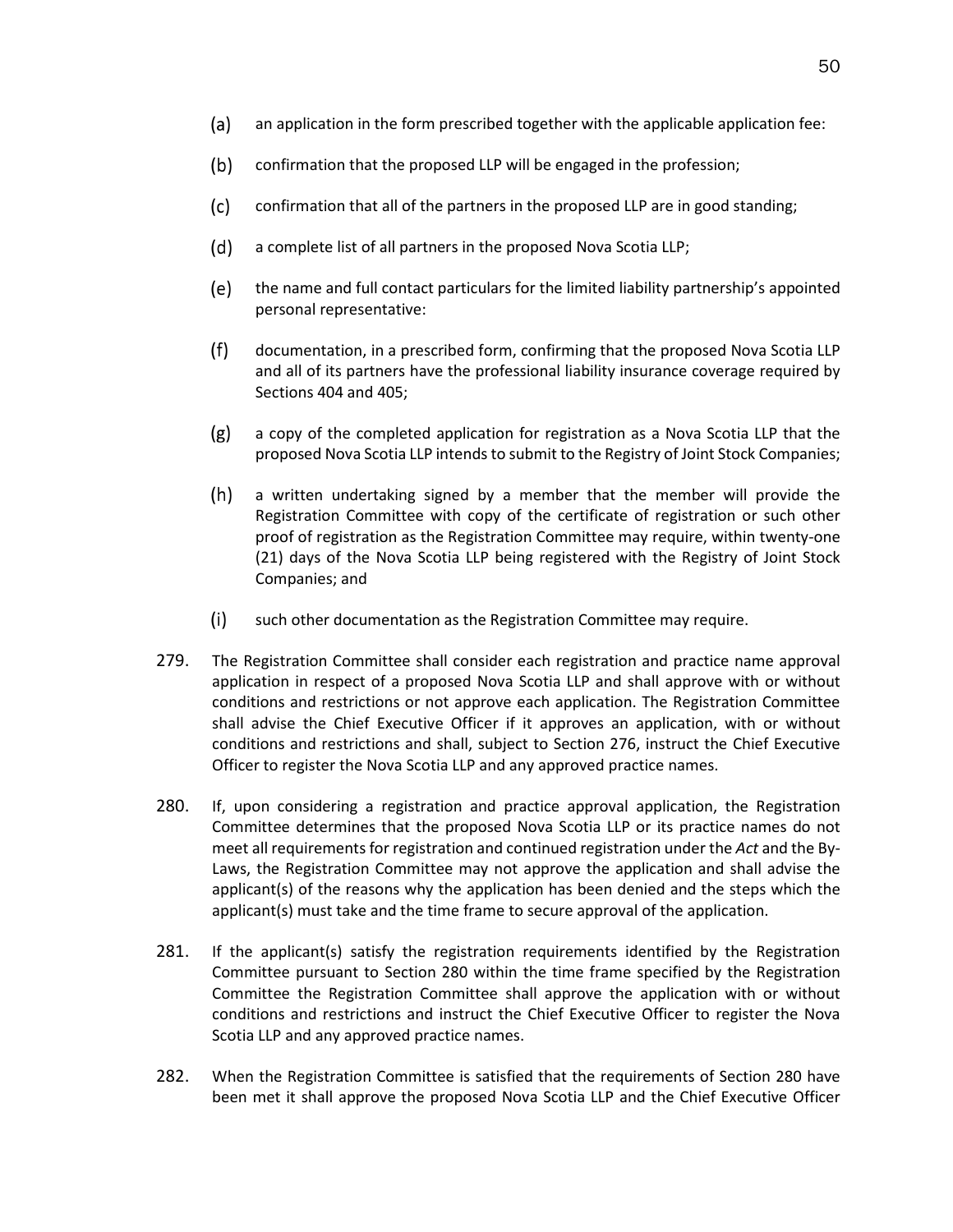shall issue to the Registrar of Joint Stock Companies the statement required by Subsection 7A(1)(e) of the *Partnerships and Business Names Registration Act*.

283. The Chief Executive Officer, upon receipt of proof of the registration of the Nova Scotia LLP as such with the Registry of Joint Stock Companies, shall register the LLP as a registered firm in the Limited Liability Partnership registration category.

# **REGISTRATION OF AN EXTRA-PROVINCIAL LLP**

- 284. A partnership with the status of a limited liability partnership under the laws of a jurisdiction outside Nova Scotia that proposes to register as an extra-provincial LLP under Part II of the *Partnership Act* must submit to the Registration Committee;
	- (a) an application in the form prescribed together with the applicable application fee;
	- $(b)$ confirmation that all of the partners in Nova Scotia are Nova Scotia Partners;
	- $(c)$ confirmation that all of the Nova Scotia Partners in the LLP are in good standing;
	- $(d)$ confirmation that the LLP is engaged in the profession;
	- (e) a complete list of all the Nova Scotia partners in the proposed extra-provincial LLP;
	- $(f)$ the name and full contact particulars for the extra-provincial LLP's appointed personal representative;
	- $(g)$ documentation, in the prescribed form confirming that the proposed extra-provincial LLP and all of its Nova Scotia partners have the liability insurance coverage required by Sections 404 and 405;
	- $(h)$ a copy of the completed application for registration as an extra-provincial LLP that the proposed extra-provincial LLP intends to submit to the Registry of Joint Stock Companies;
	- $(i)$ a written undertaking signed by a member that the member will provide the Registration Committee with copy of the certificate of registration or such other proof of registration as the Registration Committee may require, within twenty-one (21) days of the extra-provincial LLP being registered with the Registry of Joint Stock Companies; and
	- $(i)$ such other documentation as the Registration Committee may require.
- 285. The Registration Committee shall consider each registration and practice name approval application in respect of a proposed extra-provincial LLP and shall approve with or without conditions and restriction or not approve each application. The Registration Committee shall advise the Chief Executive Officer if it approves an application, with or without conditions and restrictions and shall, subject to Section 289, instruct the Chief Executive Officer to register the extra-provincial LLP and any approved practice names.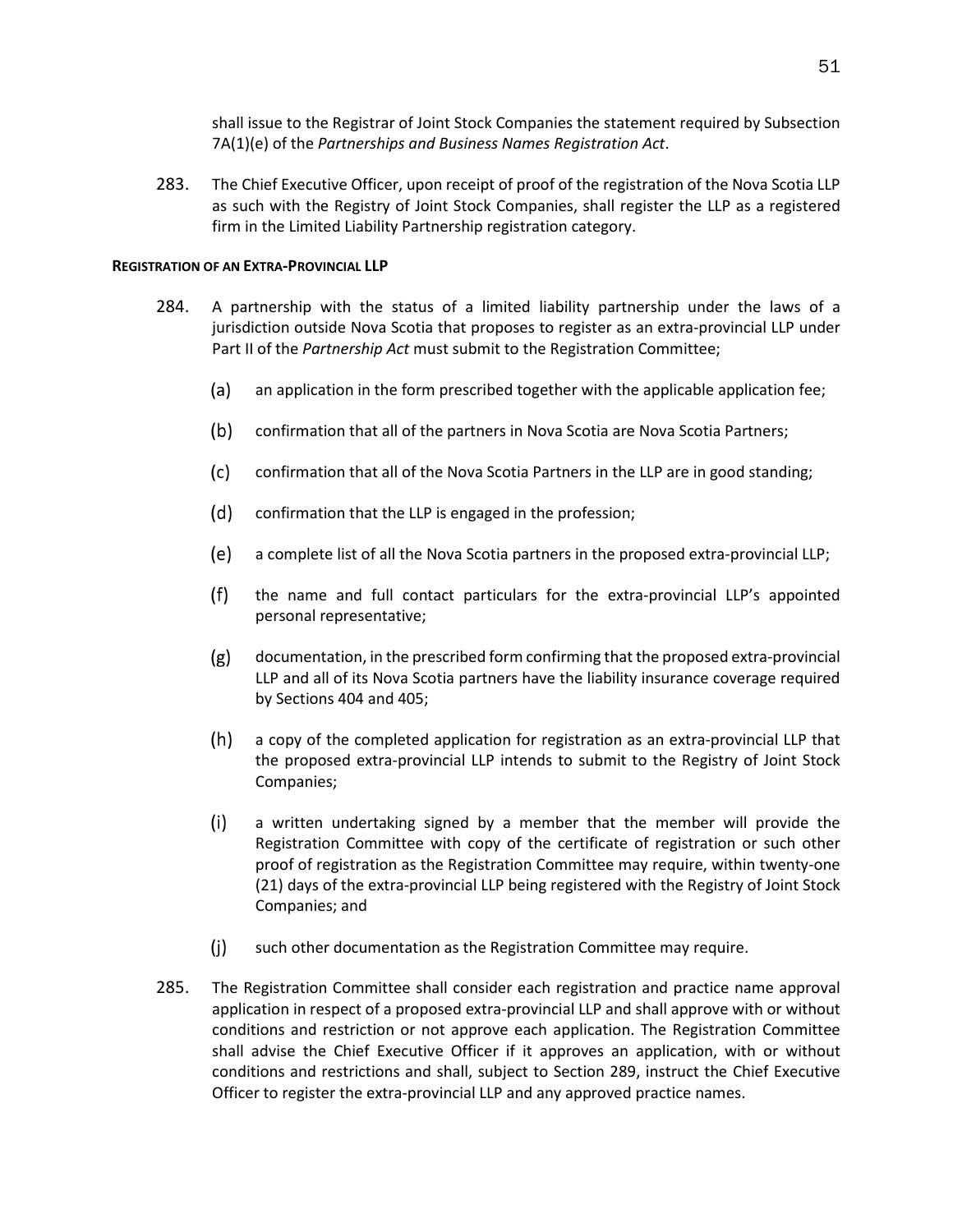- 286. If, upon considering a registration and practice approval application, the Registration Committee determines that the proposed extra-provincial LLP or its practice names do not meet all requirements for registration and continued registration under the *Act* and the By-Laws, the Registration Committee may not approve the application and shall advise the applicant(s) of the reasons why the application has been denied and the steps which the applicant(s) must take and the time frame to secure approval of the application.
- 287. If the applicant(s) satisfy the registration requirements identified by the Registration Committee pursuant to Section 286 within the time frame specified by the Registration Committee, the Registration Committee shall approve the application with or without conditions and restrictions and instruct the Chief Executive Officer to register the extraprovincial LLP and any approved practice names.
- 288. When the Registration Committee is satisfied that the requirements of Section 286 have been met it shall approve the extra-provincial LLP and the Chief Executive Officer shall issue to the Registrar of Joint Stock Companies the statement required by Subsection 7A(2)(g) of the *Partnerships and Business Names Registration Act*.
- 289. The Chief Executive Officer, upon receipt of proof of the registration of the extra-provincial LLP as such with the Registry of Joint Stock Companies, shall register the LLP as a registered firm in the Limited Liability Partnership registration category.

# **NOTICE OF CHANGES APPLICABLE TO ALL LLPS**

- 290. A Nova Scotia LLP must inform the Chief Executive Officer in writing within ten (10) days of any change in the LLP's partners, if it has been removed from the Registry of Joint Stock Companies by the Registrar of Joint Stock Companies or if it no longer meets the insurance requirements set out in Sections 404 and 405.
- 291. An extra-provincial LLP must inform the Chief Executive Officer in writing within ten (10) days of any change in the LLP's Nova Scotia partners, if it has been removed from the Registry of Joint Stock Companies by the Registrar of Joint Stock Companies or is no longer registered under the laws of a jurisdiction in Canada other than Nova Scotia. .
- 292. Each limited liability partnership shall provide written notice to the Chief Executive Officer of the appointment of a replacement or substituted representative within ten (10) days of the appointment.
- 293. Reserved for Future Use
- 294. Reserved for Future Use

# **NOTIFICATION OF NON-COMPLIANCE FOR ALL LLPS**

295. The Chief Executive Officer shall provide notification to the Registrar of Joint Stock Companies in accordance with Subsection 16A(1)(b)(i) of the *Partnerships and Business Names Registration Act* if the Chief Executive Officer becomes aware that: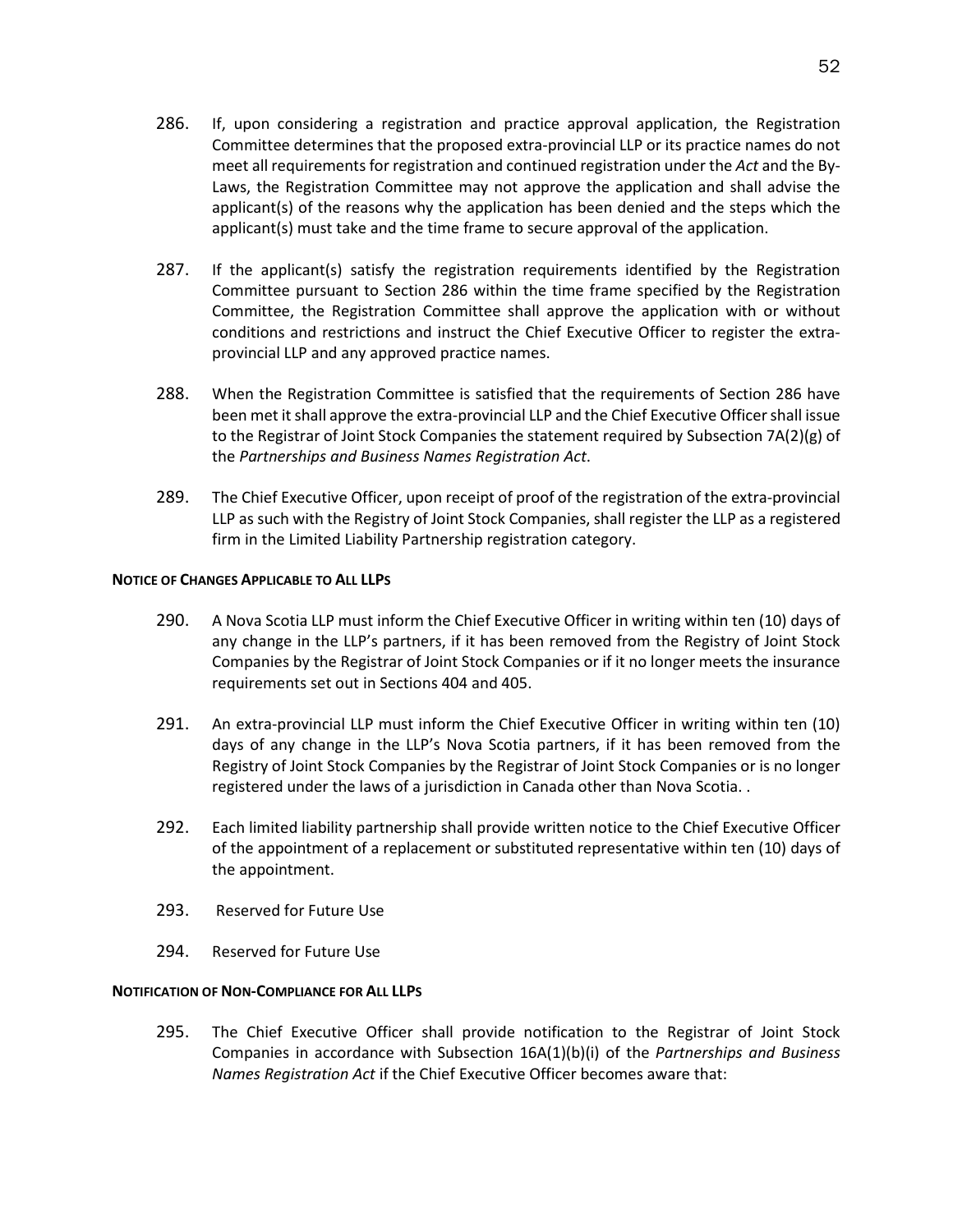- (a) the LLP or one (1) or more of the partners no longer meets all the applicable eligibility requirements for practice as an LLP that are imposed under the *Act*; or
- one (1) or more of the partners of the LLP no longer have liability insurance in the form and amount required by Sections 404 and 405.

# **PRACTICE NAMES REQUIREMENTS APPLICABLE TO ALL LLPS**

- 296. No LLP registered with CPA Nova Scotia shall use a practice name or operate under any name and style other than the LLP name approved by the Registration Committee unless the Registration Committee has approved a practice name for the LLP.
- 297. A member or members seeking the Registration Committee's approval of a practice name(s) in respect of an LLP shall either seek such approval as part of an application under Sections 278 or 284 or submit to the Registration Committee:
	- $(a)$ an application in the prescribed form together with the applicable fees;
	- $(b)$ confirmation to the satisfaction of the Registration Committee that the proposed practice name(s) complies with the registered firm naming policy established by the Board; and
	- $(c)$ such other additional documents as the Board may prescribe.
- 298. The Registration Committee shall approve the proposed practice name(s) of any LLP which satisfies the requirements of the By-Laws and such other requirements as the Registration Committee may from time to time prescribe. The Registration Committee shall instruct the Chief Executive Officer to register any LLP practice names it has approved.

# **INFORMATION REQUIRED ANNUALLY FROM ALL LLPS**

- 299. Registration under Sections 283 and 289 shall be valid from the date of registration to the 30th day of September next following. All registrations under Sections 283 and 289 shall be renewed annually.
- 300. To renew the registration of a Nova Scotia LLP or an extra-provincial LLP, the LLP must submit to the Registration Committee:
	- a registration renewal application in the form prescribed by the Registration (a) Committee together with a renewal fee:
	- (b) confirmation that the LLP continues to be engaged in the profession;
	- $(c)$ full particulars of any change in the partners of the Nova Scotia LLP or the Nova Scotia partners of an extra-provincial LLP since the later of the LLP's most recent registration application and the LLP's most recent report to the Chief Executive Officer under Section 290, 291, or 292;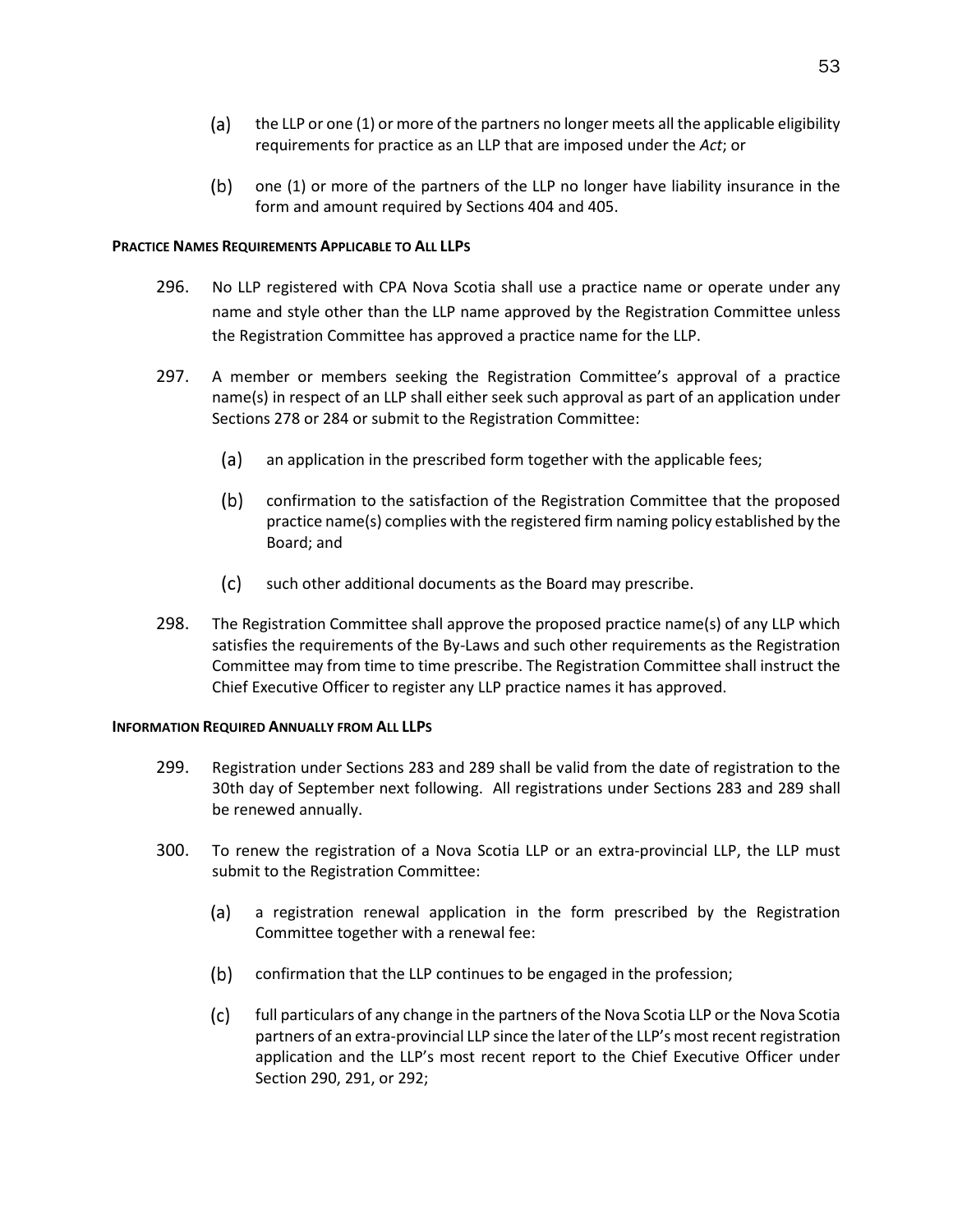- $(d)$ documentation in a form prescribed by the Registration Committee, confirming that each partner of a Nova Scotia LLP or each Nova Scotia partner of an extra-provincial LLP has and maintains the liability insurance required by Sections 404 and 405;
- (e) confirmation that the LLP continues to maintain the appointment of a representative;
- $(f)$ a declaration that the LLP continues to be registered as an LLP pursuant to the *Partnerships and Business Names Registration Act* and in the case of an extraprovincial LLP that the extra-provincial LLP continues to be registered as an LLP under the laws of a jurisdiction in Canada other than Nova Scotia; and
- $(g)$ such other information as may be required by the Registration Committee;

on or before the 30th day of September of each year

- 301. The Registration Committee shall consider each registration and practice name approval renewal application and shall approve with or without conditions and restrictions or not approve each application. The Registration Committee shall advise the Chief Executive Officer if it approves an application, with or without conditions and restrictions and shall instruct the Chief Executive Officer to renew the registration of the extra-provincial LLP and any approved practice names.
- 302. If, upon considering a registration renewal application, the Registration Committee determines that the LLP or its practice names do not continue to meet all requirements for registration and continued registration under the *Act* and the By-Laws the Registration Committee may not approve the application and shall advise the LLP of the reasons why the application has been denied and the steps which the applicant must take and the time frame to secure registration renewal failing which the registration of the LLP will be suspended.
- 303. If, at any time, the Registration Committee determines that an LLP or its practice names do not continue to meet all requirements for registration and continued registration under the *Act* and the By-Laws, the Registration Committee shall advise the LLP of the reasons why the LLP no longer meets the registration and continued registration requirements and the steps which the LLP must take and the required time frame to bring the LLP into compliance with all applicable registration and registration requirements failing which the registration of the LLP will be suspended.
- 304. Notwithstanding Sections 302 and 303, the Registration Committee may suspend a LLP's registration upon the LLP's failure to submit a registration renewal application and pay a renewal fee on or before the date fixed in these By-Laws provided that the Registration Committee shall, before doing so, advise the LLP that its registration will be suspended unless a completed registration renewal application is received by the Registration Committee within a prescribed time period failing which the registration of the LLP will be suspended.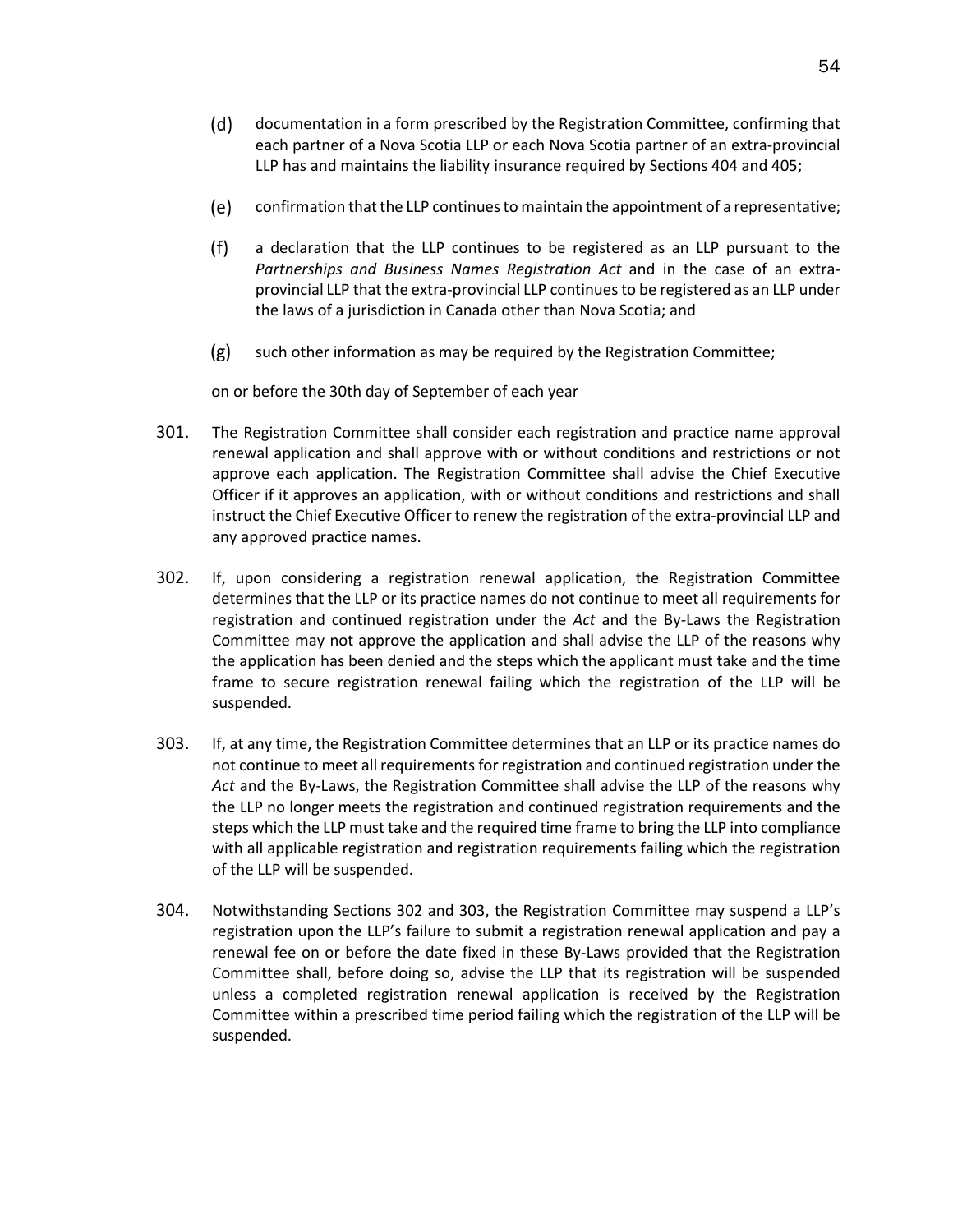- 305. If the Registration Committee suspends the registration of a LLP it shall advise the LLP of the suspension in writing and indicate the action required of the LLP to lift the suspension and the time frame in which the required action must be taken.
- 306. Notwithstanding Section 254 a limited liability partnership's registration as a registered firm may be revoked by the Registration Committee upon the expiration of the time frame set out in the notice provided by the Registration Committee pursuant to Section 305 in circumstances in which the required action set out in the notice has not been taken.

#### **PARTNERSHIPS AND SOLE PROPRIETORSHIPS**

- 307. A member in good standing seeking to register an organization as a registered firm in the Sole Proprietorship registration category or members or professional corporations in good standing seeking to register an organization as a registered firm in the Partnership registration category shall submit to the Registration Committee:
	- (a) an application in the form prescribed together with the prescribed application fee:
	- $(b)$ confirmation in a form satisfactory to the Registration Committee that the partnership or sole proprietorship shall;
		- (i) carry on the practice of public accounting;
		- (ii) engage in a regulated service; or
		- (iii) if the partnership or sole proprietorship uses a protected designation in its name that the partnership or sole proprietorship shall be engaged in the practice of the profession;
	- $(c)$ confirmation, in a form satisfactory to the Registration Committee, the partnership or sole proprietorship has the professional liability insurance coverage required pursuant to Sections 404 and 405;
	- $(d)$ in the case of a partnership;
		- (i) a declaration that the partnership is comprised of two (2) or more members or professional corporations;
		- (ii) confirmation that all of the partners in the partnership are in good standing; and
		- (iii) a list of all partners of the partnership;
	- (e) in the case of a sole proprietorship:
		- (i) a declaration that the sole proprietorship shall be owned and operated by the member seeking to register the sole proprietorship; and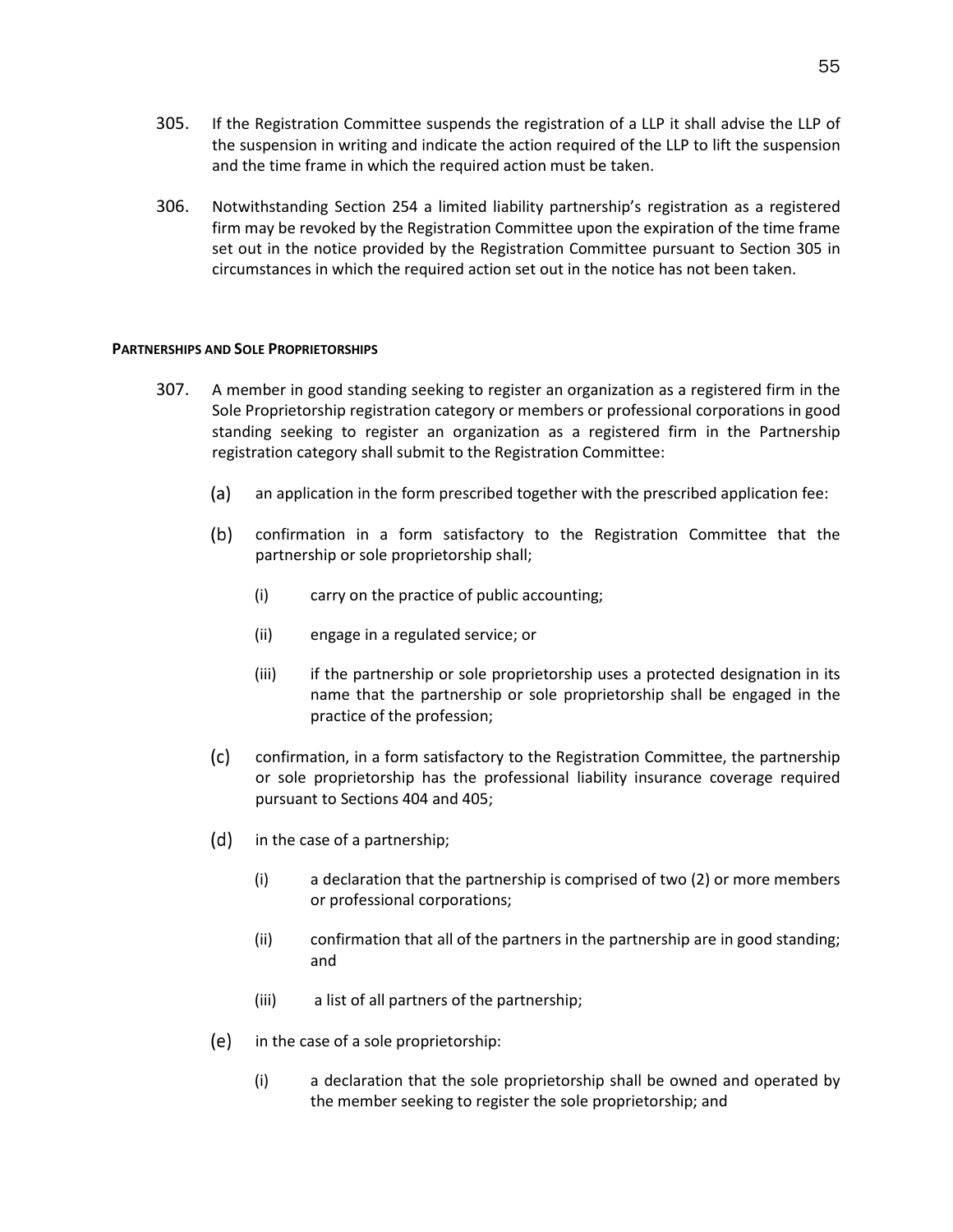- (ii) confirmation that the member seeking to register the sole proprietorship is in good standing;
- $(f)$ in the case of a partnership, confirmation that the partnership has appointed either:
	- (i) a member who is also a partner in the partnership, or
	- (ii) a member who is the appointed representative of a professional corporation that is a partner in the partnership, to serve as the partnership's representative;
- $(g)$ in the case of a sole proprietorship, confirmation that the member who owns and operates the sole proprietorship shall serve as the sole proprietorship's representative; and
- $(h)$ such other documentation as the Registration Committee may require.
- 308. Notwithstanding Section 307, in relation to its initial registration, the Chief Executive Officer shall register any partnership or sole proprietorship whose partnership or sole proprietorship name had been approved by a legacy body prior to this *Act* coming into force provided that the name was still in use as of that date and provided that any partnership or sole proprietorship which used a legacy designation in its name must either cease using a legacy designation in its name or commence using a protected designation in its name within the time frame stipulated by the Board by resolution.
- 309. To qualify for registration in the Partnership or Sole Proprietorship categories the partnership name or sole proprietorship name and any practice name used by the partnership or sole proprietorship must be a name which:
	- (a) is not misleading;
	- (b) does not contravene professional good taste; and
	- $(c)$ is in accordance with the registered firm naming policy established by the Board.
- 310. The Registration Committee shall consider each registration and practice name approval application and shall approve with or without conditions and restrictions or not approve each application. The Registration Committee shall advise the Chief Executive Officer if it approves an application, with or without conditions and restrictions and shall instruct the Chief Executive Officer to register the partnership or sole proprietorship and any approved practice names.
- 311. If, upon considering a registration application, the Registration Committee determines that the partnership or sole proprietorship or its practice names do not meet all requirements for registration and continued registration under the *Act* and the By-Laws, the Registration Committee may not approve the application and shall advise the applicant(s) of the reasons why the application has been denied and the steps which the applicant(s) must take and the time frame to secure approval of the application. If the applicant(s) satisfy the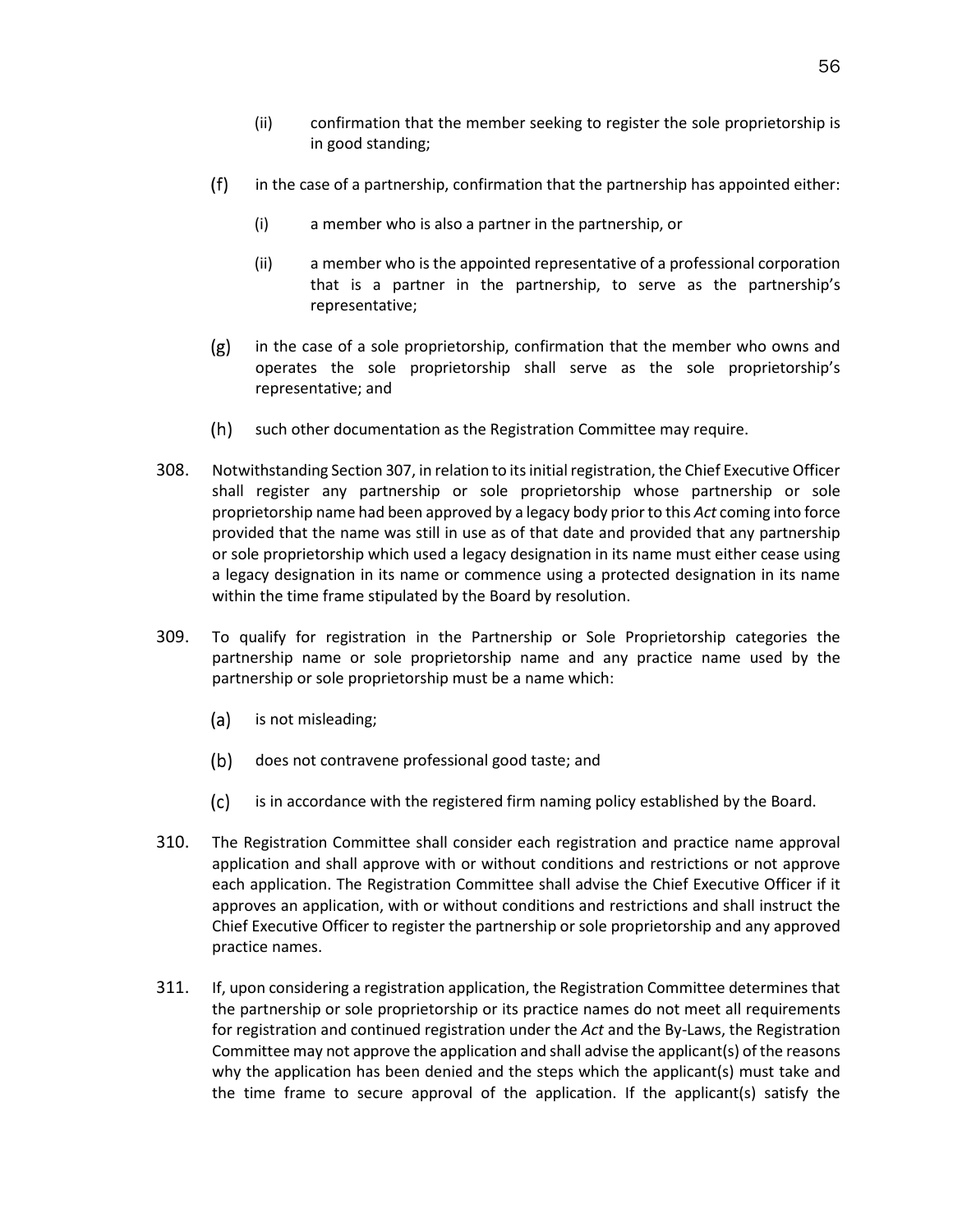registration requirements identified by the Registration Committee within the time frame specified by the Registration Committee the Registration Committee shall approve the application with or without conditions and restrictions and instruct the Chief Executive Officer to register the partnership or sole proprietorship and any approved practice names.

### **PRACTICE NAMES REQUIREMENTS APPLICABLE TO ALL PARTNERSHIPS OR SOLE PROPRIETORSHIPS**

- 312. No partnership or sole proprietorship registered with CPA Nova Scotia shall use a practice name or operate under any name and style other than the partnership or sole proprietorship name approved by the Registration Committee unless the Registration Committee has approved a practice name for the partnership or sole proprietorship.
- 313. A member or members seeking the Registration Committee's approval of a practice name(s) in respect of a partnership or sole proprietorship shall either seek such approval as part of an application under Section 307 or submit to the Registration Committee:
	- $(a)$ an application in the prescribed form together with the applicable fees;
	- $(b)$ confirmation to the satisfaction of the Registration Committee that the proposed practice name(s) complies with the registered firm naming policy established by the Board; and
	- $(c)$ such other additional documents as the Board may prescribe.
- 314. The Registration Committee shall approve the proposed practice name(s) of any partnership or sole proprietorship which satisfies the requirements of the By-Laws and such other requirements as the Registration Committee may from time to time prescribe. The Registration Committee shall advise the Chief Executive Officer of any partnership or sole proprietorship practice names it has approved.
- 315. All registration under Sections 308, 310, 311 and 314 shall be valid from the date of registration to the 30th day of September next following. All registrations pursuant to Sections 308, 310, 311 and 314 must be renewed annually.

# **NOTICE OF CHANGES APPLICABLE TO PARTNERSHIPS AND SOLE PROPRIETORSHIPS**

- 316. Each Partnership must inform the Chief Executive Officer in writing within ten (10) days of any change in the partners or if it no longer has or maintains the professional liability insurance coverage required pursuant to Sections 404 and 405.
- 317. Each Sole Proprietorship must inform the Chief Executive Officer in writing within ten (10) days of any change in the sole proprietorship's ownership or if it no longer has or maintains the professional liability insurance coverage required pursuant to Sections 404 and 405.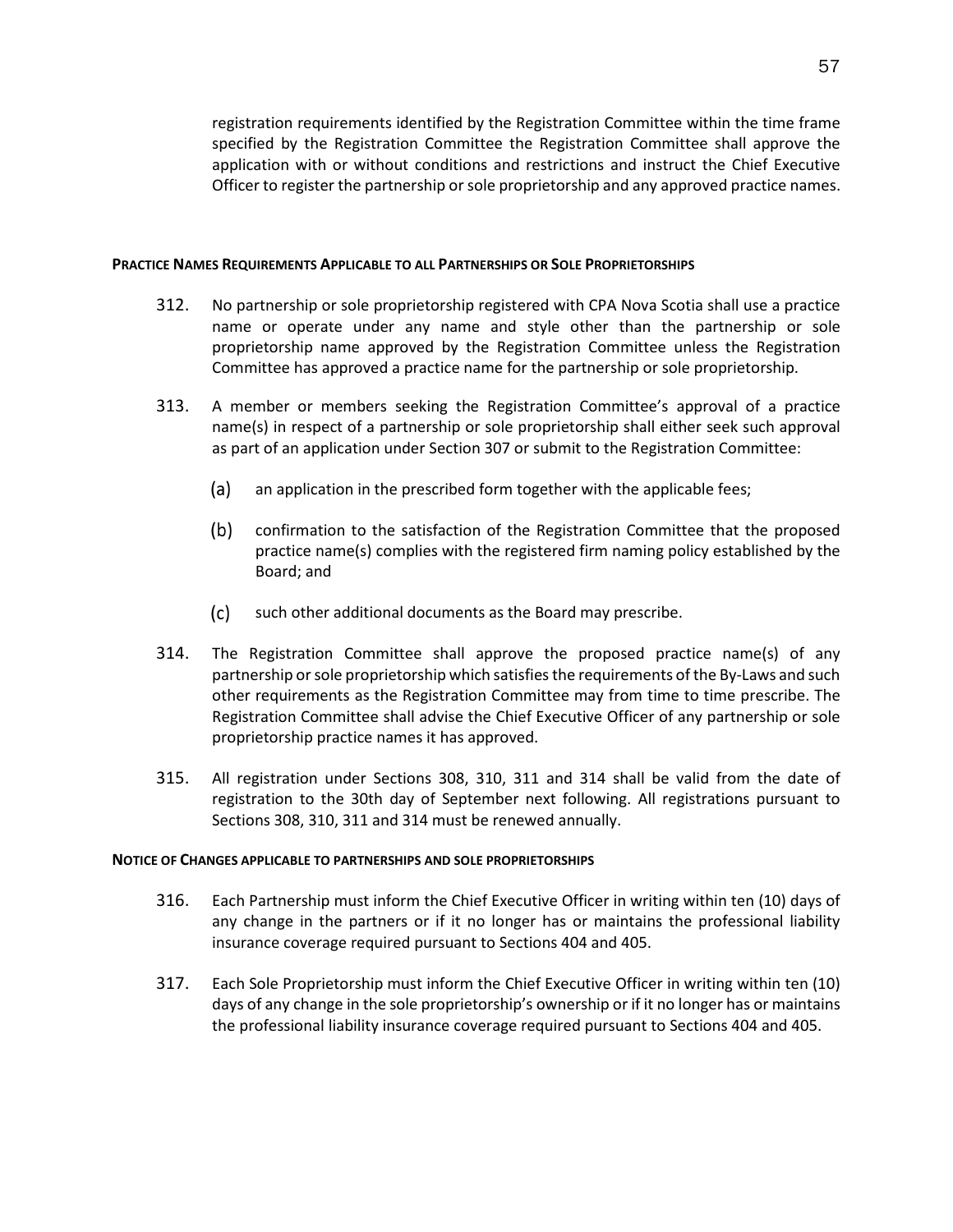# **ANNUAL REGISTRATION RENEWAL**

- 318. To renew the registration of a partnership or sole proprietorship and any practice names, a member or members, shall submit to the Registration Committee:
	- $(a)$ a registration renewal application in the prescribed form together with the prescribed renewal fee;
	- $(b)$ confirmation in a form satisfactory to the Registration Committee that the partnership or sole proprietorship;
		- (i) carries on the practice of public accounting;
		- (ii) engages in a regulated service; or
		- (iii) if the partnership or sole proprietorship uses a protected designation in its name that the partnership or sole proprietorship is engaged in the practice of the profession;
	- $(c)$ full particulars of any change in the partners in the partnership (if applicable) since the last registration or registration renewal or report pursuant to Section 316;
	- $(d)$ full particulars of any change in the sole proprietorship (if applicable) since the last registration or registration renewal or report pursuant to Section 317;
	- (e) documentation in a form prescribed by the Registration Committee, confirming that the partnership or the sole proprietorship has and maintains any liability insurance required by Section 404 and 405;
	- $(f)$ in the case of a partnership, confirmation that the partnership continues to maintain the appointment of a member who is also a partner in the partnership to serve as the partnership's representative;
	- $(g)$ in the case of a sole proprietorship, confirmation that continues to maintain the appointment of a member who owns and operates the sole proprietorship shall serve as the sole proprietorship's representative; and
	- $(h)$ such other documentation as the Registration Committee may require

on or before the 30th day of September of each year all of which shall be considered requirements for continued registration.

319. The Registration Committee shall consider each registration and practice name approval application and each registration and practice name approval renewal application and shall approve with or without conditions and restrictions or not approve each application. The Registration Committee shall advise the Chief Executive Officer if it approves an application, with or without conditions and restrictions and shall instruct the Chief Executive Officer to renew the registration of the partnership or sole proprietorship and any approved practice names.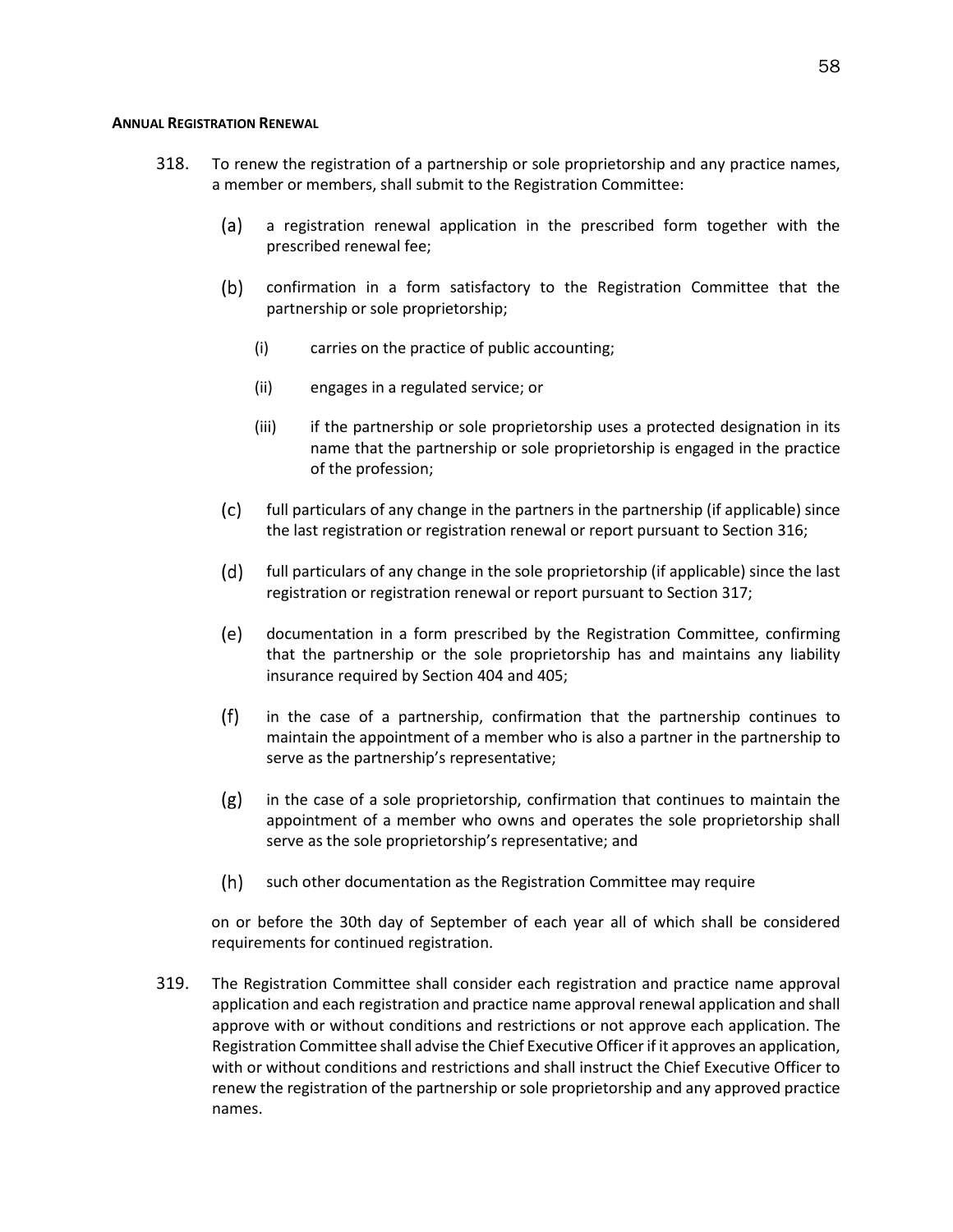- 320. If, upon considering a registration renewal application, the Registration Committee determines that the partnership or sole proprietorship or its practice names do not continue to meet all requirements for continued registration under the *Act* and the By-Laws, the Registration Committee may not approve the application and shall advise the partnership or sole proprietorship of the reasons why the application has been denied and the steps which the applicant must take and the time frame to secure registration renewal failing which the registration of the partnership or sole proprietorship will be suspended.
- 321. If, at any time, the Registration Committee determines that a partnership or sole proprietorship or its practice names do not continue to meet all requirements for continued registration under the *Act* and the By-Laws, the Registration Committee shall advise the partnership or sole proprietorship of the reasons why the partnership or sole proprietorship no longer meets the registration and continued registration requirements and the steps which the partnership or sole proprietorship must take and the required time frame to bring the partnership or sole proprietorship into compliance with all applicable registration requirements failing which the registration of the partnership or sole proprietorship will be suspended.
- 322. Notwithstanding Sections 320 and 321, the Registration Committee may suspend a partnership's or sole proprietorship's registration upon the partnership's or sole proprietorship's failure to submit a registration renewal application and pay a renewal fee on or before the date fixed in these By-Laws provided that the Registration Committee shall, before doing so, advise the partnership or sole proprietorship that its registration will be suspended unless a completed registration renewal application is received by the Registration Committee within a prescribed time period failing which the registration of the partnership or sole proprietorship will be suspended.
- 323. If the Registration Committee suspends the registration of a partnership or sole proprietorship, it shall advise the partnership or sole proprietorship of the suspension in writing and indicate the action required of the partnership or sole proprietorship to lift the suspension and the time frame in which the required action must be taken.
- 324. Notwithstanding Section 254 a partnership's or sole proprietorship's registration as a registered firm may be revoked by the Registration Committee upon the expiration of the time frame set out in the notice provided by the Registration Committee pursuant to Section 323 in circumstances in which the required action set out in the notice has not been taken.

# **PARTNERSHIPS AND SOLE PROPRIETORSHIPS REPRESENTATIVE**

- 325. Each partnership or sole proprietorship shall maintain the appointment of a representative.
- 326. Each partnership or sole proprietorship shall provide written notice to the Chief Executive Officer of the appointment of a replacement or substituted representative within ten (10) days of the appointment.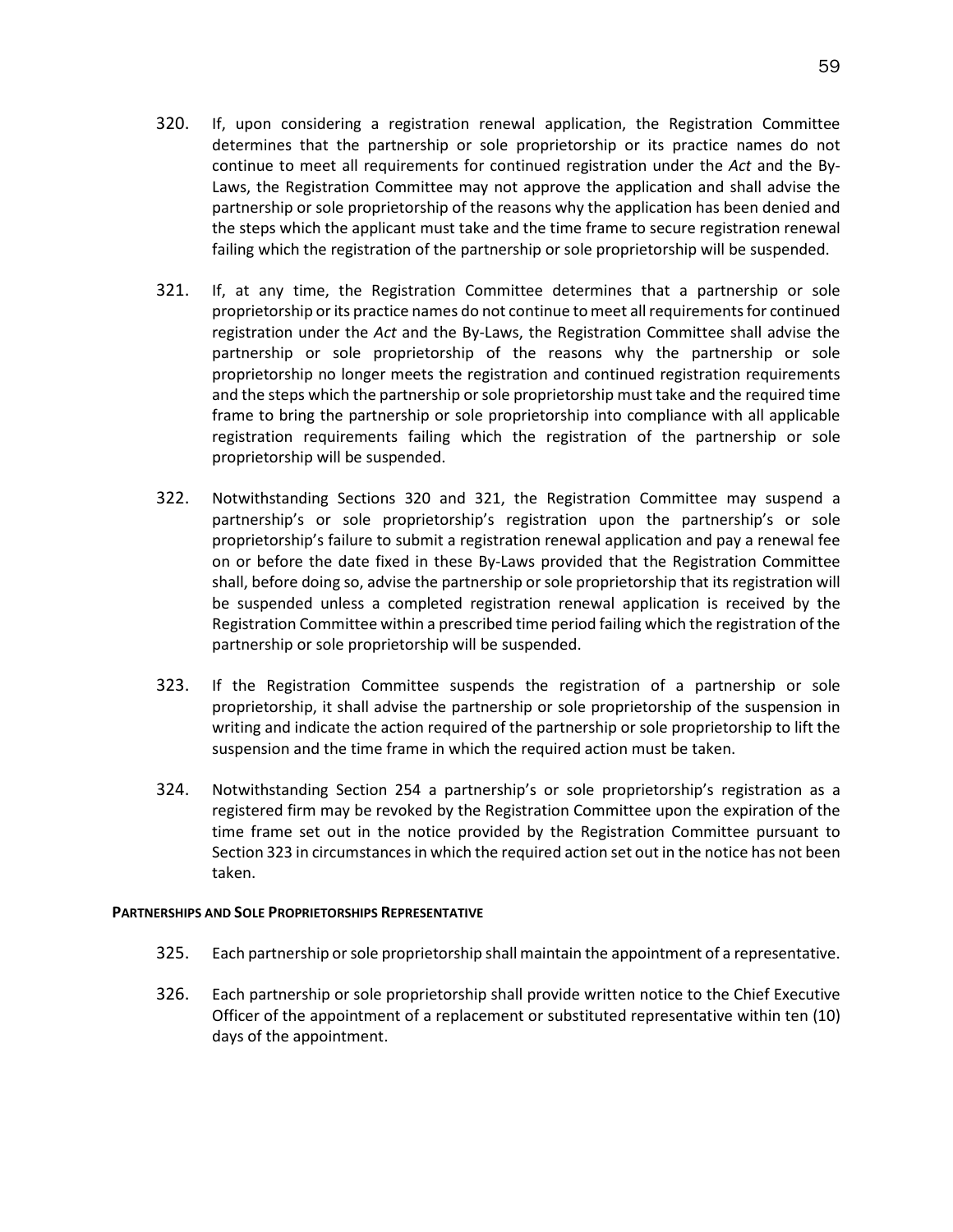#### **FIRM REGISTRATION DEADLINE**

327. The Board may, by resolution, stipulate the date by which any firm that was not registered with CPA Nova Scotia pursuant to Sections 257, 277, and 308 must be registered with CPA Nova Scotia.

# **REINSTATEMENT OF ORGANIZATIONS**

- 328. Notwithstanding any other provision in these By-Laws, a member in good standing, may apply to the Registration Committee for reinstatement of registration of an organization whose registration as a registered firm with CPA Nova Scotia has been revoked.
- 329. The Board may prescribe the requirements of an application for reinstatement of the registration of an organization, which shall include without limitation:
	- (a) particulars concerning the circumstances in which the organization's registration was revoked;
	- $(b)$ a complete copy of the decision of a Hearing Committee decision and order which ordered revocation of registration, if applicable;
	- $(c)$ correspondence from any committee of CPA Nova Scotia or the Chief Executive Officer which ordered or addressed revocation;
	- $(d)$ a summary of the organization's organizational history;
	- (e) confirmation that the organization does not have the status of a undischarged bankrupt under the *Bankruptcy and Insolvency Act*;
	- $(f)$ confirmation to the satisfaction of the Registration Committee that all registration requirements applicable to the organization as required in these By-Laws are met;
	- $(g)$ confirmation that the organization is not the subject of a complaint, investigation, disciplinary proceeding, disciplinary finding, registration sanction, order or settlement in respect of a disciplinary matter in any jurisdiction; and
	- $(h)$ confirmation that the organization is not the subject of a criminal charge, criminal investigation or criminal conviction related to accounting work in any jurisdiction.
- 330. The Registration Committee may require that an organization which seeks reinstatement produce such documentation as the Registration Committee determines is required.
- 331. The Registration Committee may dismiss or approve an application for reinstatement of registration with or without conditions and stipulate the effective date of reinstatement or registration and advise the Chief Executive Officer of the Registration Committee's decision.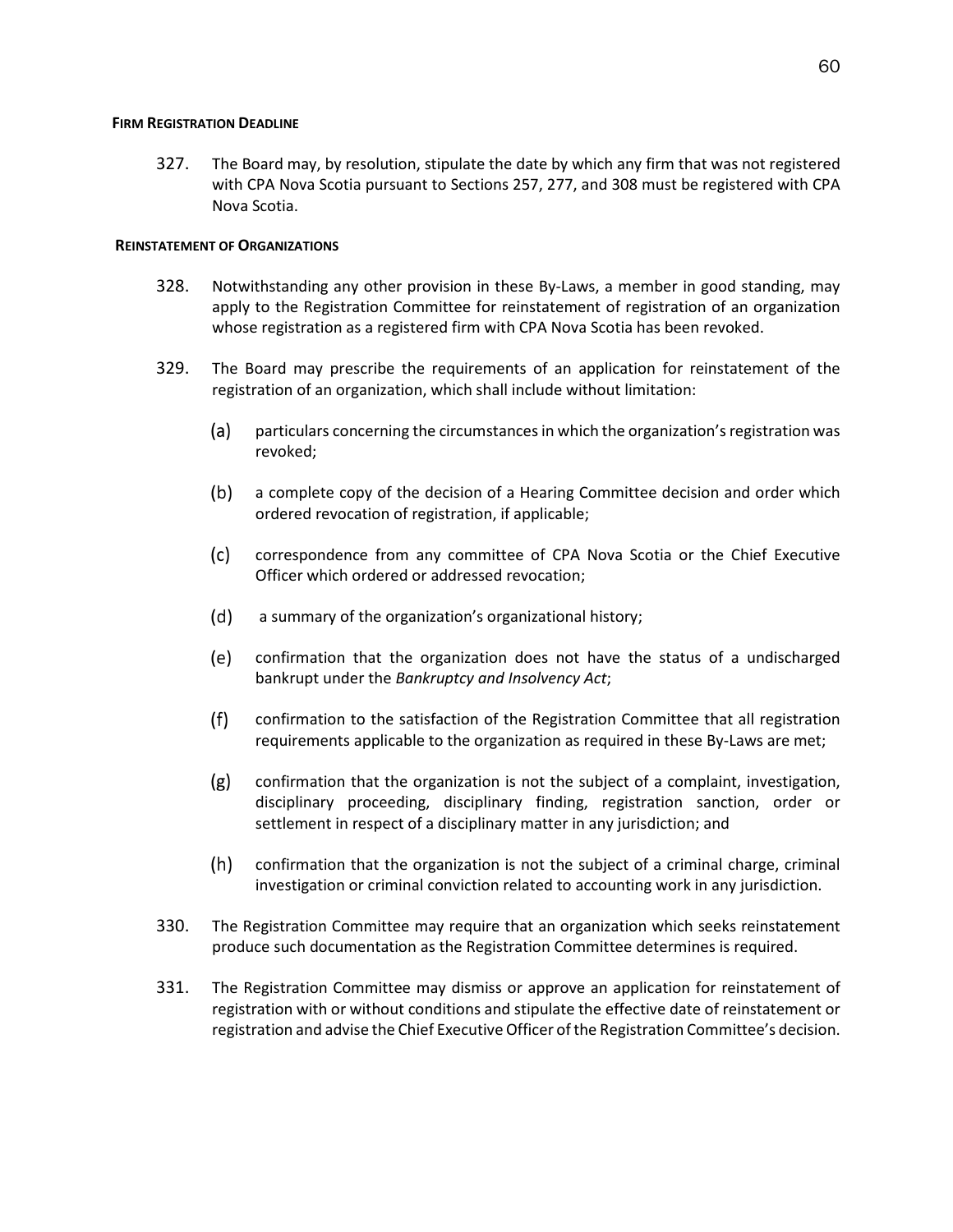## **SUSPENSIONS**

- 332. In addition to any other authority granted in these By-Laws, the Chief Executive Officer may suspend the registration of any registrant or registered firm pursuant to Section 30 of the *Act* for failure to do any of the following, which shall all constitute registration requirements:
	- (a) provide information to CPA Nova Scotia in accordance with the *Act* or the By-Laws;
	- $(b)$ pay, within a period of thirty (30) days after the due date, any fee, assessment or any other amounts payable to CPA Nova Scotia including, without limitation, registration fees, annual fees, special assessments, the costs of a practice inspection, a cost award made by a Hearing Panel and interest or other penalties for late payment;
	- $(c)$ comply with a decision, order or direction from the Registration Committee, Practice Inspection Committee, or the Fitness to Practice Committee;
	- $(d)$ maintain professional liability insurance as required by the By-Laws;
	- (e) provide, within a period of thirty (30) days after the due date, the declaration required by Section 407 with respect to professional liability insurance; and
	- $(f)$ provide satisfactory evidence of having complied with any conditions or restrictions on the registrant or registered firm's registration or practice within the time period specified in which the compliance was to occur.
- 333. In addition to Section 332, the Chief Executive Officer may suspend the registration of a registrant or registered firm pursuant to Section 30 of the *Act*if the Registration Committee, following review of a report of the registrant's or registered firm's bankruptcy under Section 389, recommends a suspension or if the Professional Development Committee recommends a suspension because of the registrant's failure to complete the professional development hours required by the By-Laws.
- 334. Prior to issuing a suspension pursuant to Section 332 the Chief Executive Officer shall advise the registrant or registered firm which had failed to take the required action that the registrant or registered firm is as a result liable to suspension and prescribe the action which the registrant or registered firm must take and the time frame for taking the action to bring the registrant or registered firm into compliance and thereby avoid suspension.
- 335. If the registrant or registered firm does not take the action within the time frame prescribed by the Chief Executive Officer pursuant to Section 334 the Chief Executive Officer may suspend the registrant or the registered firm.
- 336. If Chief Executive Officer suspends a registrant or registered firm pursuant to Section 333 or 335 the Chief Executive Officer must notify the registrant or registered firm in writing of the suspension and prescribe the conditions and time frame under which the suspension will be lifted.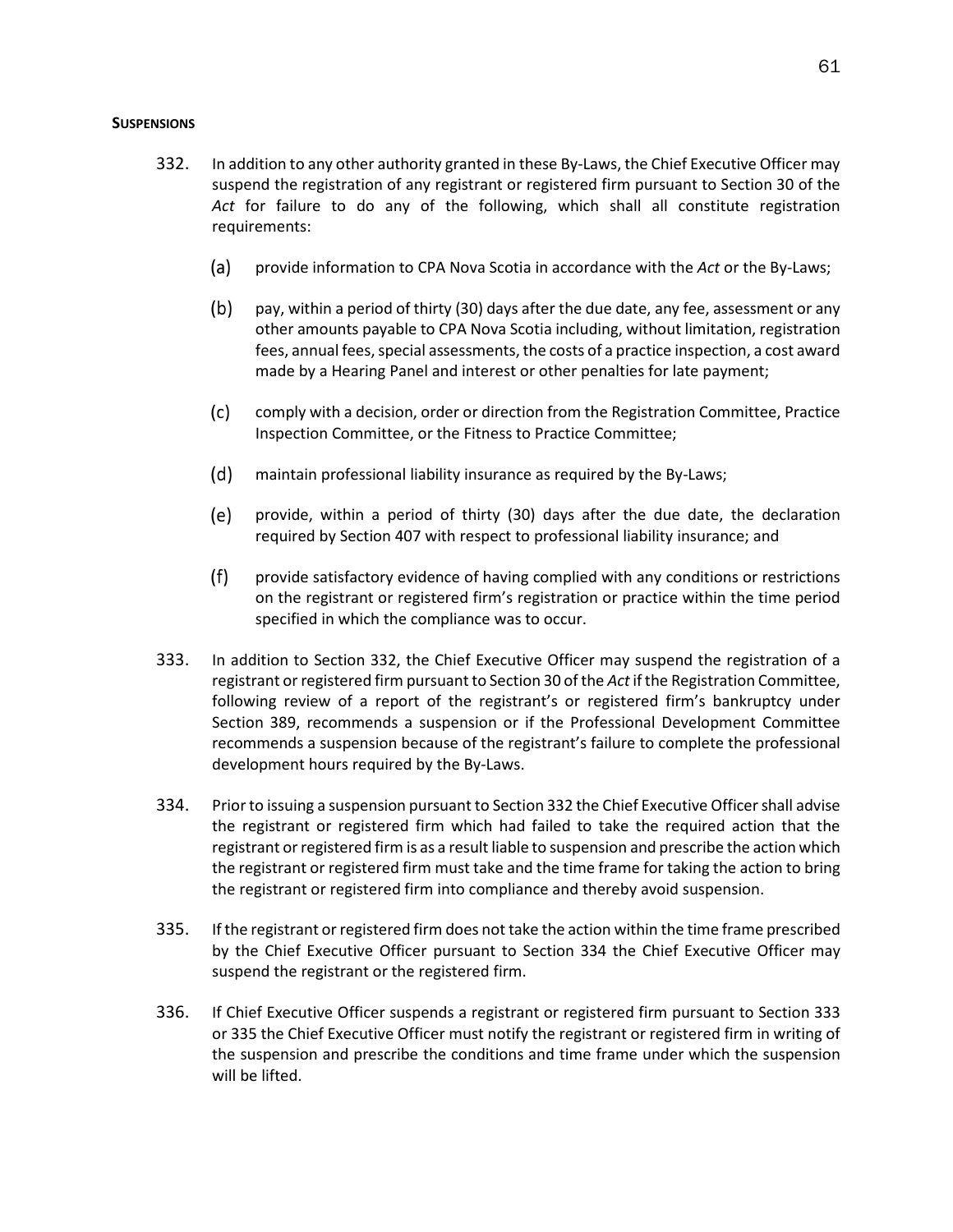337. The Chief Executive Officer may at any time after the imposition of a suspension provide notice to a registrant or registered firm that their registration will be revoked if the conditions for the lifting of the suspension are not met within a specified time period, which shall be no less than thirty (30) days. If the conditions for the lifting of the suspension are not met within the specified time period, the Chief Executive Officer may revoke the registrant or registered firm's registration in CPA Nova Scotia.

# **REGISTRATION APPEALS COMMITTEE**

- 338. The Registration Appeals Committee shall consist of at least five (5) members and at least one (1) public representative appointed by the Board to consider appeals in respect of those decisions which these By-Laws stipulate may be appealed to the Registration Appeals Committee.
- 339. The Board shall appoint a vice-chair of the Registration Appeals Committee, who shall act as chair in the absence of the chair.
- 340. When, for any reason, neither the chair nor the vice-chair is available, the Board may appoint a member of the Registration Appeals Committee to act as chair of the Committee.
- 341. The Board shall prescribe the form of Notice of Appeal to be used and any applicable filing fee to be paid by registrants or registered firms who wish to appeal to the Registration Appeals Committee.
- 342. The Board may set the procedures for appeals to be heard by the Registration Appeals Committee which procedures shall be referred to as the Registration Appeals Committee Hearing Procedures.
- 343. Subject to the requirements of the Registration Appeals Committee Hearing Procedures, the Registration Appeals Committee shall have authority to determine its own process for conducting each appeal which shall include the authority to determine in each appeal whether to conduct an oral hearing or proceed by way of written submissions.
- 344. A Notice of Appeal and a copy of the decision or notice being appealed must be filed in writing with the Chief Executive Officer within thirty (30) days of receipt of the decision, action or notice that is being appealed was sent by the decision maker to the appellant.
- 345. The Chief Executive Officer shall transmit the Notice of Appeal and a copy of the decision or notice being appealed to the chair of the Registration Appeals Committee and to the decision maker whose decision or action is being appealed.
- 346. The chair of the Registration Appeals Committee, upon receipt of a Notice of Appeal and a copy of the decision or notice being appealed shall:
	- (a) set a date for a hearing of the appeal;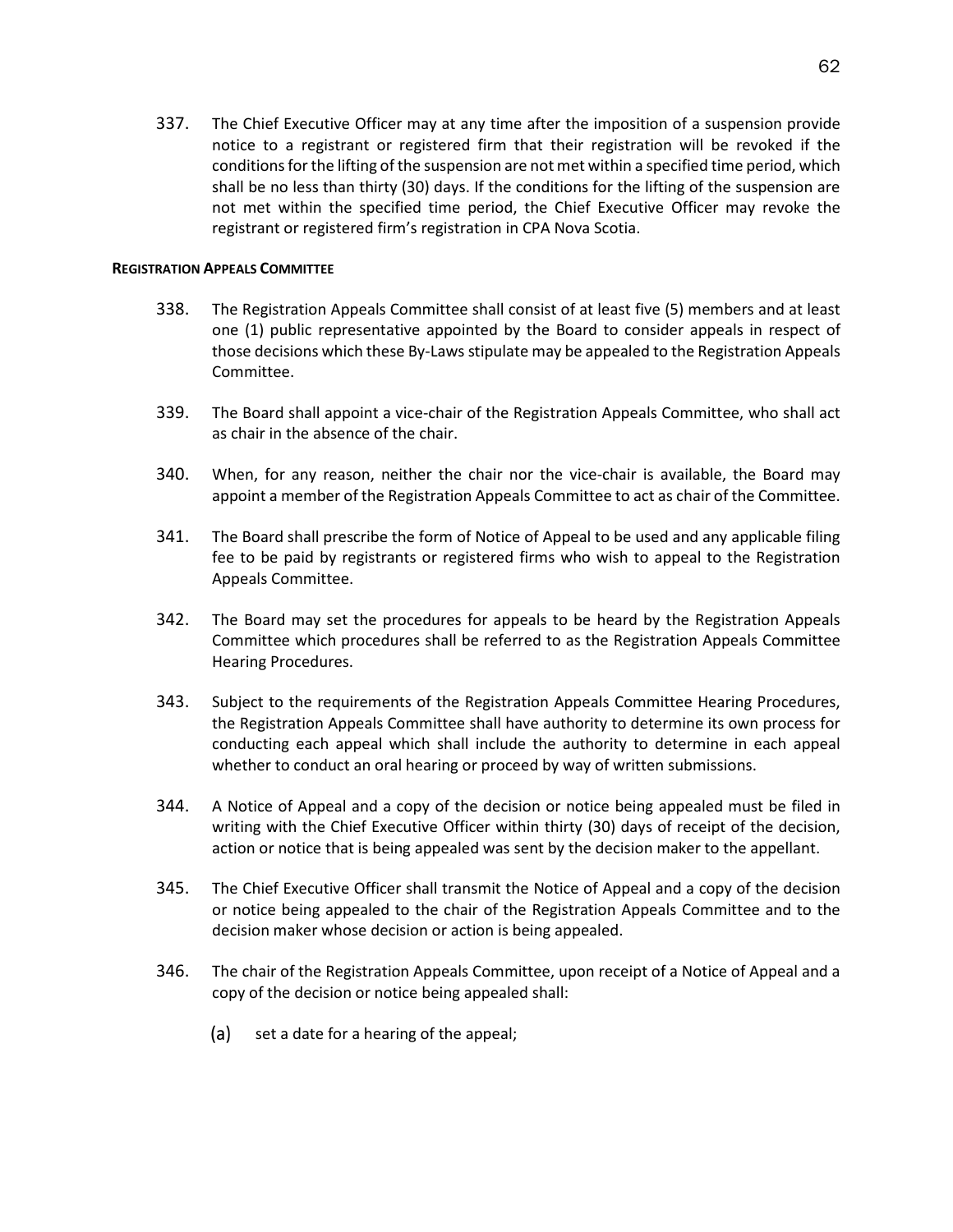- (b) serve written notice of the date, time and place for the hearing of the appeal upon the appellant, the Chief Executive Officer and the decision maker whose decision or action is being appealed.
- 347. Upon receipt of the Notice of Appeal from the Chief Executive Officer, the decision maker whose decision or action is being appealed shall deliver to the chair of the Registration Appeals Committee all material on which the decision maker relied in making the decision that is the subject of the appeal. The chair of the Registration Appeals Committee shall determine when and by what means the documents from the decision maker will be distributed to the registrant or registered firm filing the appeal and to CPA Nova Scotia.
- 348. The parties to an appeal before the Registration Appeals Committee are CPA Nova Scotia and the appellant.
- 349. An appeal to the Registration Appeals Committee is limited to the matters set out in the notice of appeal.
- 350. In a proceeding before the Registration Appeals Committee, the parties have the right to:
	- (a) be represented by legal counsel at the expense of the party;
	- $(b)$ disclosure of any information to be provided to the Registration Appeals Committee; and
	- $(c)$ a reasonable opportunity to make submissions.
- 351. The testimony of witnesses, if any, at a hearing before the Registration Appeals Committee shall be taken under oath or affirmation.
- 352. The Registration Appeals Committee may make any determination that, in its opinion, ought to have been made by the decision maker, and must, following an appeal, do one or more of the following:
	- (a) overturn the decision under appeal;
	- (b) vary the decision under appeal; or
	- $(c)$ dismiss the appeal,

and may make an order for costs against a party.

353. The Registration Appeals Committee shall render its decision in writing with reasons and provide a copy to the appellant, the decision maker and the Chief Executive Officer.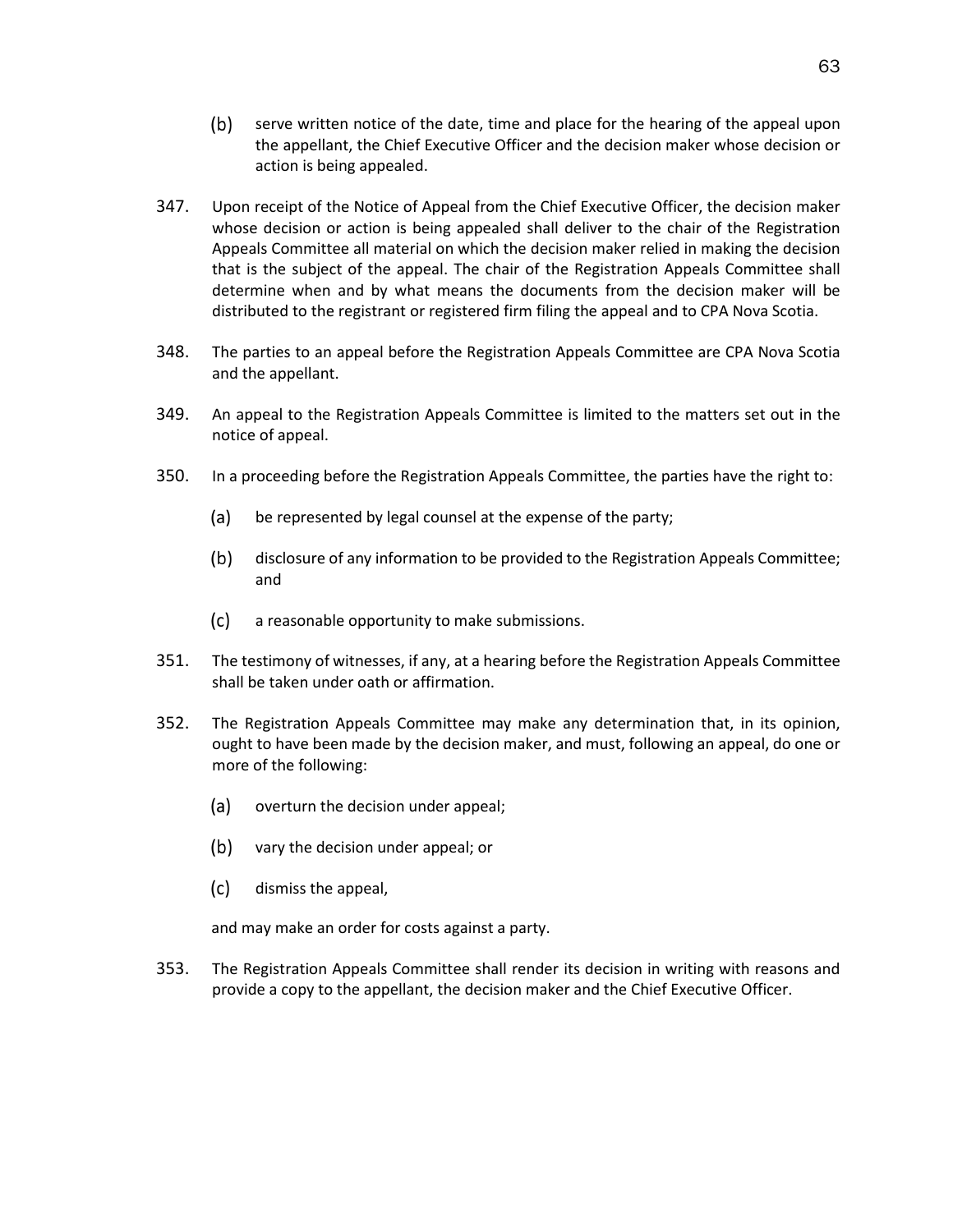# **DISCLOSURE OF SUSPENSION, RESTRICTIONS AND CONDITIONS**

- 354. The Chief Executive Officer, in such manner as the Chief Executive Officer considers appropriate, may publish and disclose to the public, with or without a request for disclosure, that:
	- a suspension has been imposed pursuant to the *Act* or to the By-Laws;  $(a)$
	- (b) conditions or restrictions on the registration of a registrant or registered firm have been imposed pursuant to the *Act* or the By-Laws.
- 355. The Chief Executive Officer may disclose, with or without a request for disclosure, to an extra-provincial regulatory body or another regulatory body in which the registrant or registered firm is registered or by which the member, candidate, student or organization is or seeks to be regulated, facts, information relating to a registrant's or registered firm's suspension or the imposition of conditions or restrictions on the registration of a registrant or registered firm.

# **PART 4: – PUBLIC ACCOUNTING LICENSING COMMITTEE**

- 356. The Public Accounting Licensing Committee shall consist of at least three (3) members of CPA Nova Scotia appointed by the Board and up to two (2) members appointed by the Governor in Council consistent with Section 18A of the Act, none of whom are members of the Fitness to Practice Committee, Complaints Committee, Complaints Review Committee, or Discipline Committee.
- 357. The Board shall appoint a chair and vice-chair of the Public Accounting Licensing Committee.
- 358. The vice-chair shall act as chair in the absence of the chair.
- 359. When, for any reason, neither the chair nor the vice-chair is available, the Board may appoint a member of the Public Accounting Licensing Committee to act as chair of the Committee.
- 360. The Board shall adopt from time to time the procedures to be followed by the Public Accounting Licensing Committee in carrying out its duties, such procedures being herein referred to as the "Public Accounting Licensing Committee Rules".

# **PUBLIC ACCOUNTING LICENSING**

- 361. The form of application to be used by members seeking an Audit Licence or Review Licence shall be prescribed by the Public Accounting Licensing Committee.
- 362. The Board shall prescribe the audit engagement and review engagement licensure qualification criteria.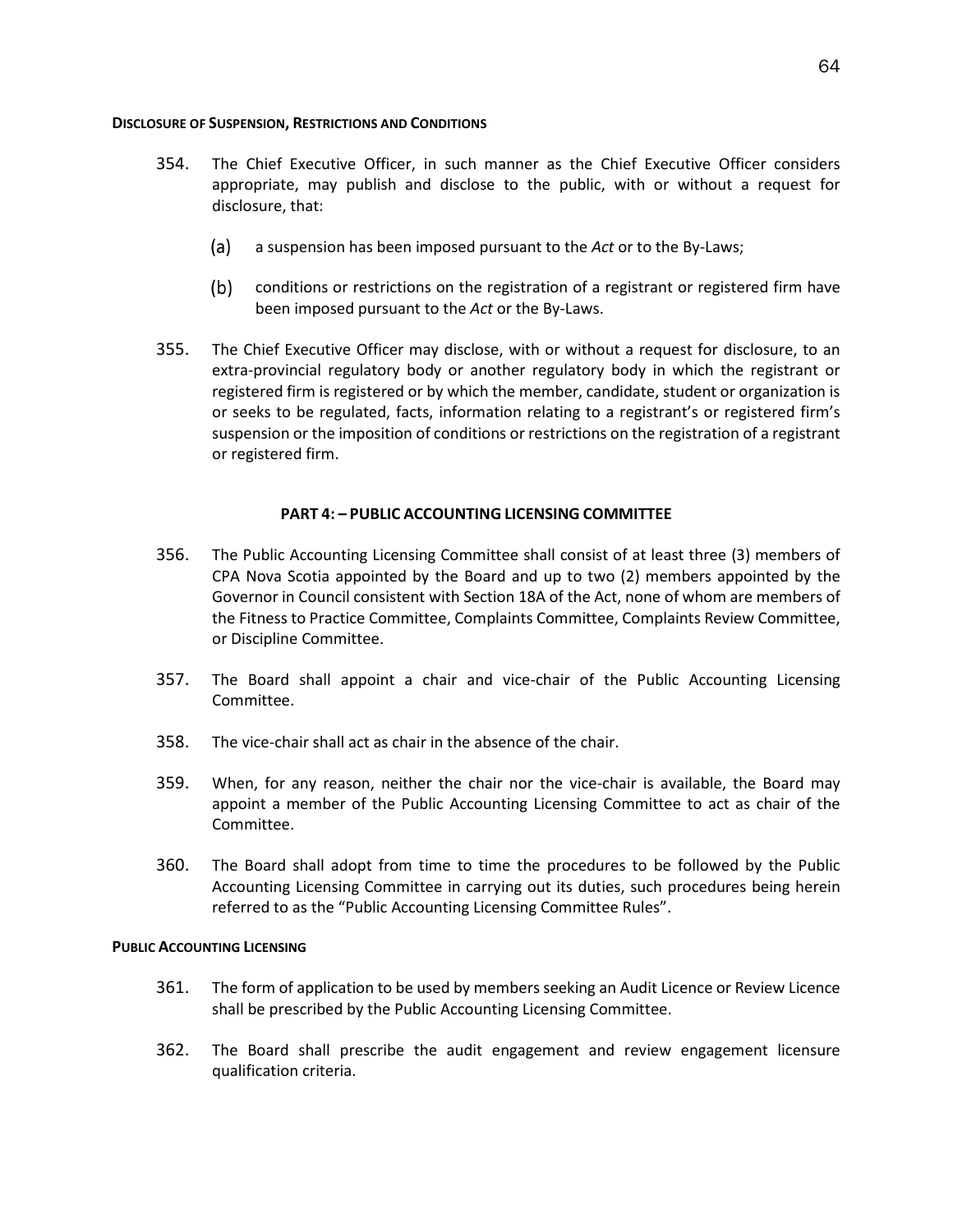### **INITIAL APPLICATION FOR A PUBLIC ACCOUNTING LICENCE**

- 363. A member seeking an a Audit Licence or a Review Licence shall apply to the Public Accounting Licensing Committee by submitting:
	- (a) an application in the prescribed form and any associated application fee;
	- (b) documentation, in a form satisfactory to the Public Accounting Licensing Committee, setting forth full particulars regarding the member's training, experience and qualification; and
	- $(c)$ such other documentation or information as the Public Accounting Licensing Committee may require.
- 364. The Public Accounting Licensing Committee shall consider all applications submitted pursuant to Section 363 and shall approve the application and licence in a form prescribed by the Board to those members who, in the opinion of the Public Accounting Licensing Committee, satisfy the qualification criteria for licensing either to perform audit engagements or review engagements, or shall not approve the application. If the Public Accounting Licensing Committee does not approve an application, it shall issue written reasons for its decision.
- 365. If, upon considering a licensing application, the Public Accounting Licensing Committee determines that the applicant does not meet all requirements for licensing, the Public Accounting Licensing Committee may not approve the application and shall advise the applicants of the reasons why the application has been denied and the steps which the applicants must take and the time frame to secure approval of the application. The Public Accounting Licensing Committee shall advise the Chief Executive Officer if it does not approve an application.
- 366. The Chief Executive Officer shall advise each applicant for licensing submitted pursuant to Section 363 as to whether their application has been approved by the Public Accounting Licensing Committee.
- 367. The licences issued by the Public Accounting Licensing Committee shall be valid from the date of licensing approval to the  $31<sup>st</sup>$  day of December next following.

# **Application for renewal of existing Public Accounting Licence**

368. A member seeking to renew his/her public accounting licence shall, on or before the 15th day of October of each year, apply to the Public Accounting Licensing Committee by submitting: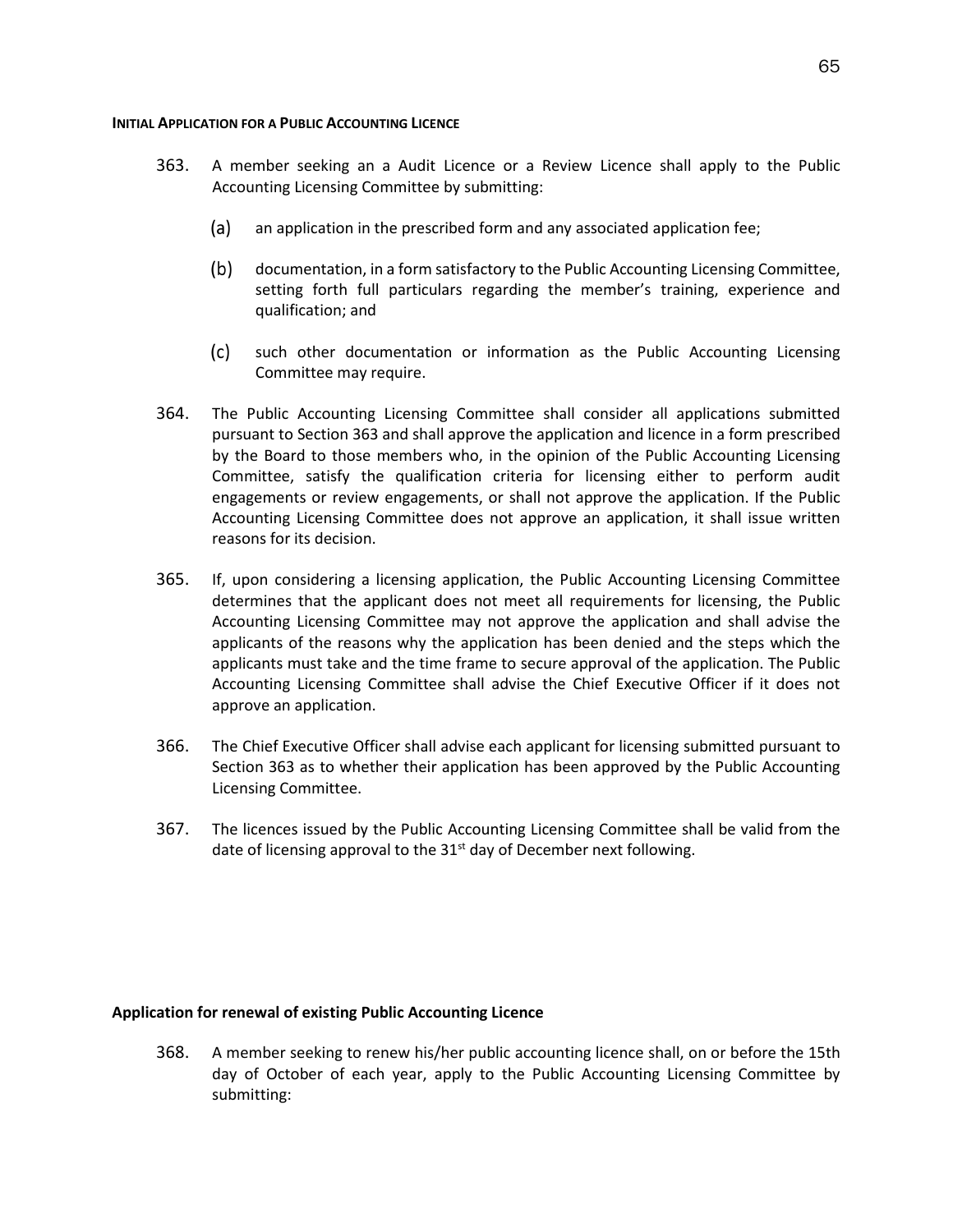- $(a)$ an application in the prescribed form and any associated application fee;
- $(b)$ documentation, in a form satisfactory to the Public Accounting Licensing Committee, setting forth full particulars regarding the member's training, experience and qualification; and
- $(c)$ such other documentation or information as the Public Accounting Licensing Committee may require.
- 369. A member is entitled, upon application, to have the member's public accounting license renewed if:
	- the member continues to meet the applicable public accounting licence qualification (a) criteria established by the Board;
	- $(b)$ the Registration Committee, an Investigation Panel, or a Hearing Panel has not prohibited the member from engaging in the practice of public accounting; and
	- $(c)$ the Practice Inspection Committee has not restricted the member's practice of public accounting.
- 370. The Public Accounting Licensing Committee shall consider each public accounting licence renewal application and shall approve or not approve each application.
- 371. If, upon considering a public accounting licence renewal application, the Public Accounting Licensing Committee determines that the applicant does not meet all requirements for continued licensing, the Public Accounting Licensing Committee may not approve the application and shall advise the applicants of the reasons why the application has been denied and the steps which the applicants must take and the time frame to secure approval of the application. The Public Accounting Licensing Committee shall advise the Chief Executive Officer if it does not approve an application.
- 372. The Registration Committee may also revoke a licence upon failure to submit a licensing renewal application and pay an annual fee on or before the date fixed in these By-Laws provided that the Public Accounting Licensing Committee shall, before doing so, advise the member that his/her licence will be revoked and the steps which the member must take and the required time frame to bring the member into compliance with all applicable licensing requirements failing which the member's licence will be revoked.
- 373. Each member who is licenced pursuant to Sections 363, 364, or 370 shall immediately inform the Public Accounting Licensing Committee if:
	- $(a)$ the Practice Inspection Committee restricts the member's entitlement to engage in the practice of public accounting; or
	- $(b)$ the Registration Committee, Investigation Panel or a Hearing Committee prohibits the member from engaging in the practice of public accounting,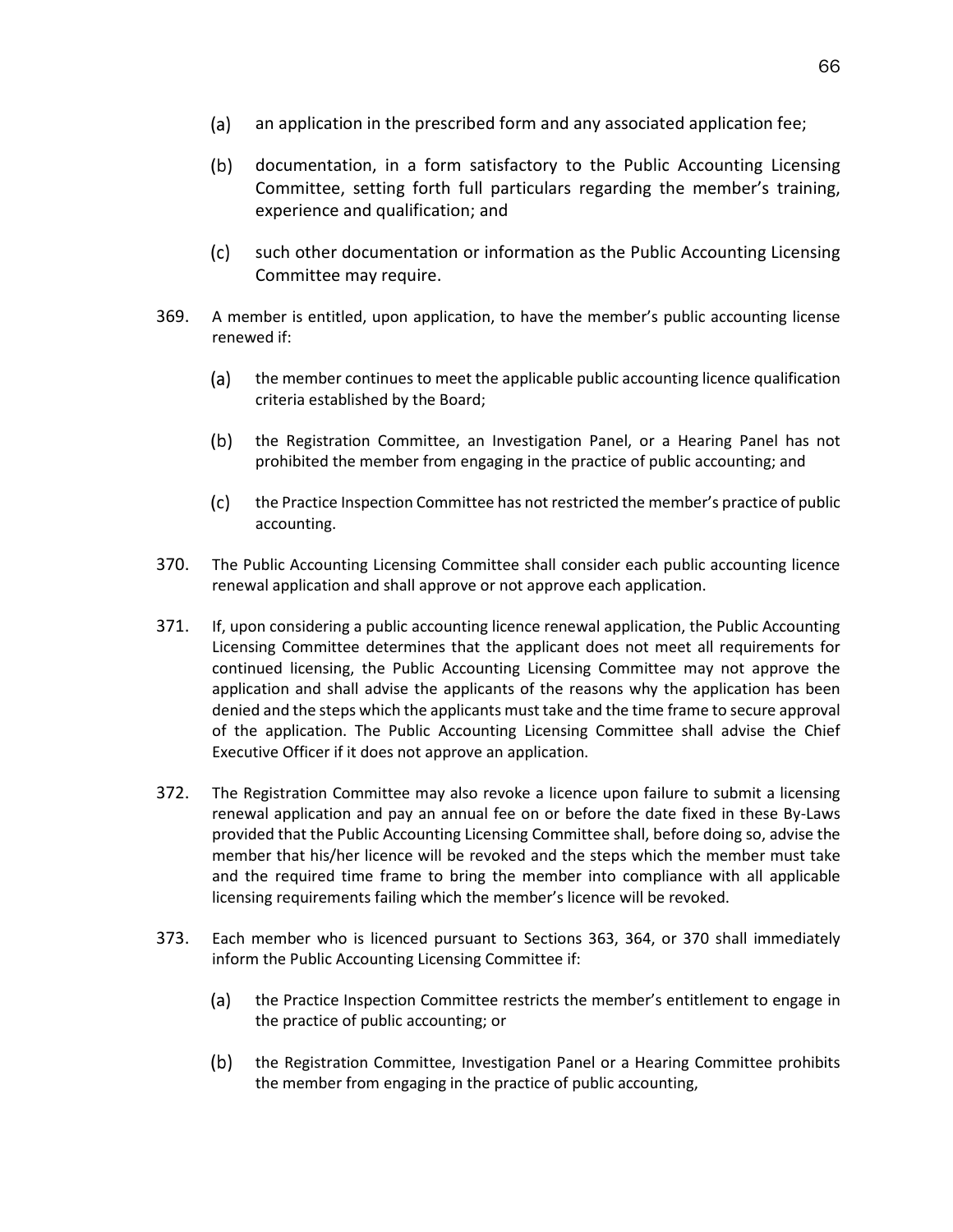in which case the Public Accounting Licensing Committee may revoke the licence and shall issue written reasons for its decision.

- 374. The Chief Executive Officer shall immediately advise the Public Accounting Licensing Committee if a member's registration is suspended or revoked in which case the Public Accounting Licensing Committee may revoke the member's licence and shall issue written reasons for its decision.
- 375. The Chief Executive Officer shall immediately advise the member if the Public Accounting Licensing Committee has revoked the member's licence and shall provide the member with the Public Accounting Licensing Committee's reasons for the revocation.
- 376. A decision of the Public Accounting Licensing Committee, other than a decision issued pursuant to Section 372, may be appealed to the Registration Appeals Committee in accordance with the requirements of the By-Laws.

# **DESIGNATIONS**

- 377. (a) The CPA ASB is permitted to use the designation CPA in its name; and
	- (b) The CPA Nova Scotia Education Foundation is permitted to use the designation CPA in its name.
- 378. An individual entitled by a regulator in a foreign jurisdiction to use a protected designation, may do so in Nova Scotia provided that:
	- (i) the individual was resident in Nova Scotia on the date the *Act* came into force; and
	- (ii) the individual appends in parentheses, after the protected designation, the jurisdiction of the regulator which authorized the individual to use the protected designation.

# **PART 5: REGISTRATION REQUIREMENTS**

# **FEES AND OTHER ASSESSMENTS**

- 379. The Board may prescribe application fees, registration fees, registration renewal fees, entrance fees, annual fees, reinstatement fees, transfer fees and any other fees, dues, or special assessments to be paid by registrants, registered firms, and any applicants.
- 380. The Board may establish a different amount of fees, dues, or special assessments payable in relation to different categories of registration.
- 381. The CPA Canada fees shall be paid by each registrant upon registration, reinstatement of registration or renewal of registration with CPA Nova Scotia added to the fees payable by each registrant, unless the registrant establishes to the satisfaction of CPA Nova Scotia that such charge has already been paid by the registrant as a result of a levy by an extraprovincial regulatory body.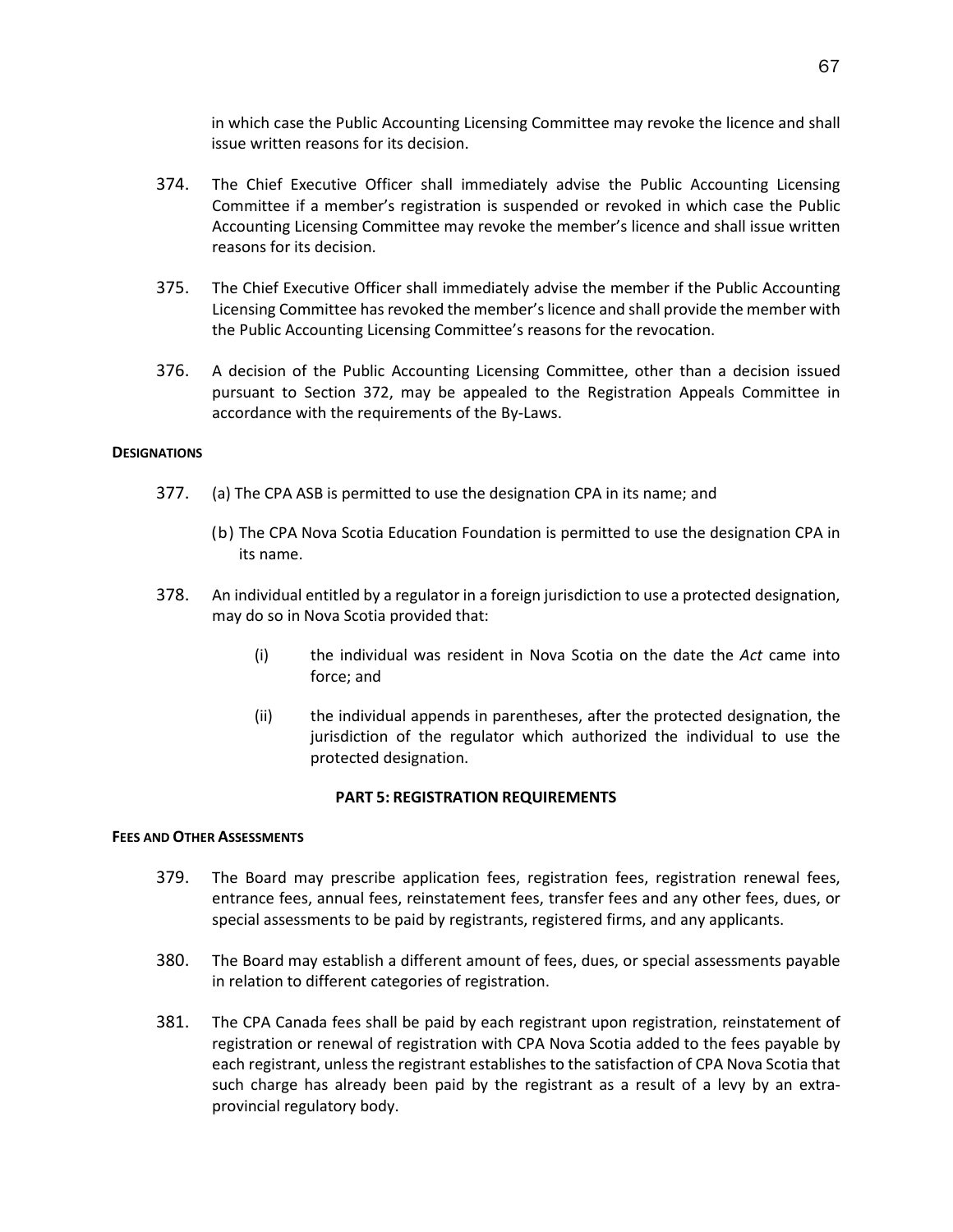- 382. Unless otherwise exempted pursuant to these By-Laws all annual and CPA Canada fees shall be paid prior to any person's or organization's registration, reinstatement of registration or renewal of registration pursuant to these By-Laws.
- 383. The Board may levy on registrants and registered firms such special assessments that are payable at such time and for such purposes as the Board determines by resolution.
- 384. The Board may prescribe examination fees and tuition payable by students and candidates, and by any other individual seeking registration in CPA Nova Scotia.
- 385. The Board may prescribe the late fees to be paid by any registrant or registered firm who does not remit the required application, documents, fees, payment, reimbursement, tuition, dues, or special assessments to CPA Nova Scotia by the due date.
- 386. The Board may create a policy regarding circumstances in which relief in relation to any required fees, special assessments, dues, or tuition in the form of a reduction, refund, waiver, exemption, and deferral may be granted and the process for granting such relief.

### **BANKRUPTCY**

- 387. A registrant or registered firm who becomes a bankrupt within the meaning of the *Bankruptcy and Insolvency Act*, shall notify the Chief Executive Officer of the fact and circumstances of the bankruptcy in writing not later than fifteen (15) days after the event.
- 388. The Chief Executive Officer shall report all bankruptcies of registrants or registered firms that come to his or her attention to the Registration Committee.
- 389. If the bankruptcy of a registrant or registered firm is reported to the Registration Committee, the Registration Committee shall review the circumstances of the bankruptcy and may:
	- $(a)$ permit the continuing registration of the registrant or registered firm, subject to any conditions or restrictions which the Registration Committee considers to be in the public interest; or
	- $(b)$ recommend to the Chief Executive Officer that the registration of the registrant or registered firm be suspended pursuant to Section 30 of the *Act*.
- 390. If an application for registration, or reinstatement of registration, as a student or candidate discloses that the applicant is an undischarged bankrupt under the Bankruptcy and Insolvency Act, the Registration Committee shall review the circumstances of the bankruptcy and may:
	- a) approve the application for registration, or reinstatement of registration, subject to any conditions or restrictions which the Registration Committee considers to be in the public interest, if the application otherwise meets the requirements of the Act and the By-laws;
	- b) deny the application for registration, or reinstatement of registration.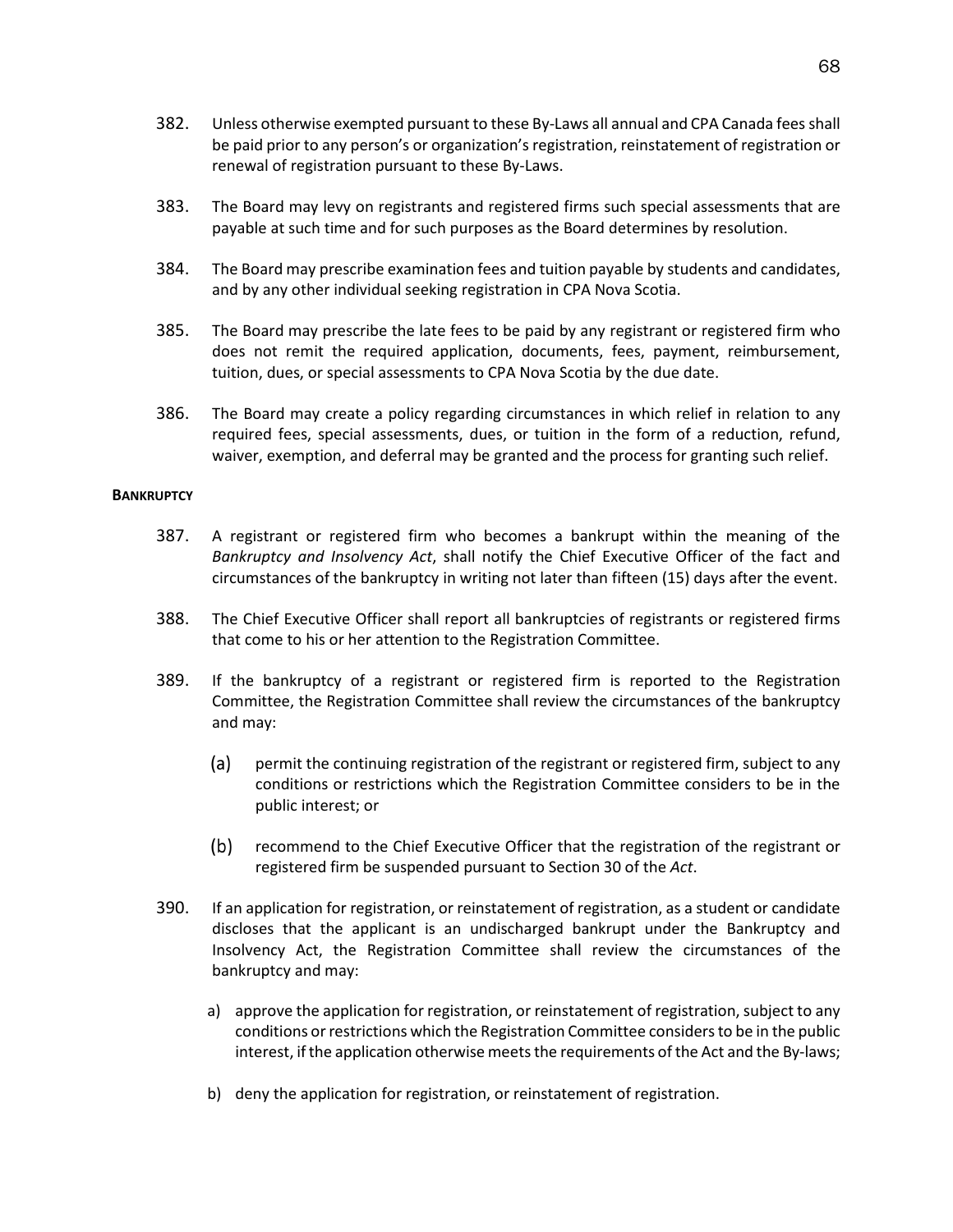- 391. In making its determination under Section 389 or 390, the Registration Committee may make such inquiries and seek production of such documents as it considers necessary and shall have regard to such considerations as it may deem appropriate including without limitation:
	- (a) the circumstances that caused or contributed to the bankruptcy, and the conduct of the registrant or registered firm in respect of such circumstances;
	- (b) the extent to which the bankruptcy may put at risk the interests of
		- (i) the public;
		- (ii) any client, employer or employee of the registrant or registered firm;
		- (iii) any other party or parties adversely affected by the bankruptcy;
	- (c) the number, nature and amounts claimed by the creditors affected;
	- (d) the registrant or registered firm's financial circumstances;
	- the status of the bankruptcy proceeding and the date the registrant or registered firm expects to be discharged from the bankruptcy.

# **CONTINUING PROFESSIONAL DEVELOPMENT**

- 392. The Professional Development Committee shall be responsible for ensuring that members engage in continuing professional development as required by the By-Laws.
- 393. The Professional Development Committee shall consist of at least nine (9) members of CPA Nova Scotia appointed by the Board.
- 394. The Board shall appoint a chair and vice-chair of the Professional Development Committee.
- 395. The vice-chair shall act as chair in the absence of the chair.
- 396. When, for any reason, neither the chair nor the vice-chair is available, the Board may appoint a member of the Professional Development Committee to act as chair of the Committee.
- 397. The Board shall adopt from time to time the procedures to be followed by the Professional Development Committee in carrying out its duties, such procedures being herein referred to as the "Professional Development Committee Rules".
- 398. In the execution of its duties the Professional Development Committee shall have the power:
	- $(a)$ to determine from time to time what activities qualify as continuing professional development;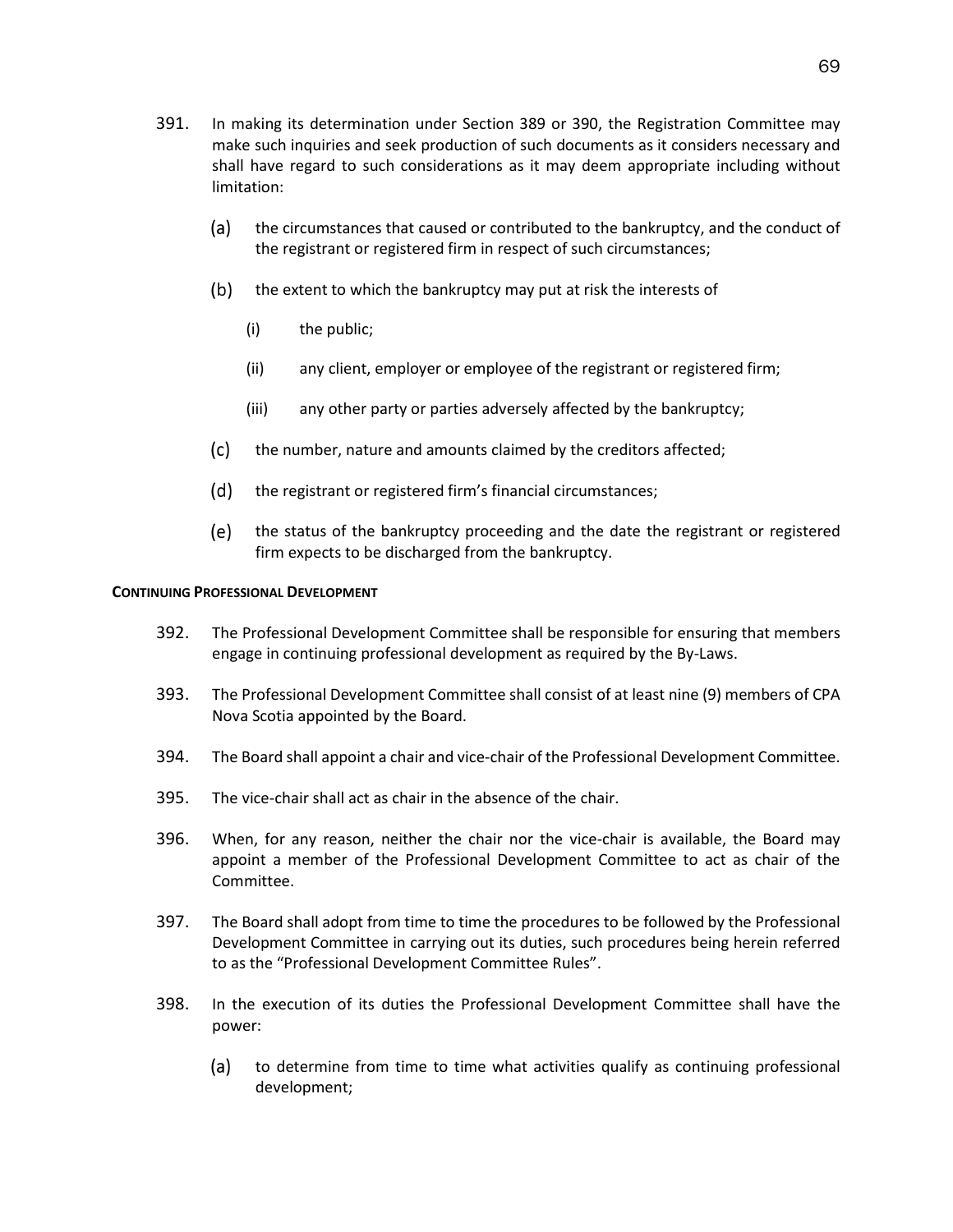- $(b)$ to determine the manner in which members shall report their continuing professional development;
- $(c)$ to determine members or classes of members who may be excepted or have reduced professional development hours and the terms upon which the exemption or reduction in hours is granted;
- (d) to determine members or classes of members who have increased professional development hour requirements;
- (e) to determine that members or classes of members are required to undertake a certain type or types of professional development hours; and
- $(f)$ to review member compliance with the requirements of these By-Laws.
- 399. Unless otherwise determined by Professional Development Committee each member shall complete the following continuing professional development hours:
	- (a) a minimum of twenty (20) professional development hours in each calendar year of which ten (10) hours must be verifiable; and
	- $(b)$ one hundred twenty (120) professional development hours in any three (3) year rolling cycle, including at least sixty (60) hours of verifiable study in each three (3) year rolling cycle.
- 400. Every member shall on or before the 31st day of March of each year complete and submit to the Professional Development Committee, a continuing professional development report respecting the member's continuing professional development hours for the preceding calendar year in the manner prescribed by the Professional Development Committee.
- <span id="page-74-0"></span>401. A member who fails to complete the minimum required hours of continuing professional development prescribed by Sections 398 or 399 shall be referred to the Professional Development Committee, which may take one (1) or more of the following actions:
	- (a) waive a portion or all of the continuing professional development requirement;
	- $(b)$ stipulate the time frame and manner in which the member must complete any deficiency;
	- $(c)$ make a report to the Chief Executive Officer recommending that the Chief Executive Officer refer the fact of the member's failure to complete the minimum required hours of continuing professional development to the chair of the Complaints Committee which referral shall be considered a complaint for the purposes of these By-Laws; or
	- $(d)$ make a report to the Chief Executive Officer concerning the member's failure to complete the required hours and recommend that the member's registration should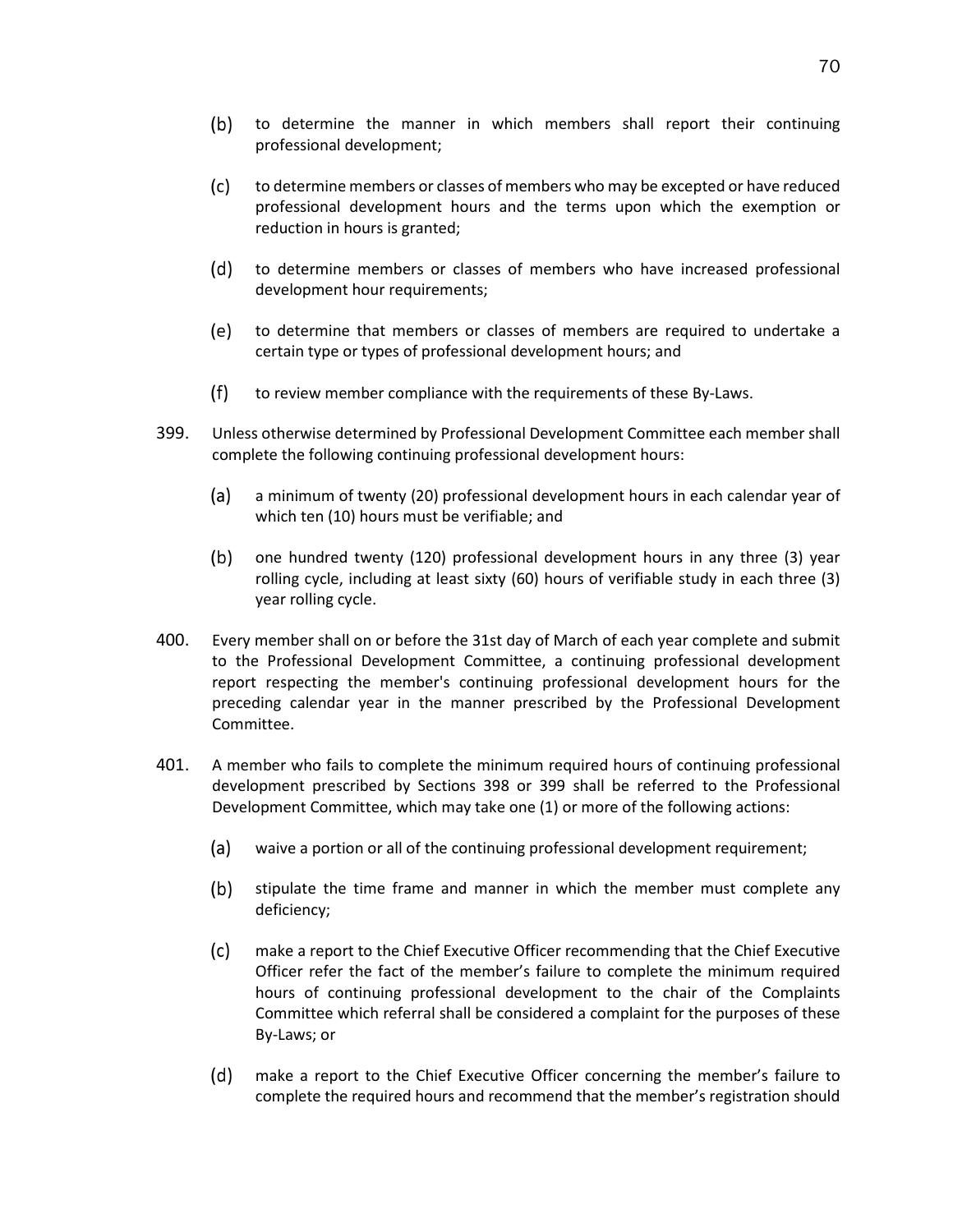be suspended until certain action identified by the Professional Development Committee is taken by the member.

- 402. Where a member fails to comply with the required course of action stipulated pursuant to Subsection [401\(b\),](#page-74-0) the Professional Development Committee may exercise any of its powers under Section 401.
- 403. Every member shall retain documentation to support the completion of the continuing professional development activities that have been reported on the member's compliance form for three (3) years after the completion of any particular year or such longer period as the Professional Development Committee may determine.

## **PROFESSIONAL LIABILITY INSURANCE**

- 404. Each member engaged in the practice of public accounting or a regulated service, and each registered firm shall obtain and maintain professional liability insurance in the amount, nature, and scope as prescribed by the Board. For greater certainty, in any situation where a member or a registered firm establishes to the satisfaction of the Chief Executive Officer that the member or registered firm is a named insured in a professional liability insurance policy which meets the professional liability insurance policy requirements pursuant to Sections 404 and 405 and which is issued to an organization through whom the professional services are rendered, the member or registered firm is not required to obtain and maintain insurance coverage independent of the organization's professional liability insurance coverage.
- 405. The professional liability coverage required pursuant to Section 404 shall also:
	- (a) stipulate that coverage for legal/defense costs shall be in addition to these minimum policy limits;
	- $(b)$ include coverage for prior acts;
	- $(c)$ include a six (6) year discovery period which maintains the coverage following withdrawal from the practice of public accounting or a regulated service; and
	- $(d)$ include an endorsement requiring the insurer to advise CPA Nova Scotia where the policy is cancelled, or not renewed or if coverage is below the minimum coverage required pursuant to Sections 404 and 405.
- 406. Members holding the office of Auditor General of a Canadian federal, provincial or municipal government and any members employed therewith shall be exempt from Sections 246, 404, and 405.
- 407. Prior to offering a regulated service other than through a registered firm every member who must obtain and maintain the professional liability insurance pursuant to Section 404 shall submit to the Chief Executive Officer, a declaration in the form prescribed by the Board together with such documentation and information as may be required by the Board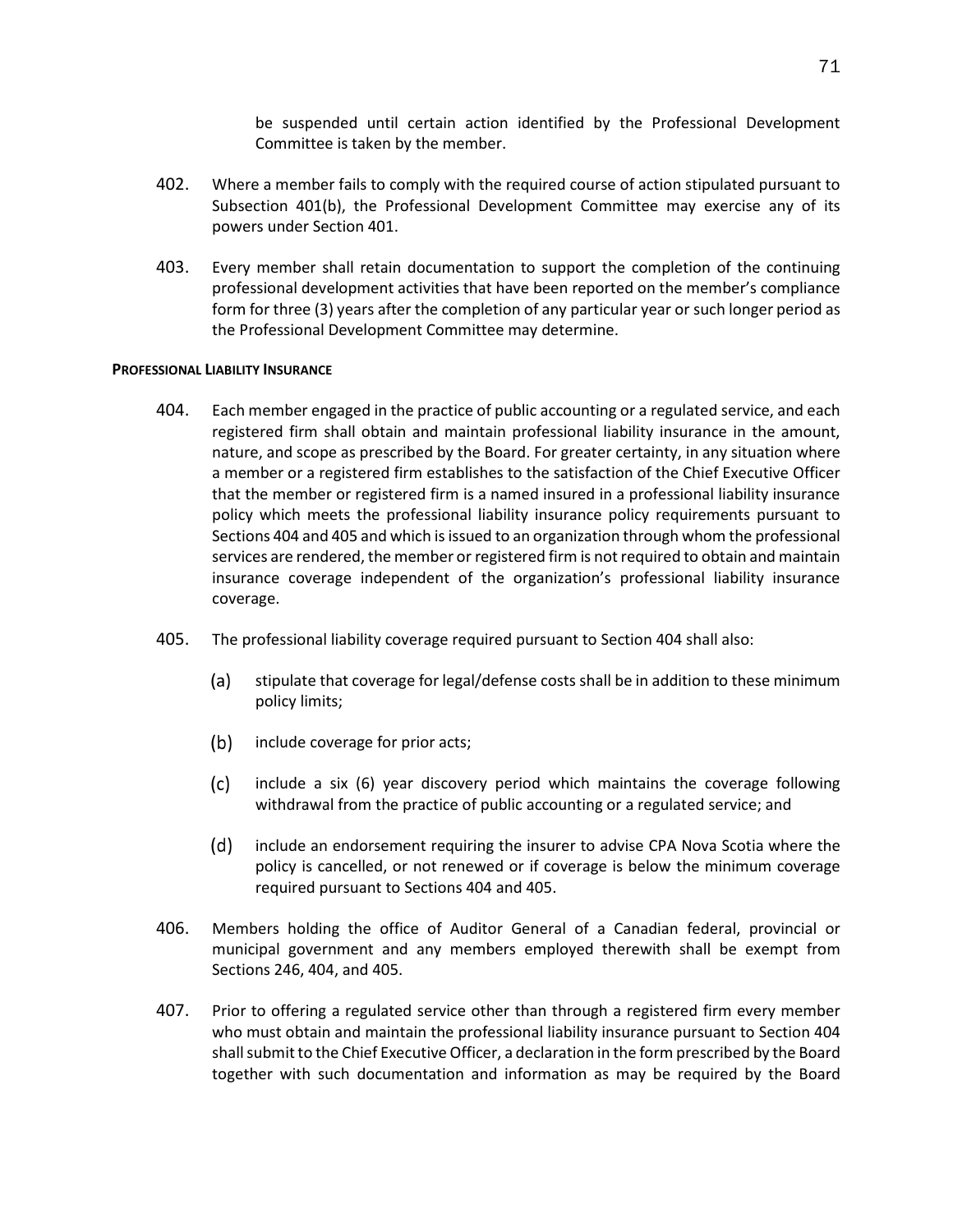establishing that the member has obtained the insurance required pursuant to Section 404 and 405.

408. Each member or registered firm shall advise the Chief Executive Officer in writing of any change to the information set out in the declaration within thirty (30) days of such change.

# **CODE OF PROFESSIONAL CONDUCT**

- 409. The Board may establish, adopt, amend, or repeal rules of professional conduct or ethics, which are designated as the Code of Professional Conduct with regard to the conduct of registrants or registered firms, provided that such Code of Professional Conduct shall not be contrary to the provisions of the *Act* or of the By-Laws.
- 410. Every registrant and registered firm shall be deemed to agree to, and be bound by, the Code of Professional Conduct.
- 411. Every registrant and registered firm must comply with the Code of Professional Conduct.
- 412. In case of conflict between the Code of Professional Conduct, and the other provisions of the By-Laws, the By-Laws shall have precedence.

# **PART 6: PROFESSIONAL STANDARDS**

## **PROFESSIONAL STANDARDS**

- 413. The professional standards of practice of chartered professional accounting include:
	- $(a)$ the accounting standards set out in the CPA Canada Handbook – Accounting and the CPA Canada Public Sector Accounting Handbook;
	- $(b)$ the standards set out from time to time in the CPA Canada Handbook – Assurance including, but not limited to:
		- (i) Canadian auditing standards;
		- (ii) Canadian standards on quality control;
		- (iii) Assurance standards;
		- (iv) Standards for reports on the results of applying specified auditing procedures; and
		- (v) Standards for compilation engagements.
	- $(c)$ the standards of practice for tax engagements, as may be adopted by the Board.
- 414. The Board may adopt additional standards of practice.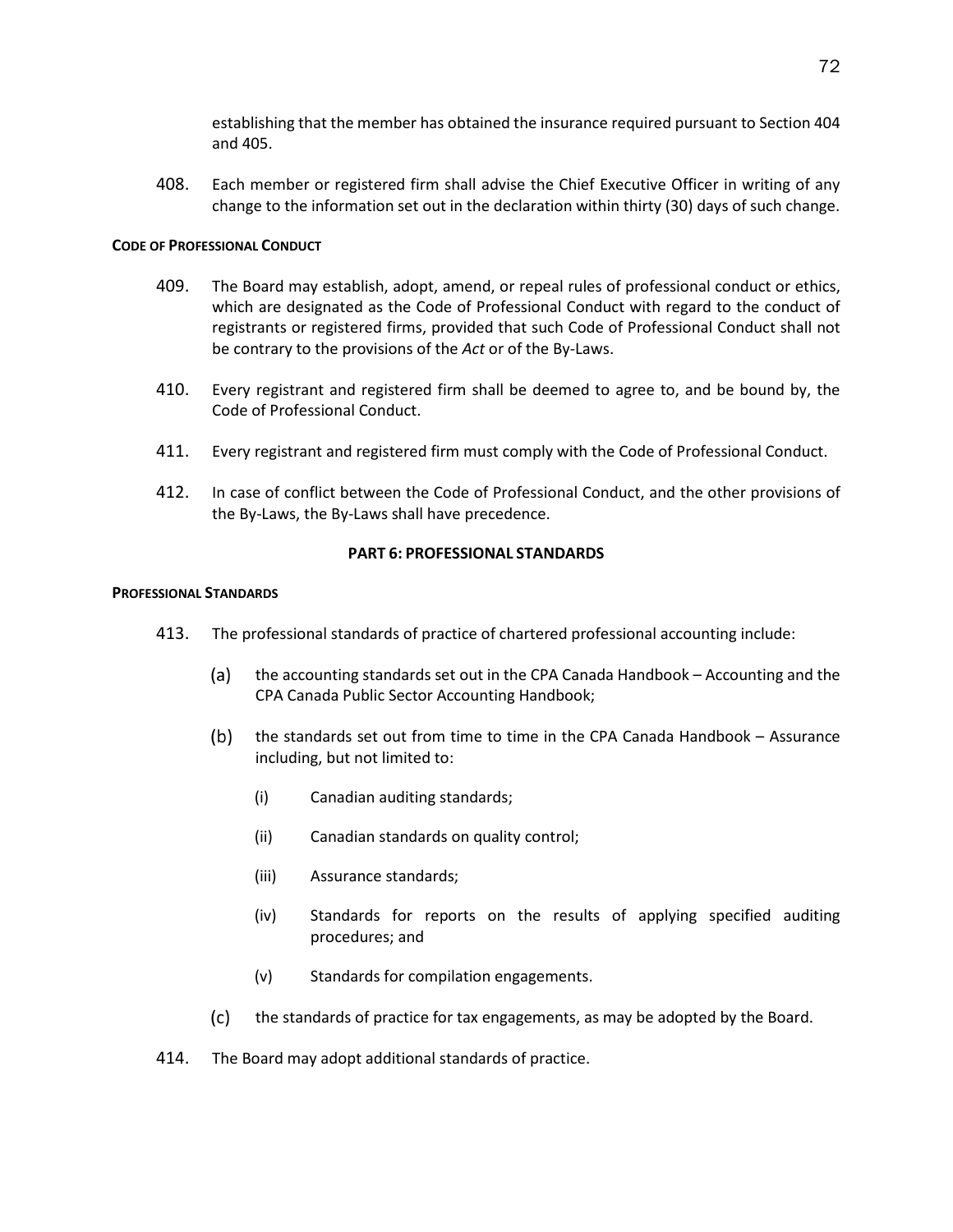### **PRACTICE INSPECTION**

- 415. To protect the public the Board shall establish a program of inspection of members and registered firms to be implemented by the Practice Inspection Committee to assess the public accounting practices and compliance with professional standards of members and registered firms who perform public accounting and such regulated services as the Board may determine and to ensure that appropriate training or instruction is provided and to ensure that appropriate follow-up or remedial action is taken in instances of noncompliance.
- 416. The Board may adopt, from time to time the procedures to be followed by the Practice Inspection Committee in carrying out its duties, such procedures being herein referred to as the "Practice Inspection Committee Rules".
- 417. The Practice Inspection Committee shall consist of at least nine (9) members of CPA Nova Scotia appointed by the Board, none of whom are members of the Fitness to Practice Committee, Complaints Committee, Complaints Review Committee, or Discipline Committee.
- 418. No member of the Practice Inspection Committee shall cease to hold office by virtue only of the expiration of the member's appointment to that Committee while the member is in the process of conducting, or considering the results of, a practice inspection.
- 419. The Board shall appoint a chair and vice-chair of the Practice Inspection Committee.
- 420. The vice-chair shall act as chair in the absence of the chair.
- 421. When, for any reason, neither the chair nor the vice-chair is available, the Board may appoint a member of the Practice Inspection Committee to act as chair of the Committee.
- 422. The Practice Inspection Committee may inspect or undertake an investigation into any preapproved training office in accordance with the Practice Inspection Committee Rules for the purpose of ensuring compliance with the pre-approved training office requirements set out in these By-Laws.
- 423. The Practice Inspection Committee may retain the services of an inspector to conduct a practice inspection, who shall be selected from the inspectors appointed by the Chief Executive Officer pursuant to Section 58 of the *Act*.
- 424. The Practice Inspection Committee may set the fee to be paid to practice inspectors for the provisions of services and may review and adjust the fee from time to time as deemed necessary by the Committee.
- 425. Inspectors shall report to the Practice Inspection Committee.
- 426. Every member and registered firm who practices public accounting or is engaged in such regulated services as the Board may determine shall be subject to practice inspections in accordance with the Practice Inspection Committee Rules.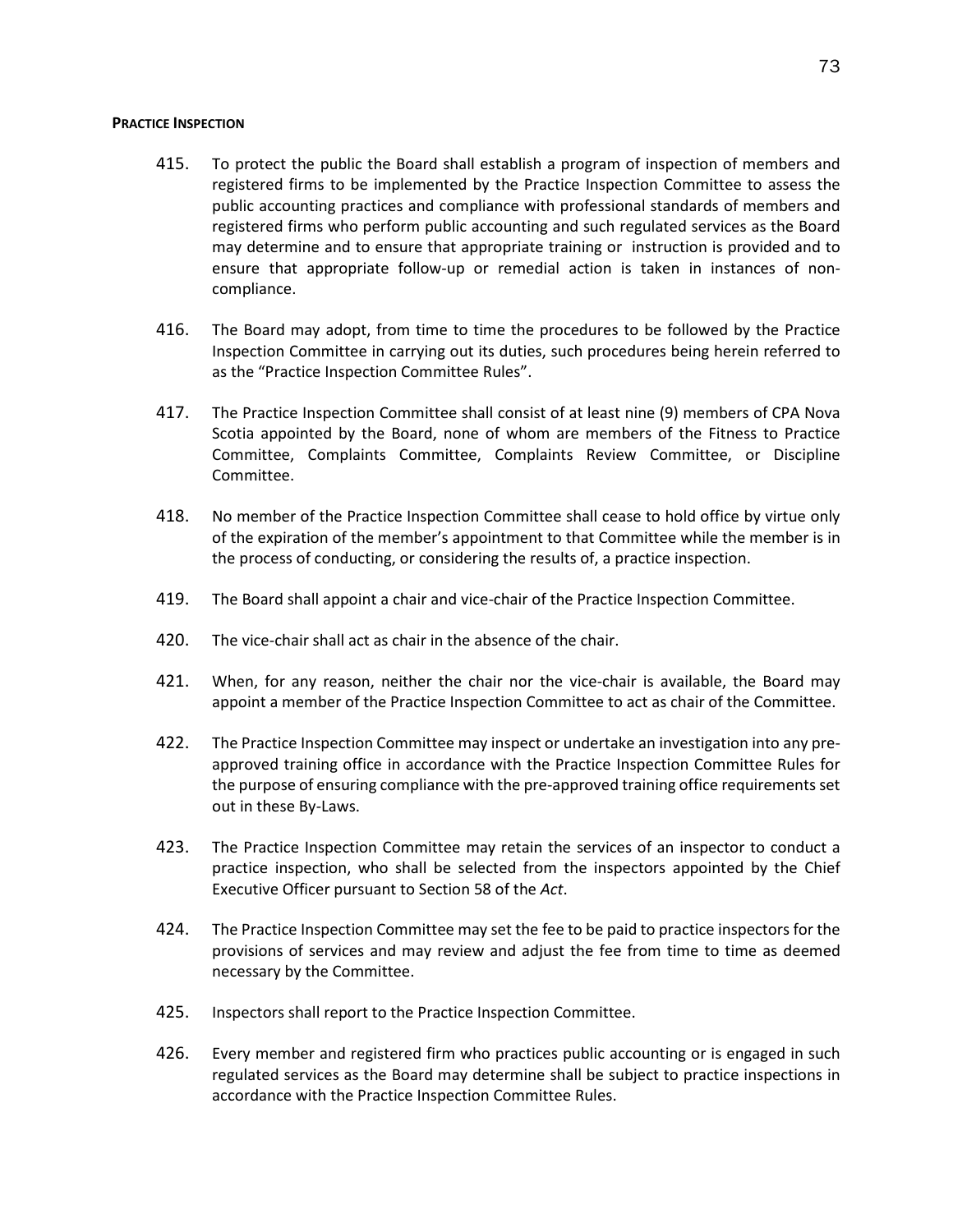- 427. Every member and registered firm subject to practice inspection shall cooperate with the Practice Inspection Committee and any inspector engaged in a practice inspection process.
- 428. Every member and registered firm subject to practice inspection shall upon reasonable notice, permit any inspector engaged in a practice inspection process to enter the professional premises of a member or registered firm and inspect the professional records, files, working papers and all other documents and papers and records relating to the professional practice of a member or a registered firm.
- 429. Every member who does not have identifiable professional premises shall upon reasonable notice make available for inspection the professional records, files, working papers and all other documents and papers and records relating to the professional practice of the member.
- 430. The practice inspection and the preparation and completion of any practice inspection report shall be undertaken as contemplated in the Practice Inspection Committee Rules.
- 431. Subject to Section 432, 433, and 434 the Practice Inspection Committee and any member thereof and any person acting on its behalf shall maintain the confidentiality of:
	- $(a)$ all practice inspection reports, decisions and files;
	- $(b)$ all professional records, files, working papers and all other documents and papers and records relating to the professional practice of a member or registered firm; and
	- $(c)$ the affairs of any member and of his or her clients.
- 432. The Practice Inspection Committee shall bring to the attention of the Chief Executive Officer any failure to maintain professional standards or any other action or lack of action identified during the course of an inspection if the conduct could in the opinion of the Practice Inspection Committee constitute conduct unbecoming, professional incompetence or professional misconduct on the part of a member, candidate or student.
- 433. The Practice Inspection Committee may advise an extra-provincial regulatory body, or the Canadian Public Accountants Board or such other regulatory bodies as the Practice Inspection Committee deems appropriate of any portion of a practice inspection report or a decision rendered in respect of a report or with respect to compliance with respect to a decision.
- 434. The Practice Inspection Committee may, with a member's consent, refer a member to the Fitness to Practice Committee if as a result of the inspection process the Practice Inspection Committee is of the view that the member's, candidate's, or student's capacity should be assessed.
- 435. The Practice Inspection Committee shall receive, consider and evaluate the practice inspection report and any the written comments from the member or registered firm, and shall make a decision as to the outcome of the inspection.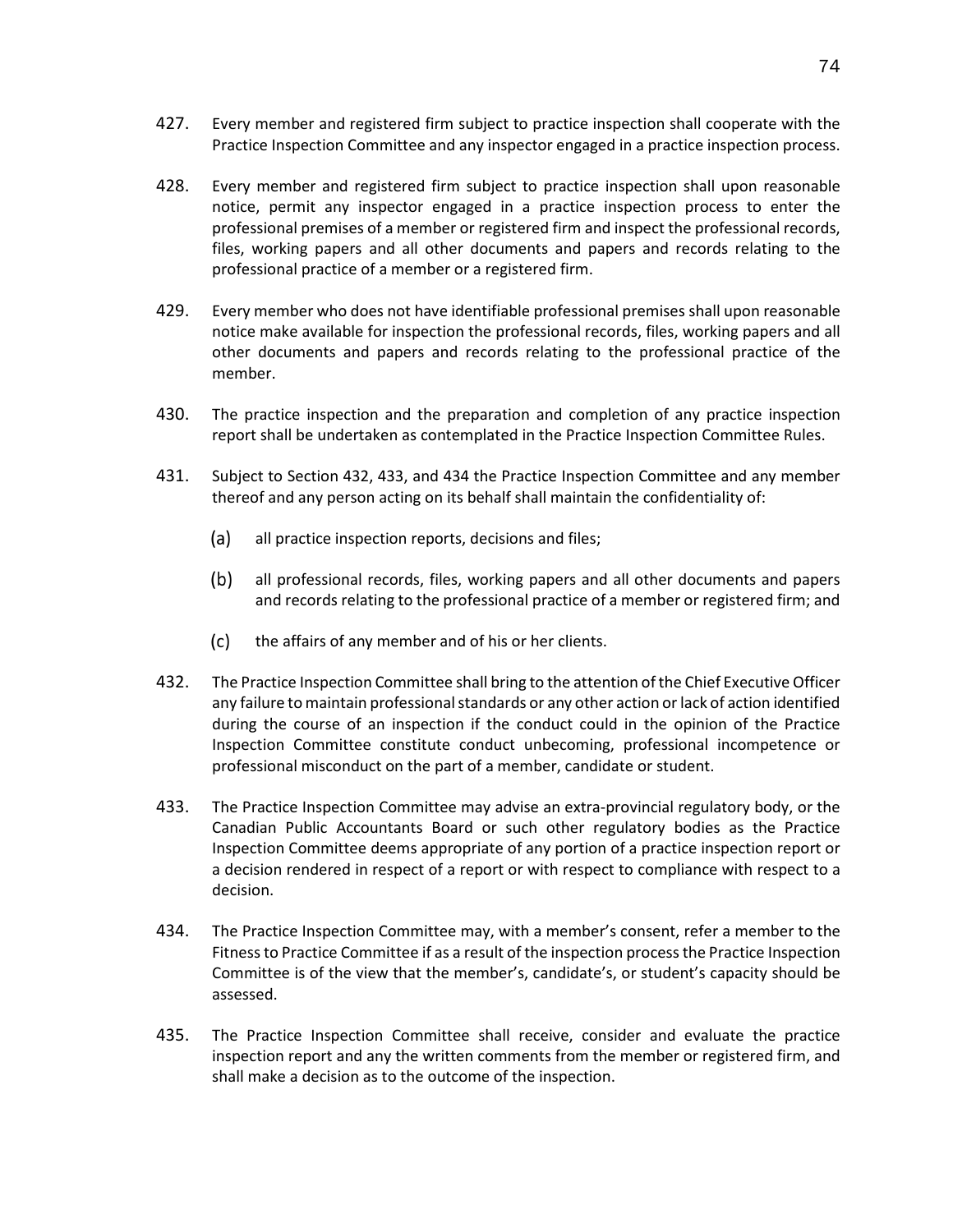- 436. The decision as to the outcome of a practice inspection shall be made by the Practice Inspection Committee and may include one (1) or more of the following:
	- (a) that no further action is required;
	- that a corrective action plan to address deficiencies within a specified period of time,  $(b)$ acceptable to the Practice Inspection Committee, be submitted by the member or registered firm and once approved, implemented in accordance with the plan;
	- $(c)$ that a member or members be required to take one (1) or more courses of instruction within a specified period of time set by the Practice Inspection Committee;
	- $(d)$ that the practice of a member or registered firm be restricted on such terms as the Practice Inspection Committee considers appropriate in which case the Practice Inspection Committee must advise the Chief Executive Officer;
	- (e) that a member approved by the Practice Inspection Committee be appointed to supervise the practice of the member or registered firm, or some part of it on such terms as the Practice Inspection Committee considers appropriate;
	- $(f)$ that a further inspection be completed within a specified time period set by the Practice Inspection Committee;
	- $(g)$ that a report be made to the Chief Executive Officer recommending that the Chief Executive Officer refer any matter arising out of the practice inspection process to the chair of the Complaints Committee which referral shall be considered a complaint for the purposes of these By-Laws;
	- $(h)$ with the member or candidate's consent refer the member, candidate, or student to the Fitness to Practice Committee; and
	- $(i)$ such other corrective or remedial action that the Practice Inspection Committee considers appropriate.
- 437. The Practice Inspection Committee shall provide a copy of its decision to the member or registered firm.
- 438. The Practice Inspection Committee may supervise a member's or registered firm's compliance with its decision.
- 439. If a member or registered firm does not comply with a decision of the Practice Inspection Committee or pay the costs associated with the practice inspection within the required time frame, the Practice Inspection Committee may report the lack of compliance or failure to pay costs to the Chief Executive Officer with a recommendation that the registration of the member or registered firm be suspended until such time as the action identified by the Practice Inspection Committee is taken by the member or registered firm.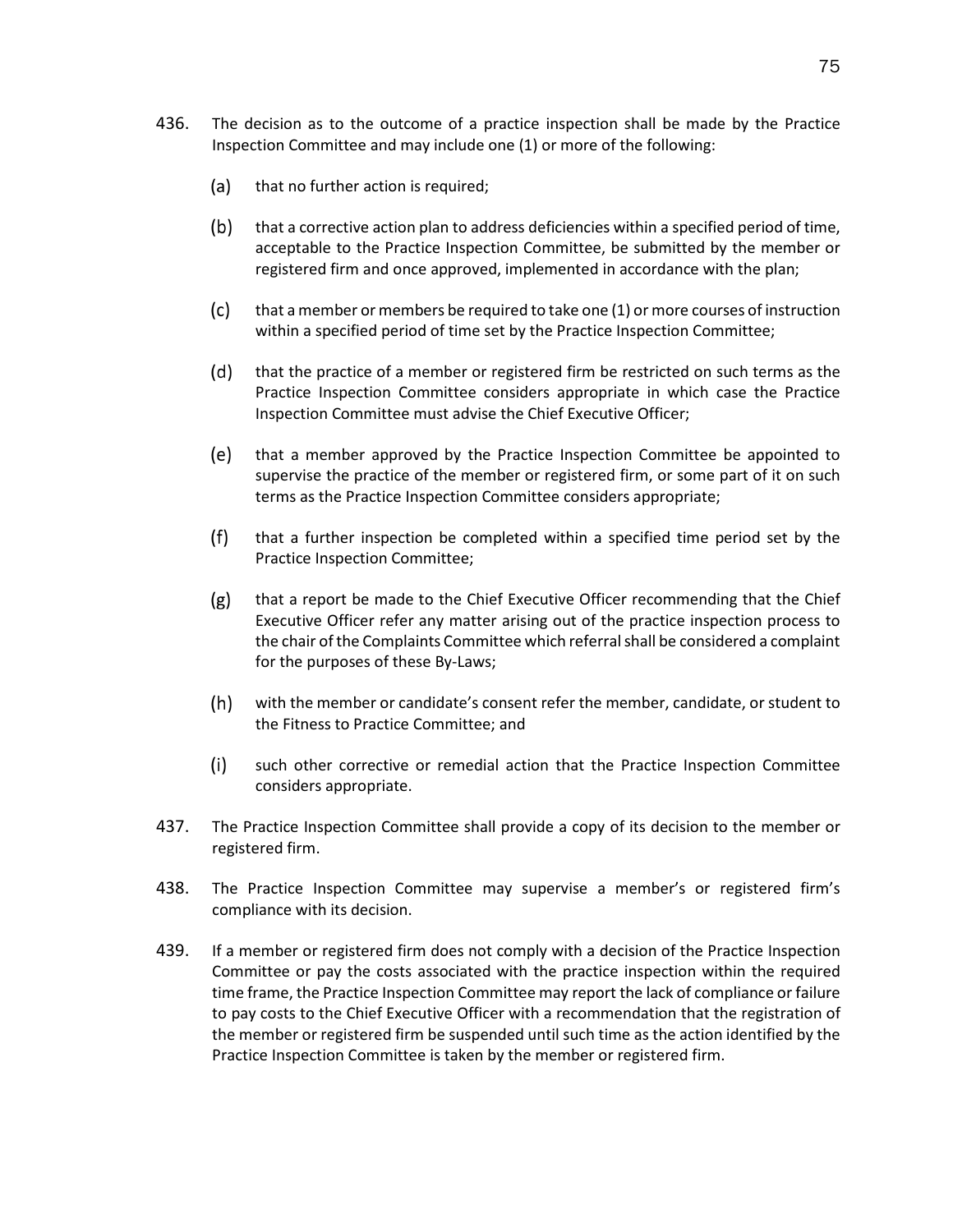440. Every member and registered firm who is subject to a practice inspection shall pay, within thirty (30) days of the date of issuance, any CPA Nova Scotia invoice issued in respect of any portion of the cost of the practice inspection, including without limitation the cost of any services provided by an inspector, as determined by CPA Nova Scotia in accordance with the Practice Inspection Committee Rules.

# **PART 7: FITNESS TO PRACTICE**

- 441. The Board shall appoint a Fitness to Practice Committee which may consider matters referred to in accordance with these By-Laws.
- 442. The Board may establish a policy in relation to the mandate, function, investigation and processes to be followed by Fitness to Practice Committee which policy shall be referred to as the "Fitness to Practice Protocol."
- 443. The Fitness to Practice Committee shall consist at least five (5) members of CPA Nova Scotia and at least one (1) public representatives appointed by the Board, none of whom are members of the Complaints Committee, Complaints Review Committee, Discipline Committee, Practice Inspection Committee or the Public Accounting Certification Committee.
- 444. No member of the Fitness to Practice Committee shall cease to hold office by virtue only of the expiration of the member's appointment to that Committee while the member is in the process of considering a matter referred to the Committee.
- 445. The Board shall appoint a chair and a vice-chair of the Fitness to Practice Committee.
- 446. The vice-chair shall act as chair in the absence of the chair.
- 447. When, for any reason, neither the chair nor the vice-chair is available, the Board may appoint a member of the Fitness to Practice Committee to act as chair of the Committee.
- 448. Where:
	- (a) a complaint concerns a registrant's incapacity;
	- $(b)$ the investigation of a complaint raises the question of a registrant's incapacity;
	- $(c)$ a person raises questions about the possible incapacity of a registrant in the absence of a complaint; or
	- (d) a registrant self reports incapacity to CPA Nova Scotia,

the Chief Executive Officer, the chair of the Practice Inspection Committee, the chair of the Complaints Committee or the chair of the Investigation Panel may, where it is in the public interest to do so, and with the consent of the registrant, refer the matter to the Fitness to Practise Committee in accordance with the By-Laws.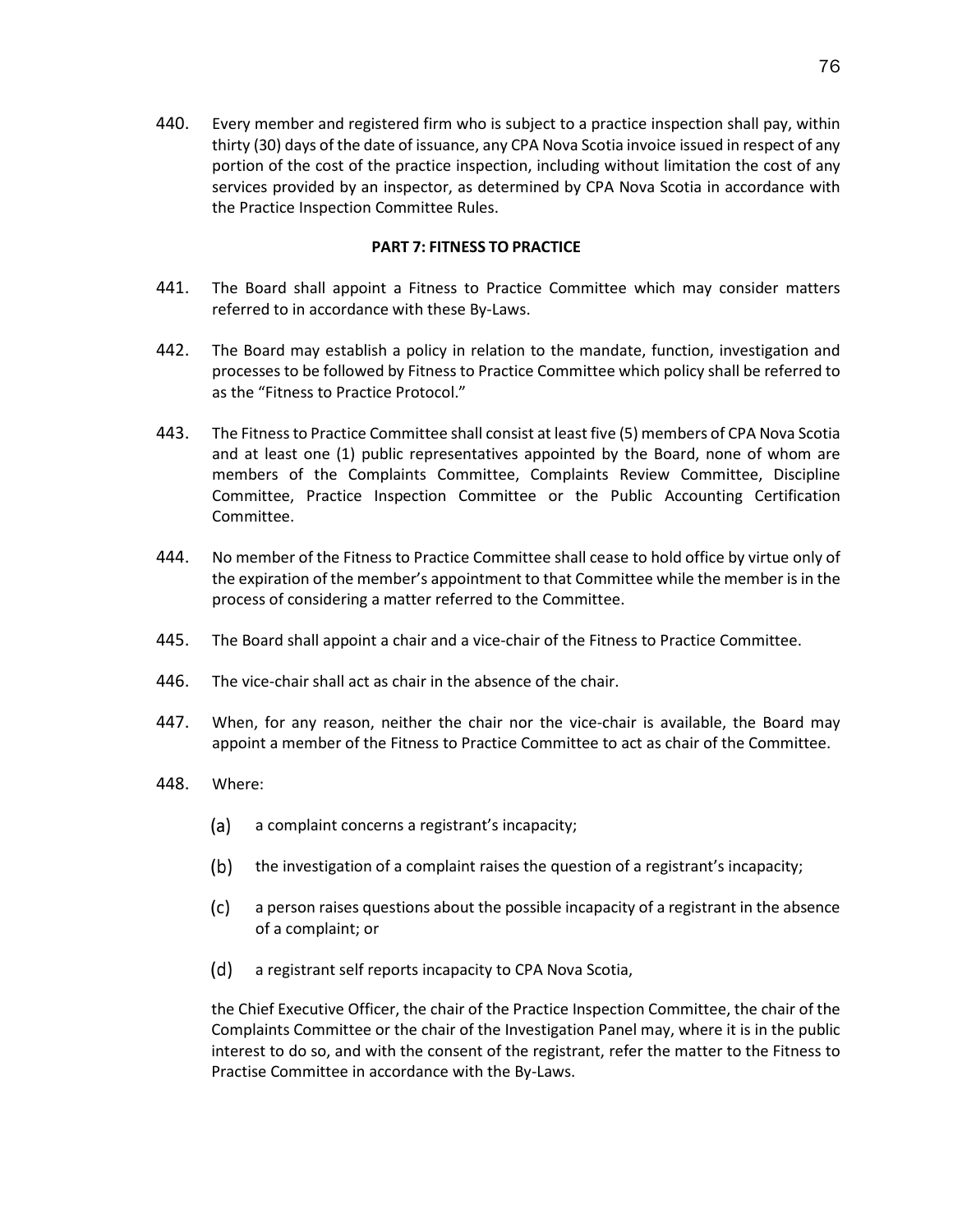- 449. Where a matter is referred to the Fitness to Practise Committee, the matter shall be
- addressed in accordance with the By-Laws.
- 450. The Fitness to Practise Committee may make a report to the Chief Executive Officer recommending that the Chief Executive Officer refer the subject matter of the report to the chair of the Complaints Committee which referral shall be considered a complaint for the purposes of these By-Laws.

### **REFERRAL TO FITNESS TO PRACTISE COMMITTEE**

451. If a matter referred to the Fitness to Practise Committee concerns a registrant who was previously before the Fitness to Practise Committee, the Fitness to Practise Committee must be provided with all information in the possession of CPA Nova Scotia related to the previous matter.

## **INTERIM AGREEMENT**

- 452. On receipt of a referral of a matter, the Fitness to Practise Committee may enter into an interim agreement with the registrant who is the subject of the referral, respecting conditions or restrictions on the registrant's registration or certification.
- 453. An interim agreement remains in effect pending the conclusion of an investigation or hearing with respect to the registrant or until the registrant enters into a remedial agreement.
- 454. An interim agreement may include any of the following:
	- (a) the registrant's agreement to submit, at the registrant's expense, to any assessment for incapacity that the Fitness to Practise Committee considers appropriate;
	- $(b)$ the registrant's agreement to reimburse CPA Nova Scotia for any assessment for incapacity expenses incurred by CPA Nova Scotia;
	- $(c)$ the registrant's undertaking to complete, at the registrant's expense, any applicable course of treatment that is designed to address any issues respecting the registrant's capacity;
	- (d) the registrant's authorization for the Fitness to Practise Committee to receive reports on the assessments for incapacity or treatments referred to in clauses (a), (b), and (c) and to request reports from practitioners who treat the registrant;
	- (e) the registrant's agreement to accept restrictions or conditions on the registrant's practice;
	- $(f)$ the registrant's agreement to refrain from practicing chartered professional accounting until the terms and conditions in the agreement are satisfied;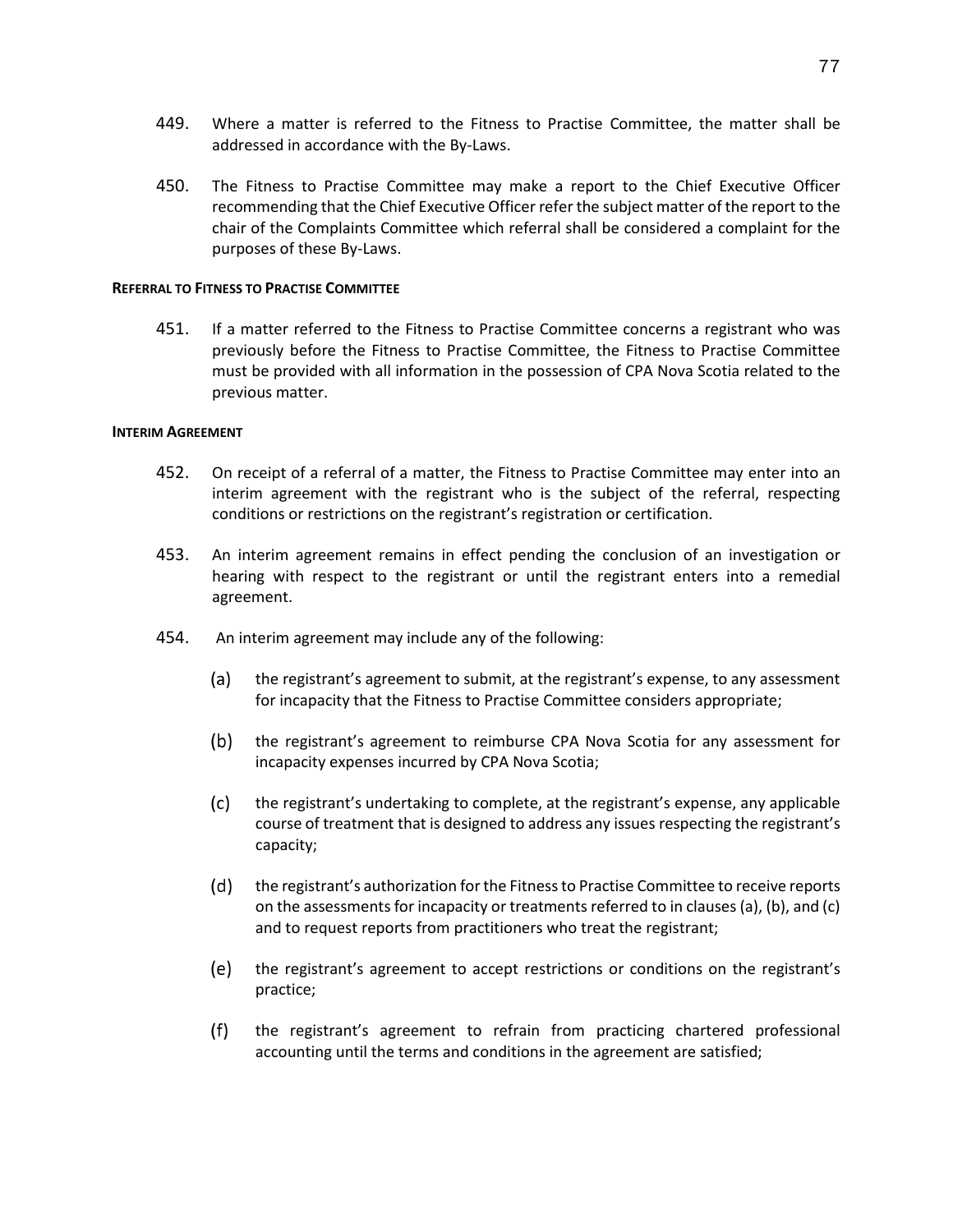- disclosure to the Chief Executive Officer of any practice condition, restriction or  $(g)$ withdrawal; and
- any provisions to which the registrant and the Fitness to Practise Committee agree.

### **REMEDIAL AGREEMENT**

- 455. The Fitness to Practise Committee may enter into a remedial agreement with a registrant, if the Fitness to Practise Committee is satisfied that:
	- (a) there is sufficient evidence that the registrant is, has been, or is to become, incapacitated;
	- $(b)$ it is in the public interest to do so; and
	- $(c)$ the agreement contains terms and conditions that can be reasonably expected to protect the public.
- 456. A remedial agreement may contain any of the following:
	- $(a)$ the registrant's agreement to submit, at the registrant's expense, to any assessment for incapacity that the Fitness to Practise Committee considers appropriate;
	- $(b)$ the registrant's agreement to reimburse CPA Nova Scotia for any assessment for incapacity expenses incurred by CPA Nova Scotia;
	- $(c)$ the registrant's undertaking to complete, at the registrant's expense, any applicable course of treatment designed to address any issues respecting the registrant's incapacity;
	- $(d)$ the registrant's authorization for the Fitness to Practise Committee to receive any reports, assessments or evaluations that have been completed, are being undertaken or are undertaken in the future, whether at the request of the Fitness to Practise Committee or not, to the extent that they might reasonably be considered to relate to the registrant's incapacity;
	- (e) the registrant's consent for the Fitness to Practise Committee to communicate directly with practitioners who treat the registrant;
	- $(f)$ restrictions on the registrant's registration, or the registrant's undertaking to refrain from practicing as a chartered professional accountant;
	- $(g)$ terms and conditions that the registrant must satisfy before returning to practice;
	- $(h)$ terms, conditions or restrictions on the registrant's registration that will apply after the registrant returns to practice;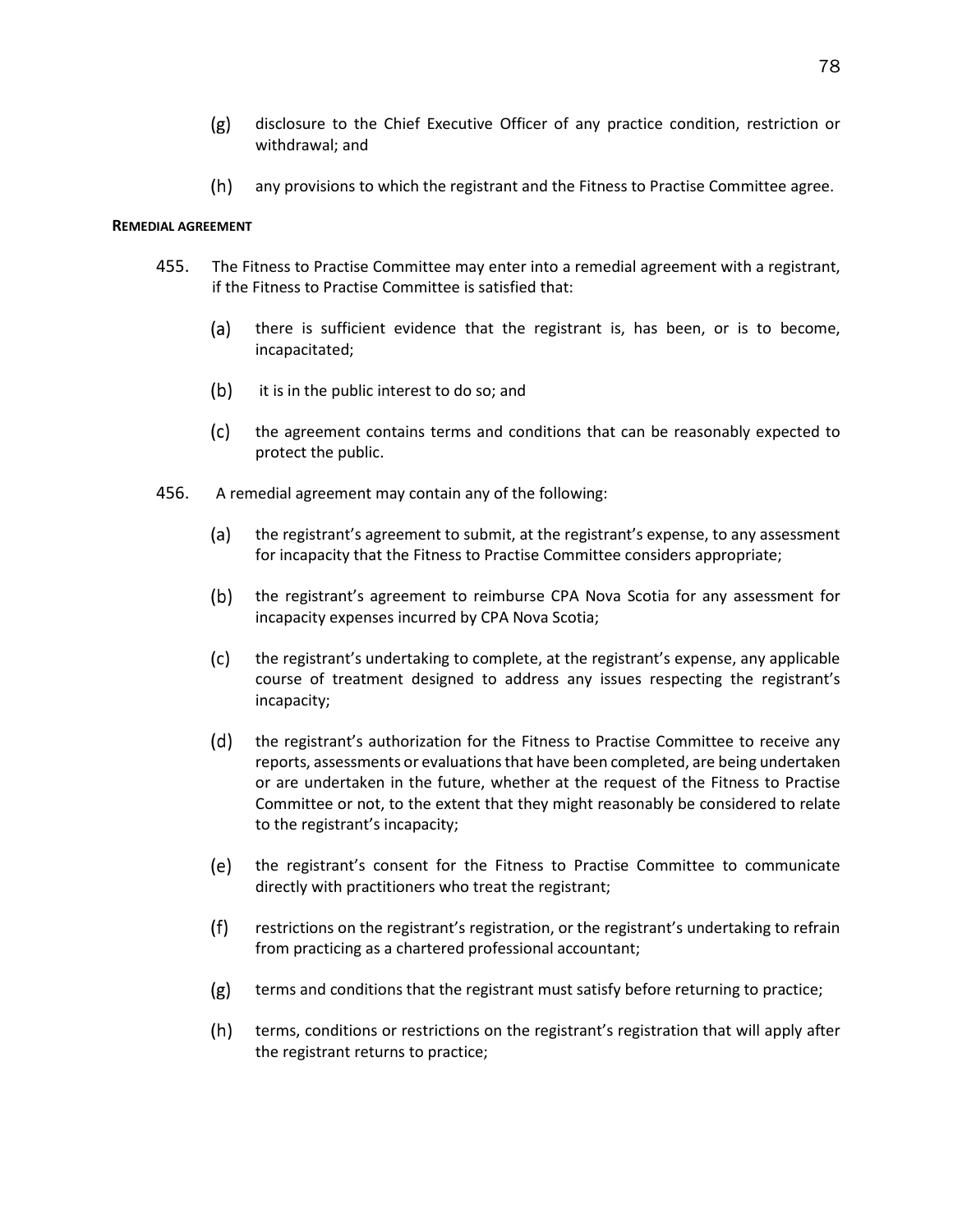- $(i)$ disclosure to the Chief Executive Officer of any practice condition, restriction or withdrawal; and
- $(i)$ any provisions to which the registrant and the Fitness to Practise Committee agree.

### **REFERRALS FROM THE FITNESS TO PRACTISE COMMITTEE**

- 457. The Fitness to Practise Committee must refer a matter respecting a registrant back to the Chief Executive Officer, the chair of the Complaints Committee or the Investigation Panel if any of the following occur:
	- $(a)$ the registrant fails to submit to any reasonable assessment or examination that the Fitness to Practice Committee directs to determine whether or not the registrant is, has been, or could become, incapacitated, or has been diagnosed with a condition which would be expected to lead to incapacity;
	- $(b)$ the registrant withdraws consent to participate in the fitness to practise process;
	- $(c)$ at any time the Fitness to Practise Committee considers that it is no longer in the public interest for the registrant to participate in the fitness to practise process;
	- $(d)$ the registrant and the Fitness to Practise Committee do not agree to the terms and conditions of an interim agreement or a remedial agreement;
	- (e) the Fitness to Practise Committee requests an amendment to an interim or remedial agreement and the registrant does not accept the amendment;
	- $(f)$ the Fitness to Practise Committee determines that a registrant subject to an interim or remedial agreement;
		- (i) fails to meet the terms and conditions of the interim or remedial agreement, or
		- (ii) poses an immediate threat to the health or safety of others;
	- $(g)$ the Fitness to Practise Committee is not satisfied that there is sufficient evidence that the registrant is, or has been, or could become, incapacitated;
- 458. Once a registrant has fulfilled the terms and conditions of a remedial agreement, the Fitness to Practise Committee shall notify the Chief Executive Officer and either the chair of the Complaints Committee or to the chair of the Investigation Panel, as the case may be, if the matter was referred after a complaint, that the matter has been concluded.
- 459. When a matter is referred by the Fitness to Practise Committee back to the Chief Executive Officer or the chair of the Complaints Committee or to the chair of the Investigation Panel, the complete file, including any reports, assessments or evaluations in the possession of or obtained by the Fitness to Practise Committee, must accompany the referral.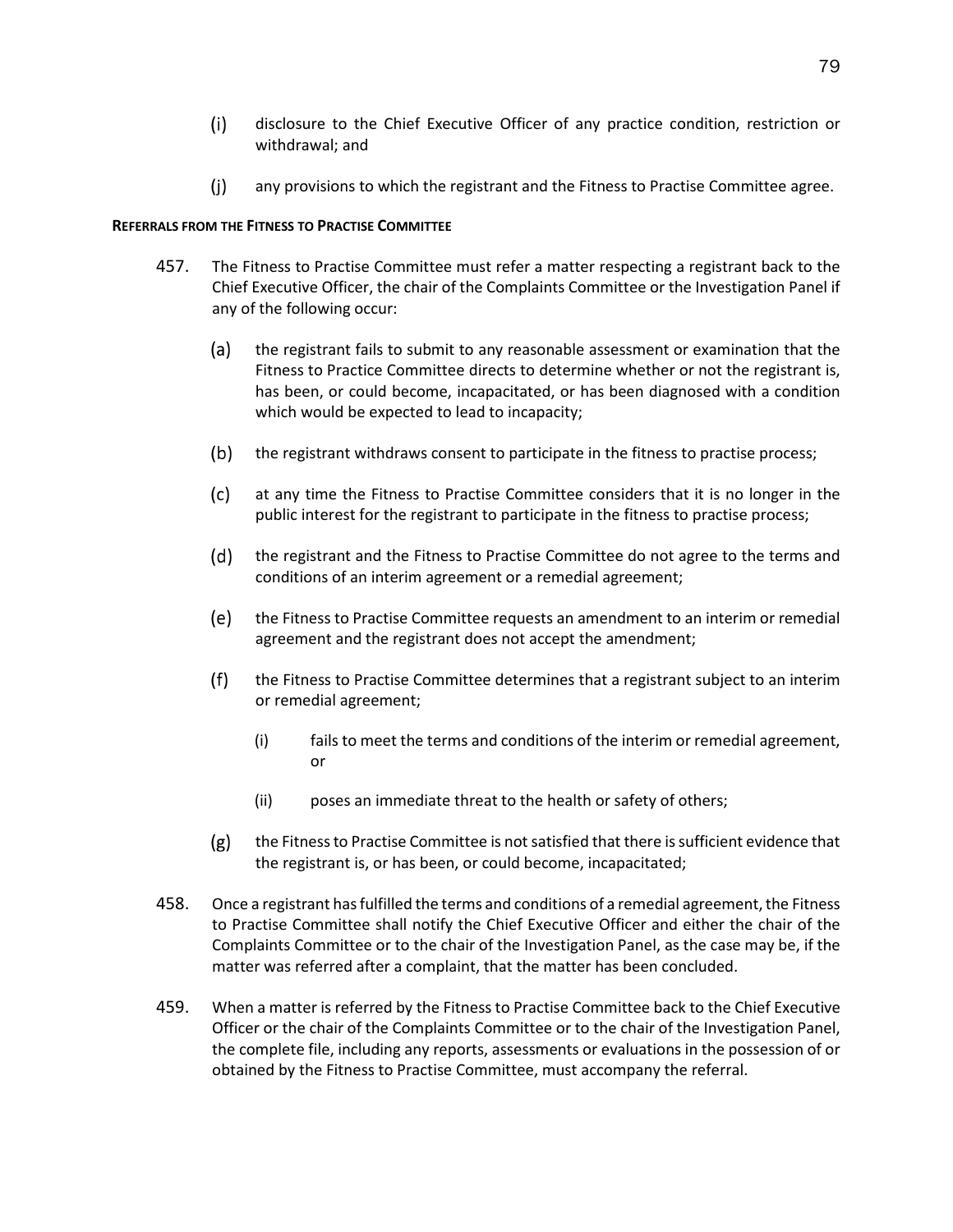# **PART 8: COMPLAINTS AND DISCIPLINE**

## **APPOINTMENT OF COMPLAINTS COMMITTEE**

- 460. The Complaints Committee shall consist of at least twenty-five (25) members of CPA Nova Scotia and up to five (5) public representatives appointed by the Board, none of whom are Directors, or members of the Complaints Review Committee, Discipline Committee or Fitness to Practice Committee.
- 461. No member of the Complaints Committee shall cease to hold office by virtue only of the expiration of the member's appointment to that Complaints Committee if an Investigation Panel to which the member was appointed remains seized of any complaint.

# **APPOINTMENT OF DISCIPLINE COMMITTEE**

- 462. The Discipline Committee shall consist of at least twelve (12) members of CPA Nova Scotia and up to five (5) public representatives appointed by the Board, none of whom are Directors or members of the Complaints Committee, Complaints Review Committee or Fitness to Practice Committee.
- 463. No member of the Discipline Committee shall cease to hold office by virtue only of the expiration of the member's appointment to that Discipline Committee if a Hearing Panel to which the member was appointed remains seized of any matter.

# **APPOINTMENT OF COMPLAINTS REVIEW COMMITTEE**

- 464. The Complaints Review Committee shall consist of at least three (3) members of CPA Nova Scotia and up to one (1) public representative appointed by the Board, none of whom are members of the Complaints Committee, Discipline Committee or Fitness to Practice Committee.
- 465. The vice-chair of the Complaints Review Committee shall act as chair when the chair is not present.
- 466. When, for any reason, neither the chair nor the vice-chair is available, the Board may appoint a member of the Complaints Review Committee to act as chair of the Committee.

## **COMPLAINTS**

- 467. The Board may adopt, from time to time, the procedures to be followed by the Complaints Committee, the Discipline Committee and the Complaints Review Committee in carrying out their respective duties, such procedures being herein referred to as the "Complaints and Discipline Process".
- 468. If a person seeks to bring a complaint against a former registrant or former registered firm outside the limitation period established in Section 74 of the Act, the following process shall apply: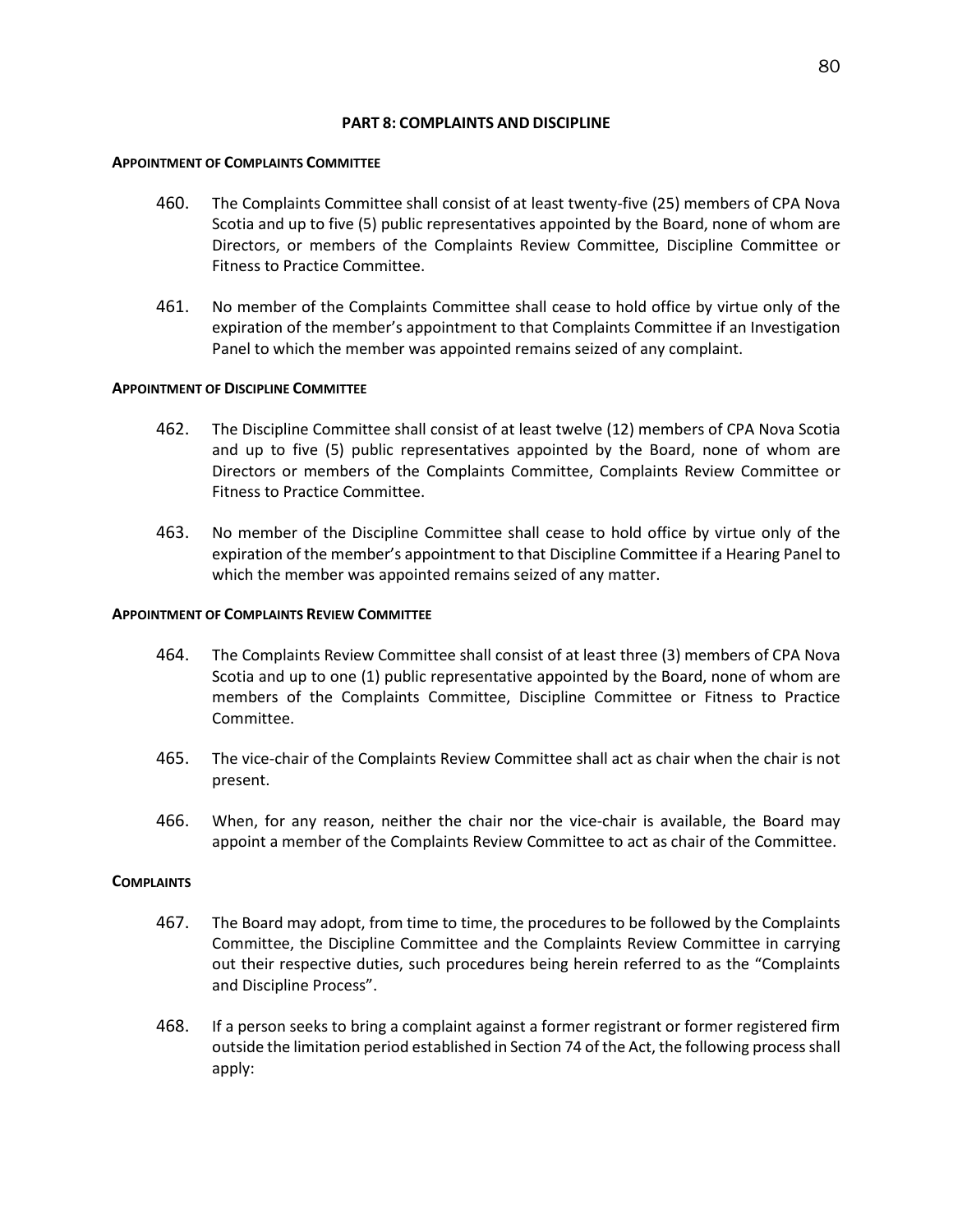$(b)$ Following receipt of an application to file a complaint outside the deadline, the Chief Executive Officer shall make any inquiries he or she considers appropriate in the circumstances;

circumstances exist which justify filing the complaint outside the deadline;

(a)

- $(c)$ The Chief Executive Officer may deny an application to file a complaint outside the deadline without providing notice of the application to the proposed respondent. However, the Chief Executive Officer shall not grant permission to file a complaint outside the deadline without endeavouring to notify the proposed respondent of the application by delivering a notice to the last address provided to CPA Nova Scotia by the proposed respondent;
- $(d)$ In the notice, the Chief Executive Officer shall invite the proposed respondent to respond to the application by a stated deadline;
- (e) The Chief Executive Officer shall consider the application, the response (if any) received from the proposed respondent, and such additional information as the Chief Executive Officer considers relevant;
- $(f)$ The Chief Executive Officer shall only provide permission to bring the complaint if the Chief Executive Officer is satisfied, in his or her discretion, that exceptional circumstances exist having regard to the risk to the public.
- 469. (1) Upon receipt of information concerning the conduct, capacity, practice or professional conduct of registrants or registered firms, the Chief Executive Officer may:
	- (a) determine the matter requires no further inquiry;
	- $(b)$ make further inquiries as the Chief Executive Officer considers necessary in the circumstances;
	- $(c)$ refer the matter to the Chair of the Complaints Committee;
	- $(d)$ proceed with the matter as set out in Section 488.

(2) On receipt of a written complaint, the Chief Executive Officer may seek particulars of a complaint and upon receipt of any requested particulars may attempt to resolve the complaint if, in the opinion of the Chief Executive Officer, the complaint may be satisfactorily resolved in a manner that is in keeping with the purposes of the professional responsibility process provided that if the complaint cannot be resolved in a timely manner the Chief Executive Officer must:

a) dismiss the complaint, and notify the complainant and the respondent of the reasons for this disposition, if, in the opinion of the Chief Executive Officer, the subject matter of the complaint is outside the jurisdiction of CPA Nova Scotia; or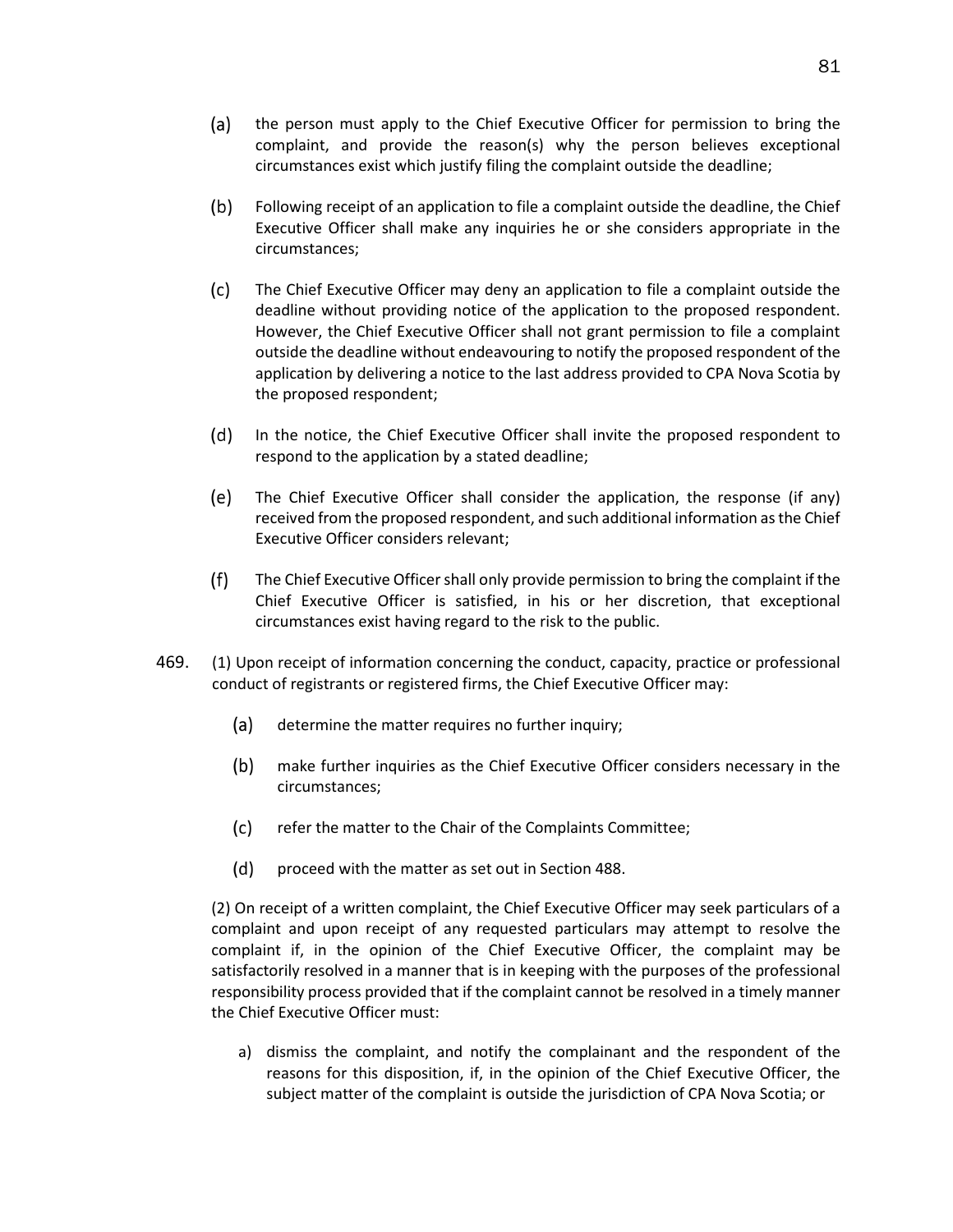- b) refer the complaint to the chair of the Complaints Committee.
- 470. Any notification by a registrant to CPA Nova Scotia which is required by Rule 102 of the CPA Nova Scotia Code of Conduct shall be made to the Chief Executive Officer in writing.

# **RECEIPT OF COMPLAINT BY COMPLAINTS COMMITTEE CHAIR**

- <span id="page-86-0"></span>471. Upon receipt of a complaint from the Chief Executive Officer, the chair of the Complaints Committee must take one (1) of the following actions:
	- (a) dismiss the complaint, and notify the complainant and the respondent of the reasons for this disposition, if, in the opinion of the chair:
		- (i) the complaint is for an extraneous or improper purpose; or
		- (ii) the complaint, even if sustained, does not appear to constitute professional misconduct or conduct unbecoming, professional incompetence or incapacity; or
		- (iii) the complaint, even if sustained, constitutes professional misconduct, conduct unbecoming, or professional incompetence which is so trivial or minor in nature that it would not warrant charges being laid;

In addition to dismissing a complaint, the chair may issue a warning to the respondent.

- $(b)$ refer the complaint to the Fitness to Practise Committee if all of the following apply:
	- (i) it raises concerns about a registrant's capacity;
	- (ii) it is in the public interest to do so;
	- (iii) it does not allege facts that, if proven, would reasonably be regarded as professional misconduct, conduct unbecoming, or professional incompetence;
	- (iv) it does not allege facts that, if proven, would reasonably merit a counsel or a caution;
	- (v) the registrant consents;
- $(c)$ provide the respondent with a copy of the complaint and require the respondent to provide a written response to the complaint, or any matter identified by the chair within thirty (30) days or such other timeframe as the chair of the Complaints Committee deems appropriate in the circumstances and following receipt of the requested response or upon the expiration of the time provided for providing a response take one or more of the following actions: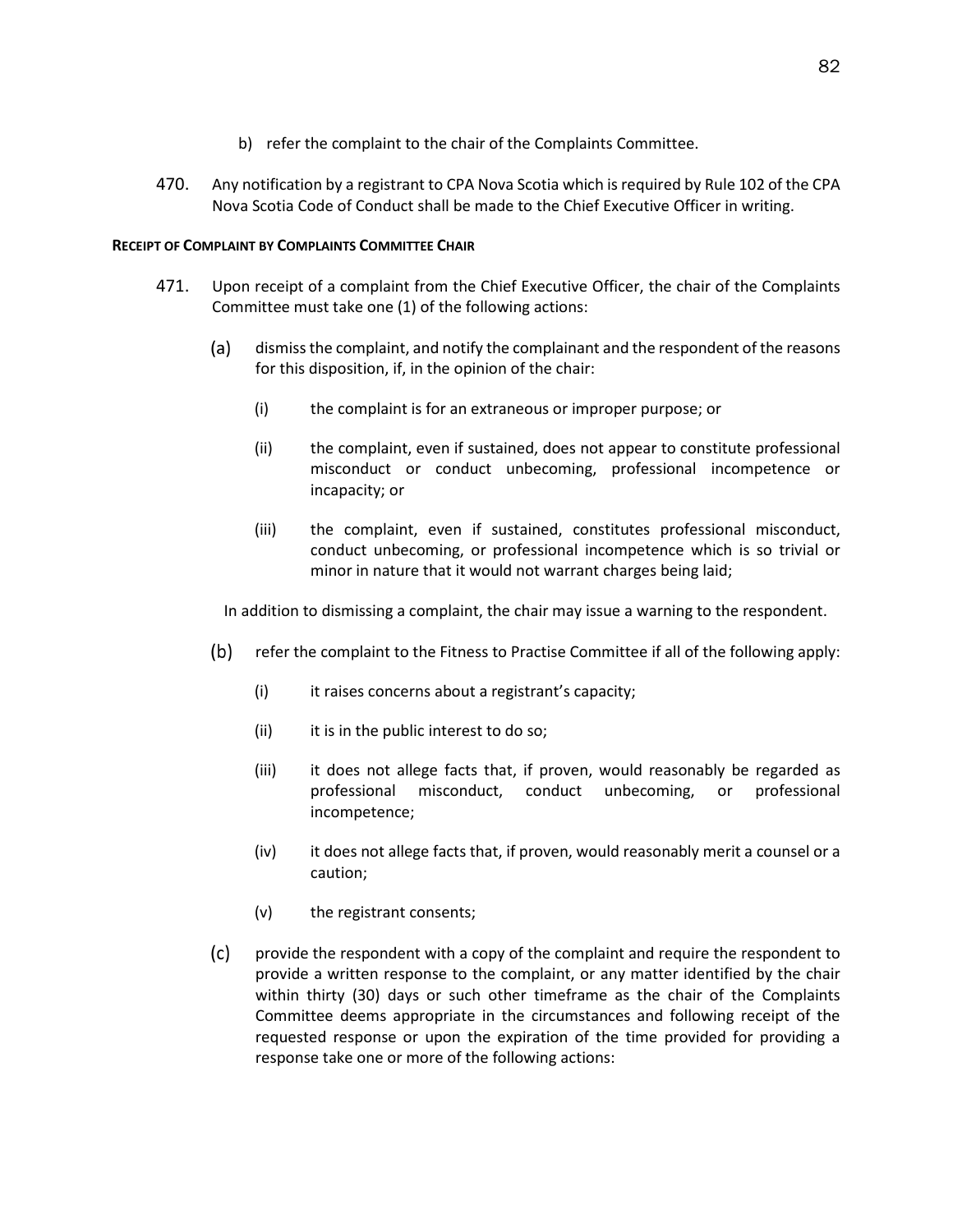- a) the complaint is for an extraneous or improper purpose; or
- b) the complaint, even if sustained, does not appear to constitute professional misconduct or conduct unbecoming, professional incompetence or incapacity; or
- c) the complaint, even if sustained, constitutes professional misconduct, conduct unbecoming, or professional incompetence which is so trivial or minor in nature that it would not warrant charges being laid;
- (ii) In addition to dismissing a complaint, the chair may issue a warning to the respondent;
- $(d)$ attempt to resolve the complaint if, in the opinion of the chair, the complaint may be satisfactorily resolved in a manner that is in keeping with the purposes of the professional responsibility process; or
- unless the complaint has been resolved pursuant to Subsection (c) refer the complaint to the chair of an Investigation Panel to investigate the complaint.

## **APPOINTMENT OF INVESTIGATION PANEL**

- 472. The chair of the Complaints Committee shall, from time to time, appoint Investigation Panels to investigate complaints.
- 473. The chair of the Complaints Committee may sit on an Investigation Panel and, in such case, shall act as the chair of the Investigation Panel.
- 474. Where the chair of the Complaints Committee is not appointed to an Investigation Panel, the chair of the Complaints Committee shall appoint a chair of the Investigation Panel.
- 475. The chair of the Complaints Committee may empanel as many panels from among the members of the Complaints Committee as the chair deems to be necessary.

#### **INVESTIGATION PANEL**

- 476. Upon receipt of a complaint the chair of an Investigation Panel shall convene the Investigation Panel and undertake an investigation into the complaint.
- 477. (1) An Investigation Panel, in addition to its powers set out in the *Act*, may:
	- (a) provide the written response of the respondent to the complainant and request a written response from the complainant;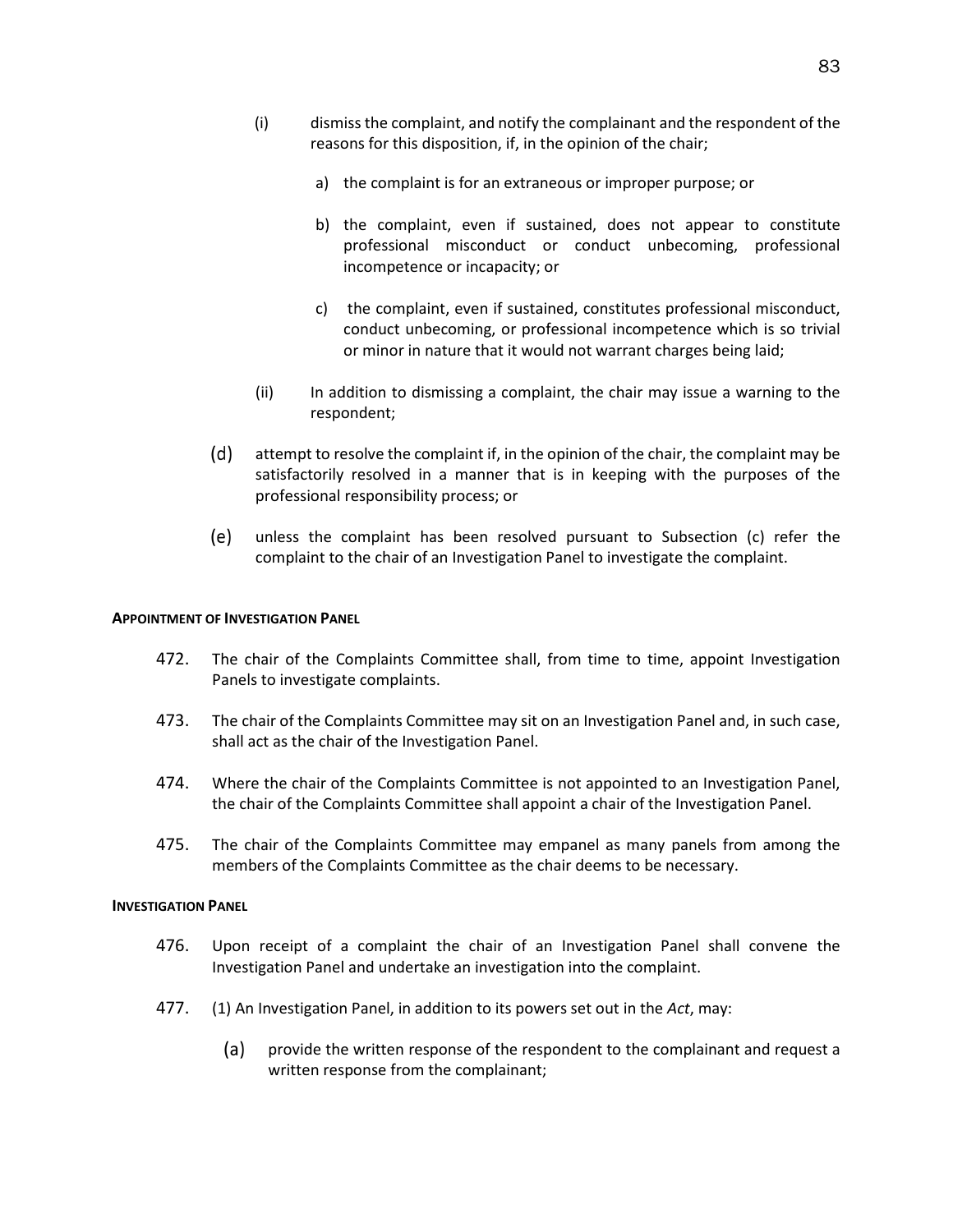- $(b)$ require the respondent, or any registrant or registered firm, to produce to the Investigation Panel any records, documents and things in his, her or its possession or under his, her or its control that may be relevant to the investigation;
- $(c)$ require the respondent, or any registrant or any registered firm to attend before the Investigation Panel to be interviewed;
- (d) direct an inspection or audit of the practice of the respondent;
- (e) obtain such legal or expert advice as the Investigation Panel deems necessary;
- $(f)$ require the respondent to submit to such examinations as the Investigation Panel directs to determine whether the member is competent to practice as a chartered professional accountant;
- $(g)$  attempt to resolve the complaint if, in the opinion of the Investigation Panel, the complaint may be satisfactorily resolved in a manner that is in keeping with the purposes of the professional responsibility process; and
- $(h)$ refer a portion of the complaint to the Fitness to Practise Committee if all of the following apply:
	- (i) it raises concerns about a registrant's capacity;
	- (ii) it is in the public interest to do so;
	- (iii) the registrant consents.

The Investigation Panel shall remain seized of and process any portion of a complaint that is not referred to the Fitness to Practice Committee.

- (2) Where the Investigation Panel has required a registrant to submit to physical, mental, or other examinations or required a registrant or a registered firm to submit to an inspection or audit of the practice by a qualified person designated by the Investigation Panel, the Investigation Panel shall provide the registrant or registered firm with a copy of any report it receives from the designated qualified person.
- 478. An Investigation Panel is not required to give any person an opportunity to appear or to make formal submissions before making a decision.
- <span id="page-88-0"></span>479. Following the investigation of a complaint by the Investigation Panel, the Investigation Panel may:
	- (a) direct that the matter be referred, in whole or in part, to the Discipline Committee and resolve the balance of the complaint not referred to the Discipline Committee pursuant to Subsections (b) or (c);
	- $(b)$  dismiss the complaint in whole or in part; or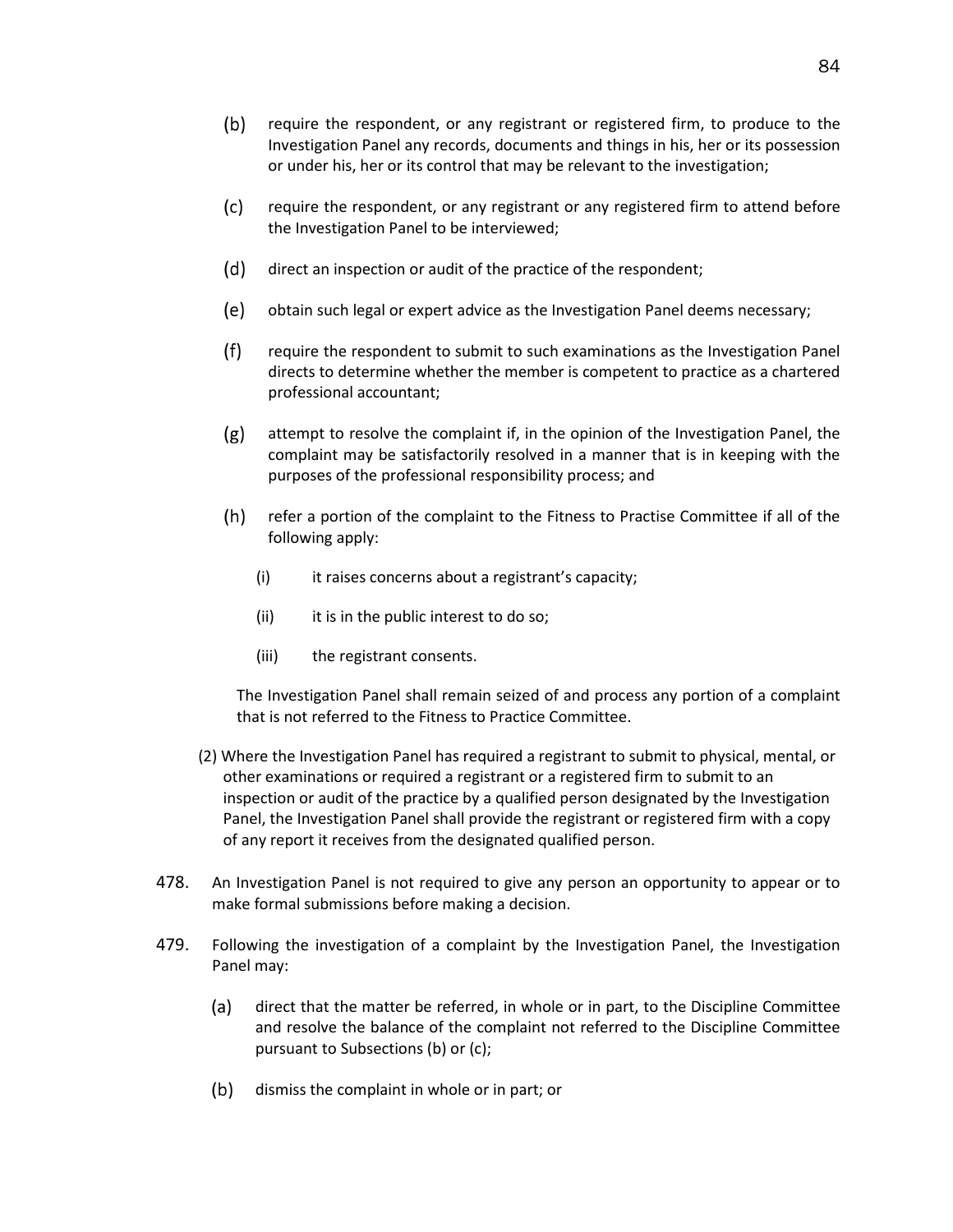- <span id="page-89-0"></span> $(c)$  take one or more of the following actions:
	- (i) counsel the respondent;
	- (ii) caution the respondent;
	- (iii) with the consent of the respondent, reprimand the respondent;
	- (iv) enter into a resolution agreement with the respondent that provides for one (1) or more of the following:
		- a) assessing the respondent's fitness or capacity to practise as a chartered professional accountant or the respondent's fitness or capacity to remain registered as a student or candidate;
		- b) counselling or treatment of the respondent;
		- c) monitoring or supervising the respondent's practice as a chartered professional accountant or as a registered firm of chartered professional accountants;
		- d) requiring the respondent to complete specified professional development courses or undergo specified training;
		- e) placing conditions on the respondent's right to practice as a chartered professional accountant or as a registered firm, or continued registration; and
		- f) such other action as the Investigation Panel considers appropriate.
- (d) enter into an agreement with the respondent that the respondent shall pay all or part of the costs incurred by CPA Nova Scotia in monitoring compliance with conditions imposed on the respondent under Subsection [\(c\)\(iv\),](#page-89-0) or
- take any other action that it considers appropriate in the circumstances and that is not inconsistent with this *Act* or the By-Laws.
- 480. An Investigation Panel shall provide the complainant and the respondent with its written decision setting out its reasons for the decision except for action taken under Subsection [479\(a\)](#page-88-0) in which case a written decision is not required. The Investigation Panel may make such deletions to its decision when disclosed as are necessary to respect the confidentiality of matters disclosed to the Investigation Panel.
- 481. Notice shall be given to the public of any decision, order or agreement made by an Investigation Panel which results in conditions or restrictions on a respondent's registration or in a registration sanction in the form and manner determined by the Chief Executive Officer unless otherwise directed by the Investigation Panel.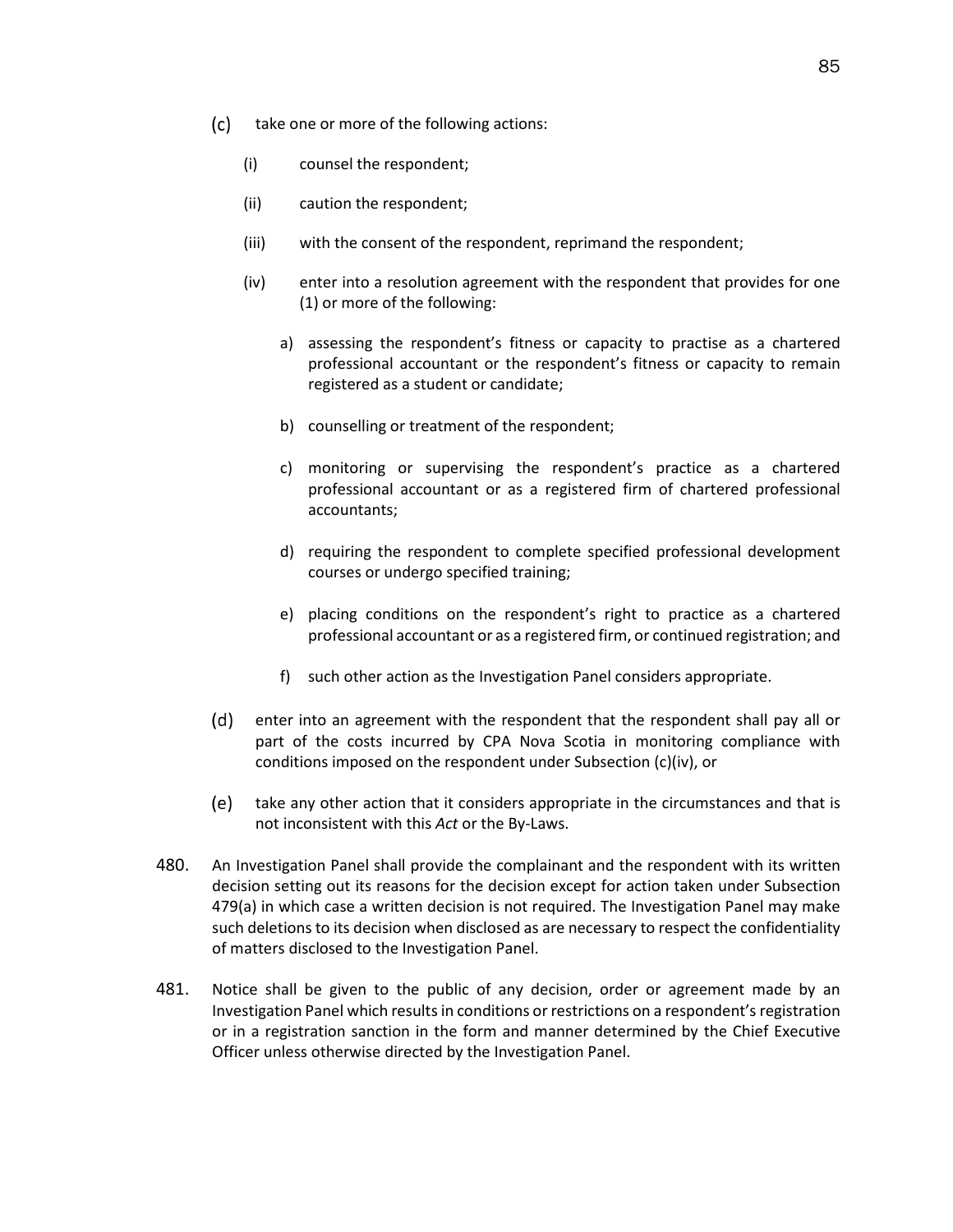# **CHARGES**

- 482. If an Investigation Panel pursuant to Subsection [479\(a\),](#page-88-0) determines that a matter be referred, in whole or in part, to the Discipline Committee it shall lay a formal charge or charges, or a charge with more than one (1) count, alleging that respondent is guilty of one (1) or more acts of professional misconduct, conduct unbecoming, incapacity or professional incompetence, and shall provide a copy of the charges to the respondent and to the chair of the Complaints Committee.
- 483. Upon receipt of the charges from an Investigation Panel the chair of the Complaints Committee shall provide the charges to the chair of the Discipline Committee.
- 484. Upon receipt of charges the chair of the Discipline Committee shall provide the charges to the chair of a Hearing Panel appointed pursuant to Section 492.

# **SETTLEMENT AGREEMENTS WHERE CHARGES LAID BY INVESTIGATION PANEL**

- 485. After determining that all or part of a matter should be referred to the Discipline Committee, the Chief Executive Officer and the respondent may, at any time prior to the commencement of the hearing by the Hearing Panel to whom the charges have been referred, enter into a settlement agreement, in writing, conditional upon the acceptance of the agreement by the Investigation Panel and the Hearing Panel to which the matter has been referred for hearing.
- 486. Where an Investigation Panel recommends the acceptance of the proposed settlement agreement, it shall advise the chair of the Hearing Panel that a proposed settlement has been reached.
- 487. A settlement agreement shall constitute a reprimand on the respondent's registration record absent written agreement otherwise within the settlement agreement.

## **REFERRAL FROM CHIEF EXECUTIVE OFFICER TO DISCIPLINE COMMITTEE**

- 488. Where a registrant or registered firm:
	- (a) has pleaded guilty to, been convicted or been found to be guilty of any offence in or out of Canada that is inconsistent with the proper professional behavior of a registrant or registered firm, including a conviction under the *Criminal Code* (Canada), or such other legislation as is set out in the By-Laws, unless a pardon has been issued;
	- $(b)$ has been subjected to a registration sanction in a disciplinary proceeding by a provincial accounting or licensing body, an extra-provincial regulatory body, a Canadian regulatory body to which the registrant or registered firm is a member or is registered or a foreign regulatory accounting body;
	- $(c)$ has had a licensing sanction imposed by a provincial accounting or licensing body, an extra-provincial regulatory body or a foreign jurisdiction;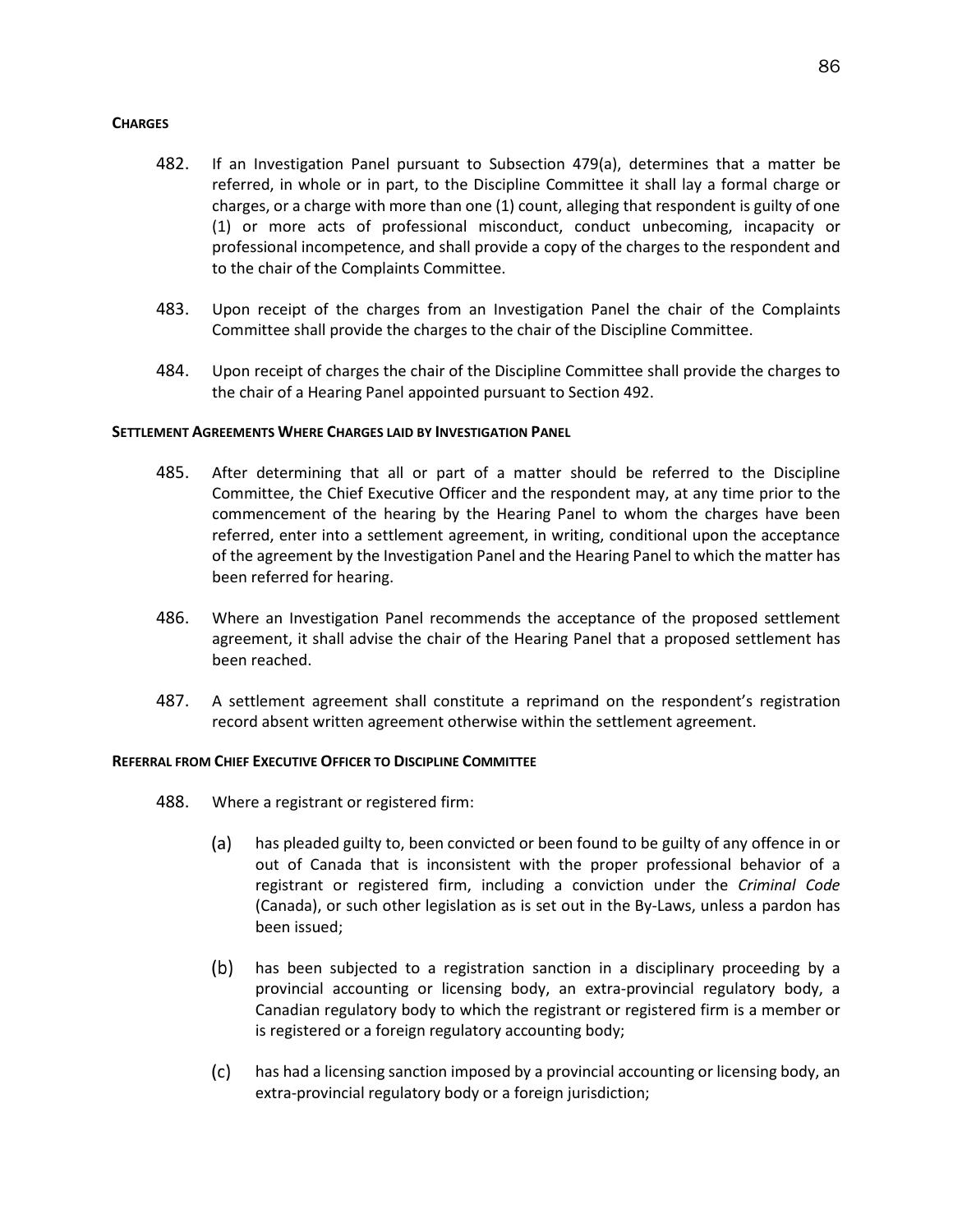- $(d)$  is in breach of an agreement with an Investigation Panel or is in breach of an order issued by an Investigation Panel or is in breach of an order issued by a Hearing Panel; or
- is in violation of a practice restriction or condition imposed pursuant to the *Act* or (e) the By-Laws;

the Chief Executive Officer may refer the matter to the chair of the Discipline Committee with a summary of the matter to be addressed and shall provide the registrant or registered firm with a copy of the summary which summary shall for the purposes of these By-Laws be considered charges.

489. Upon receipt of a referral of a matter pursuant to Section 488 the chair of the Discipline Committee shall provide the charges to the chair of the Hearing Panel appointed pursuant to Section 492.

## **SETTLEMENT AGREEMENTS WHERE MATTER REFERRED TO DISCIPLINE COMMITTEE BY THE CHIEF EXECUTIVE OFFICER**

- 490. After determining that a matter should be referred directly to the Discipline Committee, the Chief Executive Officer and the respondent may, at any time prior to the commencement of the hearing by the Hearing Panel to whom the charges have been referred, enter into a settlement agreement, in writing, conditional upon the acceptance of the agreement by the Hearing Panel to which the matter has been referred for hearing.
- 491. Where the Chief Executive Officer recommends the acceptance of the proposed settlement agreement, the Chief Executive Officer shall advise the chair of the Hearing Panel that a proposed settlement has been reached.

## **DISCIPLINE COMMITTEE**

## **APPOINTMENT OF HEARING PANEL**

- 492. The chair of the Discipline Committee shall, from time to time, appoint a Hearing Panel to hear and decide charges against a respondent.
- 493. The chair of the Discipline Committee may sit on a Hearing Panel and, in such case, shall act as the chair of the Hearing Panel.
- 494. Where the chair of the Discipline Committee is not appointed to a Hearing Panel, the chair of the Discipline Committee shall appoint a chair of the Hearing Panel.
- 495. The chair of the Discipline Committee may empanel as many panels from among the members of the Discipline Committee as the chair deems to be necessary.

#### **REFERRAL OF CHARGES TO HEARING PANEL**

496. The Hearing Panel shall hear all charges that have been laid against a respondent.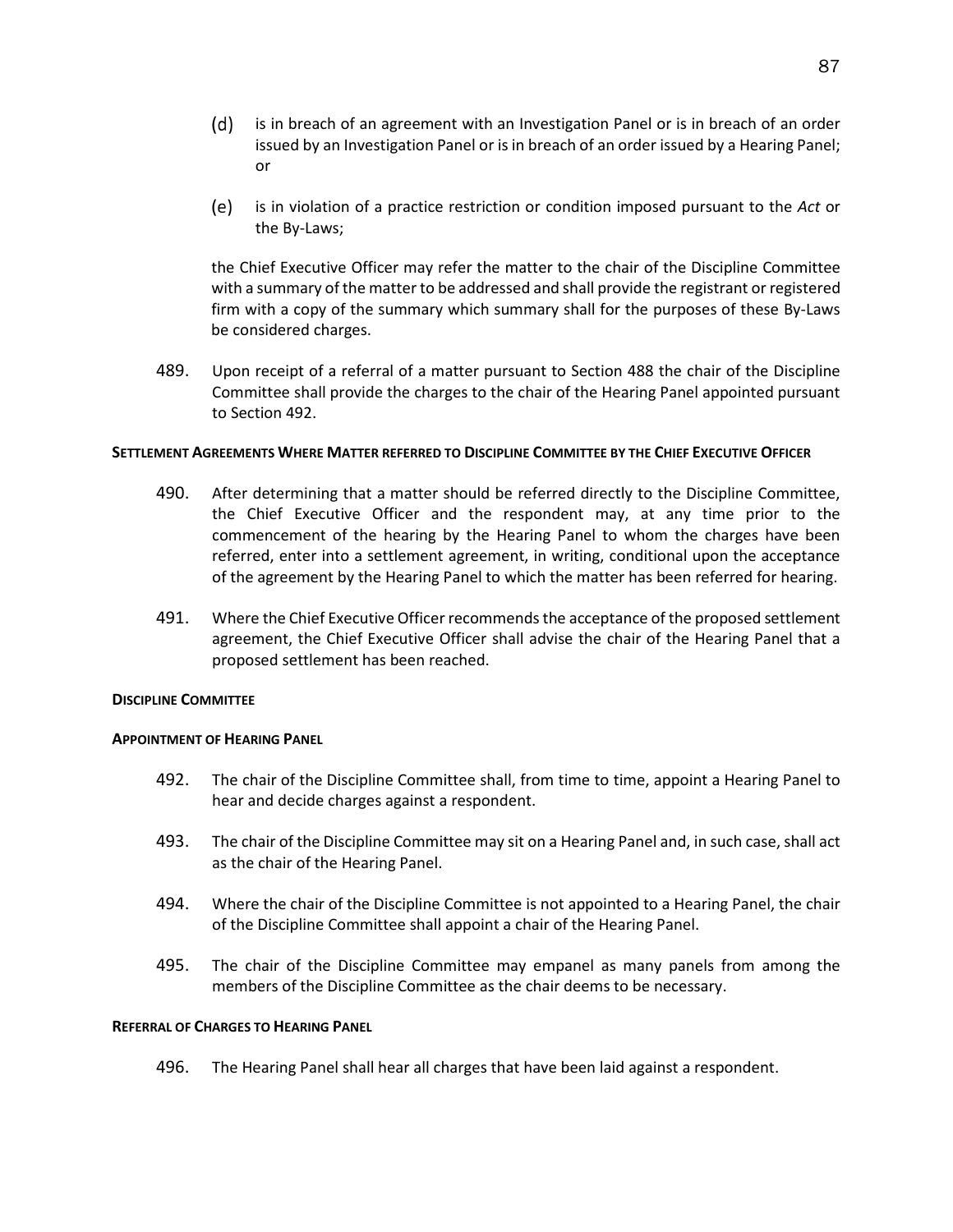- 497. If two (2) or more proceedings before the Discipline Committee involve the same respondent or the same or similar questions of fact, law or policy, the chair of the Discipline Committee may, without the consent of the parties, direct that the proceedings or any part of them be combined or heard at the same time by the same Hearing Panel.
- 498. The Hearing Panel shall have authority, with or without a motion from one (1) of the parties, to amend, on such notice as the Hearing Panel considers appropriate, the scope of the charges that have been referred to the Discipline Committee.

### **CONSIDERATION OF A SETTLEMENT AGREEMENT**

- 499. Upon being advised of a proposed settlement having been reached, the chair of the Hearing Panel shall set a date, time, and location at which the Hearing Panel will hear submissions from the Chief Executive Officer with respect to the proposed settlement and shall notify the Respondent of the date, time, and location of the meeting of the Hearing Panel.
- 500. The meeting of the Hearing Panel into the proposed settlement shall not be open to the public.
- 501. If, following a meeting, the Hearing Panel accepts the proposed Settlement Agreement, or accepts a revised recommendation with the consent of the Chief Executive Officer or Investigation Panel (if applicable) and the respondent, it shall confirm the acceptance by written decision with reasons and an order that incorporates the settlement agreement.
- 502. Notice shall be given to the public of any Settlement Agreement accepted by a Hearing Panel in the form and manner determined by the Chief Executive Officer unless otherwise directed by the Hearing Panel.
- 503. Where the Hearing Panel rejects the recommended Settlement Agreement:
	- (a) it shall confirm its rejection by a written decision with reasons which it shall provide to the Chief Executive Officer and the chair of the Discipline Committee;
	- $(b)$ it shall turn the charges over to the chair of the Discipline Committee who shall:
		- (i) appoint a new Hearing Panel to conduct the hearing;
		- (ii) appoint a chair of the Hearing Panel (if the chair of the Discipline Committee will not sit on the Hearing Panel); and
		- (iii) provide the charges to the chair of that Hearing Panel;
	- no member of the Hearing Panel that considered the proposed settlement  $(c)$ agreement shall be a member of the new Hearing Panel; and
	- (d) if the charges originated from an Investigation Panel, that Investigation Panel shall retain jurisdiction over the complaint until the Hearing Panel commences the hearing on the merits of the charges. If the charges originated from the Chief Executive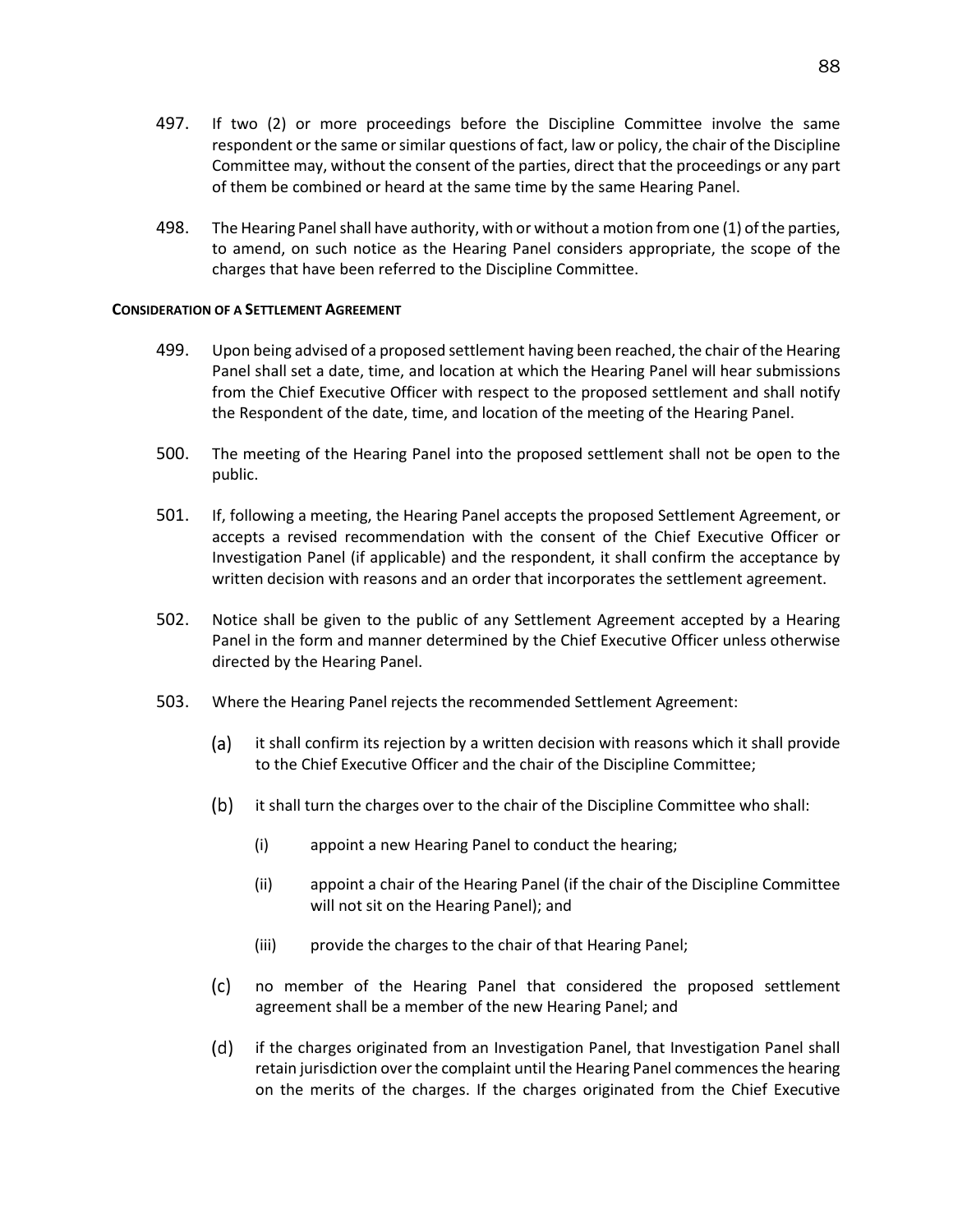Officer, the chair of the Discipline Committee shall have jurisdiction over the charges until the Hearing Panel commences the hearing on the merits of the charges.

### **HEARING**

- 504. Unless the Hearing Panel has issued a written decision and order incorporating a settlement agreement pursuant to Section 501, a Hearing Panel shall, within ninety (90) days of the chair of the Hearing Panel receiving the charges from the Investigation Panel or the Chief Executive Officer, convene to schedule a hearing to commence at such time and location as directed by Hearing Panel which time and location may be amended by the chair of the Hearing Panel with or without a motion from one of the parties.
- 505. Unless the respondent has agreed to a shorter notice period, the chair of the Hearing Panel shall ensure that a notice of hearing is served on the respondent, the Chief Executive Officer and the complainant at least thirty (30) days before the holding of the hearing.
- 506. A notice of hearing shall state the details of the charges and the time and place of the hearing.
- 507. The Chief Executive Officer shall provide notice to the public of the time, place and location of the hearing as well as the name of the respondent and a summary of the charges.

### **HEARING PANEL PROCEDURE**

- 508. (1) A Hearing Panel may determine its own procedure and in addition to any other authority granted to a Hearing Panel in these By-Laws, may:
	- issue subpoenas and enforce the attendance of witnesses and compel them to give (a) oral or written evidence on oath and to produce such documents and things as the Hearing Panel considers necessary for the full consideration of a charge;
	- (b) order pre-hearing procedures, including pre-hearing conferences that are held in private, and direct the times, dates, and places for those procedures;
	- $(c)$ order that a hearing, parts of a hearing or pre-hearing conference be conducted using a means of telecommunication that permits the parties and the panel to communicate simultaneously;
	- (d) administer oaths and solemn affirmations;
	- (e) receive and accept such evidence and information on oath, affidavit or otherwise as the Hearing Panel in its discretion sees fit, whether admissible in a court of law or not;
	- $(f)$ prescribe the disclosure obligations of the parties prior to a hearing and the deadline for compliance;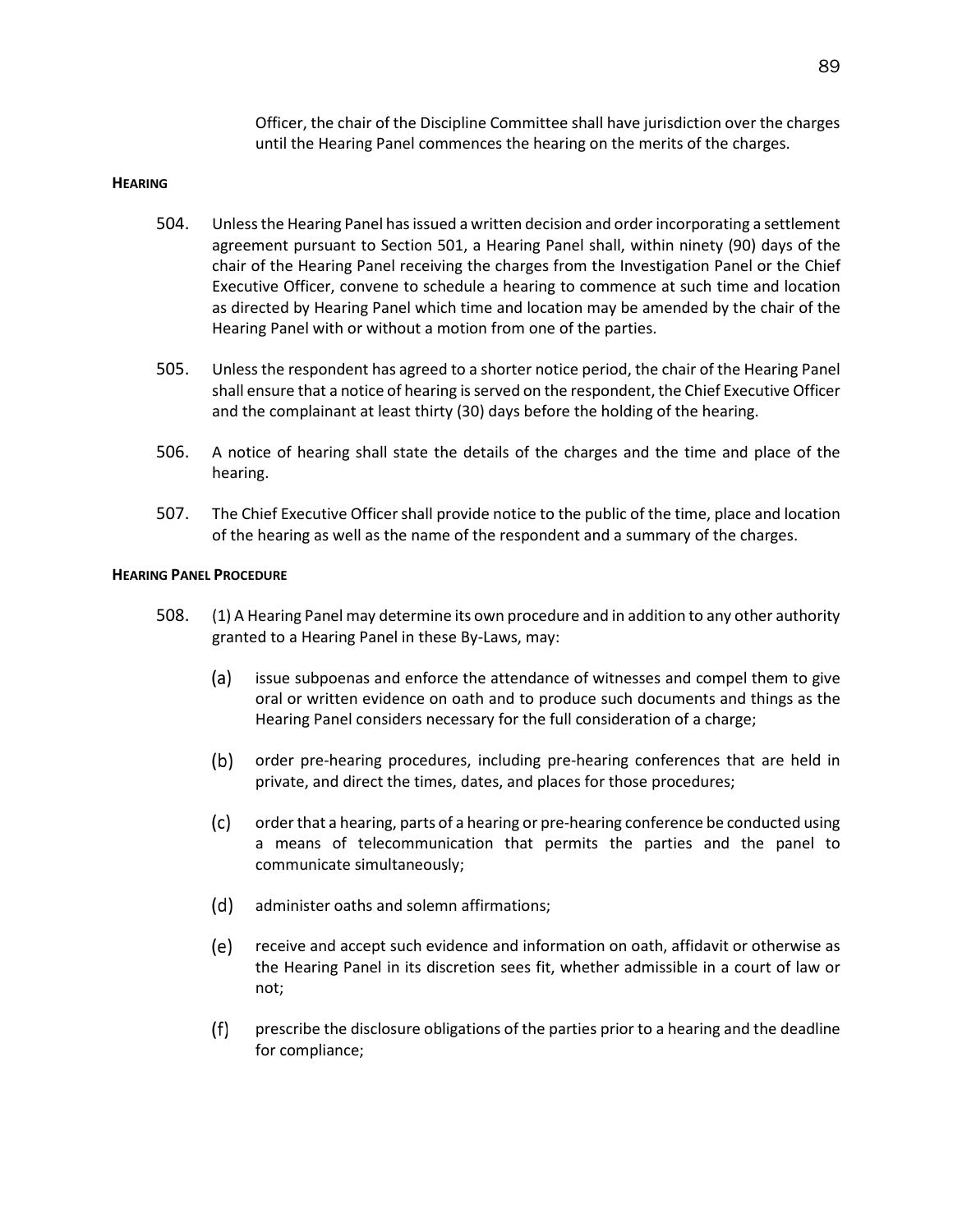- $(g)$ compel, at any stage of a proceeding, any person to provide information or to produce documents or things that may be relevant to a matter before it;
- $(h)$ adjourn or postpone a proceeding from time to time;
- $(i)$ amend or permit the amendment of any document filed in connection with the proceeding, including a notice of hearing and a charge or charges contained therein; and
- $(i)$ make interim orders to affirm, amend, or rescind any outstanding order of an Investigation Panel.
- (2) Any document required to be served on a party or witness may be served through one of the following methods:
	- a) personal delivery;
	- b) registered mail to the intended recipient's last known mailing address;
	- c) email to the intended recipient's last known email address;
	- d) facsimile to the intended recipient's last known fax number; or
	- e) such other method as ordered by the hearing panel.
- (3) For the purpose of service on a registrant pursuant to  $(2)(b)$ , (c) or (d), the registrant's contact information contained in the Register may be relied upon as the intended recipient's last known address and/or facsimile number.
- (4) Service is deemed to have been made on:
	- a) the date of delivery, if the document is served by personal delivery;
	- b) the fifth day following the date of sending, if the document is provided or served by registered mail;
	- c) the date of sending, if the document is provided or served by email or facsimile;
	- d) such other date as ordered by the hearing panel.
- (5) Proof of service, if necessary, may be established by filing an affidavit confirming particulars of the use of any one of the means of service identified in (2) above.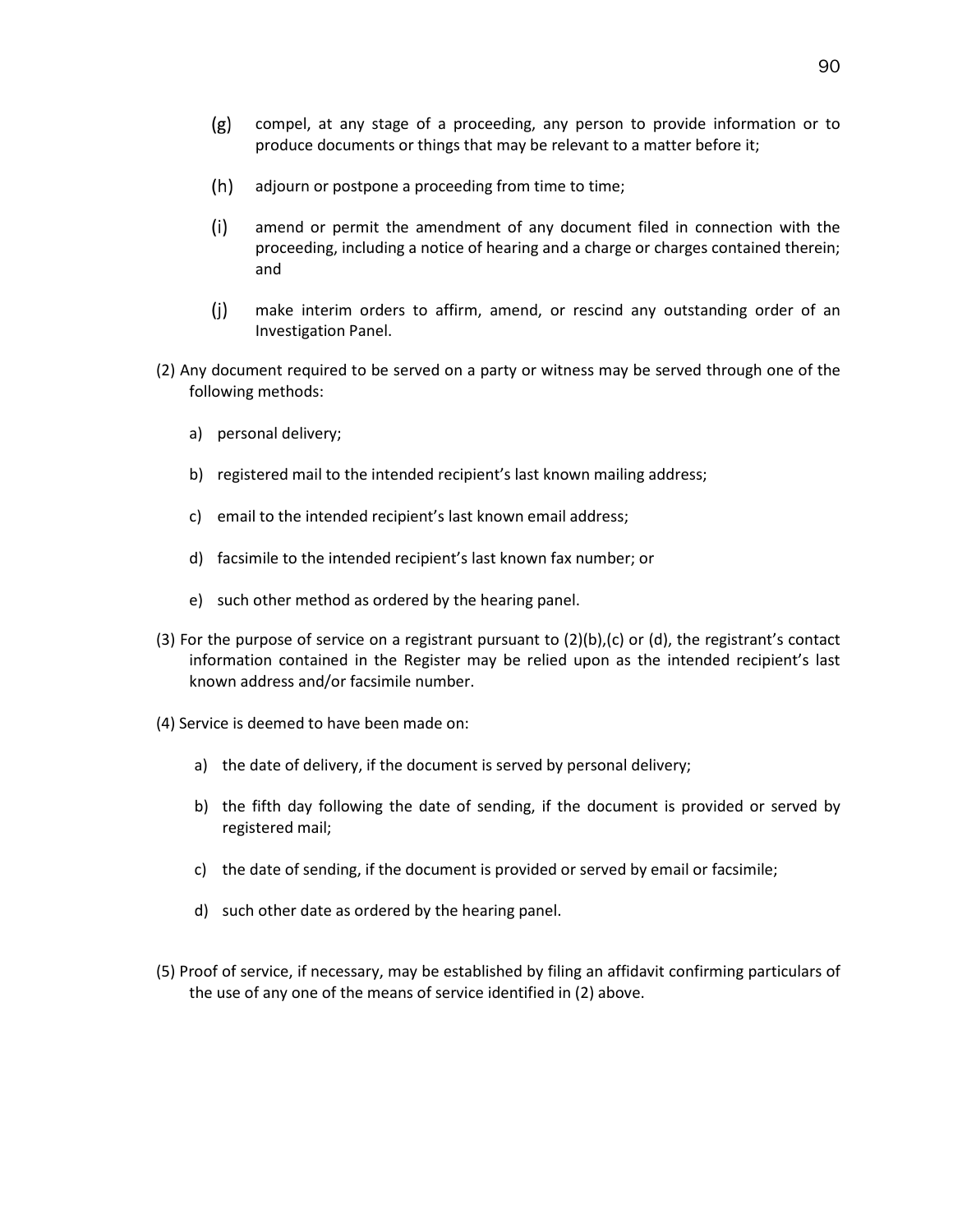### **WITNESSES AND ATTENDANCE AT HEARING**

509. Upon the request of any party to the hearing the chair of the Hearing Panel shall issue a subpoena to a witness, including a party, for the purpose of procuring the attendance and evidence of the witness before the Hearing Panel.

# **RESTRICTION ON PUBLIC ACCESS TO HEARING**

- 510. Subject to Section 511, a hearing shall be open to the public.
- 511. The Hearing Panel may make an order that the public, in whole or in part, be excluded from a hearing or any part of it if the Hearing Panel is satisfied that
	- (a) matters involving public security may be disclosed;
	- $(b)$ financial or personal or other matters may be disclosed at the hearing of such a nature that the desirability of avoiding public disclosure of those matters in the interest of any person affected or in the public interest outweighs the desirability of adhering to the principle that hearings be open to the public; or
	- $(c)$ the safety of a person may be jeopardized.
- 512. Where it thinks fit, the Hearing Panel may make orders it considers necessary to prevent the public disclosure of matters disclosed at a hearing, including orders prohibiting publication or broadcasting of those matters.
- 513. No order shall be made under Sections 511 or 512 that prevents the publication of anything that is contained in a Register and available to the public.
- 514. The Hearing Panel may make any order necessary to prevent the public disclosure of matters disclosed in the submission relating to any motion for an order in respect of Sections 511 or 512, including prohibiting the publication or broadcasting of those matters.
- 515. Subject to any orders pursuant to Sections 511 or 512, the Hearing Panel shall state, at the hearing, its reasons for any order made pursuant to this Part.
- 516. Where a Hearing Panel makes an order pursuant to Section 511, wholly or partly because of the desirability of avoiding disclosure of matters in the interest of a person affected, the Hearing Panel:
	- (a) shall allow the parties, the complainant, if any, and their legal and personal representatives to attend the hearing; and
	- $(b)$ may allow such other persons as the Hearing Panel considers appropriate to attend the hearing.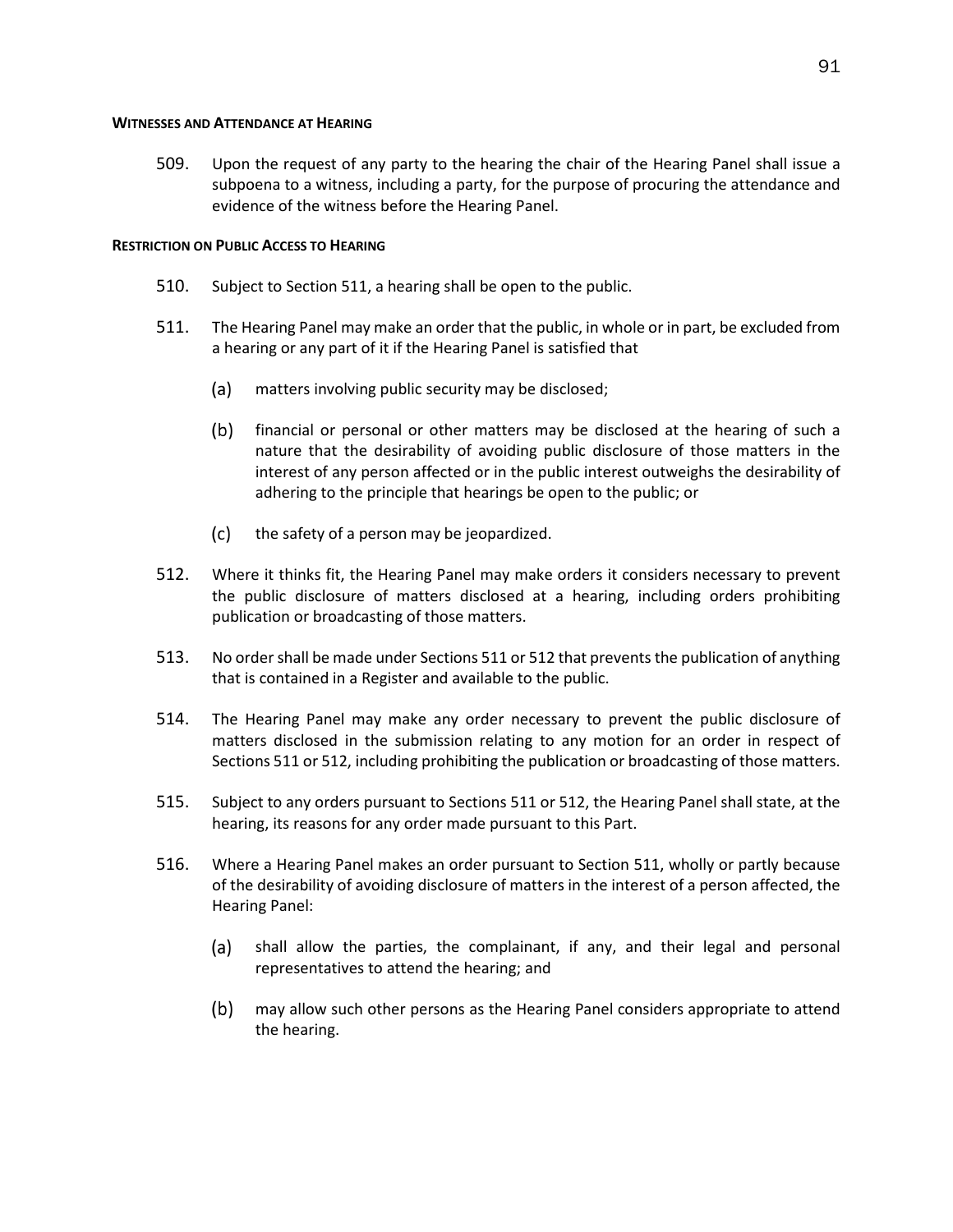### **POWERS OF THE HEARING PANEL**

- 517. A Hearing Panel may require the registrant subject to the charges before the Hearing Panel, at the registrant's expense, to:
	- $(a)$ submit to physical or mental examinations by such qualified persons as the Hearing Panel designates;
	- $(b)$ submit to an inspection or audit of the registrant's practice by such qualified persons as the Hearing Panel designates;
	- $(c)$ undergo such examinations as the Hearing Panel directs to determine whether the registrant is competent to engage in the practise of the profession of a chartered professional accountant; and
	- $(d)$ produce records and accounts in the registrant's possession or control.
- 518. A Hearing Panel may require a registered firm subject to the charges before the Hearing Panel, at the registered firm's expense, to:
	- $(a)$ submit to an inspection or audit of the firm's practice by such qualified persons as the Hearing Panel designates; and
	- $(b)$ produce records and accounts in the firm's possession or control.
- 519. Where a respondent fails to comply with Section 517 or 518, the Hearing Panel may suspend or restrict the registration of the respondent until the respondent complies. If the Hearing Panel suspend or restrict the registration of the respondent the Hearing Panel shall advise the Chief Executive Officer in writing.
- 520. Where the Hearing Panel has required a registrant to submit to physical, mental, or other examinations or required a registrant or a registered firm to submit to an inspection or audit of the practice by a qualified person designated by the Hearing Panel, the Hearing Panel shall provide the registrant or registered firm with a copy of any report it receives from the designated qualified person.

# **DECISION OF THE HEARING PANEL**

521. The Hearing Panel must render a written decision within a reasonable period of time, and will make best efforts to conclude in 90 days. A written decision includes its findings and the reasons for its disposition of the matter. The Hearing Panel may, where it considers it appropriate, issue separate written reasons in respect of: charge(s); an order issued pursuant to Section 522; and an order issued pursuant to Section 524. Where separate written reasons are issued, the reasons shall collectively constitute the Hearing Panel's decision. The Hearing Panel must provide a copy of its written decision together with its order(s) to the respondent, the Chief Executive Officer and the complainant, if any. Notice of the decision will be given to the public in the form determined by the Chief Executive Officer or as otherwise directed by the Hearing Panel.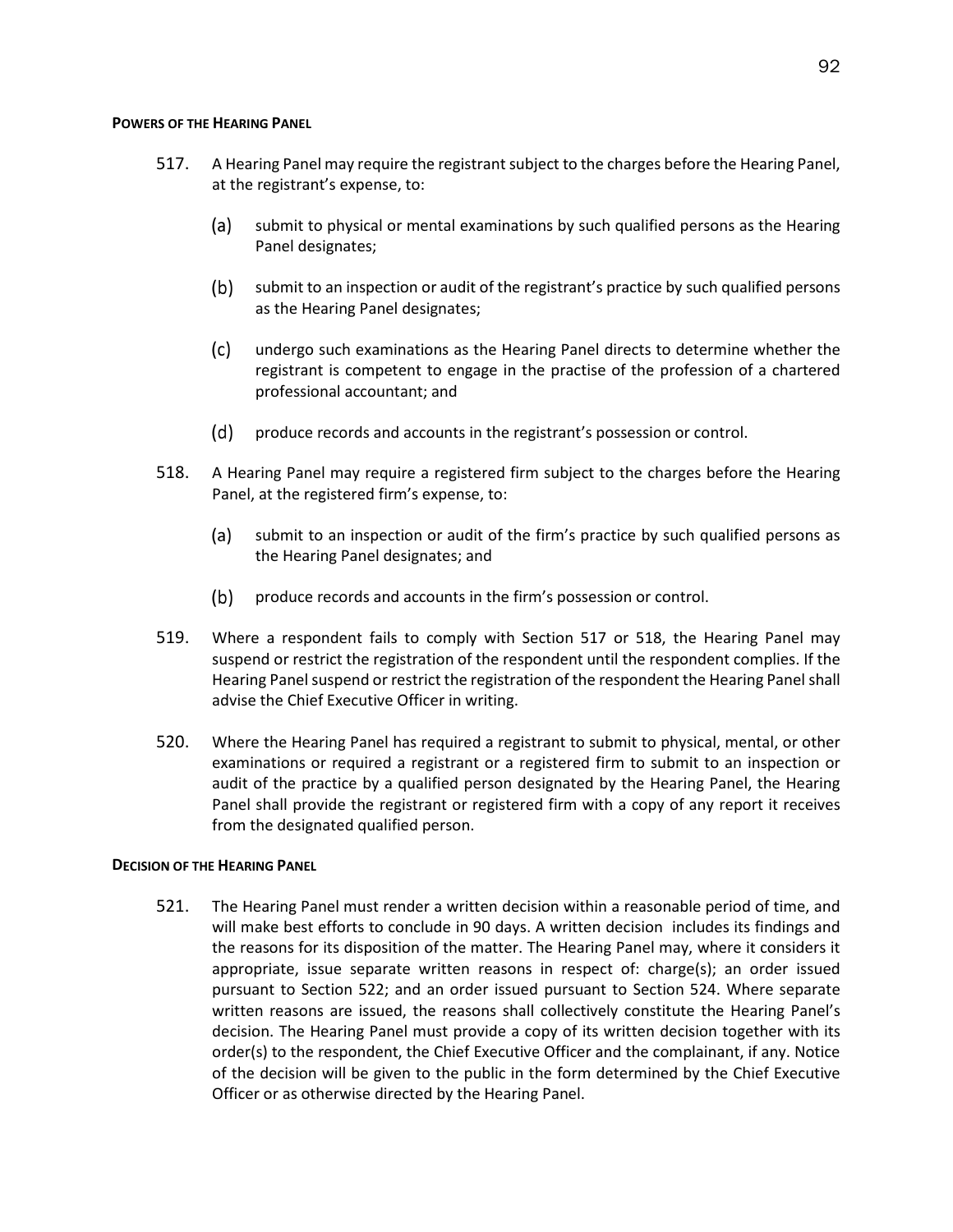- 522. If the Hearing Panel finds a respondent guilty of professional misconduct, conduct unbecoming, incapacity or professional incompetence, it may by order do one (1) or more of the following:
	- $(a)$ revoke the respondent's registration;
	- $(b)$ revoke the respondent's certification to engage in the practice of public accounting;
	- $(c)$ suspend the respondent's registration:
		- (i) for a fixed period; or
		- (ii) for an indefinite period until the occurrence of some specified future event or until compliance with conditions prescribed by the Hearing Panel.
	- $(d)$ impose restrictions, conditions or prohibitions on the right of the respondent to practise or carry on the practice of a Chartered Professional Accountant;
	- accept a resignation from a respondent in lieu of revocation of registration;
	- $(f)$ revoke or suspend any distinction conferred on the respondent by CPA Nova Scotia or any designation conferred by a legacy body which the member held at the time of this Act coming into force;
	- $(g)$ reprimand the respondent;
	- $(h)$ direct the respondent to pay a fine and specify the timing and manner of payment;
	- $(i)$ direct the respondent to take any specified rehabilitative measure, including requiring the respondent or representative of the respondent to successfully complete specified continuing professional development courses or to seek specified counselling or treatment;
	- $(i)$ require a practice inspection, on such terms and conditions as the Hearing Panel may specify; and
	- $(k)$ make any other order that the Hearing Panel considers appropriate in the circumstances.

# **COSTS**

- 523. In this Section, "costs of CPA Nova Scotia " include:
	- (a) expenses incurred by CPA Nova Scotia, the Investigation Panel, and the Hearing Panel in the investigation of the complaint and hearing of the charges; and
	- $(b)$ solicitor and client costs and disbursements of CPA Nova Scotia relating to the investigation of the complaint, the laying of charges, the negotiation of a settlement agreement and hearing of the charges.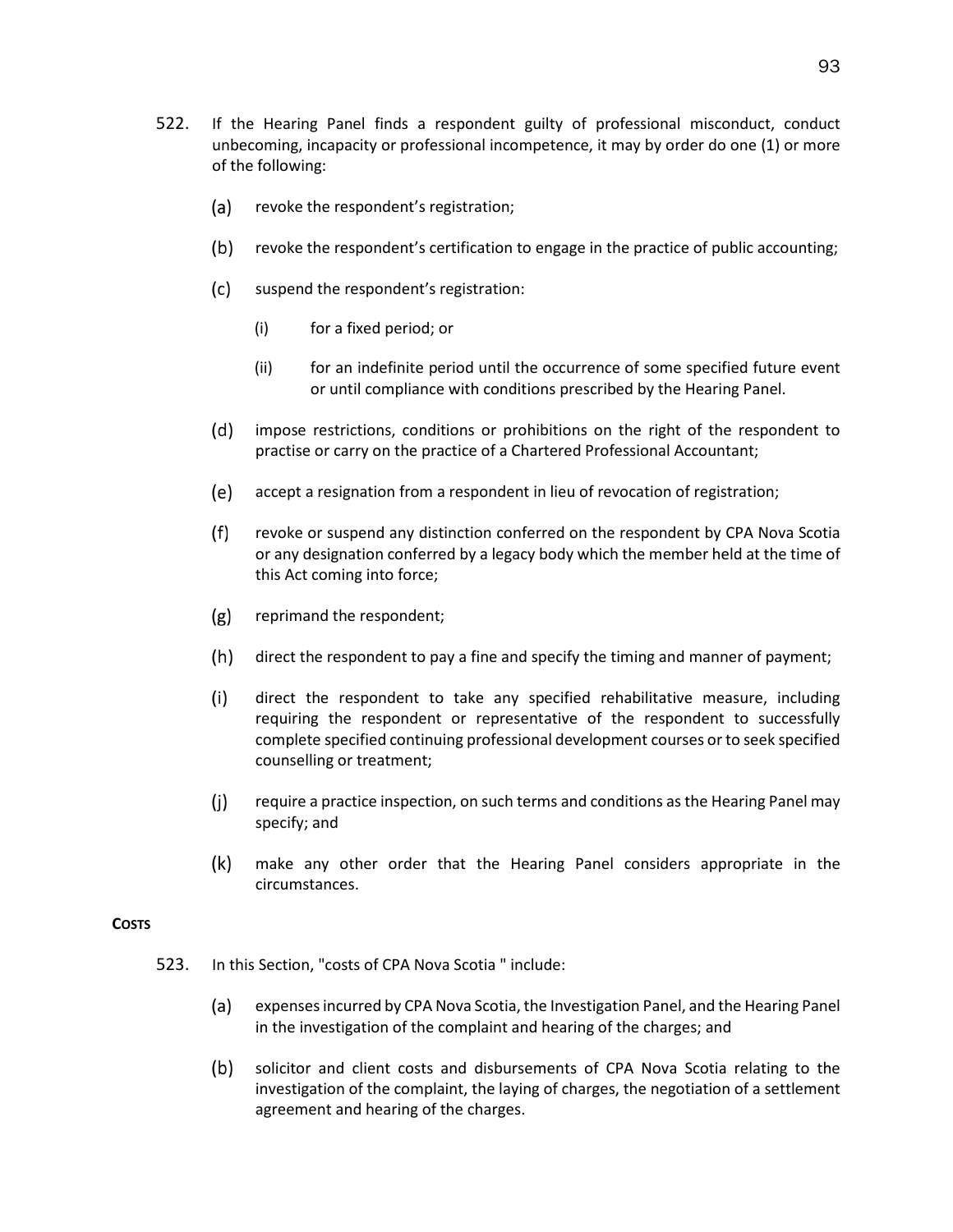- 524. When a Hearing Panel finds a respondent guilty of one (1) or more charges it may order that the respondent pay the costs of CPA Nova Scotia, in whole or in part.
- 525. When a respondent is ordered to pay the costs of CPA Nova Scotia, the Hearing Panel may make it a condition of the registration of the respondent that the costs be paid forthwith, or at such time and on such terms as the Hearing Panel may order.

# **OTHER**

- 526. Where there is a not guilty finding in respect of a charge, the Hearing Panel shall dismiss the charge.
- 527. Where there are references in a decision identifying clients or other persons, those references, as well as other personal information about those persons, shall be deleted if, in the Chief Executive Officer's opinion, it is appropriate.
- 528. The respondent shall comply with an order issued by the Hearing Panel within the time frame, if any, set out in the order failing which, in addition to taking any other action, the Chief Executive Officer may suspend or restrict the registration of the respondent until the respondent complies.
- 529. The Chief Executive Officer may file an order issued by the Hearing Panel in the Supreme Court of Nova Scotia, and on filing, the order may be enforced in the same manner as a judgment of that Court.

## **APPEAL**

- 530. A party may appeal on an error of law from the findings of a Hearing Panel to the Nova Scotia Court of Appeal:
	- $(a)$ The notice of appeal must be filed at the Nova Scotia Court of Appeal and served upon the other party not later than thirty (30) days after service of the decision of the Hearing Panel:
	- $(b)$ The record on appeal from the findings of the Hearing Panel consists of a copy of the transcript of the proceedings, the decision of the Hearing Panel and the evidence before the Hearing Panel certified by the chair of the Hearing Panel;
	- $(c)$ The Civil Procedure Rules, governing appeals from the Supreme Court of Nova Scotia to the Nova Scotia Court of Appeal, that are not inconsistent with the *Act*, apply *mutatis mutandis* to appeals to the Court of Appeal pursuant to this Section; and
	- Where a matter is appealed to the Nova Scotia Court of Appeal pursuant to this Section, the decision of the Hearing Panel takes effect immediately unless the Court of Appeal grants a stay of any order made pursuant to this *Act* where, in its discretion, it deems fit.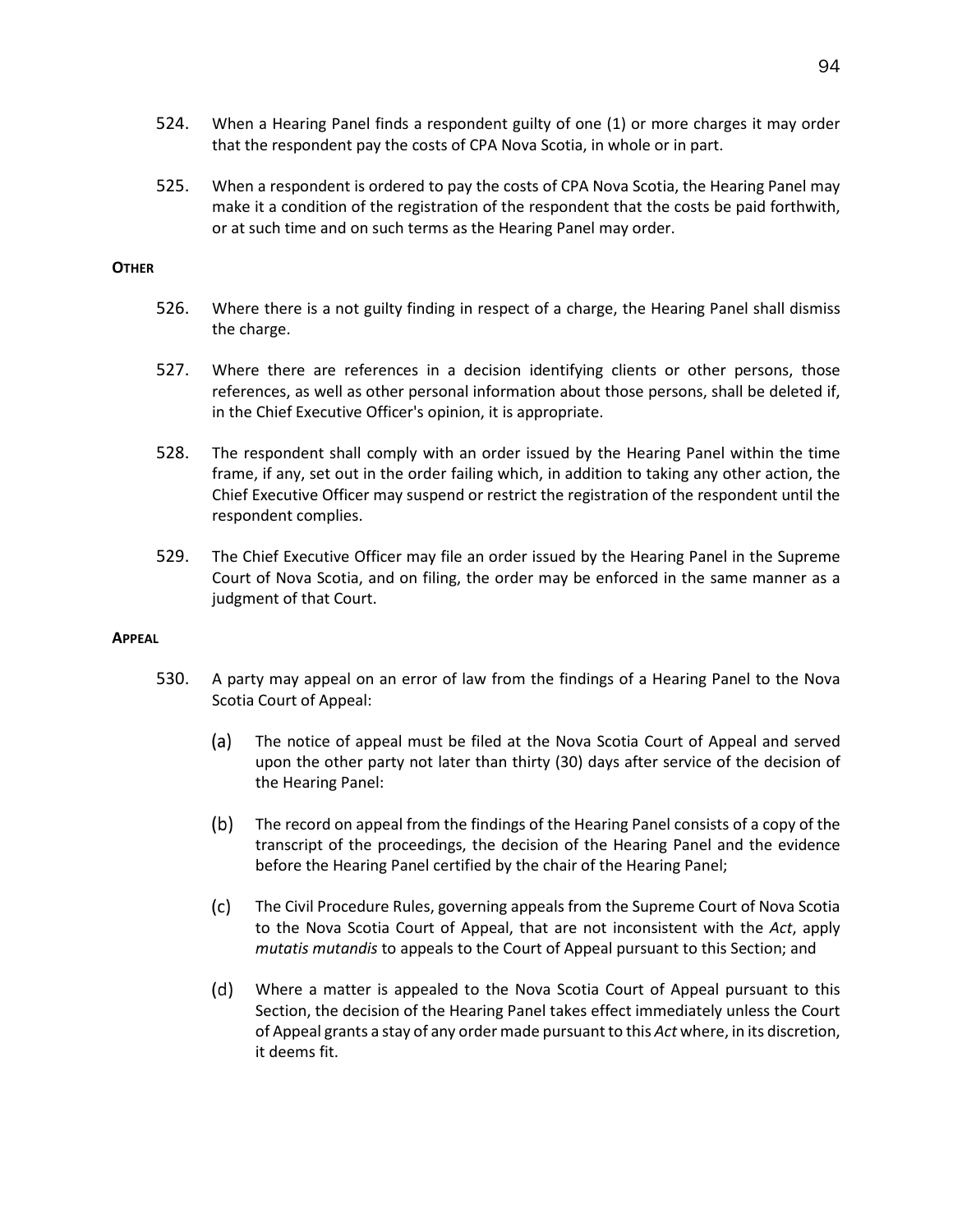## **COMPLAINTS REVIEW COMMITTEE**

- 531. A complainant may seek a review by the Complaints Review Committee of a decision of the Chief Executive Officer dismissing a complaint pursuant to Subsection 469(1)(a) or 469(2)(a), or the chair of the Complaints Committee dismissing a complaint pursuant to Subsectio[n 471\(a\),](#page-86-0) or 471(c)(i) by filing a Notice of Review with the Chief Executive Officer within thirty (30) days of receipt of the decision under review.
- 532. A Notice of Review shall be in the form prescribed by the Complaints Review Committee and in addition to any information required therein shall set out the grounds for review and shall state the relief sought. In all instances, the decision, subject to the Notice of shall be attached to the Notice of Review.
- 533. When a Notice of Review is duly given, the chair of the Complaints Review Committee shall:
	- (a) promptly give notice of the review to the Chief Executive Officer, the Respondent, and to the decision maker whose decision is under review;
	- request production of documents, records or other materials relevant to the issued raised in the Notice of Review from the decision maker and if considered necessary from the person seeking the review, and the Respondent; and
	- $(c)$ convene the Complaints Review Committee.
- 534. Except by leave of the Complaints Review Committee, no ground for review shall be considered, and no relief, shall be sought unless set out in the Notice of Review.
- 535. The Complaints Review Committee:
	- shall not, absent exceptional circumstances, hold a hearing or give any person an (a) opportunity to appear before it or to make oral submissions to it during its consideration of the review;
	- $(b)$ may require the person seeking the review and or the decision maker to make such submissions or produce such documents as the Committee determines are required in the circumstances; and
	- $(c)$ may base its decision on the Notice of Review, the documents obtained pursuant to Section 534 and any further submission or documents obtained pursuant to this Section.
- 536. On completing the review, the Complaints Review Committee may:
	- make any decision that in its opinion ought to have been made by the Chief Executive (a) Officer, or the chair of the Complaints Committee;
	- $(b)$ quash, vary, or confirm the decision or any part of it of the Chief Executive Officer, or the chair of the Complaints Committee; or